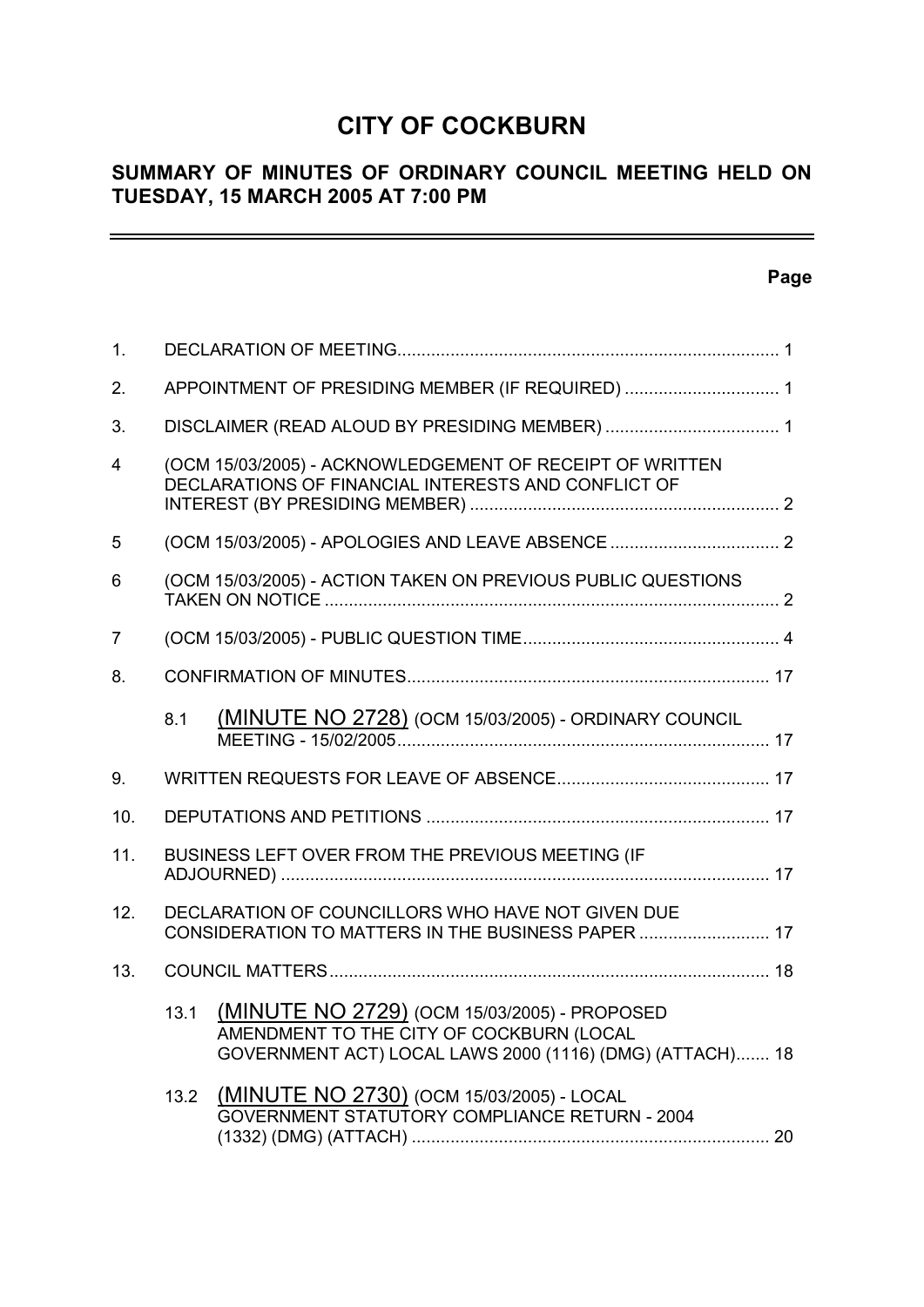|     | 13.3 | (MINUTE NO 2731) (OCM 15/03/2005) - 2005 ANNUAL<br>GENERAL MEETING OF ELECTORS - MOTION - NO<br>CONFIDENCE IN THE MAYOR OF THE CITY OF COCKBURN                                                                       |  |
|-----|------|-----------------------------------------------------------------------------------------------------------------------------------------------------------------------------------------------------------------------|--|
|     | 13.4 | (MINUTE NO 2732) (OCM 15/03/2005) - MUSEUM ADVISORY<br>COMMITTEE MEETING MINUTES, 22 FEBRUARY 2005. (1960)                                                                                                            |  |
|     | 13.5 | (MINUTE NO 2733) (OCM 15/03/2005) - DELEGATED<br>AUTHORITIES, POLICIES AND POSITION STATEMENTS<br>COMMITTEE MEETING MINUTES 23 FEBRUARY 2005 (1054)                                                                   |  |
|     |      | (MINUTE NO 2734) (OCM 15/03/2005) - DAPPS COMMITTEE<br>MINUTES - 23 FEBRUARY 2005 - ITEM 9.5 - POLICY SC3                                                                                                             |  |
|     |      | (MINUTE NO 2735) (OCM 15/03/2005) - DAPPS COMMITTEE<br>MINUTES - 23 FEBURARY 2005 - ITEM 10.8 - POLICY apd13 -<br>"TELECOMMUNICATIONS POLICY - HIGH IMPACT FACILITIES                                                 |  |
| 14. |      |                                                                                                                                                                                                                       |  |
|     | 14.1 | (MINUTE NO 2736) (OCM 15/03/2005) - OVERSIZE<br>OUTBUILDING AND REDUCED REAR SETBACK - LOT 61; NO. 115<br>ELDERBERRY DRIVE, SOUTH LAKE - OWNER: M J TESTER -<br>APPLICANT: COASTLINE SHEDS (5113699) (JB) (ATTACH) 28 |  |
|     | 14.2 | (MINUTE NO 2737) (OCM 15/03/2005) - ACQUISITION OF<br>LOT 29 ON DIAGRAM 42435 LOMAX COURT, BEELIAR (3316149)                                                                                                          |  |
|     | 14.3 | (MINUTE NO 2738) (OCM 15/03/2005) - ACQUISITION LOTS<br>22 & 24 IMLAH COURT, JANDAKOT - MAIN ROADS WA (5515183;                                                                                                       |  |
|     | 14.4 | (MINUTE NO 2739) (OCM 15/03/2005) - PROPOSED<br>(INITIATION) REZONING AMENDMENT TO TOWN PLANNING<br>SCHEME NO.3 - LOT 8001 COCOS DRIVE, BIBRA LAKE -<br>OWNER/APPLICANT: WHITE RIVER PTY LTD (4412800) (JB)           |  |
|     | 14.5 | (MINUTE NO 2740) (OCM 15/03/2005) - PROPOSED<br>EXPENDITURE OF PUBLIC OPEN SPACE CASH-IN-LIEU IN<br>WOODMAN VILLAGE ESTATE (WAPC REF: 122857) - LOT 13 &<br>9001 ROCKINGHAM ROAD, MUNSTER - OWNER: COBERG             |  |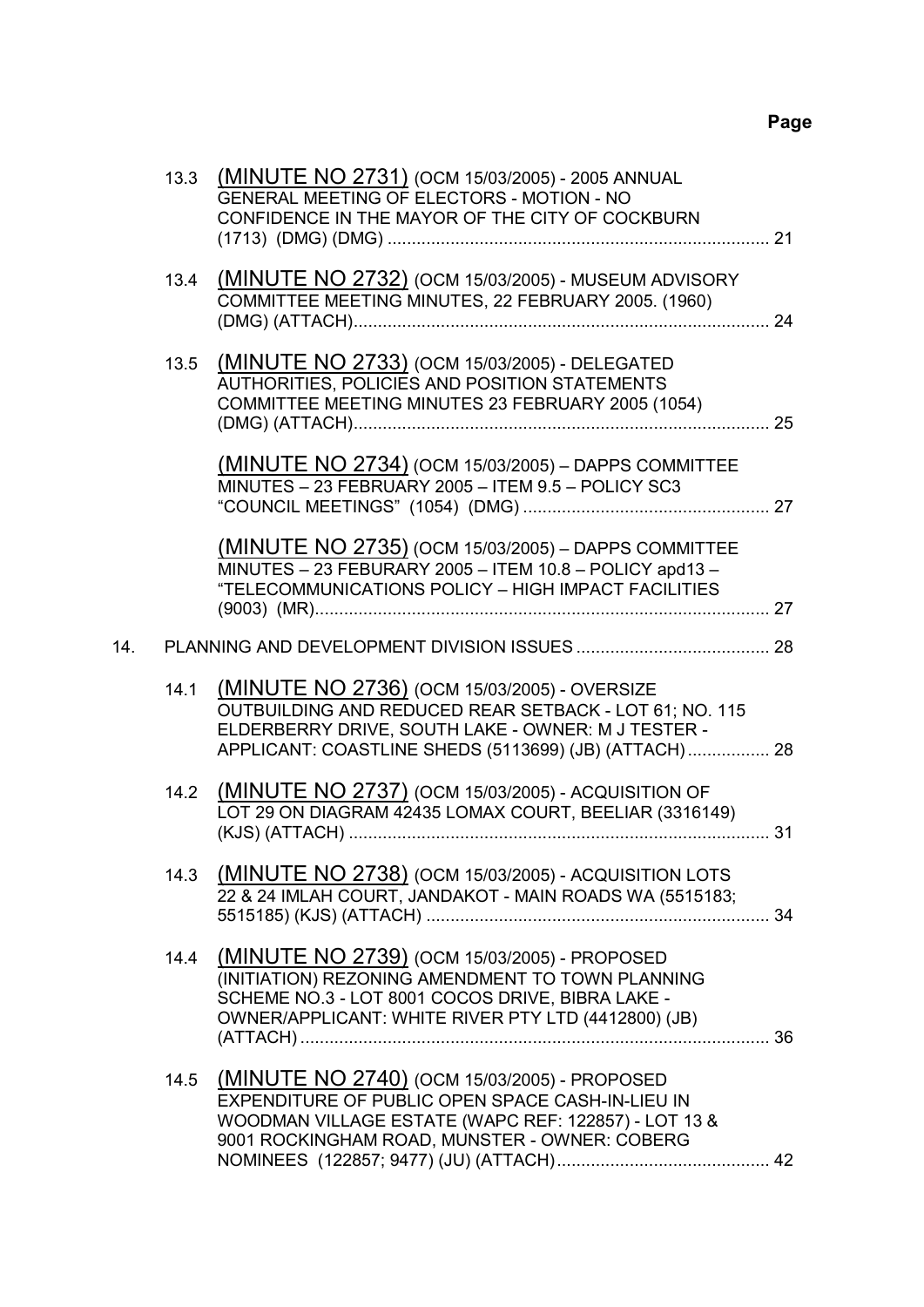|     | 14.6 | (MINUTE NO 2741) (OCM 15/03/2005) - DEDICATION OF<br>LAND AS ROAD PURSUANT TO SECTION 56 OF THE LAND<br>ADMINISTRATION ACT 1997 - PORTION LOT 258 BEING                                                                  |  |
|-----|------|--------------------------------------------------------------------------------------------------------------------------------------------------------------------------------------------------------------------------|--|
|     | 14.7 | (MINUTE NO 2742) (OCM 15/03/2005) - GROUPED (R-CODE)<br>DWELLING - 3A CLAYGATE ROAD, HAMILTON HILL - OWNER: T<br>PETRIDIS & D A ROWE - APPLICANT: JANE WETHERALL &<br>GEOFF WARN ARCHITECTS (6001838) (ACB) (ATTACH)  47 |  |
|     | 14.8 | (MINUTE NO 2743) (OCM 15/03/2005) - PROPOSED<br>AMENDMENT TO TOWN PLANNING SCHEME NO. 3 -                                                                                                                                |  |
|     | 14.9 | (MINUTE NO 2744) (OCM 15/03/2005) - REGISTER OF<br>HERITAGE PLACES - PERMANENT ENTRY - SOUTH FREMANTLE                                                                                                                   |  |
|     |      | 14.10 (MINUTE NO 2745) (OCM 15/03/2005) - REVISION TO THE<br>STRUCTURE PLAN - SOUTH BEACH STRUCTURE PLAN -<br>VARIOUS LOTS ON ROLLINSON ROAD, O'CONNOR CLOSE AND<br>SOUTH TERRACE, HAMILTON HILL (9653) (VM) (ATTACH) 61 |  |
|     |      | 14.11 (MINUTE NO 2746) (OCM 15/03/2005) - FARRINGTON ROAD,<br>LEEMING - TRAFFIC MANAGEMENT CONCEPT PLAN - CITY OF                                                                                                        |  |
|     |      | 14.12 (MINUTE NO 2747) (OCM 15/03/2005) - PROPOSED TOWN<br>PLANNING SCHEME AMENDMENT NO. 24 - ADDITIONAL USE -<br>LOCKUP STORAGE - LOT 5 LYON ROAD, AUBIN GROVE -<br>OWNER: CARMEL PTY LTD - APPLICANT: CARDNO BSD PTY   |  |
|     |      | 14.13 (MINUTE NO 2748) (OCM 15/03/2005) - SCHEME<br>AMENDMENT RE-CODING FROM R30 TO R20 PACKHAM<br>DEVELOPMENT - DEVELOPMENT AREA 1 (93031) (MR)                                                                         |  |
|     |      | 14.14 (MINUTE NO 2749) (OCM 15/03/2005) - CLEARING OF<br>VEGETATION - LOT 301 KNOCK PLACE, JANDAKOT - OWNER:<br>SOLTOGGIO HOLDINGS PTY LTD (6002846; 6000744) (GB)                                                       |  |
|     |      | <u>(MINUTE NO 2750)</u> (OCM 15/03/2005) – EXTENSION OF                                                                                                                                                                  |  |
| 15. |      | FINANCE AND CORPORATE SERVICES DIVISION ISSUES  89                                                                                                                                                                       |  |
|     | 15.1 | <b>(MINUTE NO 2751)</b> (OCM 15/03/2005) - LIST OF CREDITORS                                                                                                                                                             |  |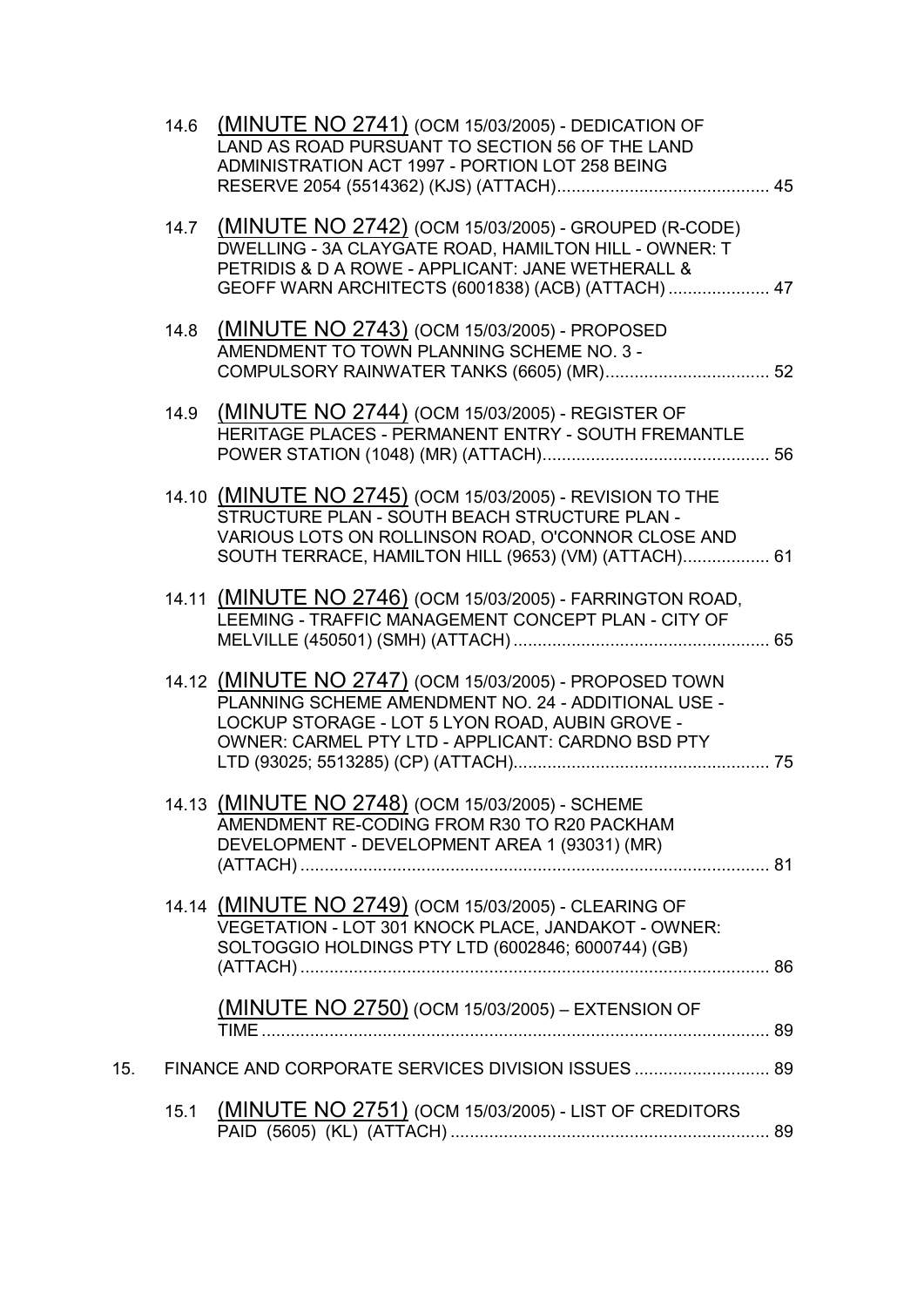# **Page**

| 16. |      |                                                                                                                          |  |
|-----|------|--------------------------------------------------------------------------------------------------------------------------|--|
|     | 16.1 | (MINUTE NO 2752) (OCM 15/03/2005) - LANCASTER HOUSE<br>CROSSOVER - REQUEST FOR FULL REFUND (450162) (JR)  90             |  |
| 17. |      |                                                                                                                          |  |
|     | 17.1 | (MINUTE NO 2753) (OCM 15/03/2005) - COCKBURN                                                                             |  |
|     | 17.2 | (MINUTE NO 2754) (OCM 15/03/2005) - WETLANDS                                                                             |  |
|     | 17.3 | (MINUTE NO 2755) (OCM 15/03/2005) - COMMUNITY<br>SAFETY CRIME PREVENTION STRATEGIC PLAN (8953) (JJ)                      |  |
|     | 17.4 | (MINUTE NO 2756) (OCM 15/03/2005) - SOUTH LAKE<br>LEISURE CENTRE GYMNASIUM EXPANSION (8143) (SH)  102                    |  |
|     | 17.5 | (MINUTE NO 2757) (OCM 15/03/2005) - REQUEST FOR<br>TENDER 03/2004 RECREATION RESERVE - PORTION LOT 393                   |  |
| 18. |      |                                                                                                                          |  |
| 19. |      | MOTIONS OF WHICH PREVIOUS NOTICE HAS BEEN GIVEN  110                                                                     |  |
| 20. |      | NOTICES OF MOTION GIVEN AT THE MEETING FOR CONSIDERATION                                                                 |  |
| 21. |      | NEW BUSINESS OF AN URGENT NATURE INTRODUCED BY                                                                           |  |
| 22  |      | (OCM 15/03/2005) - MATTERS TO BE NOTED FOR INVESTIGATION,                                                                |  |
| 23. |      |                                                                                                                          |  |
| 24. |      | <b>(MINUTE NO 2758)</b> (OCM 15/03/2005) - RESOLUTION OF<br>COMPLIANCE (SECTION 3.18(3), LOCAL GOVERNMENT ACT 1995)  112 |  |
| 25  |      |                                                                                                                          |  |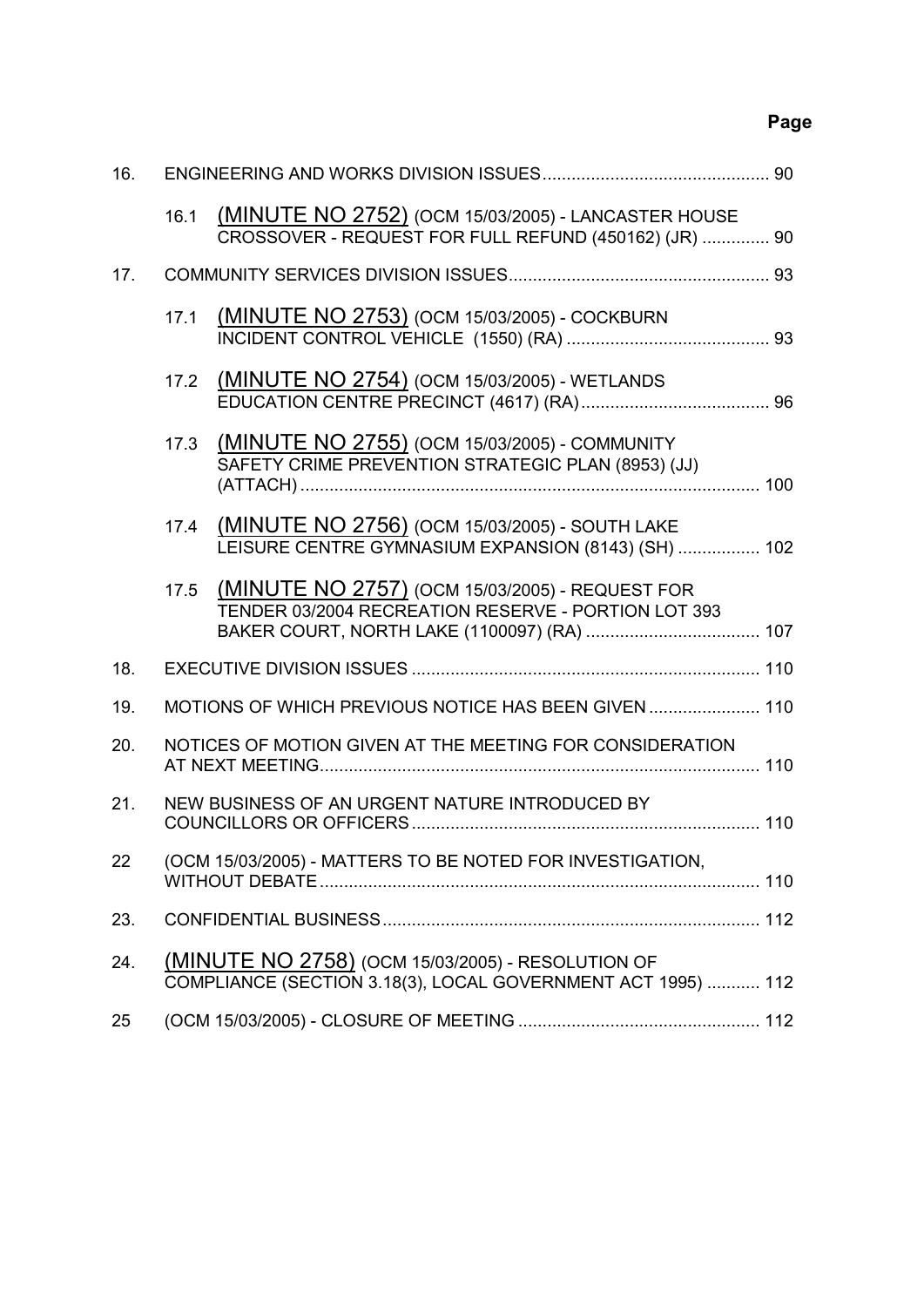# **CITY OF COCKBURN**

# **MINUTES OF ORDINARY COUNCIL MEETING HELD ON TUESDAY, 15 MARCH 2005 AT 7:00 PM**

#### **PRESENT:**

### **ELECTED MEMBERS**

| Mr S Lee            | Mayor        |
|---------------------|--------------|
| Mr R Graham         | Deputy Mayor |
| Ms A Tilbury        | Councillor   |
| Mr I Whitfield      | Councillor   |
| Mr K Allen          | Councillor   |
| Ms L Goncalves      | Councillor   |
| Mrs S Limbert       | Councillor   |
| Mr M Reeve-Fowkes - | Councillor   |
|                     |              |

#### **IN ATTENDANCE**

| Mr D. Green  |                          | <b>Acting Chief Executive Officer</b>                          |  |  |
|--------------|--------------------------|----------------------------------------------------------------|--|--|
| Mr S. Hiller | $\overline{\phantom{0}}$ | Director, Planning & Development                               |  |  |
| Mr B. Greay  | $\overline{\phantom{0}}$ | Director, Engineering & Works                                  |  |  |
| Mr K. Lapham | $\sim$                   | Manager, Finance                                               |  |  |
| Mr R. Avard  | $\blacksquare$           | Acting Director, Administration & Community<br><b>Services</b> |  |  |
| Mrs B. Pinto | $\sim$                   | Secretary/PA, Finance & Corporate Services                     |  |  |
| Mr A. Jones  | -                        | <b>Communications Manager</b>                                  |  |  |

#### **1. DECLARATION OF MEETING**

The Presiding Member declared the meeting open at 7.02 pm.

### **2. APPOINTMENT OF PRESIDING MEMBER (If required)**

Nil

#### **3. DISCLAIMER (Read aloud by Presiding Member)**

Members of the public, who attend Council Meetings, should not act immediately on anything they hear at the Meetings, without first seeking clarification of Council's position. Persons are advised to wait for written advice from the Council prior to taking action on any matter that they may have before Council.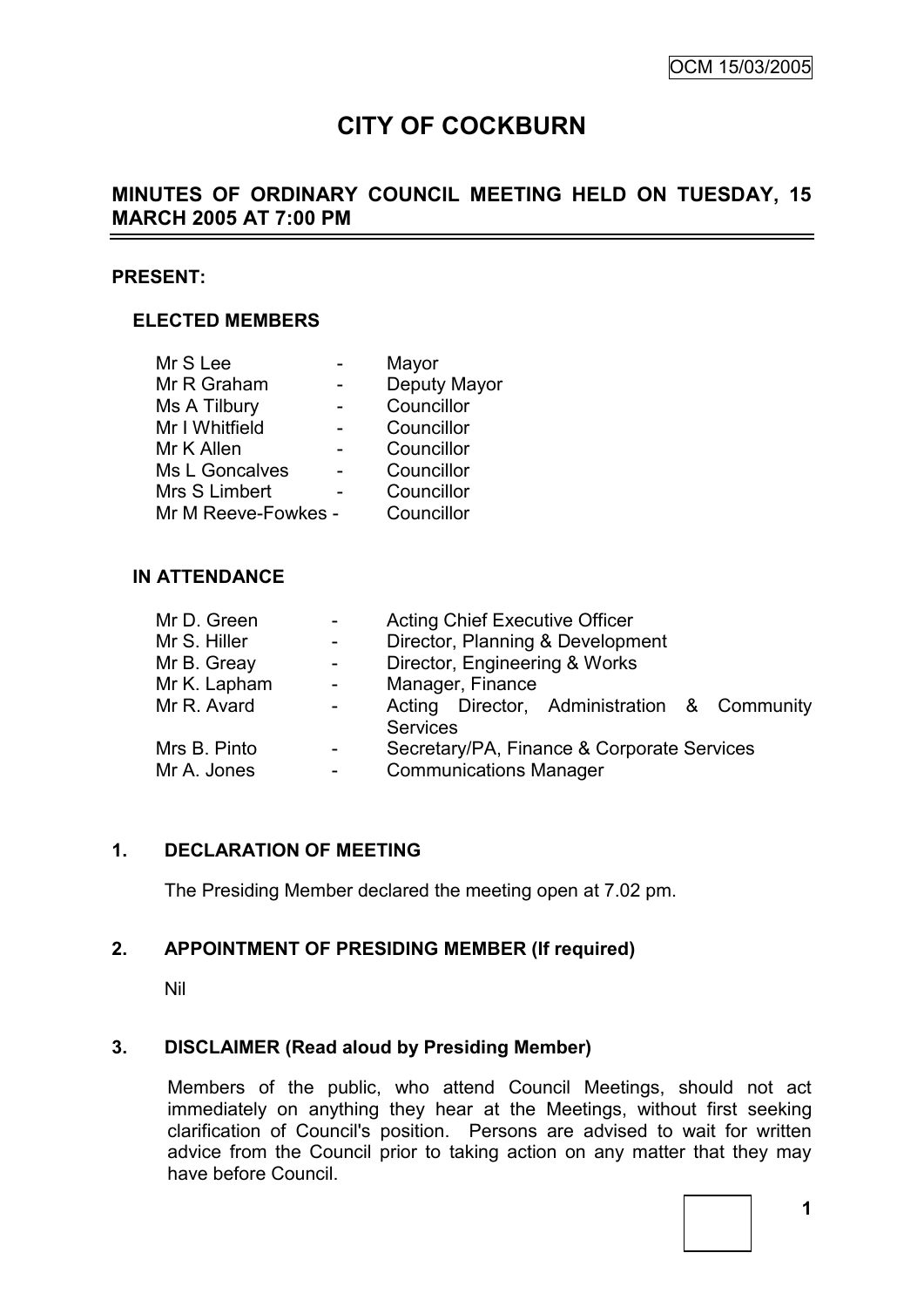### **4 (OCM 15/03/2005) - ACKNOWLEDGEMENT OF RECEIPT OF WRITTEN DECLARATIONS OF FINANCIAL INTERESTS AND CONFLICT OF INTEREST (BY PRESIDING MEMBER)**

The Presiding Member advised the meeting that he had received a written declaration of interest from Deputy Mayor Graham and from himself, which will be read at the appropriate time.

### **5 (OCM 15/03/2005) - APOLOGIES AND LEAVE ABSENCE**

| <b>CIr Val Oliver</b>       | $\,$                     | Apology          |
|-----------------------------|--------------------------|------------------|
| <b>CIr Alistair Edwards</b> | $\overline{\phantom{a}}$ | Apology          |
| Mr Stephen Cain, CEO        | $\overline{\phantom{a}}$ | Leave of Absence |

#### **6 (OCM 15/03/2005) - ACTION TAKEN ON PREVIOUS PUBLIC QUESTIONS TAKEN ON NOTICE**

**Colin Crook – Ordinary Council Meeting – 21 December 2004** – raised the following issues:

1. Requested Council to consider employing the caretaker at Coogee Beach in a full time capacity.

**Response**: No funds were made available through the Budget review adopted at the Council Meeting.

2. Why has Council foregone the opportunity of rebuying and selling Lot 21 Progress Drive, Bibra Lake, at considerable profit to all the ratepayers of Cockburn?

**Response**: Council saw no benefit in repurchasing the land.

3. Why weren"t his (Mr Crook"s) questions answered properly from the November Council Meeting.

**Response**: It is considered that adequate responses to the issues raised were provided in writing.

**Logan Howlett – Ordinary Council Meeting – 18 January 2005** – asked the following questions in relation to the concert at Manning Park:

- Q1. When did the concept of a 'Classic Event' first arise?
- A1. \$40,000 was provided on the 2004/05 Municipal Budget for this purpose.
- Q2. Why weren't written quotations called for the initial proposal?

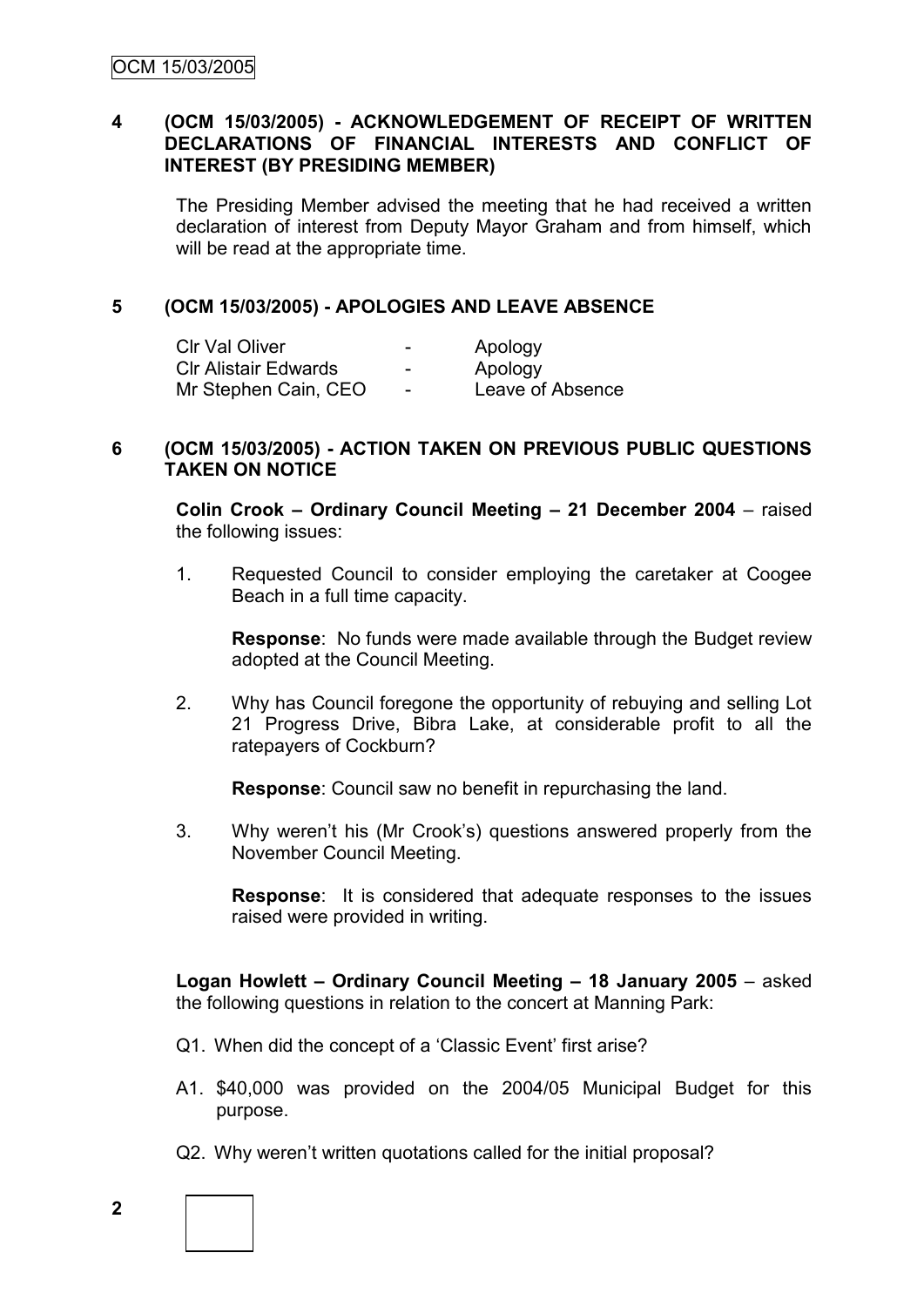- A2. There is no statutory requirement to do so where the amount is less than \$50,000.
- Q3. Has any agreement been signed or a commitment from the Council been given to the promoter or any other agent in regard to this matter?
- A3. Not as at 18 January, 2005.
- Q4 Which elected member or members, if any approached the Event organisers to secure Marcia Hines for a performance in Cockburn, and if this occurred, when did this occur and under what authority did it occur?
- A4. None. All discussion with the event promoters has been undertaken by Council staff.
- Q5. Can the council reassure the Cockburn community that the decision taken by it at a Special Council Meeting on Thursday, 23 December 2004 in regard to this matter, was in accordance with the provisions of the Local Government Act 1995?
- A5. Yes. The purpose of this meeting was solely to allocate additional funds to enable negotiations with the preferred artist to continue.
- Q6. Where is the openness, transparency, competition, "value for money" and accountability for this position?
- A6. Ideally, the decision not to call for tenders to provide this service should have been made concurrently with the decision to allocate additional funds at the 23 December, 2004, meeting. However, having subsequently realised this oversight, Council was correct in resolving not to seek general expressions of interest to provide the service, having already established the identity of its preferred supplier. Therefore, the decision taken not to proceed with the tendering process was for statutory compliance measures only.

**Logan Howlett – Ordinary Council Meeting – 18 January 2005** - sought information from Mayor Lee relating to the date that a letter was sent to Southern Cross Care (WA) Inc. from the Mayor regarding the proposed construction of Pearson Drive, Success.

As the Mayor was unable to accurately respond to the question at the time, he advised you that the question would be answered in writing.

The letter was sent on 29 October, 2004.

**Patrick Thompson – Ordinary Council Meeting – 15 February 2005** submitted questions for presentation to the Annual Electors Meeting. Following was the response given in reply to the questions presented:

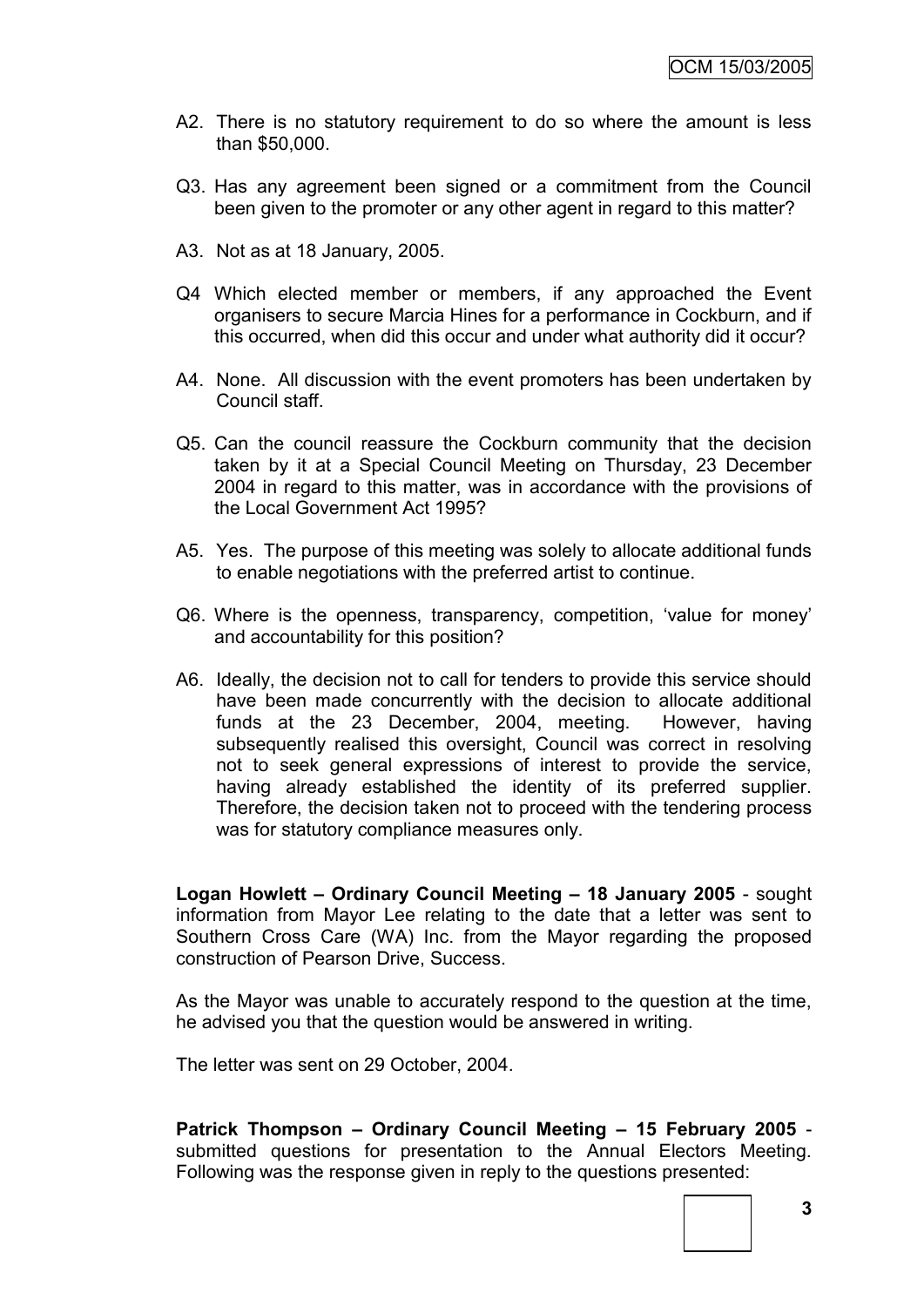- *Q. Could Council please give a possible date for discussion of the provisions of "Cat Bill?" ("Cat Bill" – description by staff at the Cat Haven, Shenton Park).*
- A. Response from the "Greens" is that the draft Cat Bill is going nowhere at the moment as they are in recess awaiting the election.

Giz Watson is the member who is promoting the Bill on behalf of the Greens and its progress will depend on her re-election and on which party is successful in government as to how far the Bill is progressed.

- *Q. The Cat Haven advised implementation of the Bill would alleviate some of the onerous burden they have the job of carrying. They also advise that the implementation of the bill is at the sole discretion of the individual local Councils and can Council please confirm this is the case.*
- A. The Cat Bill gives guidelines in relation to the keeping of cats, however it does to a certain extent rely on Local Councils developing their own local laws to augment the operation of the Bill. There are many problems associated with the interpretation of the draft Bill that have to be dealt with prior to its coming into operation, for example it states that a cat that is held longer than 3 months then becomes the property of the holder of the cat until its permanent removal from that place. This would imply that it must be held for 3 months before it can be rehoused. This is totally impractical. There are also no guidelines as to the impounding of cats in the Cat Bill so Local Councils would need to put these in place with Local Laws.
- *Q. Can Council please provide a written breakdown of the sponsorship of each of its events?*
- A. Council received sponsorship only for the 25<sup>th</sup> Anniversary Cocktail Party. The breakdown of contributions received was:

| <b>Total</b>                        | \$15,500 |
|-------------------------------------|----------|
| <b>Stockland Trust</b>              | \$3,500  |
| <b>Australand Holdings</b>          | \$3,000  |
| <b>Cockburn Cement</b>              | \$3,000  |
| Landcorp                            | \$3,000  |
| <b>Property Resource Management</b> | \$3,000  |

# **7 (OCM 15/03/2005) - PUBLIC QUESTION TIME**

**Logan Howlett**, North Lake asked a series of questions in relation to Mayoral allowances and other payments:

**4**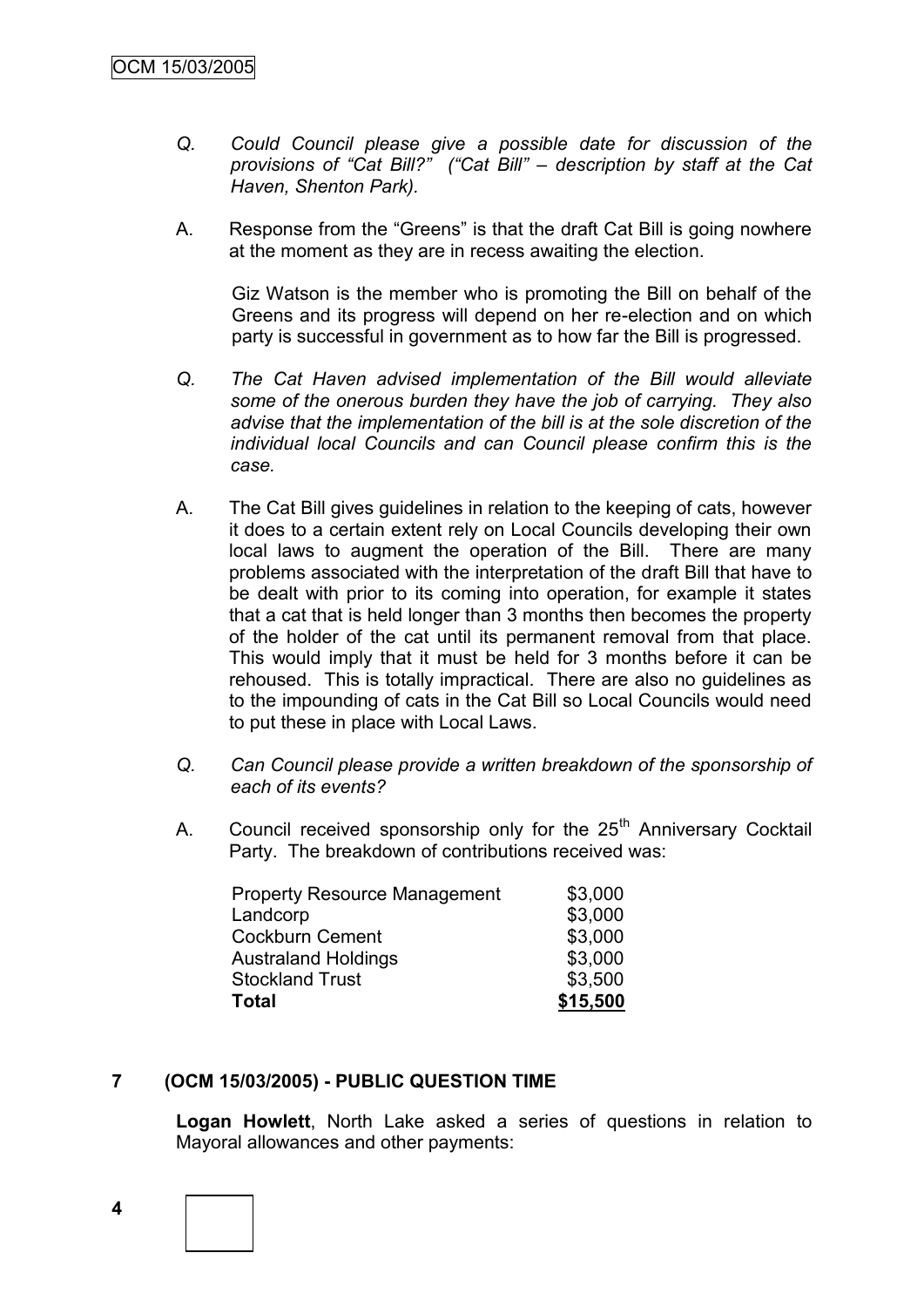- Q1. What is the value by financial year or part thereof of the annual local government Mayoral allowance received by the Mayor since his election in December 2000?
- Q2. What is the value by financial year of the Mayoral allowance used for community purposes by the Mayor and what are those purposes?
- Q3. What is the value by financial year or part thereof of the annual local government meeting allowance received by the Mayor since his election in December 2000?
- Q4. What action has or is being taken to increase the Mayoral allowance and or meeting allowances and what are the proposed annual increases?
- Q5. What increased Mayoral, Meeting, Communication or other allowances have been/are planned too be paid to elected members in the 2005 calendar year?
- Q6. When did the Council change its long standing policy relating to the timing of the review of the Mayoral allowance i.e. it was to be determined prior to the local government elections and it is now to be determined after the elections?
- Q7. Which Committee of Council determined this change and who moved and seconded the motion to allow for the change and at what Council meeting was the Committee's recommendation adopted?
- Q8. What was the reasoning provided for changing the timing of consideration of the Mayor"s allowances etc?
- Q9. What is the value by financial year or part thereof of the communication allowance received by the Mayor since his election in December 2000?
- Q10. What equipment is provided for the Mayor's use i.e. telephones, mobiles, laptop computers, desktop computers, printers etc?
- Q11. Is the Mayor provided with a credit card or cards by the Council?
- Q12. If so, what is the credit limit on the credit card or credit cards?
- Q13. What is the value by financial year or part thereof of costs incurred with the credit card or credit cards by the Mayor since his election in December 2000?
- Q14. For what purposes were these costs incurred?
- Q15. What is the rate per kilometre payable to elected members for each financial year or part thereof for using their own vehicles for Council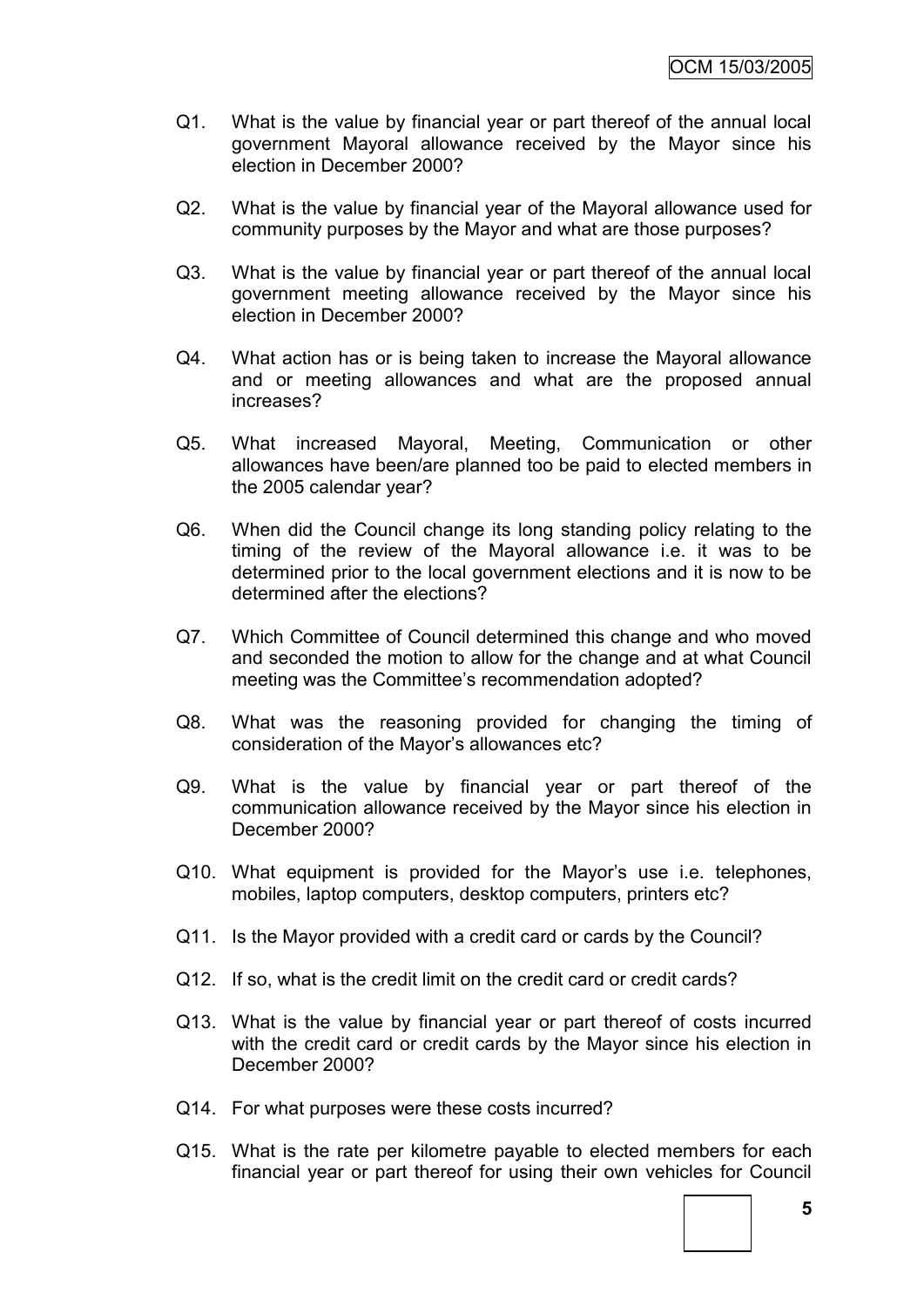business?

- Q16. Has the Mayor used Council pool vehicles at any time since his election in December 2000?
- Q17. If so, are Council vehicles still available for his use, or if not when did they stop being available for his use?
- Q18. What is the value by financial year or part thereof of the total mileage claim re-imbursements received by the Mayor since his election in December 2000?
- Q19. What funds, if any, have been allocated to the Mayor for use for conference purposes by financial year or part thereof, since his election in December 2000?
- Q20. What is the purpose of the funds allocated (in Question 19 above) and what Council approval is required prior to that expenditure being committed and what reports on expenditure are provided?
- Q21. What is the value by financial year, or part thereof, of conference related expenses including but not limited to airfares, hotel accommodation, taxi fares, conference registrations, food and beverage costs, dry-cleaning, entertainment etc received by the Mayor since his election in December 2000?

Mayor Lee thanked Mr Howlett and advised him that he will respond to his questions in writing. Mr Howlett asked Mayor Lee when would he expect to receive a response? Mayor Lee replied that he would receive the response in the fullness of time.

**Pat Howlett**, North Lake also asked some questions in relation to payments paid to the Mayor and Deputy Mayor:

- Q1. What is the total amount in dollar terms of the Mayor"s allowance, meeting fees, communication allowances, credit card expenditure, motor vehicle mileage allowance payments, conference costs, taxi fares incurred, external committee fees, training costs and any other allowances or costs incurred or paid to the Mayor by financial year or part thereof since his election in December 2000?
- Q2. What is the total amount in dollar terms of the Deputy Mayor"s allowance, allowances paid during the absence of the Mayor, meeting fees, communication allowances, credit card expenditure, motor vehicle mileage allowance payments, conference costs, taxi fares incurred, car parking fees, external committee fees, training costs and any other allowances or costs incurred or paid to the Deputy Mayor by financial year or part thereof since his election in December 2000?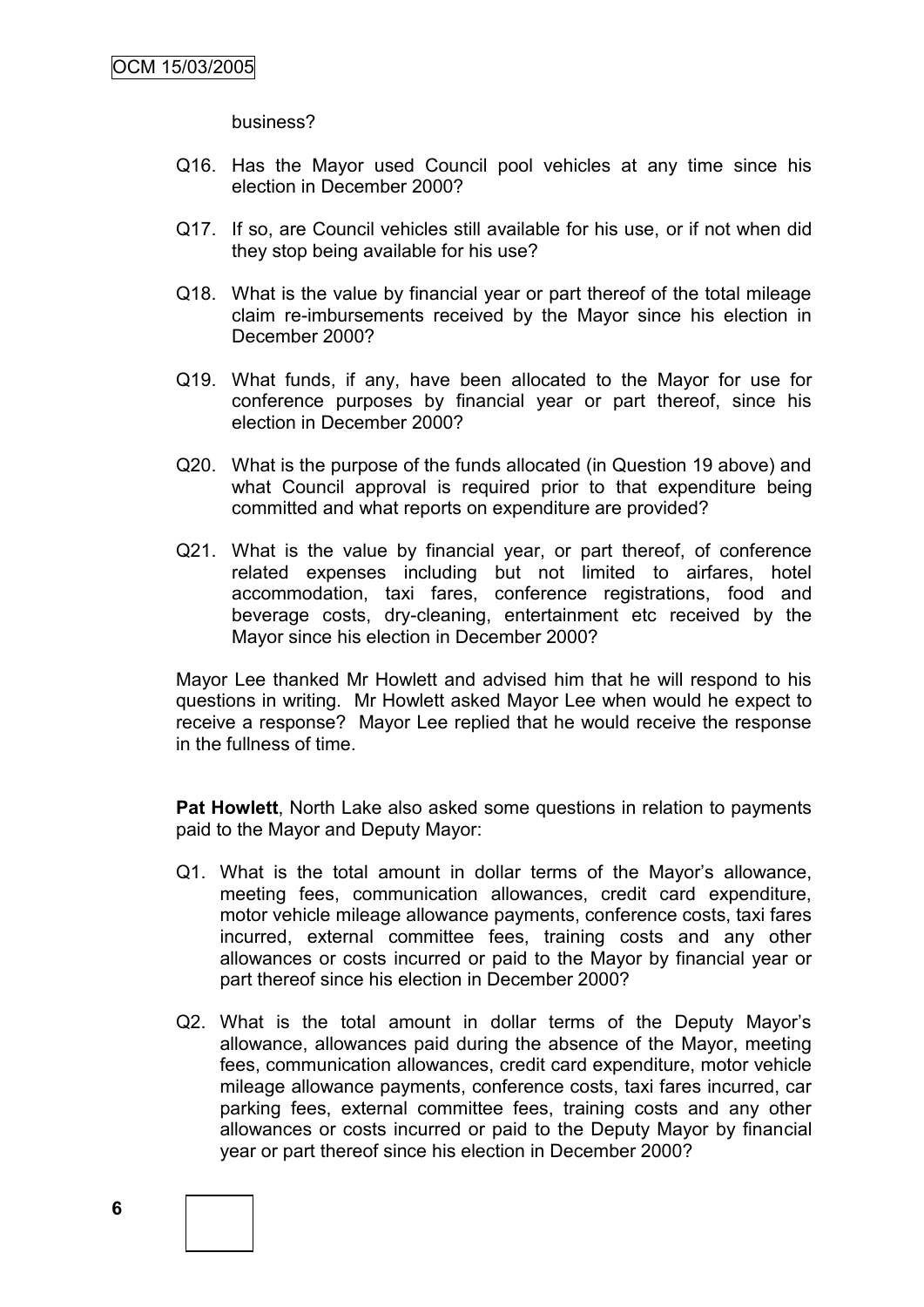Mayor Lee thanked Mrs Howlett and advised that he will respond to her questions in writing. Mrs Howlett asked whether it would be within a month? Mayor Lee replied, as soon as he possibly could.

**Mary Jenkins**, Spearwood asked the Mayor why cannot matters be discussed openly in public, as the Press is present as well as the community. She asked why questions asked of the Council are not replied to at the Council Meeting so that all those present are aware of such information, which also could be reported by the Press.

Mayor Lee thanked Ms Jenkins.

**Sue Gray-Smith**, Coolbellup asked some questions relating to the Marcia Hines concert.

- Q1. How many are going to be able to attend?
- A1. 5,000
- Q2. Who will be involved in the ballot process?
- A2. Officers of the City will be involved in that ballot process. Will be done by a computer system using a random ballot allocation.
- Q3. Are you feeding the information into a computer to allocate the tickets?
- A3. Most of the data is already coming in by the website. It is being put on a database and those applications coming in via mail will be input into the database and the 5,000 will be generated electronically.
- Q4. Have tickets already been sent out to the community?
- A4. No. The ballot hasn't closed yet.
- Q5. Will the Elected Members have tickets provided, and if so, how many will be allocated to them?
- A5. Mayor replied it is his intention to allocate some tickets to Elected Members to allow them to invite VIP guests. The exact amount has not yet been ascertained.
- Q6. Do you have any idea whether it is going to be 10 each or 20 each?
- A6. He did not think it would be that many. It will be done in consultation with the Elected Members.
- Q7. Is a guest list being prepared and if so, who are the guests?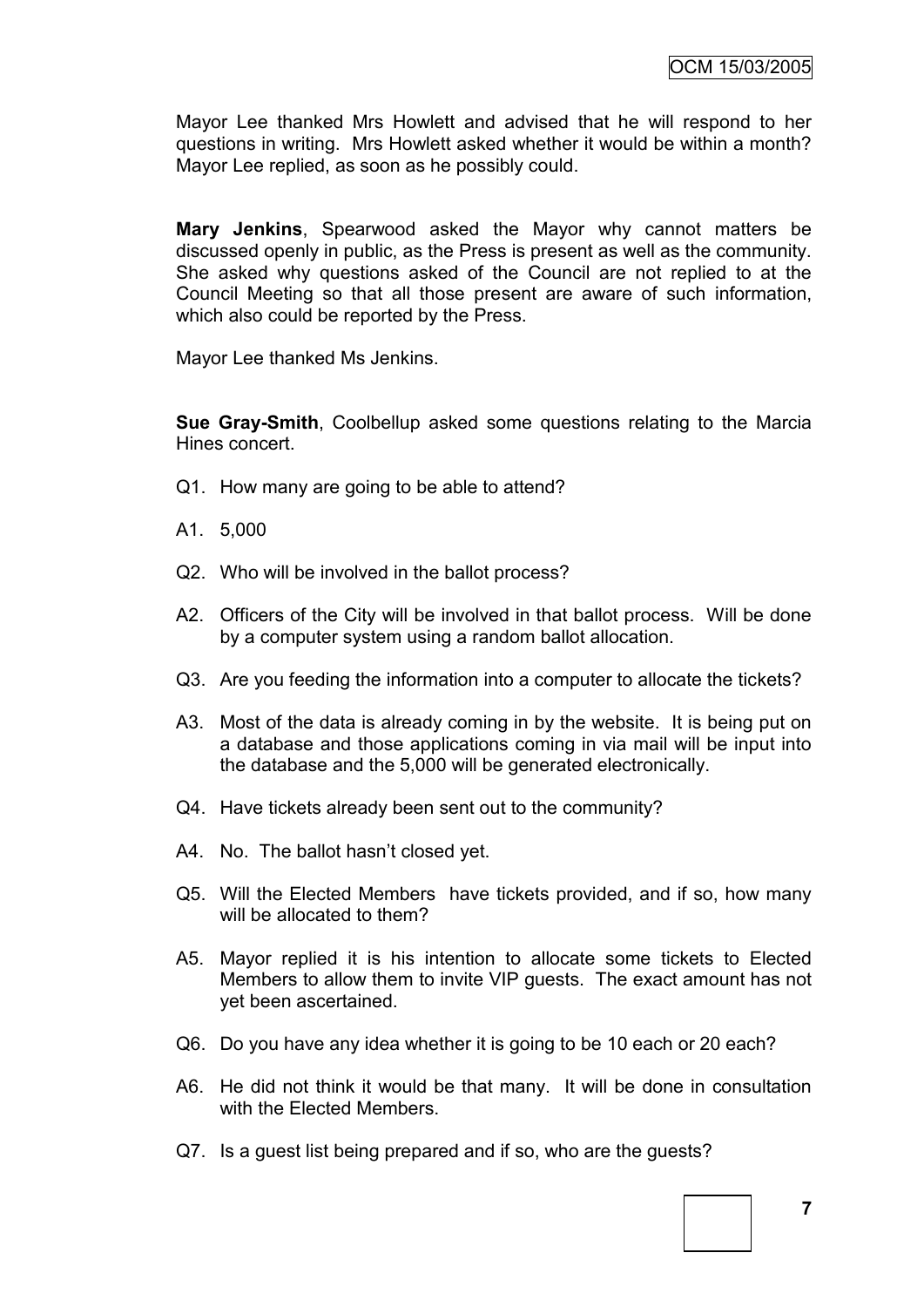A7. A guest list will be prepared. It will probably comprise of stakeholders – business people, politicians, community leaders.

Mayor Lee thanked Ms Gray-Smith.

**Logan Howlett**, North Lake stated that as a community leader he would expect to receive an invite to the Marcia Hines concert. Mr Howlett asked if he could be advised if the Mayor is currently receiving approximately \$100,000 p.a., including all costs and allowances paid? Mayor Lee replied that this was not the case.

**Alistair Wardle**, Coolbellup asked the following questions.

- Q1. Why is the Council proposing to change its meeting date of the Ordinary Council from the third Tuesday to the second Thursday of each month?
- A1. For operational purposes.
- Q2. What are those operational purposes?
- A2. As a result of a recent survey amongst Elected Members and Senior Staff, it was now felt that those dates would be far more convenient.
- Q3. Why was the community not considered?
- A3. The community is welcome to attend. The community was not consulted on the date of the Council Meetings.
- Q4. Given the vote of no-confidence in the Mayor that was recently passed and the high level of division in the community about development such as Port Coogee, has the Mayor reflected as to why this is occurring? Has the Mayor, Councillors and the Chief Executive Officer considered that the stifling public debate among the Councillors could be a cause? Has the Mayor considered that by not allowing the community to hear important discussions, ie. no committee meetings open to the public, he has yet to hear any serious debate about any issue in this Council Chamber. Has the Mayor considered that by not allowing the community to hear important discussions that they are losing trust – they do not know who if any one is raising concern on their behalf and many of them see this Council authority as a waste of time.
- A4. Mayor Lee thanked Mr Wardle. Will take that as a rhetorical question.

Mr Wardle replied that it was not a rhetorical question. He asked whether Mayor Lee had reflected as to why such things were happening. Mayor Lee responded that he did not agree with some of his statements.

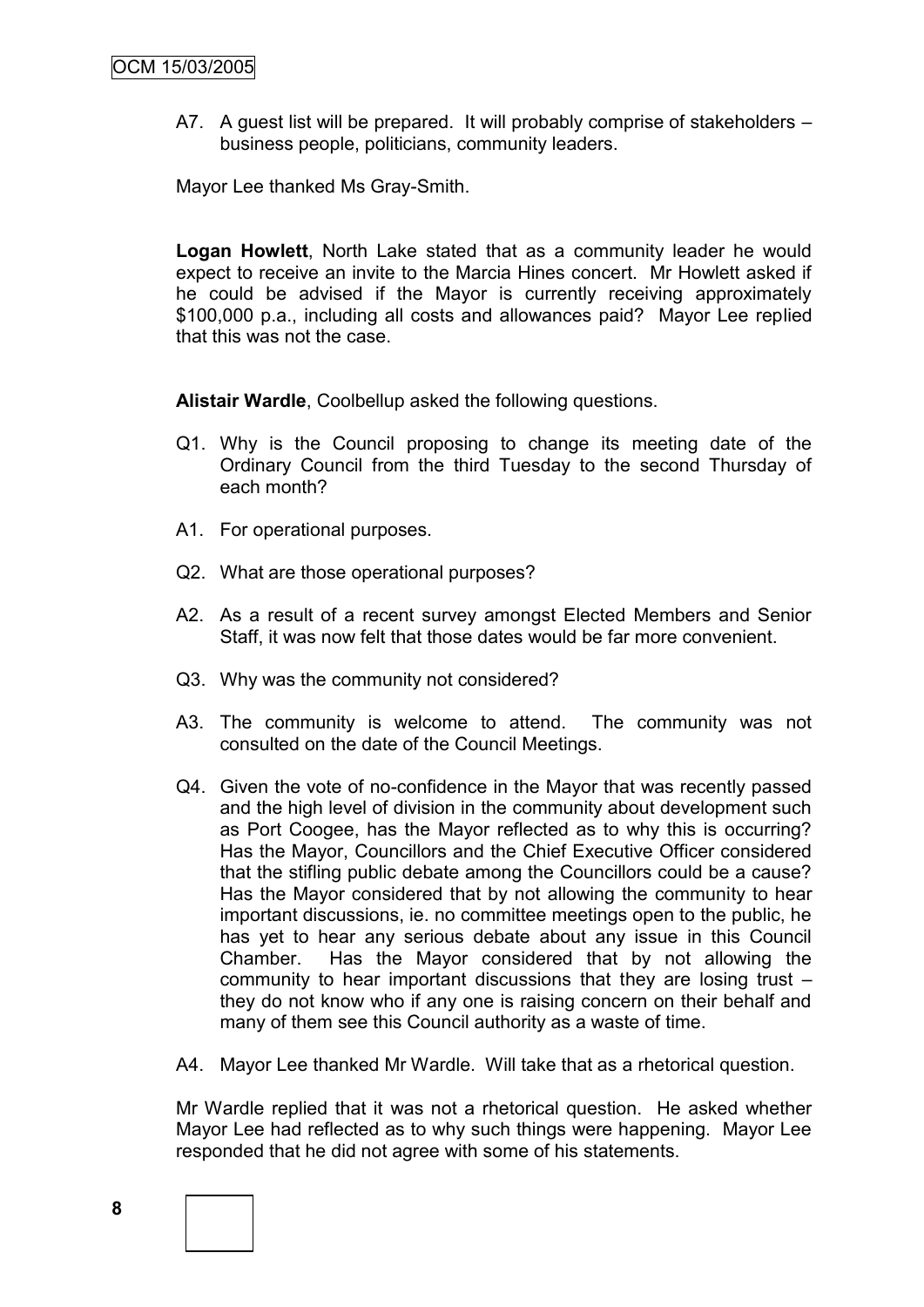Mayor Lee thanked Mr Wardle for his comments.

**Andrew Sullivan**, Coogee on behalf of the Coogee Coastal Action Coalition, asked questions in relation to the Port Coogee Waterways Environment Management Program as follows:

- Q1. Does the fact that the Council has proceeded with accepting the role as Waterways Manager without any guarantee that the Government will provide any indemnity mean that Council has now fully accepted all the liability for all the environmental harm that is likely to be caused by this development?
- Q2. Have the officers or Elected Members been involved in any dialogue with the Department of Planning and Infrastructure, the Planning Minister's office or the Planning Commission regarding the Council's requirement that the State Government provide an indemnity to the Council and the Waterways Manager in relation to the Port Coogee development, and if so can you tell us what has been discussed?
- Q3. Has anyone from the State Government indicated whether the State Government is likely to consider providing the indemnity?
- Q4. If the indemnity is not provided, does that mean Council"s conditions in regard to the local Structure Plan will not have been met and that Council"s approval for the structure plan will subsequently lapse?
- Q5. Will the Council commit to reviewing the Structure Plan if the State Government fails to provide an indemnity?
- Q6. Is the requirement for an indemnity from the State Government also included as a condition in the Council"s proposed Agreement with the developer regarding the Waterways Management role?
- Q7. Can the Mayor explain what possessed this Council to rush ahead with agreeing to become the Waterways Manager before the State had agreed to indemnify the Council and the Waterways Manager?
- Q8. Does the Mayor accept that the Council"s actions may expose future Council"s and the ratepayers of this City to massive costs associated with rectifying the environmental harm that will be caused by this development?

Mayor Lee replied that the legal agreement has been finalised and ready for execution. He stated that at the time the agreement was being prepared by solicitors of both parties, no comments could be made. Director, Planning and Development replied that the decision was taken by Council to maintain this as a confidential document. Mayor Lee assured Mr Sullivan that this matter will be placed on the next Agenda, to decide whether to make this document public or not. The rest of the questions will be taken on notice and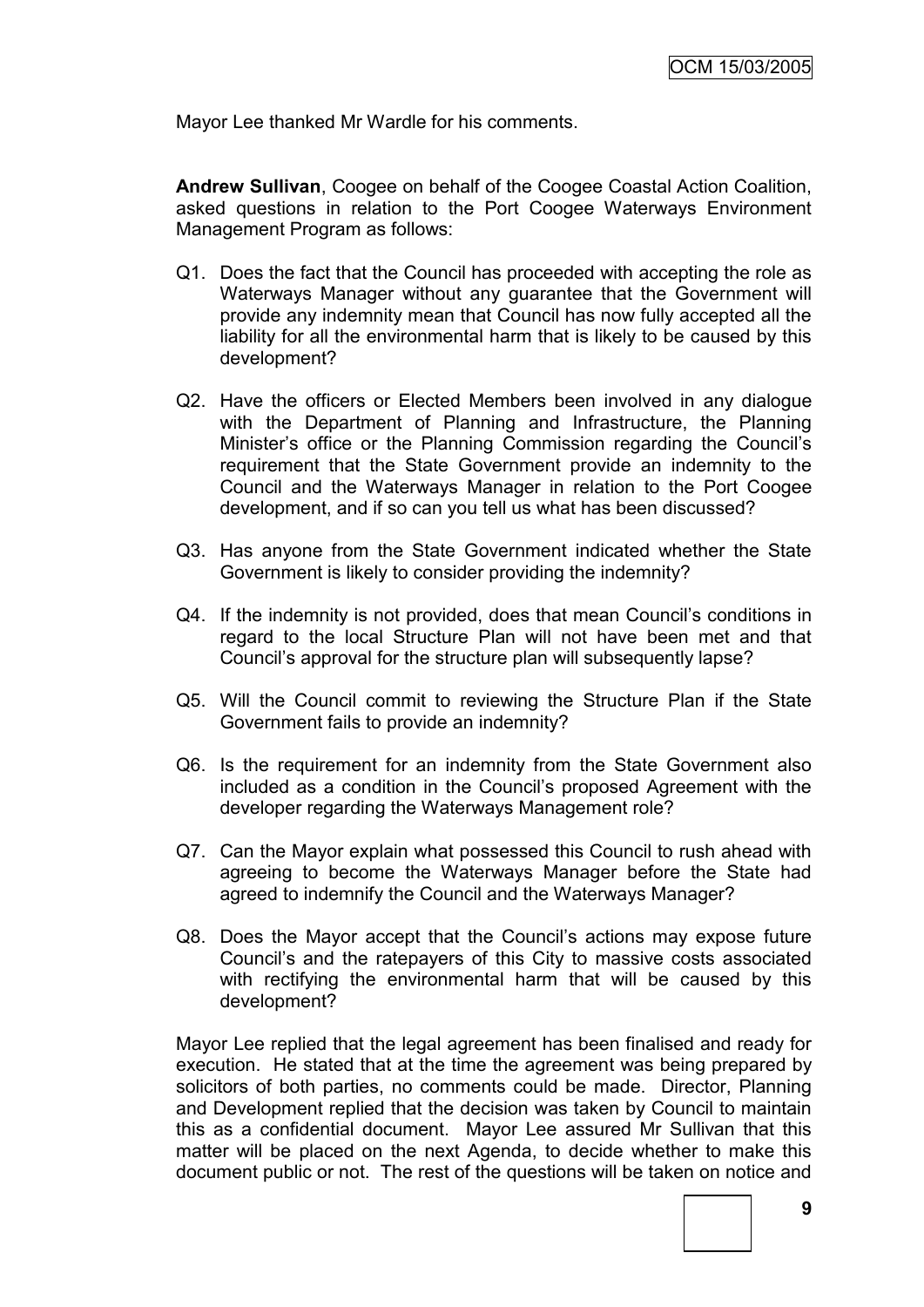responded to in writing.

**Rex Sallur**, Coolbellup made a statement in relation to some clearing of land at Tea Tree Close. He considered this to be a violent act of environmental vandalism. In his opinion he stated that Landcorp was the biggest environmental vandal.

Mayor Lee thanked Mr Sallur for his comments.

**Julie Baker**, Spearwood spoke regarding the article in the Cockburn Herald about land clearing.

- Q1. She said that it was her understanding that there was to be an investigation on land clearing in the district. Has anything occurred since this time – a report prepared?
- A1. Director, Planning and Development replied that did not proceed on discussions with Council representatives due to the way in which the recommendation was written.
- Q2. Has an aerial survey been done of Cockburn of the original forrest and wetlands, especially over the last 4 years?
- A2. Studies have been done of all the wetlands and bushland areas. They have all been evaluated. Also in conjunction with all other agencies in terms of land that is required and protected through the development process and that is how it is done. Some involves aerial photography, some involves doing research on the ground of the bushland area. Both those things are happening. Those areas of importance, are being preserved in Council's subdivision system and other areas are being reserved for preservation and conservation.
- Q3. Is there a building surveyor that actually goes on-site and has a look at what these developers are doing and make sure that they are actually doing what they have been given approval to do?
- A3. Yes, there is a Planning Compliance Officer that carries out such work, but generally with subdivisions where most of the clearing takes place that is being done as part of the subdivision approval.

Mayor Lee thanked Ms Baker for her input.

**Ann Sutton-Babel**, Coogee expressed concern as to why the community battles so hard to keep the beaches. She also expressed the need to maintain such beaches. She said that in deciding to develop land into a marina, proper planning should take place, so that a division is not created between the rich and the poor. She felt that recreation areas should be for

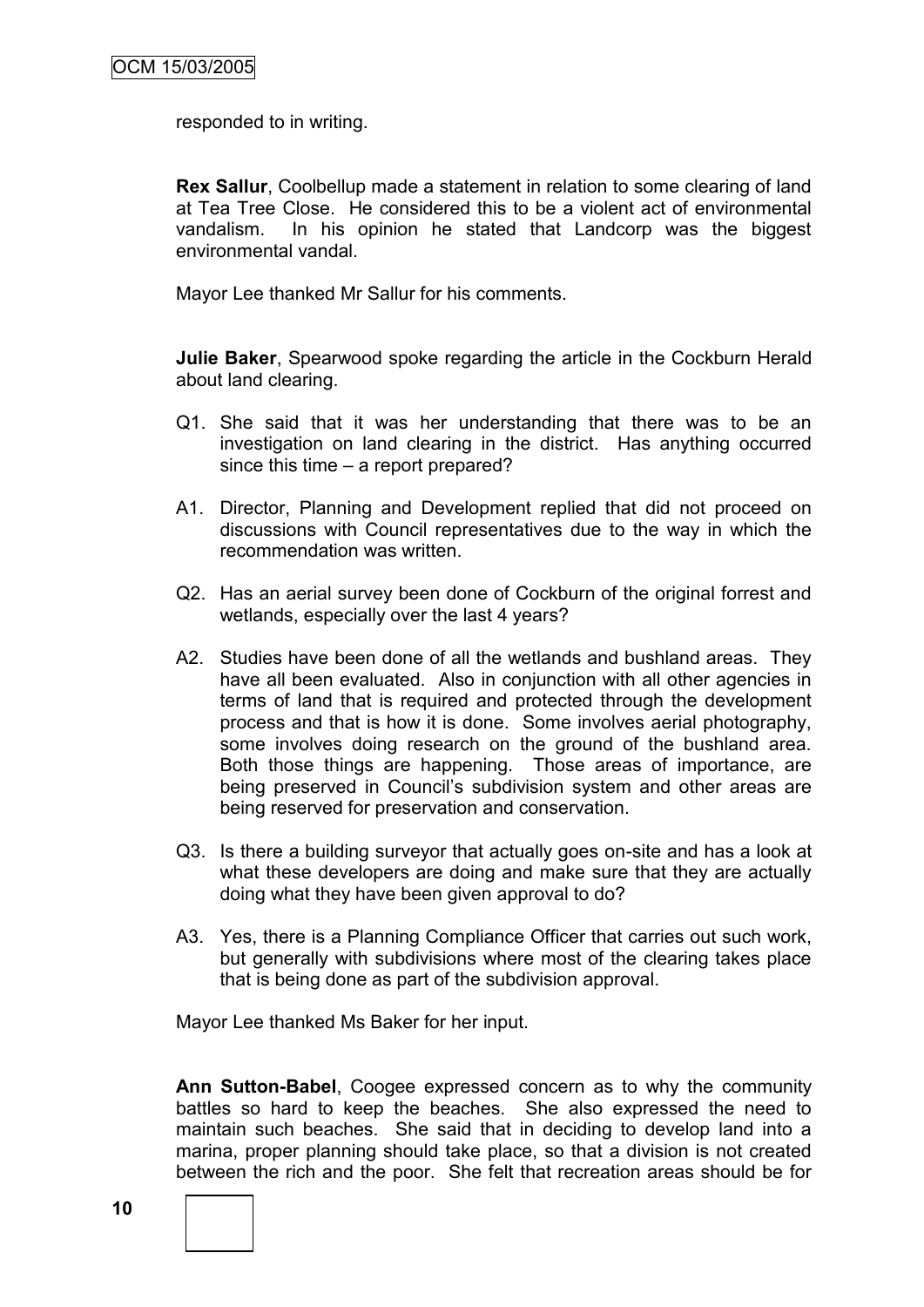all.

Mayor Lee thanked Ms Sutton-Babel for her comments.

**Ms Cheah**, Hamilton Hill expressed concern at the eight storey building approved by Council at the old Robb Jetty site. She stated that she was only aware of this on reading it in the local paper. She requested Mayor Lee for some good old fashioned values like honesty, and therefore urged Council to consult the community when such approvals are granted.

Mayor Lee thanked Ms Cheah for her input.

**Bob Poole**, Coogee asked Mayor Lee whether he had discussed the Surety issue with the other Elected Members? Director, Planning and Development replied that in the initial discussions of the Structure Plan one of the recommendations that Council adopted was for Council to approach the Government with a view of getting some idea whether they would be prepared to be a guarantor to this project. This in turn was forwarded to the State Government, but as yet Council has not received a firm response. It was something Council sought to get a response to. This was at the time when Council had not really determined what sort of guarantees would be given by the developer and since that time Council have received some guarantees in terms of the amount of money that the State will be contributing to a contingency fund to provide for protection in the longer term. Mr Poole responded that it didn"t really answer his question and asked the Mayor why this was not passed prior to approval being given for the project? Director, Planning and Development replied that it was suggested to the Government and since that time there have been discussions about insurance and the developer putting money aside for the protection for the development area and that seems to have overtaken things. But at this stage we had no indication that the Government would have been prepared to provide any sort of under-writing.

Mayor Lee thanked Mr Poole.

**Patrick Thompson**, Spearwood raised concern regarding the child care centre next to a scrap yard, in the context of a recent incident where a scrap yard went up in flames. He asked whether Council is going to consider moving the scrap yard or wait for yet another disaster to occur? Mayor Lee directed the question to the Director, Planning and Development to respond, to which he replied that he did not think so, however he was not sure about the application being referred to.

Mayor Lee thanked Mr Thompson and advised that his query would be responded to in writing.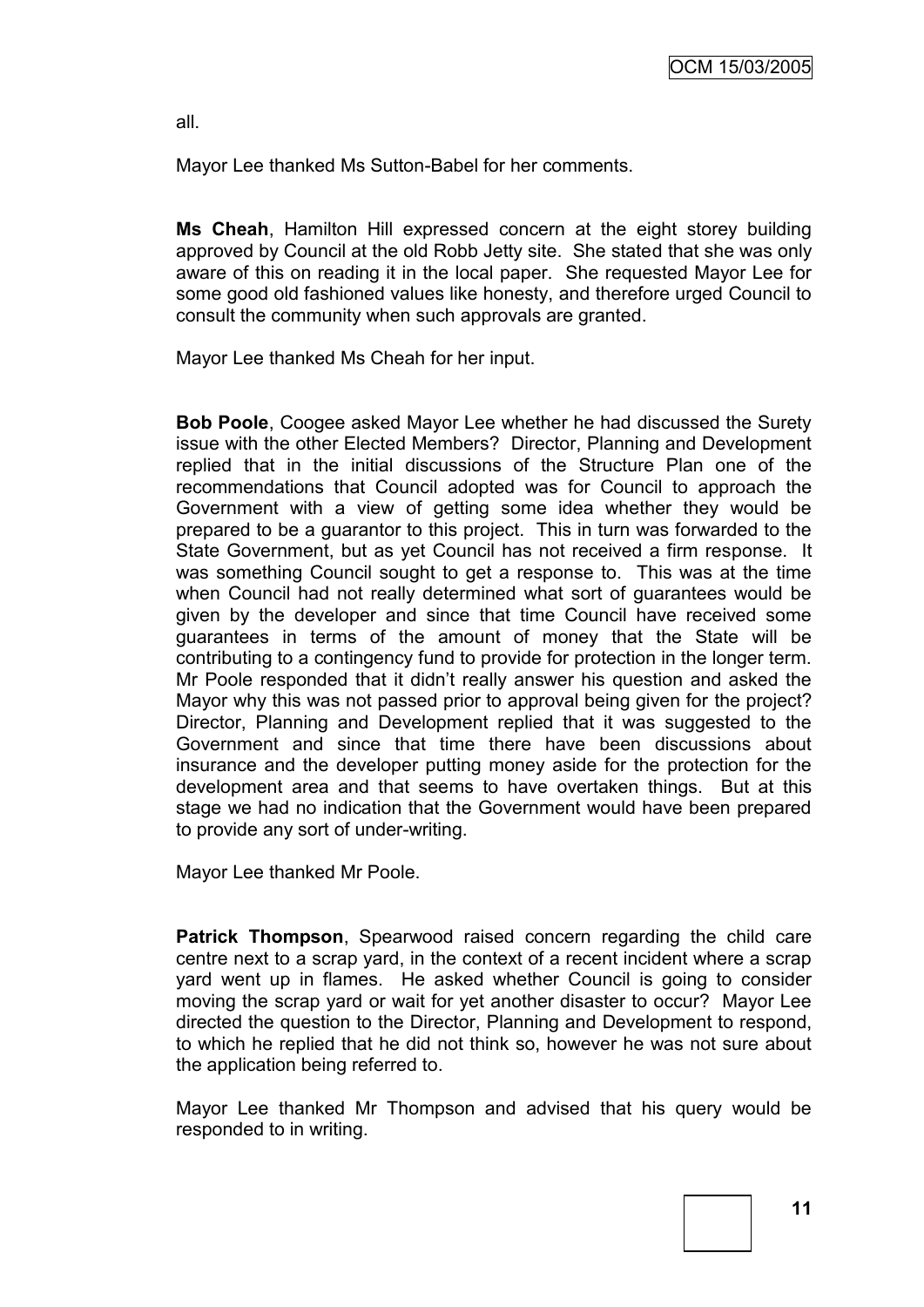**Robyn Scherr**, Coogee expressed concern in relation to the cost to ratepayers regarding the Port Coogee development. She asked the following questions:

- Q1. Will the Mayor now admit publicly that he cannot, and never could, fulfil his promise that ratepayers outside of the Port Coogee development would be immune from paying more rates to cover the costs of the management of Port Coogee?
- Q2. Will the Mayor now admit that he has no real idea how much all of this is going to cost the ratepayers of this City?
- Q3. Will the Mayor concede that the budgets for the management of Port Coogee are all to be left to future Council's to deal with?
- Q4. Does the Mayor acknowledge that he has misled the community of Cockburn over the matter of the specified area rate and the cost of the management of this development to ratepayers?
- Q5. Will the Mayor now offer an unreserved apology to the community?

Mayor Lee replied that he will not accept the statements made. He said this Council has worked extremely hard and this can be proven as when the legal agreement is available, it will be noted the many hours put in by the officers into pursuing the best practice models. There is a legal agreement which is very stringent and that the specific area rate and the plans and agreements contained within the legal agreement have been designed to ensure that nobody outside of Port Coogee Marina development pays for costs incurred within the Port Coogee Marina Development.

**Zoe Inman**, Coogee expressed concern at Council"s actions in changing their position on taking on the management of the Port Coogee Waterways Project. She stated that Council elected without reservation to take on the management role, despite the majority of those present at the Electors Meeting, showing their support of Council"s reconsideration and seeking alternative Waterways Management of the project. She requested Council if she could receive a copy of how these concerns were dealt with in order to justify becoming the Waterways Manager. Mayor Lee advised that this matter would be placed on the next Agenda for Council to consider, lifting the confidentiality on this item.

Ms Inman, also requested a detailed account of zoning and planning changes, approval dates and the extent of the community consultation associated with the approval of a high rise residential development at the last public meeting. Mayor Lee requested Ms Inman to table her questions, which will be responded to in writing.

**Laurie Humphreys**, Coolbellup queried a few issues. Firstly, he asked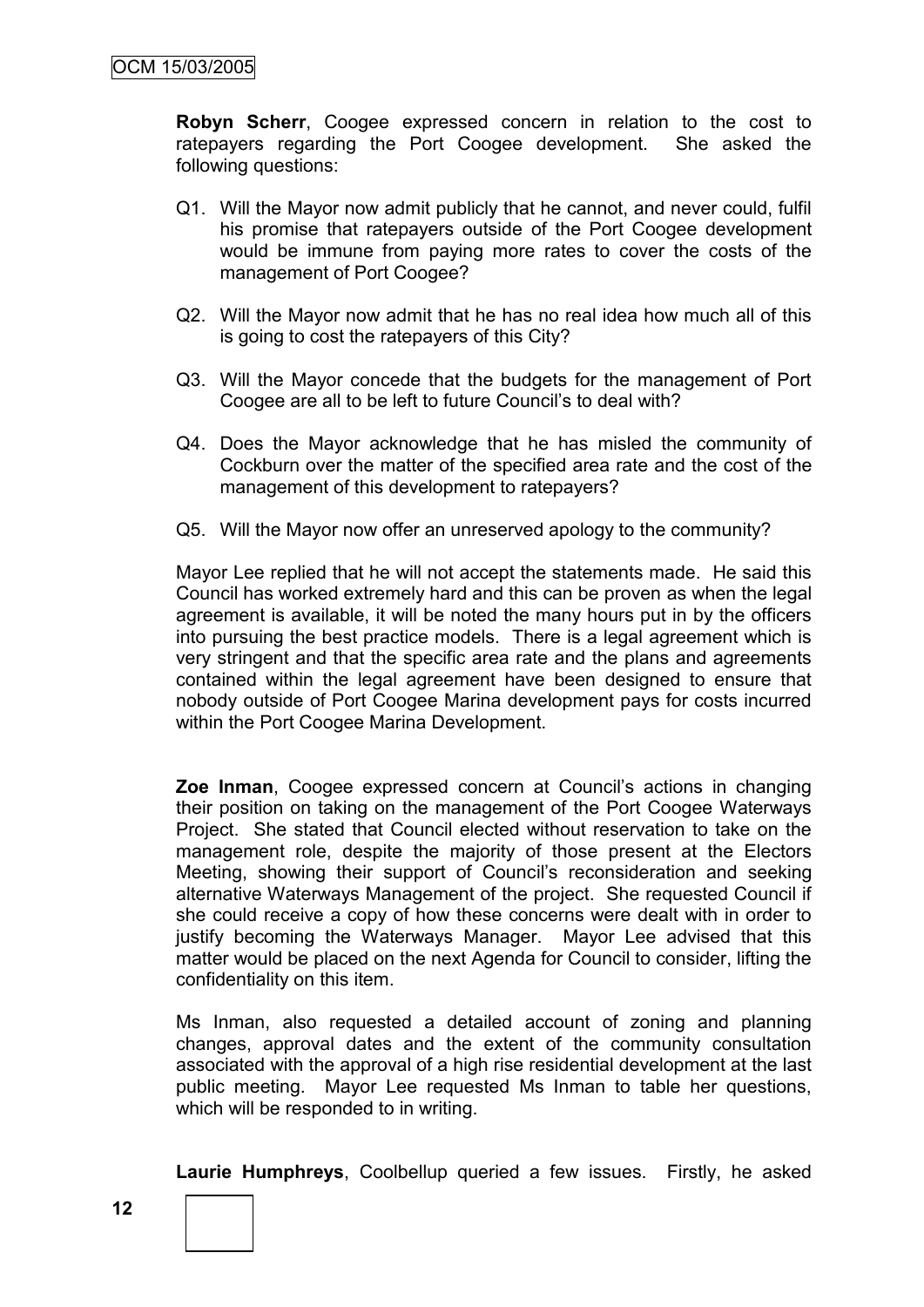when he would receive a response to his questions from the Electors Meeting regarding the Security Patrols and Consultancy Fees in relation to the Coogee Beach Café development? Mayor Lee requested the Acting Chief Executive Officer to investigate those questions in writing.

Mr Humphreys also queried issues relating to Item 14.8 on the Agenda.

- Q1. Has any community consultation taken place on this item?
- A1. This will occur during the Scheme Amendment process.
- Q2. Has any consideration been given to underground water storage rather than storage tanks outside the house?
- A2. It would not be Council's intention to make the policy restrictive, that they only have to be placed outside the house. The Council will consider all comments made when community consultation takes place.
- Q3. Will the tanks require compulsory filtration?
- A3. That is a matter that will be dealt with in the detail of the Policy. The amendment will have to be referred to the EPA before Council can go ahead to advertise. This will also be done in conjunction with the Public Health Department.
- Q4. On the matter of group housing eg. Pensioner units or cluster housing does each dwelling have to have a 2,500 litre tank or has any thought been given to any other storage method such as a larger underground tank?
- A4. This is a valid option. It may be five 2,000 or one 10,000 or perhaps two 5,000.
- Q5. Is it cost effective for a house purchaser to have an authorised installer? Couldn't any licensed plumber do the installation?
- A5. Not sure on the building regulations. The building department would take care of that matter.
- Q6. Does the house purchaser have any choice on this matter style, colour, shape of storage tank.
- A6. Absolutely.
- Q7. Why is the Council involved in something that should be the Water Authority"s problem?
- A7. Council is involved in sustainability sustainable development and will continue to be involved in sustainable development.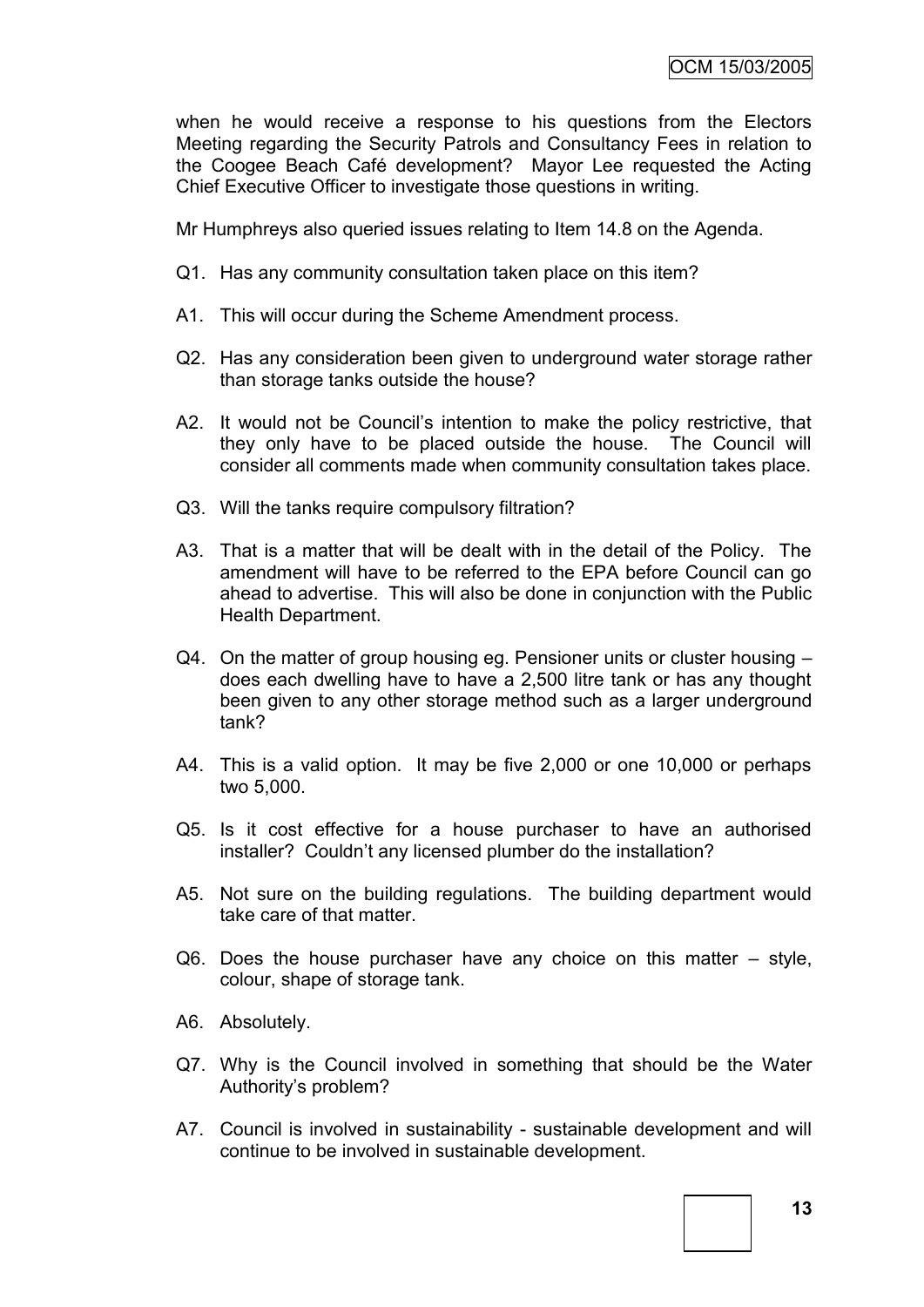Mayor Lee thanked Mr Humphreys for his suggestions.

**Dean Ruane**, South Fremantle spoke in relation to Item 14.10. He expressed concern over the 8 storey building which was granted approval at the February Meeting of Council. This section of beach has been earmarked for low key regional usage set in a natural environment. It is not a section of beach where high rise urban development should be established. He is rather surprised that a Council such as the City of Cockburn would support such a proposal that is so out of context for this section of beach. He asked the following questions:

- Q1. Does the Mayor now say that it would have been more appropriate for the community to have been consulted?
- A1. Community consultation was undertaken. It did not have to be conducted.
- Q2. Has Jim McGinty approached the Council requiring the proposal to be reduced to a five storey development?
- A2. It was Mayor Lee"s understanding the Mr McGinty had not approached the Council or any officers of the City regarding reducing the number of storeys of the development.
- Q3. Will the Council support Mr McGinty"s proposal that a development authority be established to manage the redevelopment of the area between South Beach and Coogee?
- A3. As yet Council has not given consideration to this matter. Council has not been approached officially.

Mayor Lee thanked him for his comments.

CLR TILBURY LEFT THE MEETING AT THIS POINT THE TIME BEING 7.56 PM

**Robyn Scherr**, Coogee spoke in relation to the State Government's Coastal Policy on development. She stated that that policy did support a high rise development of five storeys along the coast and that local governments could restrict it to three storeys should they wish to do so. She also mentioned that the Policy stated that eight storeys would be permitted only in areas of high activity and where there was broad community support. In her view, she said that the eight storey development did not meet either of those criteria. She asked the question, whether this Council did not intend complying with the Gallop Government Policy? Mayor Lee replied that he was not familiar with this policy neither did the Director, Planning and Development have any knowledge of it. The announcement of the Policy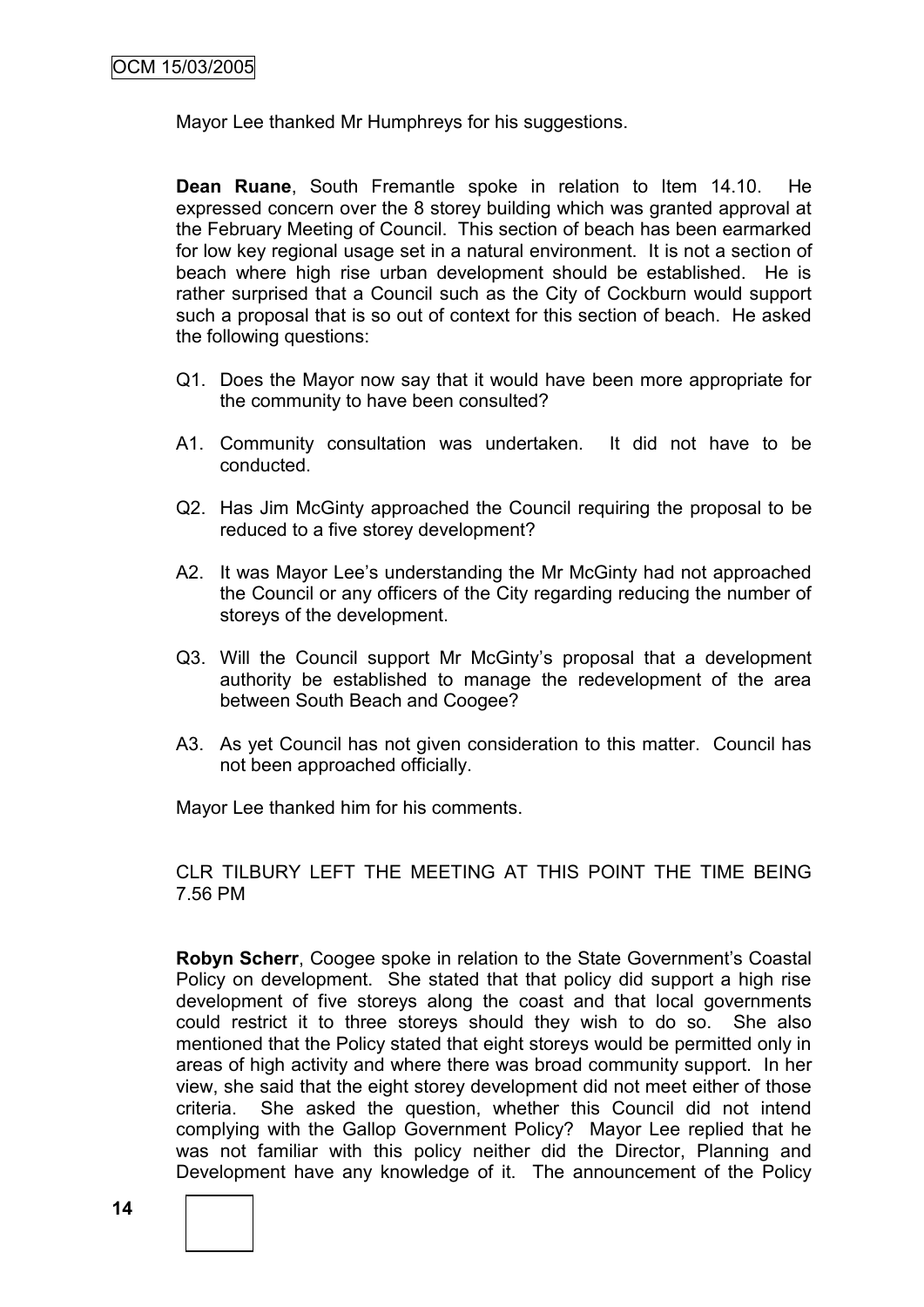was made known on 12 February 2005 and Council made its decision on 15 February 2005.

Ms Scherr also referred to the Master Plan which is being prepared and forms part of that Policy. The then Minister for Planning and Infrastructure made a visit to the City to announce that this vision was going to be developed and to date we have had no further communication with her on the matter.

Mayor Lee thanked Ms Scherr for her input.

CLR TILBURY RETURNED TO THE MEETING THE TIME BEING 7.59 PM

CLR GONCALVES LEFT THE MEETING AT THIS STAGE THE TIME BEING 7.59 PM

**Mary Jenkins**, Spearwood spoke in relation to Item 14.4. She asked why is the area being rezoned from "Light and Service Industry" to "Industry" on Cocos Drive, when the surrounding area is mostly residential? She also asked what exactly is being planned for Cocos Drive for this rezoning application? Mrs Jenkins stated that further south there is enough space for industry to develop. She said heavy industry is not acceptable to the community. Mayor Lee replied that this Council originally wished for the whole of Cocos Drive to be zoned Light Industry. Under appeal many years ago, this Council was over-ruled by the State Government and the zoning of Industry was placed over many areas of Cocos Park. This area is the subject of tonight's application.

Mayor Lee thanked Mrs Jenkins.

**Julie Baker**, Spearwood spoke in relation to Items 14.2 and 14.3. She expressed the view that the reports don"t clearly state who will be responsible for the subdivision and who will actually be making money from the subdivision. Director, Planning and Development replied that parts of this land came to the City from Main Roads WA which was surplus to their requirement. Council felt it was worth buying and being part of a Structure Plan prepared by the City, which would be beneficial for private land owners as well as the City. She asked who is LRC? Mayor Lee replied that it is a Building Company.

CLR GONCALVES RETURNED TO THE MEETING AT THIS POINT THE TIME BEING 8.02 PM.

Ms Baker also raised concern on Item 14.11. She stated that the community does not support Council"s recommendation that Farrington Road be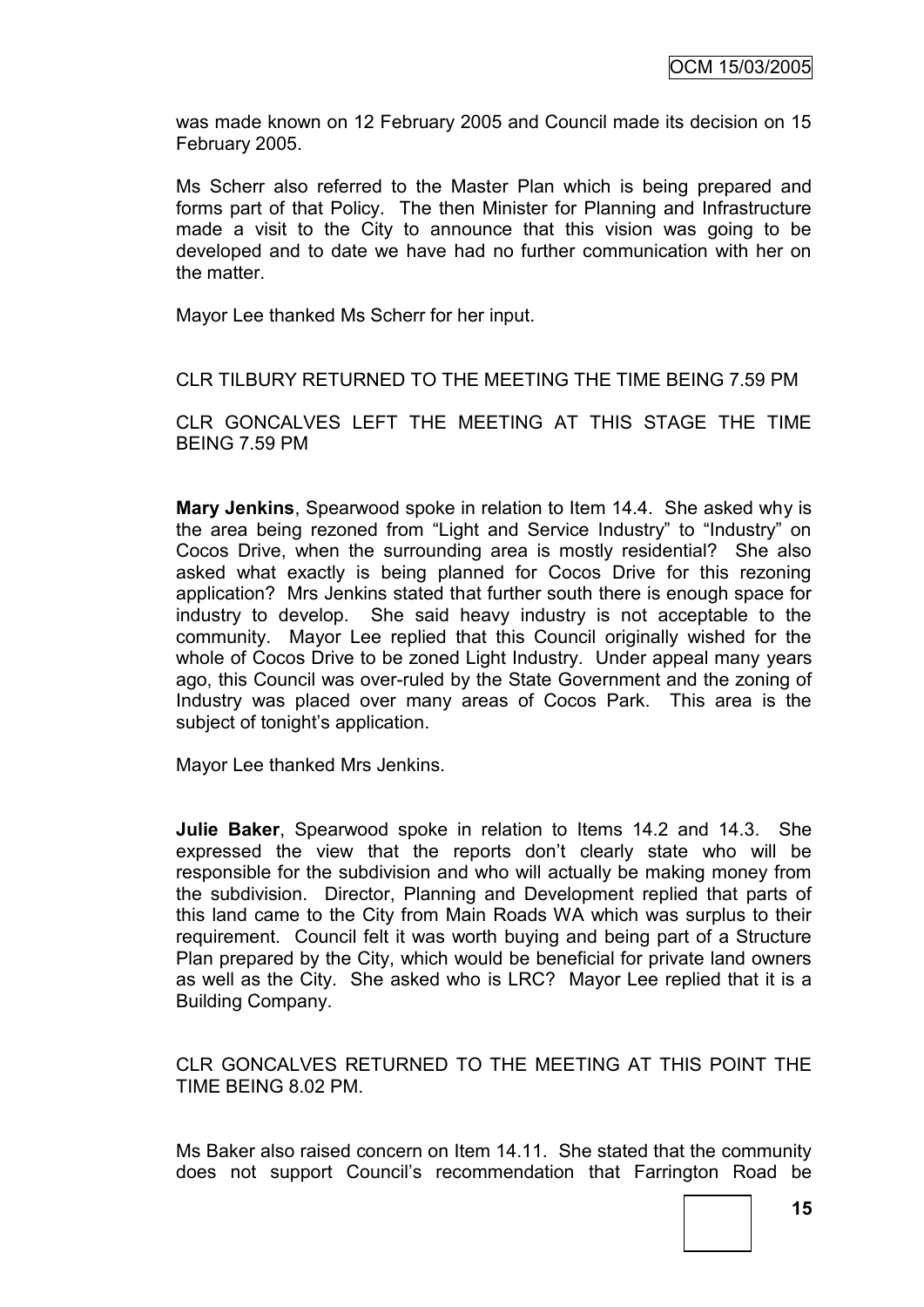doubled. She also mentioned that the community did not agree with the statement made regarding there being not enough roads going east/west, as there already exists Beeliar Drive and South Street at the moment. It was the understanding the Council was trying to make safer roads for the community.

Ms Baker expressed some concern about Item 14.4 as well, where the community does not agree with the recommendation. She emphasised that it could set a precedent for the South Lake site that is just being made industry. It means that if this goes ahead to be rezoned General Industry there is no guarantee that the South Lake site too would request for a rezoning to occur.

Mayor Lee thanked Ms Baker for her input.

**Logan Howlett**, North Lake made a statement in relation to item 17.2. As a foundation Board Member of the Cockburn Wetlands Education Centre the President of the Friends Group involved in the Centre and a passionate supporter of the need to have in Cockburn an Environmental Education Centre – facilities for our growing scout community, facilities that provides for the promotion of our aboriginal culture and heritage, he fully endorses the need for a Revitalised Precinct Plan for the Hope Road/Bibra Lake location and was hoping that Council will endorse that tonight. The user group has been working very hard with the consultant and Council Officers. He thanked the Manager, Community Services for all the work he has contributed towards this. He urged Council to give that very careful consideration during its deliberations tonight.

Mr Howlett also mentioned about a whole range of questions which were raised at the Electors Meeting. He expressed concern that there was no provision for answers to those questions.

He also referred to another matter in which Deputy Mayor Graham had been diligently working on since August 2004 to do with the State Records Act, which became law in November 2001. It was his understanding that Council is still using policies that are out of date? He asked when will Council have this matter resolved and comply with the law of the State of Western Australia or is it that Council wishes to just ignore that law by refusing to adopt policies that are consistent with the law? Mayor Lee confirmed with Mr Howlett whether it was the "Access to Information" Policy he was referring to, to which he responded, "yes". Mayor Lee advised Mr Howlett that this Policy is being prepared by Council"s Solicitors in conjunction with the Department of Local Government and is going to be used as the "best practice" policy and one which will also be used by other local governments.

Mayor Lee thanked Mr Howlett.

**Patrick Thompson**, Spearwood spoke in relation to Item 14.9. He

**16**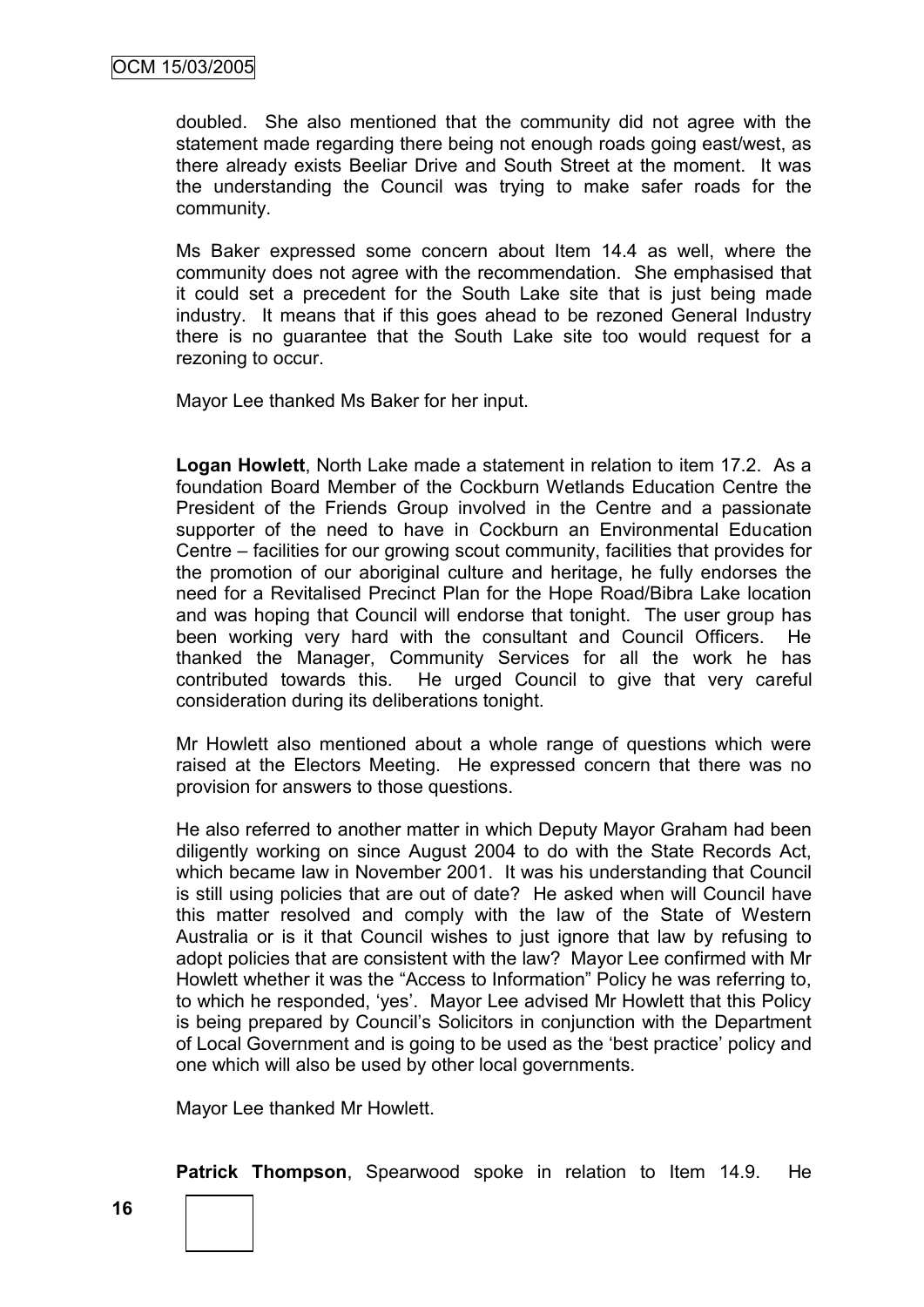expressed concern that the Power Station is in quite a dilapidated state. He asked why cannot the building be demolished as it is an eye-sore to the community. He suggested to Council to recommend that it be demolished rather than it being placed for permanent registration on the Register of Heritage Places. Surely the land can be developed which the community can benefit from.

Mayor Lee thanked Mr Thompson for his comments.

#### **8. CONFIRMATION OF MINUTES**

#### **8.1 (MINUTE NO 2728) (OCM 15/03/2005) - ORDINARY COUNCIL MEETING - 15/02/2005**

#### **RECOMMENDATION**

That Council adopt the Minutes of the Ordinary Council Meeting held on Tuesday, 15 February 2005, as a true and accurate record.

#### **COUNCIL DECISION**

MOVED Clr M Reeve-Fowkes SECONDED Clr S Limbert that the recommendation be adopted.

**CARRIED 8/0**

#### **9. WRITTEN REQUESTS FOR LEAVE OF ABSENCE**

Nil

#### **10. DEPUTATIONS AND PETITIONS**

Nil

#### **11. BUSINESS LEFT OVER FROM THE PREVIOUS MEETING (If adjourned)**

Nil

#### **12. DECLARATION OF COUNCILLORS WHO HAVE NOT GIVEN DUE CONSIDERATION TO MATTERS IN THE BUSINESS PAPER**

Nil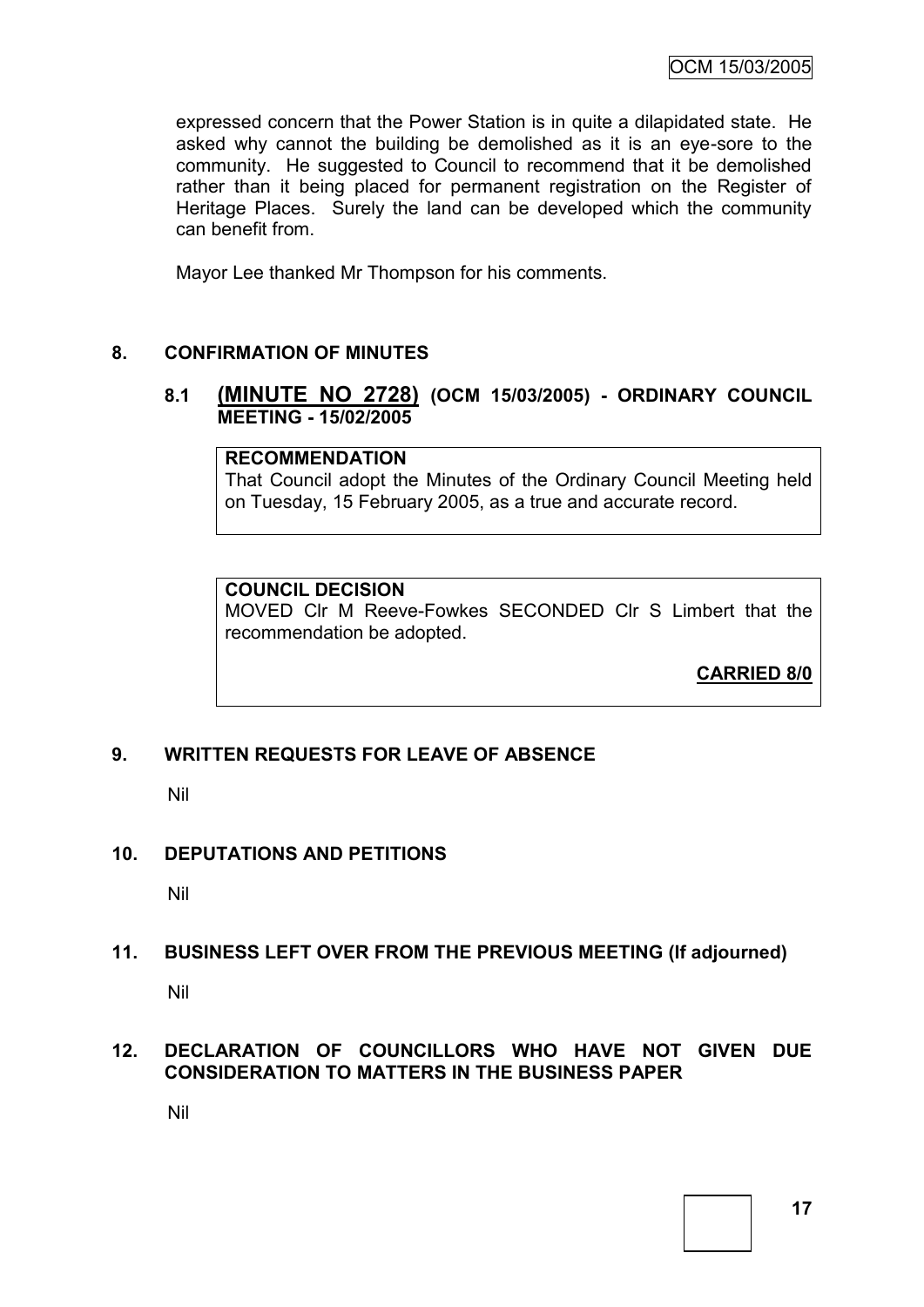#### **13. COUNCIL MATTERS**

#### **13.1 (MINUTE NO 2729) (OCM 15/03/2005) - PROPOSED AMENDMENT TO THE CITY OF COCKBURN (LOCAL GOVERNMENT ACT) LOCAL LAWS 2000 (1116) (DMG) (ATTACH)**

#### **RECOMMENDATION**

That, pursuant to Sec. 3.12(4) of the Local Government Act, 1995, Council amend the City of Cockburn (Local Government Act) Local Laws 2000, as shown in the attachments to the Agenda.

#### **TO BE CARRIED BY AN ABSOLUTE MAJORITY OF COUNCIL**

#### **COUNCIL DECISION**

MOVED Clr I Whitfield SECONDED Clr L Goncalves that the recommendation be adopted.

### **CARRIED BY ABSOLUTE MAJORITY OF COUNCIL 8/0**

#### **Background**

In December 2004, Council resolved to advertise for public comment proposals to amend its Local Laws to enable Council to take action against people who deface, or remove, signage from streets or reserves or commit offences relating to abandoned shopping trolleys.

The advertising period closed on 4 February 2005. One submission was received, from the Department of Local Government and Regional Development.

#### **Submission**

N/A

#### **Report**

Instances of street and reserve signage being stolen or defaced have been increasing in recent times.

Similarly, cases of abandoned shopping trolleys have been on the rise over a period of years. This is a problem on a metropolitan-wide basis.

In order to address these matters, it is considered appropriate for Council"s Local Laws to be amended to accommodate the potential for infringements to be issued against offenders.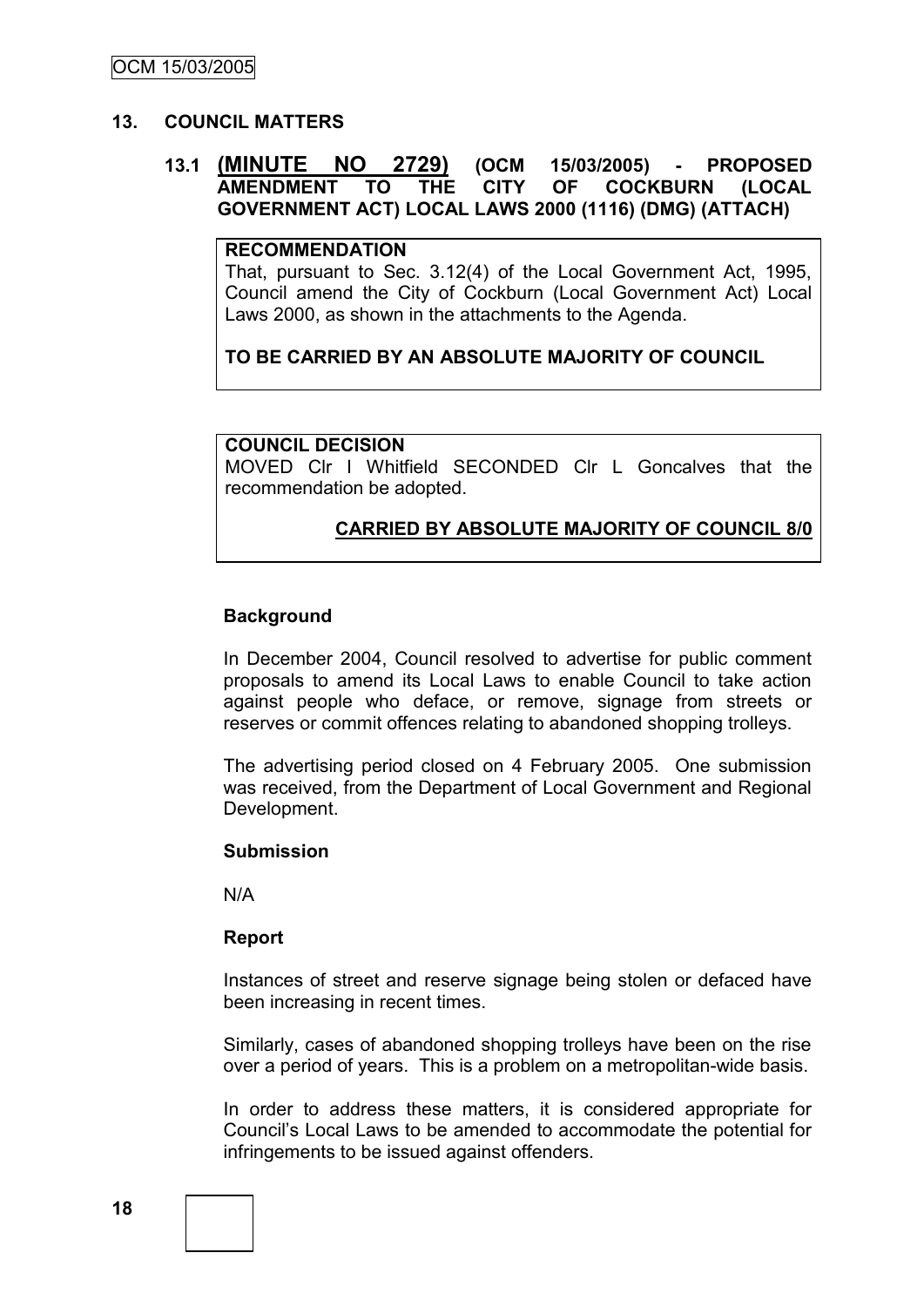This is to be achieved by inserting relevant modified penalties into Council"s Local Laws, when serious breaches associated with the matters occur.

The Department of Local Government and Regional Development has responded to Council suggesting some minor clarifying amendments to the draft text.

These are accepted as improvements to the form of the draft and have no substantive effect on the intent of the proposal being recommended.

#### **Strategic Plan/Policy Implications**

Key Result Area "Managing Your City" refers.

#### **Budget/Financial Implications**

Costs associated with advertising the Amendments are provided for in Council"s Governance Budget.

#### **Legal Implications**

Sec 3.12 of the Local Government Act, 1995 refers.

#### **Community Consultation**

Public comment invited through normal advertising mechanisms. One submission received.

#### **Attachment(s)**

Copy of Proposed Amendment to City of Cockburn (Local Government Act) Local Laws 2000.

#### **Advice to Proponent(s)/Applicant**

N/A

#### **Implications of Section 3.18(3) Local Government Act, 1995**

Nil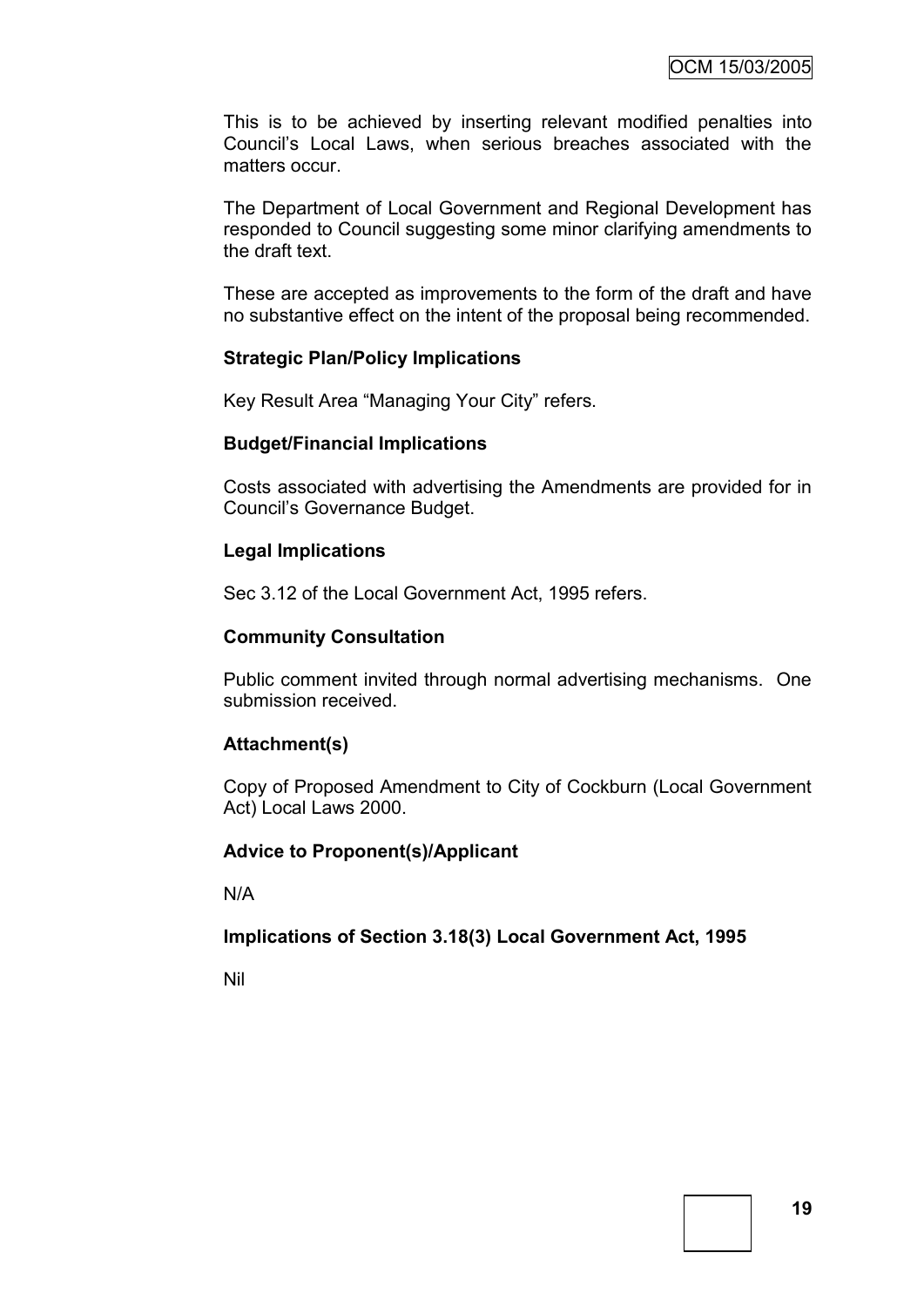### **13.2 (MINUTE NO 2730) (OCM 15/03/2005) - LOCAL GOVERNMENT STATUTORY COMPLIANCE RETURN - 2004 (1332) (DMG) (ATTACH)**

#### **RECOMMENDATION**

That Council adopt the Local Government Compliance Audit return for the period 1 January 2004 to 31 December 2004 as presented.

#### **COUNCIL DECISION**

MOVED Clr M Reeve-Fowkes SECONDED Clr A Tilbury that the recommendation be adopted.

**CARRIED 8/0**

#### **Background**

Since 2000, completion of this Return has been mandatory for all local governments in this state.

#### **Submission**

To adopt the Return in its submitted form.

#### **Report**

The annual Compliance Audit Return is to be presented to, and adopted by, a meeting of Council.

Following adoption by Council, a certified copy of the Return, signed by the Mayor and Chief Executive Officer, along with a copy of the relevant section of the Council Minutes, is required to be submitted to the Director General, Department of Local Government and Regional Development.

The Return indicates a conformity rating of 99% for the year.

One item of non compliance was noted relating to acknowledgement of an Annual Financial Interest Return. This matter was also noted during the recent internal audit programme. A system of ensuring future compliance has been initiated whereby a copy of all returns submitted will be reconciled with a relevant acknowledgement notice and placed in Council"s records filing system.

#### **Strategic Plan/Policy Implications**

Key Result Area "Managing your City' refers.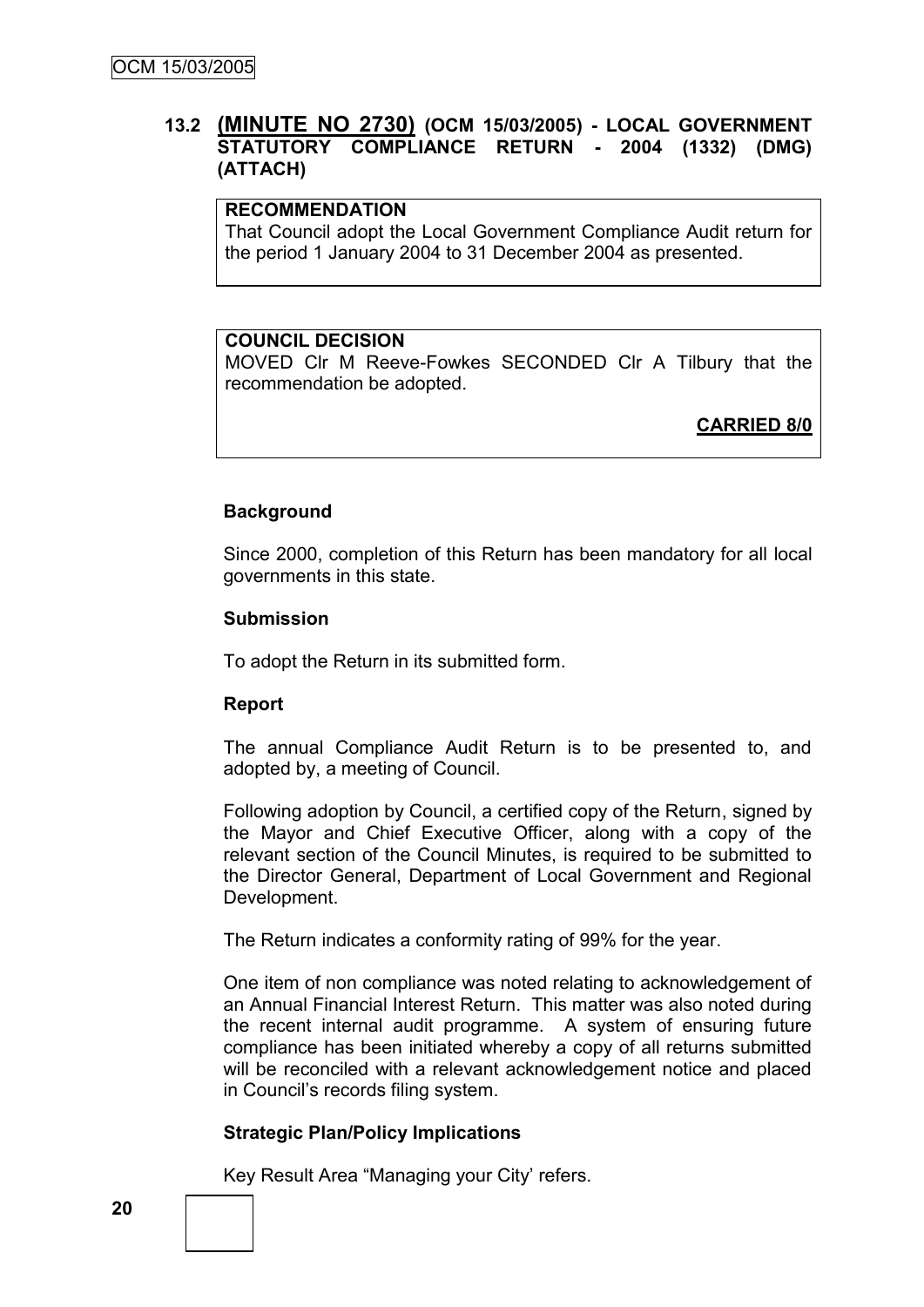# **Budget/Financial Implications**

N/A

# **Legal Implications**

Local Government (Audit) Amendment Regulations, 1999 (Regs 14 & 15) refer.

# **Community Consultation**

N/A

# **Attachment(s)**

2004 Compliance Audit Return.

# **Advice to Proponent(s)/Applicant**

N/A

# **Implications of Section 3.18(3) Local Government Act, 1995**

Nil.

# **13.3 (MINUTE NO 2731) (OCM 15/03/2005) - 2005 ANNUAL GENERAL MEETING OF ELECTORS - MOTION - NO CONFIDENCE IN THE MAYOR OF THE CITY OF COCKBURN (1713) (DMG) (DMG)**

# **RECOMMENDATION**

That Council note the Motion of No Confidence in the Mayor of the City of Cockburn carried by the Annual General Meeting of Electors, held on 1 February 2005.

# **COUNCIL DECISION**

MOVED Clr S Limbert SECONDED Clr L Goncalves that Council:

- (1) note the Motion of No Confidence in the Mayor of the city of Cockburn carried by the Annual General meeting of Electors, held on 1 February 2005; and
- (2) confirm in the strongest possible terms its full confidence in the Mayor.

# **CARRIED 8/0**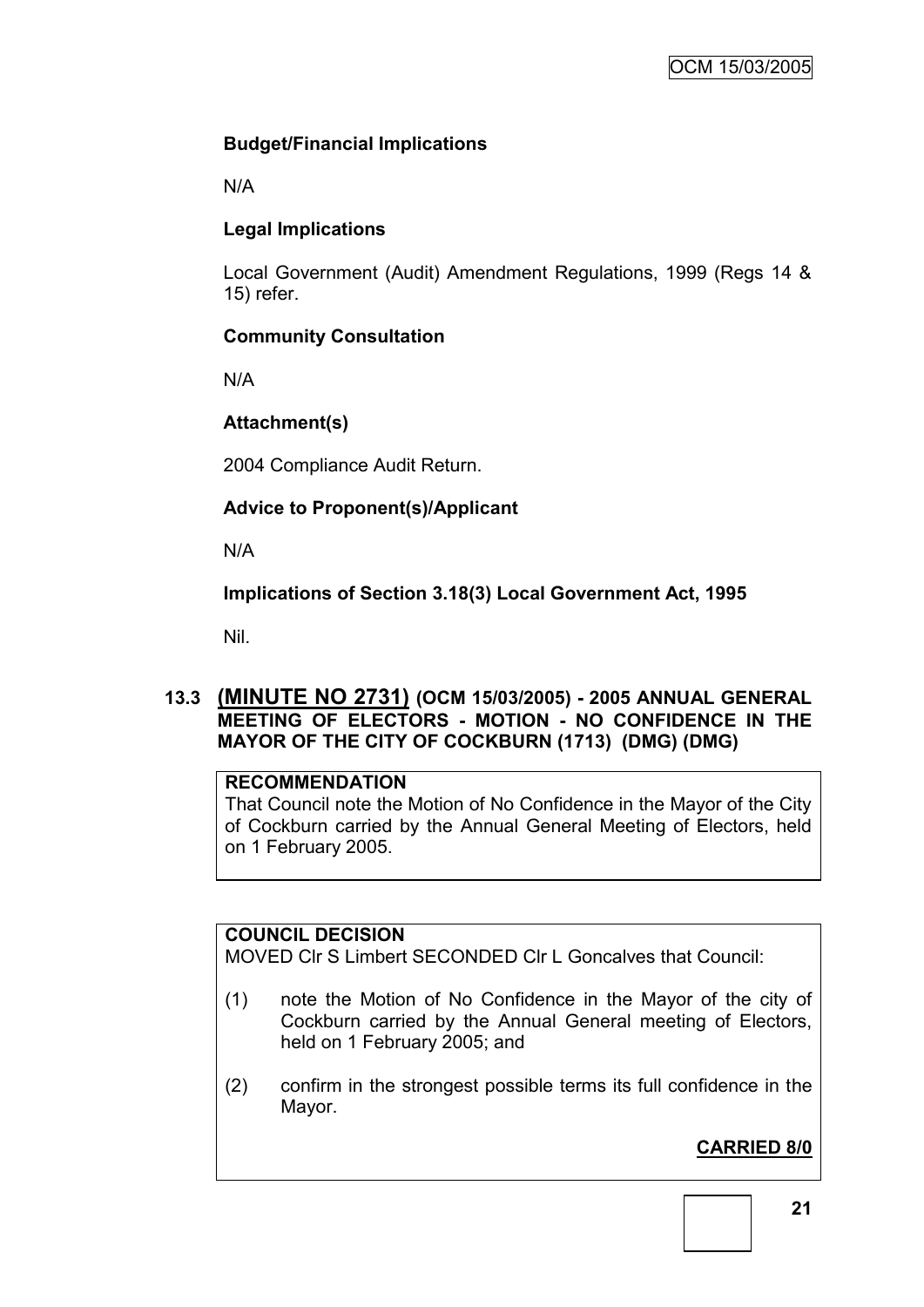#### **Explanation**

Since the return of the democratically elected Local Government in December 1999, the City of Cockburn has grown in stature and strength, providing the citizens of Cockburn with best practice quality governance.

Cockburn rates have been maintained as some of the lowest in the State and we win award after award for the quality of our developments.

Cockburn has obtained millions of dollars in Government grants and many hundred of thousands of dollars worth have personally been lobbied for by the Mayor.

Other Local Governments regularly attend our meetings and scrutinise our processes so as to learn how to best improve their processes.

As a result of extensive lobbying by the Mayor, Cockburn's coastline is about to undergo a period of quality redevelopment never before seen in the history of the City.

Through extensive lobbying with Local members of Parliament the City now has a commitment to have a light rail system running down our coastline to Port Coogee and eventually linking up with the new Strategic Regional centre at Cockburn Central. No other City in this State has achieved this.

Most of the above has been achieved as a result of the Mayor pursuing Council's decisions and aspirations, however the Mayor has provided and continues to provide strong and quality leadership in what has been some challenging and trying times and one thing for certain is that our City is in a far better state now than it has ever been and we have full and strong confidence in our Mayor.

Clr Limbert mentioned comments were also received from other Elected Members which included the following. One of the key roles, not the most important role of the Mayor, is to be able to build a harmonious team, all working together. There are wide variances of views between Councillors, however, this Mayor has been able to achieve unity, amongst the Councillors. Elected Members all agree to team environment which is due mostly to the Mayor's ability to attain cohesiveness. Cockburn Council does not operate like some other dysfunctional Councils who are openly at war with one another and with their Mayors. Cockburn Council has not had a Mayor who has enjoyed such total Councillor support for over 12 years. It will be very difficult if not impossible, for any Mayoral hopeful to achieve what this Mayor has achieved.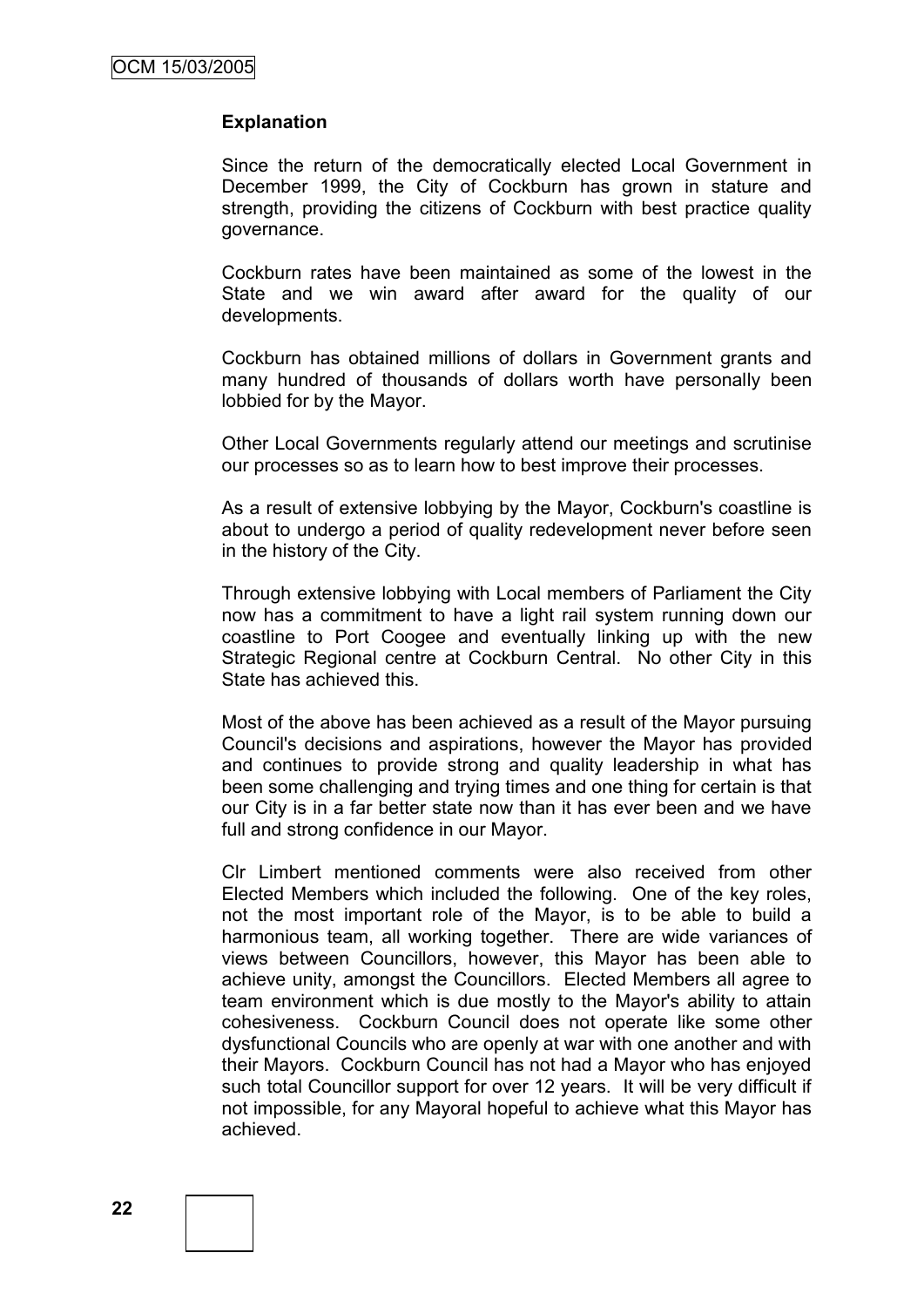# **Background**

At the Annual General Meeting of Electors conducted on 1 February 2005, the following motion was carried by 43 votes to 41:

"A vote of no confidence in the Mayor of the City of Cockburn."

#### **Submission**

To note the motion carried.

#### **Report**

While the motion was carried, it is not a decision for which any further action can be taken by Council. Therefore, it is suggested that the motion be noted.

#### **Strategic Plan/Policy Implications**

Key Result Area "Managing your City" refers.

#### **Budget/Financial Implications**

N/A

### **Legal Implications**

Sec 5.33 of the Local Government Act, 1995, requires all decisions made at electors meetings to be formally considered by Council

#### **Community Consultation**

N/A

**Attachment(s)**

N/A

# **Advice to Proponent(s)/Applicant**

N/A

**Implications of Section 3.18(3) Local Government Act, 1995**

Nil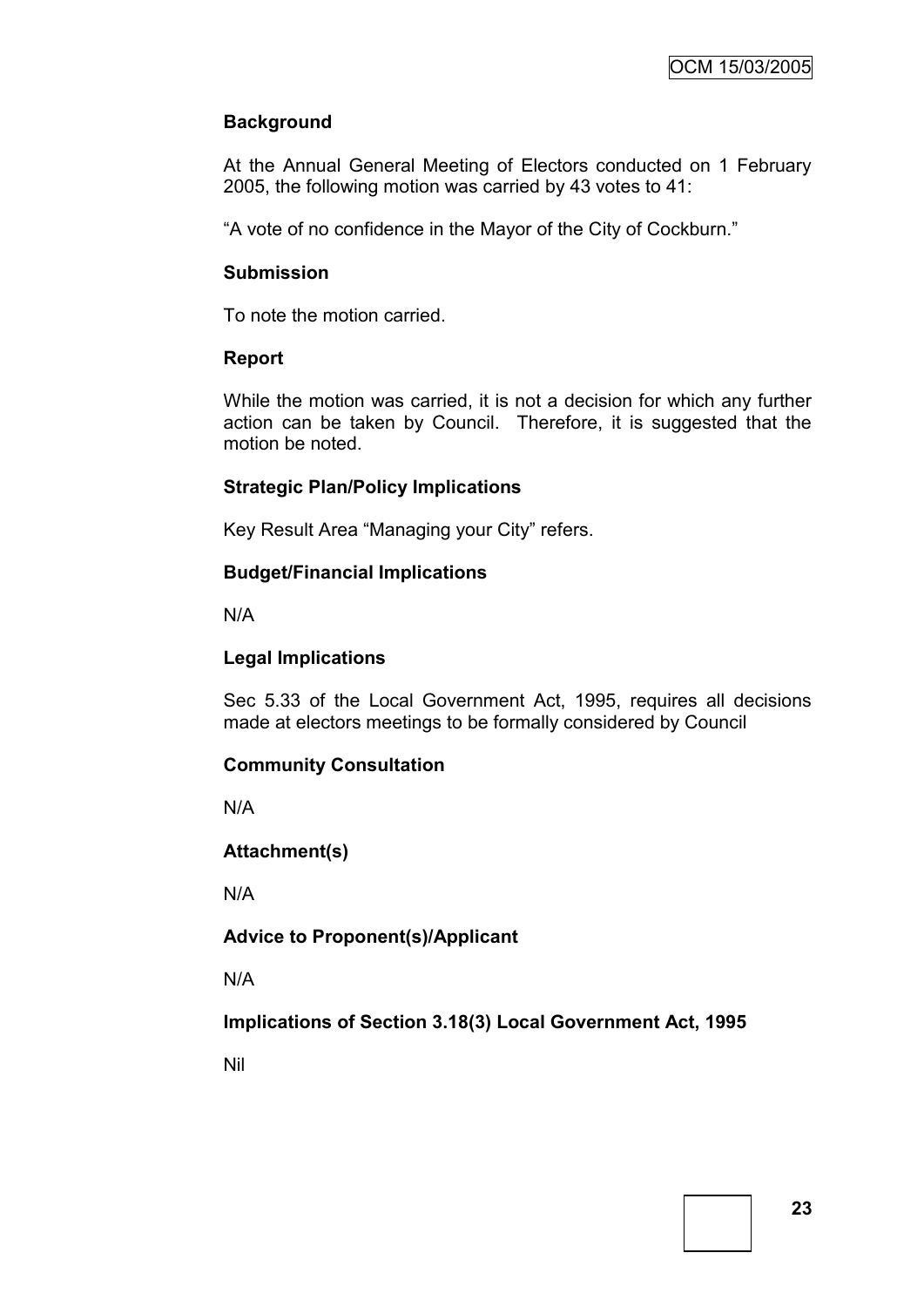### **13.4 (MINUTE NO 2732) (OCM 15/03/2005) - MUSEUM ADVISORY COMMITTEE MEETING MINUTES, 22 FEBRUARY 2005. (1960) (DMG) (ATTACH)**

#### **RECOMMENDATION**

That Council receives the Minutes of the Museum Advisory Committee dated 22 February 2005, and adopts the recommendations contained therein.

#### **COUNCIL DECISION**

MOVED Clr M Reeve-Fowkes SECONDED Clr A Tilbury that the recommendation be adopted.

**CARRIED 8/0**

#### **Background**

The annual meeting of the Museum Advisory Committee was conducted on 22 February 2005, to consider recommendations on the budget submissions for 2005/06.

#### **Submission**

N/A

#### **Report**

Refer to Committee minutes. In summary, the Committee supports proposals for Council funding to the level presented for the 2005/06 financial year, which will assist the Committee in achieving its objectives contained in its Strategic Plan. In addition, the Committee seeks the funding to be acquitted as a lump sum and accounted for by the Historical Society with receipts being provided to Council for monies expended on the projects completed.

#### **Strategic Plan/Policy Implications**

Key Result Area "Facilitating the Needs of Your Community" refers.

#### **Budget/Financial Implications**

As per budget submission.

#### **Legal Implications**

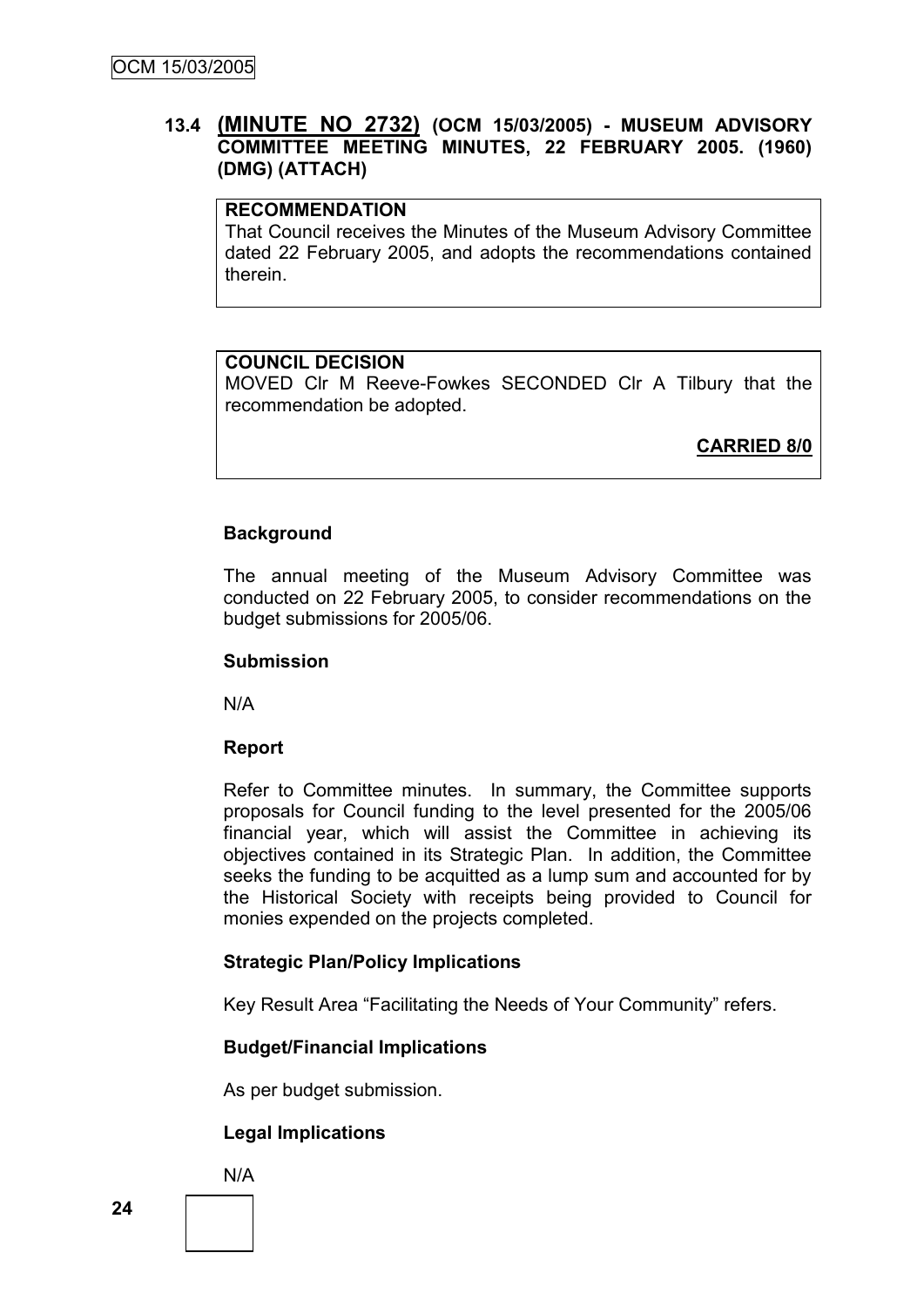### **Community Consultation**

N/A

### **Attachment(s)**

Minutes of the Museum Management Committee Meeting held 22 February 2005.

### **Advice to Proponent(s)/Applicant**

N/A

### **Implications of Section 3.18(3) Local Government Act, 1995**

Nil.

### **13.5 (MINUTE NO 2733) (OCM 15/03/2005) - DELEGATED AUTHORITIES, POLICIES AND POSITION STATEMENTS COMMITTEE MEETING MINUTES 23 FEBRUARY 2005 (1054) (DMG) (ATTACH)**

#### **RECOMMENDATION**

That Council receives the Minutes of the Delegated Authorities, Policies and Position Statements Committee Meeting dated 23 February 2005, as attached to the Agenda, and adopts the recommendations contained therein.

**TO BE CARRIED BY AN ABSOLUTE MAJORITY OF COUNCIL**

#### **COUNCIL DECISION**

MOVED Deputy Mayor R Graham SECONDED Clr M Reeve-Fowkes that the recommendation be adopted subject to the withdrawal of Items 9.5 and 10.8 which are to be considered separately.

# **CARRIED BY ABSOLUTE MAJORITY OF COUNCIL 8/0**

#### **Background**

The Delegated Authorities, Policies and Position Statements Committee conducted a meeting on 23 February 2005. The minutes of the meeting are required to be presented to Council and its recommendations considered by Council.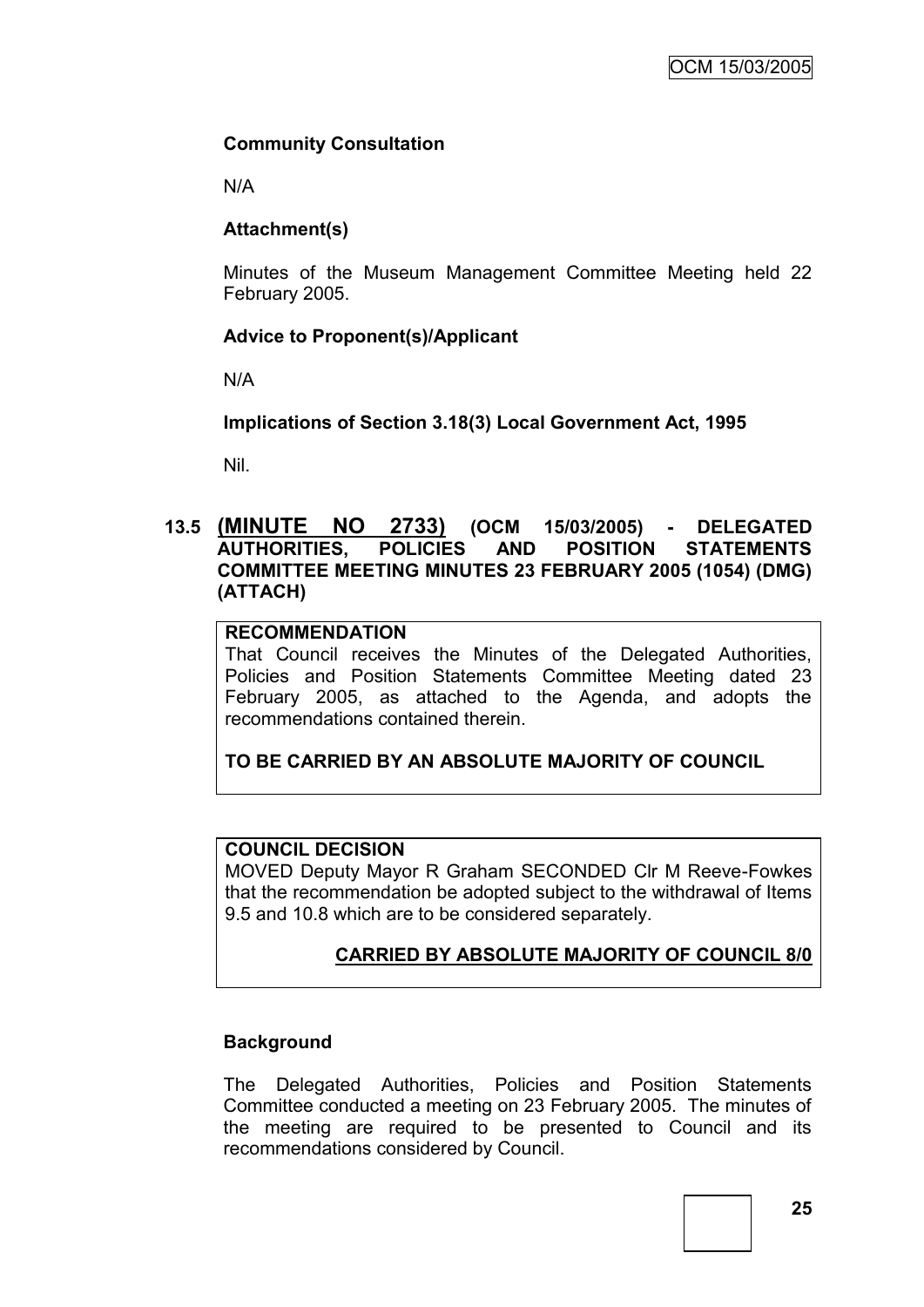### **Submission**

The minutes of the Committee meeting are attached to the Agenda. Items dealt with at the Committee meeting form the basis of the Minutes.

#### **Report**

The Committee recommendations are now presented for consideration by Council and if accepted, are endorsed as the decisions of Council. Any elected member may withdraw any item from the Committee meeting for discussion and propose an alternative recommendation for Council"s consideration. Any such items will be dealt with separately, as provided for in Council"s Standing Orders.

#### **Strategic Plan/Policy Implications**

Key Result Area " Managing Your City" refers.

#### **Budget/Financial Implications**

Committee Minutes refer.

#### **Legal Implications**

Committee Minutes refer.

#### **Community Consultation**

Committee Minutes refer.

#### **Attachment(s)**

Minutes of the Delegated Authorities, Policies and Position Statements Committee Meeting dated 23<sup>rd</sup> February 2005.

#### **Advice to Proponent(s)/Applicant**

N/A

#### **Implications of Section 3.18(3) Local Government Act, 1995**

Committee Minutes refer.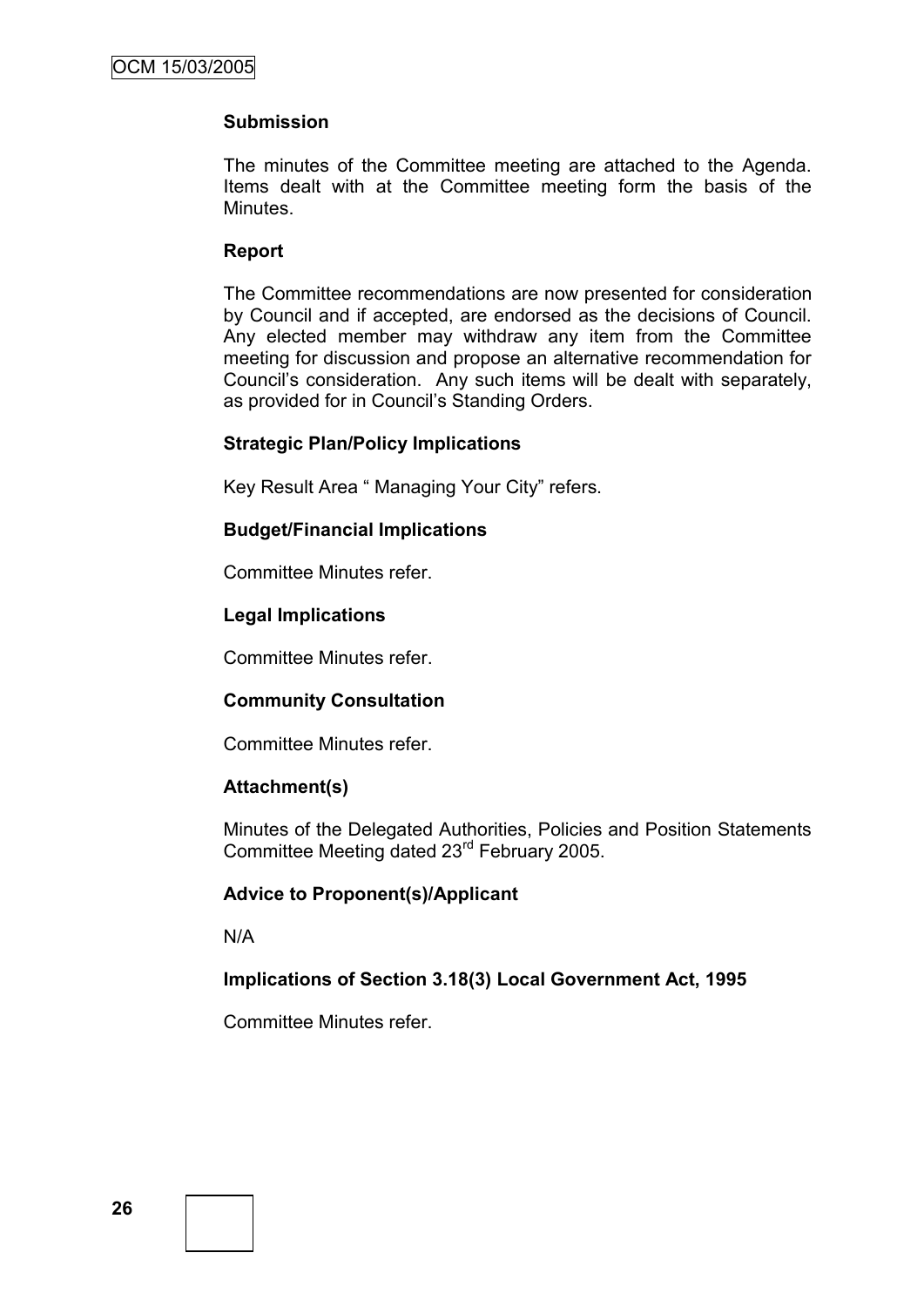**(MINUTE NO 2734) (OCM 15/03/2005) – DAPPS COMMITTEE MINUTES – 23 FEBRUARY 2005 – ITEM 9.5 – POLICY SC3 "COUNCIL MEETINGS" (1054) (DMG)**

# **COUNCIL DECISION**

MOVED Clr S Limbert SECONDED Clr M Reeve-Fowkes that:

- (1) Policy SC3 "Council Meetings" be adopted, subject to each paragraph of the Policy be assigned an identifying clause number; and
- (2) the new Council Meeting arrangements commence in June 2005.

**CARRIED 8/0**

#### **Explanation**

The proposed new schedule for Council Meetings, if implemented immediately, would cause a problem in May 2005 with the Council Meeting being the Thursday following the Council Elections. This does not allow sufficient time for newly Elected Members to be sworn in and briefed on the Agenda items to be presented. The Chief Executive Officer agreed that it would be more appropriate to delay the commencement of the new Council Meeting dates until June 2005.

**(MINUTE NO 2735) (OCM 15/03/2005) – DAPPS COMMITTEE MINUTES – 23 FEBURARY 2005 – ITEM 10.8 – POLICY APD13 – "TELECOMMUNICATIONS POLICY – HIGH IMPACT FACILITIES (9003) (MR)**

#### **COUNCIL DECISION**

MOVED Clr K Allen SECONDED Clr L Goncalves the matter be referred back to Committee for further consideration of reducing the buffer area from 500 metres to 300 metres.

**CARRIED 8/0**

#### **Explanation**

Since the last DAPPS meeting there has been additional information available that was not presented to the DAPPS Committee when it made the recommendation to reduce the buffer zone from 500 metres to 300 metres. Accordingly, as this matter is not of an urgent nature, it should go back to the Committee for further consideration.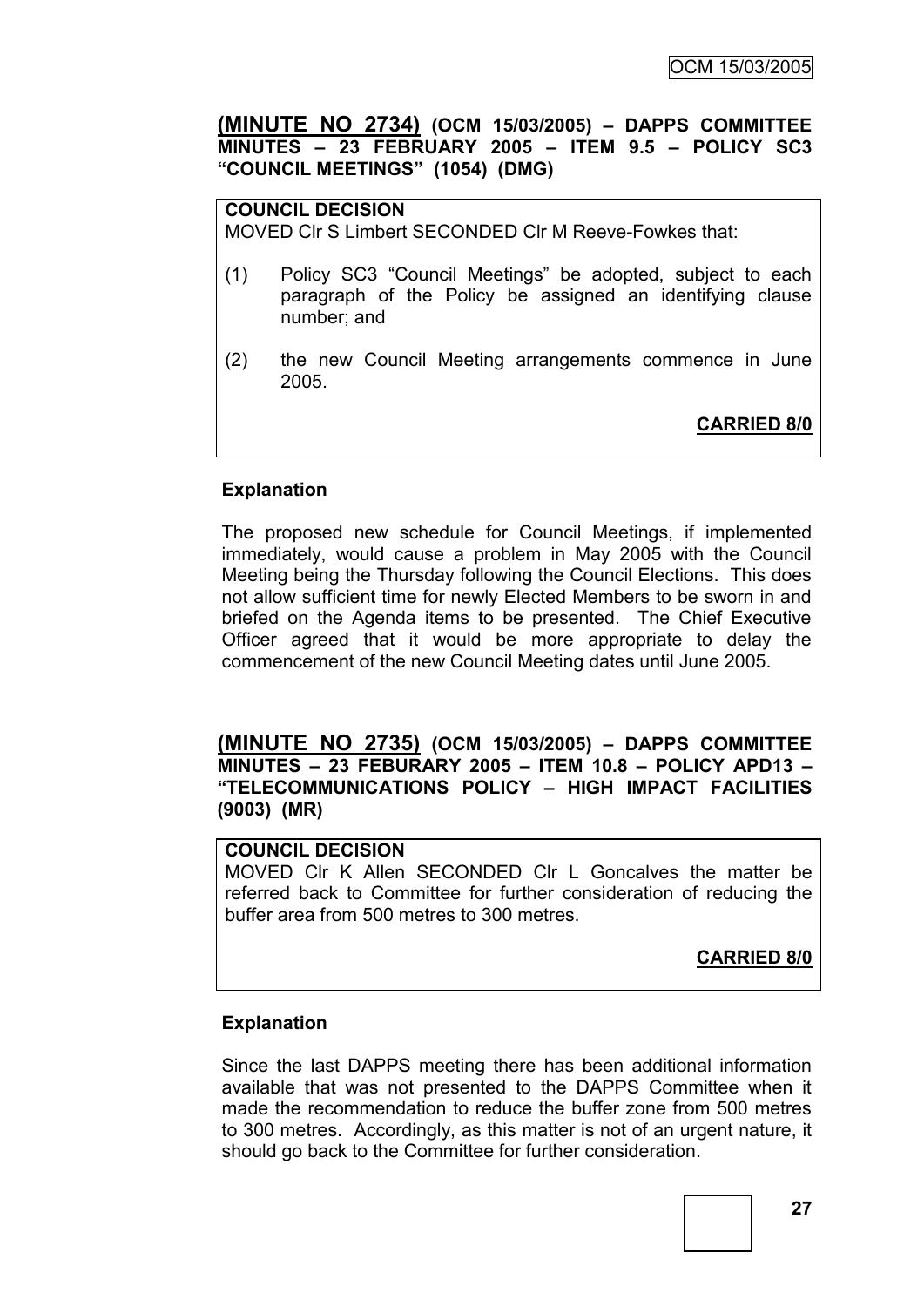### **14. PLANNING AND DEVELOPMENT DIVISION ISSUES**

### **14.1 (MINUTE NO 2736) (OCM 15/03/2005) - OVERSIZE OUTBUILDING AND REDUCED REAR SETBACK - LOT 61; NO. 115 ELDERBERRY DRIVE, SOUTH LAKE - OWNER: M J TESTER - APPLICANT: COASTLINE SHEDS (5113699) (JB) (ATTACH)**

#### **RECOMMENDATION**

That Council grant approval for a 56 $m^2$  outbuilding on Lot 61 (No. 115) Elderberry Drive, South Lake, subject to the following conditions:

### STANDARD CONDITIONS

- 1. Development may be carried out only in accordance with the terms of the application as approved herein and any approved plan.
- 2. Nothing in the approval or these conditions shall excuse compliance with all relevant written laws in the commencement and carrying out of the development.
- 3. The shed shall be used for domestic purposes only associated with the property and not for human habitation.
- 4. No activities causing noise and/or inconvenience to neighbours being carried out after 7.00pm or before 7.00am, Monday to Saturday, and not at all on Sunday or Public Holidays.
- 5. All stormwater being contained and disposed of on-site to the satisfaction of the Council.

# SPECIAL CONDITIONS

- 6. The storage of cars within the outbuilding shall be limited to vehicles owned by the owner of Lot 61 Elderberry Drive and the use of the outbuilding shall be restricted to domestic/hobby uses only.
- 7. No panel beating or spray-painting is to occur at any time.

# **FOOTNOTES**

- 1. The development is to comply with the requirements of the Building Code of Australia.
- 2. The proposed development must comply with the Environmental Protection (Noise) Regulations 1997.
- 3. The emission of any dust, odour or fumes from the proposed premises so far as to create a nuisance is prohibited under the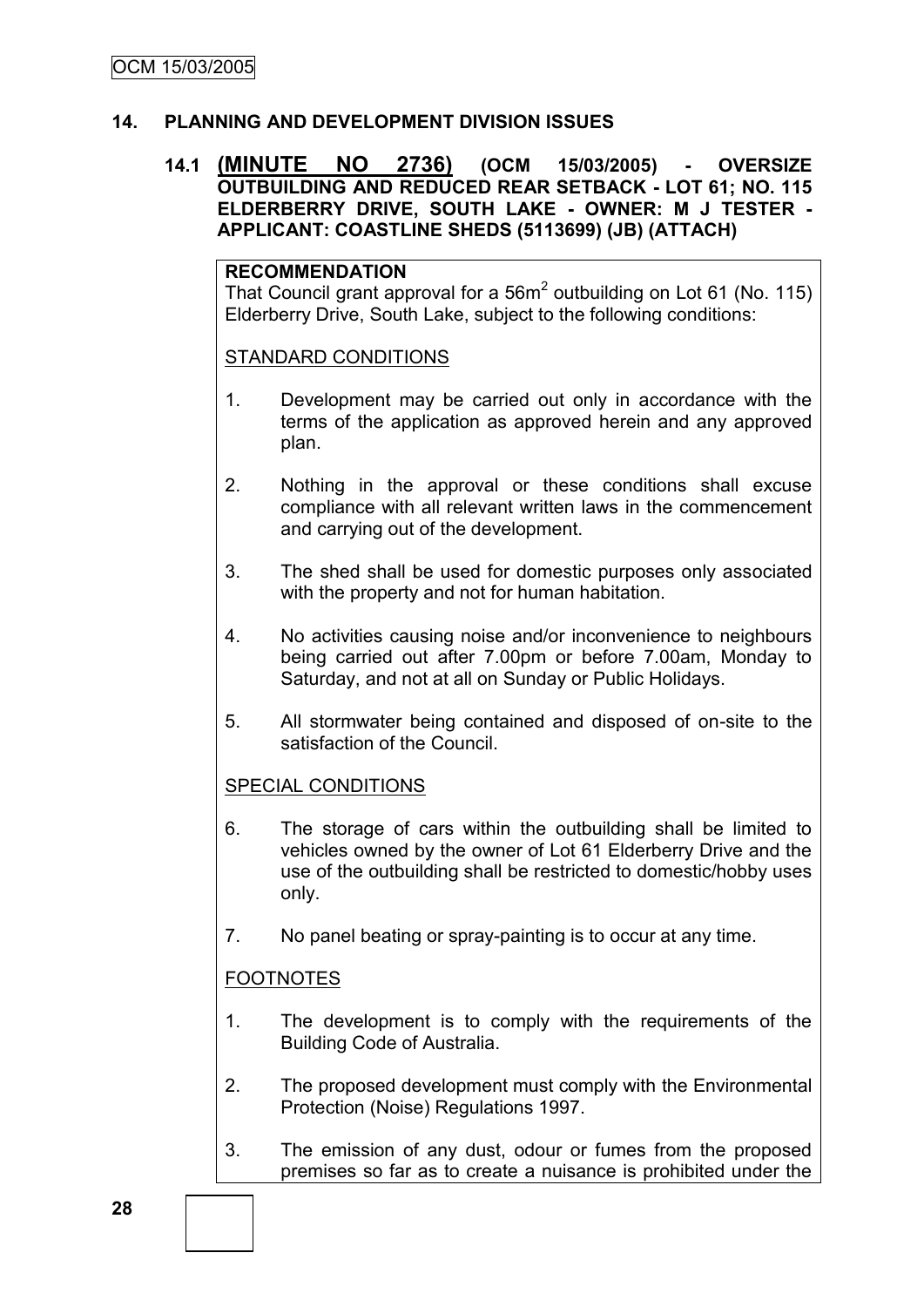City of Cockburn Local Laws 2000.

### **COUNCIL DECISION**

MOVED Clr I Whitfield SECONDED Clr A Tilbury that the recommendation be adopted.

**CARRIED 8/0**

#### **Background**

| ZONING:    | MRS:<br>∣Urban                            |                         |
|------------|-------------------------------------------|-------------------------|
|            |                                           | TPS3:   Residential R20 |
| LAND USE:  | Residential                               |                         |
| LOT SIZE:  | 717m <sup>2</sup>                         |                         |
| ARFA :     | 56m <sup>2</sup>                          |                         |
| USE CLASS: | Single (R-Code) House – Permitted "P" Use |                         |

#### **Submission**

The application proposes to retain an existing outbuilding of  $37m^2$  and to build a new outbuilding  $56m^2$ , setback 1.2m from the rear boundary. The outbuilding is needed to store 2 privately owned cars and other valuable car components used for the owner"s restoration hobby.

#### **Report**

#### APD18 Outbuildings Policy

The combined floor areas of the existing and proposed outbuildings exceed that allowed by Council's policy of  $72m^2$  (10% of site area) by  $21m<sup>2</sup>$ . The proposed wall height of 2.4m and ridge height of 3.2m complies with Council"s policy.

#### Building Setbacks

The proposed outbuilding has a wall length of 9.1m and is setback 1.2m from the rear boundary. Table 1 of the Residential Design Codes requires walls that exceed 9m in length to be setback a minimum of 1.5m.

It is considered that the size, location and scale of the proposed outbuilding is consistent with the existing outbuilding and will not have a negative impact on the amenity of the adjoining properties.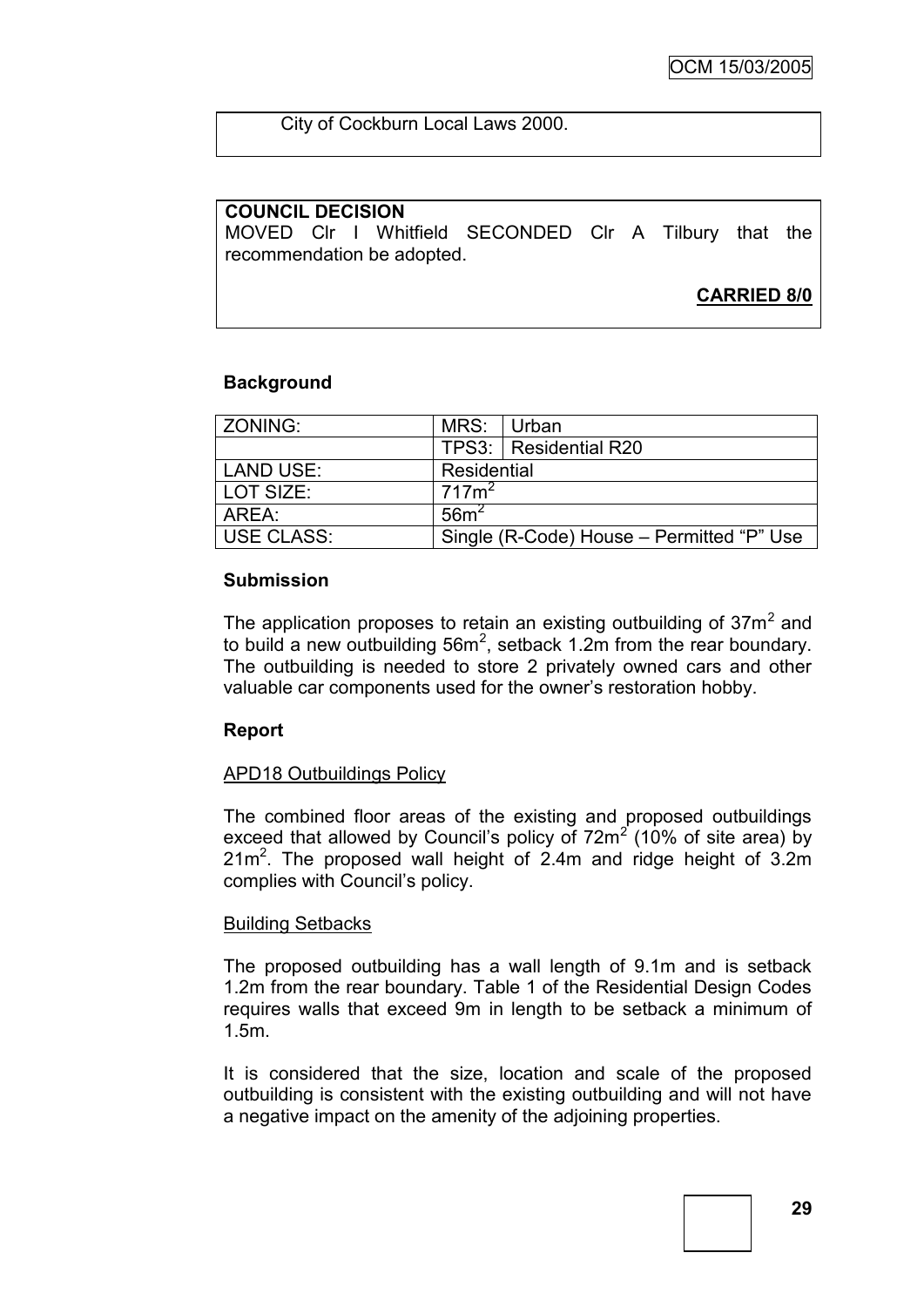### **Strategic Plan/Policy Implications**

The Corporate Strategic Plan Key Result Areas which apply to this item are:-

- 2. Planning Your City
	- *"To ensure that the development will enhance the levels of amenity currently enjoyed by the community."*

The Council Policies which apply to this item are:-

APD18 OUTBUILDINGS

#### **Budget/Financial Implications**

N/A

# **Legal Implications**

Town Planning Scheme No. 3

# **Community Consultation**

All surrounding landowners were invited to comment on the proposal.

| <b>Submission No</b>                    | <b>Details</b>                                                                                                                           | <b>Comment</b>                                                                                                                                                                                                                                                                                                                          |
|-----------------------------------------|------------------------------------------------------------------------------------------------------------------------------------------|-----------------------------------------------------------------------------------------------------------------------------------------------------------------------------------------------------------------------------------------------------------------------------------------------------------------------------------------|
| 1. 113 Elderberry Drive,<br>South Lake. | No comment                                                                                                                               | Proposal is unlikely to have<br>an adverse impact on this<br>property.                                                                                                                                                                                                                                                                  |
| 2.<br>13 Bundy<br>Close,<br>South Lake. | No objection                                                                                                                             | As Above                                                                                                                                                                                                                                                                                                                                |
| 3.<br>11 Bundy Close,<br>South Lake.    | No objection                                                                                                                             | objection is noted.<br>No<br>Proposal is unlikely to have<br>an adverse impact on this<br>property.                                                                                                                                                                                                                                     |
| 4. 113 Elderberry Drive,<br>South Lake. | No objection. The time,<br>resources, paperwork and<br>consultation required for<br>someone to build a garage<br>appear to be excessive. | No objection is noted. As<br>the combined floor areas of<br>the existing and proposed<br>outbuilding exceed the 10%<br>delegation requirements of<br>Council, it is necessary to<br>advertise<br>adjoining<br>to<br>for<br>property<br>owners<br>comment.<br>The proposal is unlikely to<br>have an adverse impact on<br>this property. |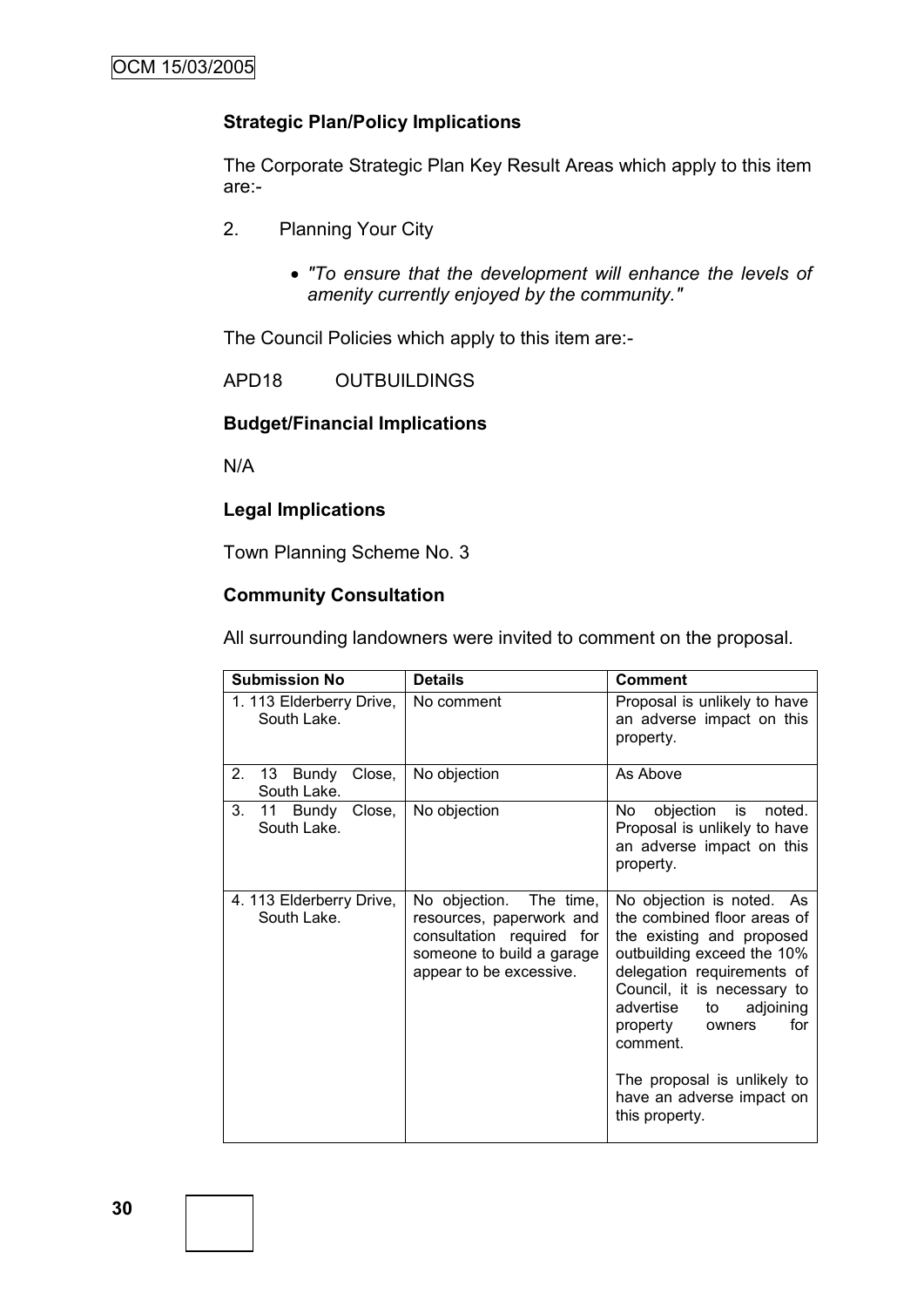# **Attachment(s)**

- (1) Location plan
- (2) Site Plan
- (3) Applicant letter and photo"s

# **Advice to Proponent(s)/Applicant**

Applicant advised that the matter will be considered at the March meeting of Council.

### **Implications of Section 3.18(3) Local Government Act, 1995**

Nil.

### **14.2 (MINUTE NO 2737) (OCM 15/03/2005) - ACQUISITION OF LOT 29 ON DIAGRAM 42435 LOMAX COURT, BEELIAR (3316149) (KJS) (ATTACH)**

#### **RECOMMENDATION** That Council:

- (1) purchase CSL 4678 Lomax Court, Beeliar for \$220,000 GST inclusive from the State of Western Australia; and
- (2) transfer \$220,000 from the Land Reserve Account**,** and that the Budget be amended accordingly.

**TO BE CARRIED BY ABSOLUTE MAJORITY OF COUNCIL**

#### **COUNCIL DECISION**

MOVED Clr S Limbert SECONDED Clr M Reeve-Fowkes that the recommendation be adopted.

# **CARRIED BY ABSOLUTE MAJORITY OF COUNCIL 8/0**

# **Background**

Council at its Meeting held on 21 January 2003 resolved to:

- (1) purchase Lot 29 on Diagram 42435 area 3423 sq.m for \$115,000 from the State of Western Australia;
- (2) at the completion of (1) above, sell 439 square metres of portion of Lot 29 plus 138 sq.m. of Pt Lot 621, being a total of 577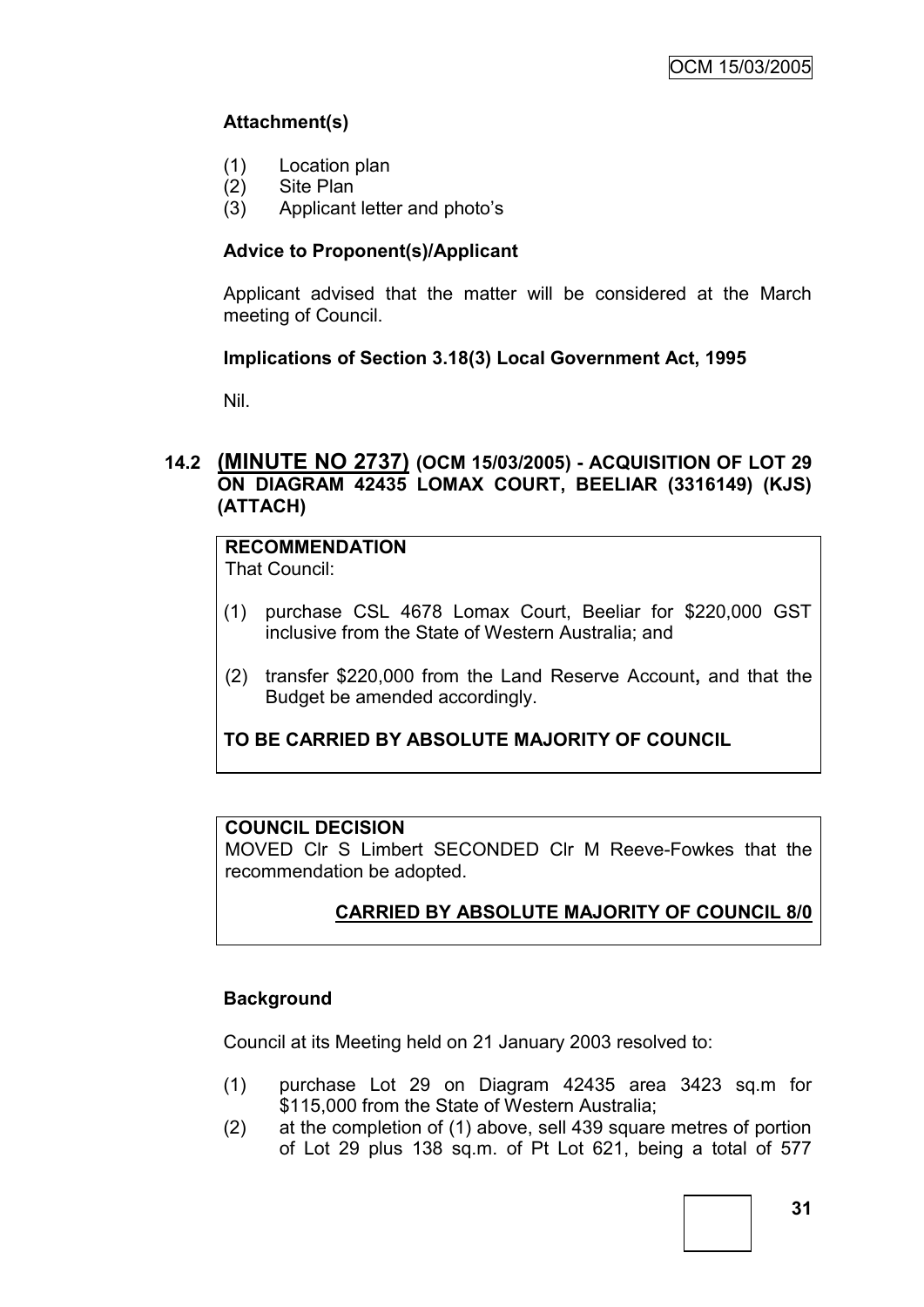sq.m., to LRC Pty Ltd for \$65,316 pursuant to Section 3.58 of the Local Government Act, 1995;

(3) draw funds to purchase the land in (1) above from the Land Development Reserve Fund and monies generated by the sale in (2) to be transferred to the Land Development Reserve Fund.

Lot 29 has now been redescribed as Cockburn Sound Location 4678. (CSL 4678)

#### **Submission**

Letter with updated purchase price received from Department of Planning and Infrastructure, Land Asset Management Services (DPI LAMS).

#### **Report**

The Department of Planning and Infrastructure Land Asset Management Services have obtained a new valuation from the Valuer General"s Office.

The original offer made by DPI LAMS in 2003 was conditional on the land being amalgamated with Council freehold Lot 621. At that time Lot 621 was the subject of an unresolved negotiation with the Department of Education in respect of the taking by that agency of land to construct the primary school and perimeter road. The negotiations have now been agreed and a contract is being prepared by the State Solicitors Office.

The new purchase price represents a value of \$58 per square metre which is consistent with other valuation reports known to Council officers. Values have risen considerably since the primary valuation in 2001.

Lot CSL 4678 will be amalgamated with the City's freehold Lot 621 which will allow for enhanced redevelopment options of the composite land parcel.

Item (2) on the previous Council resolution will take place subsequent to the purchase of CSL 4678. The rate for this disposal being \$113 square metres still represents fair value to the City but being subject of Section 3.58 of the Local Government Act means that a valuation will be obtained from a Licensed Valuer.

Subject to Council approval to the recommendation this report an application for subdivision and amalgamation will be lodged for approval with the WAPC to amalgamate Lot 29 with Pt Lot 621 and subdivide the portions of land described in this report to sell LRC Pty Ltd.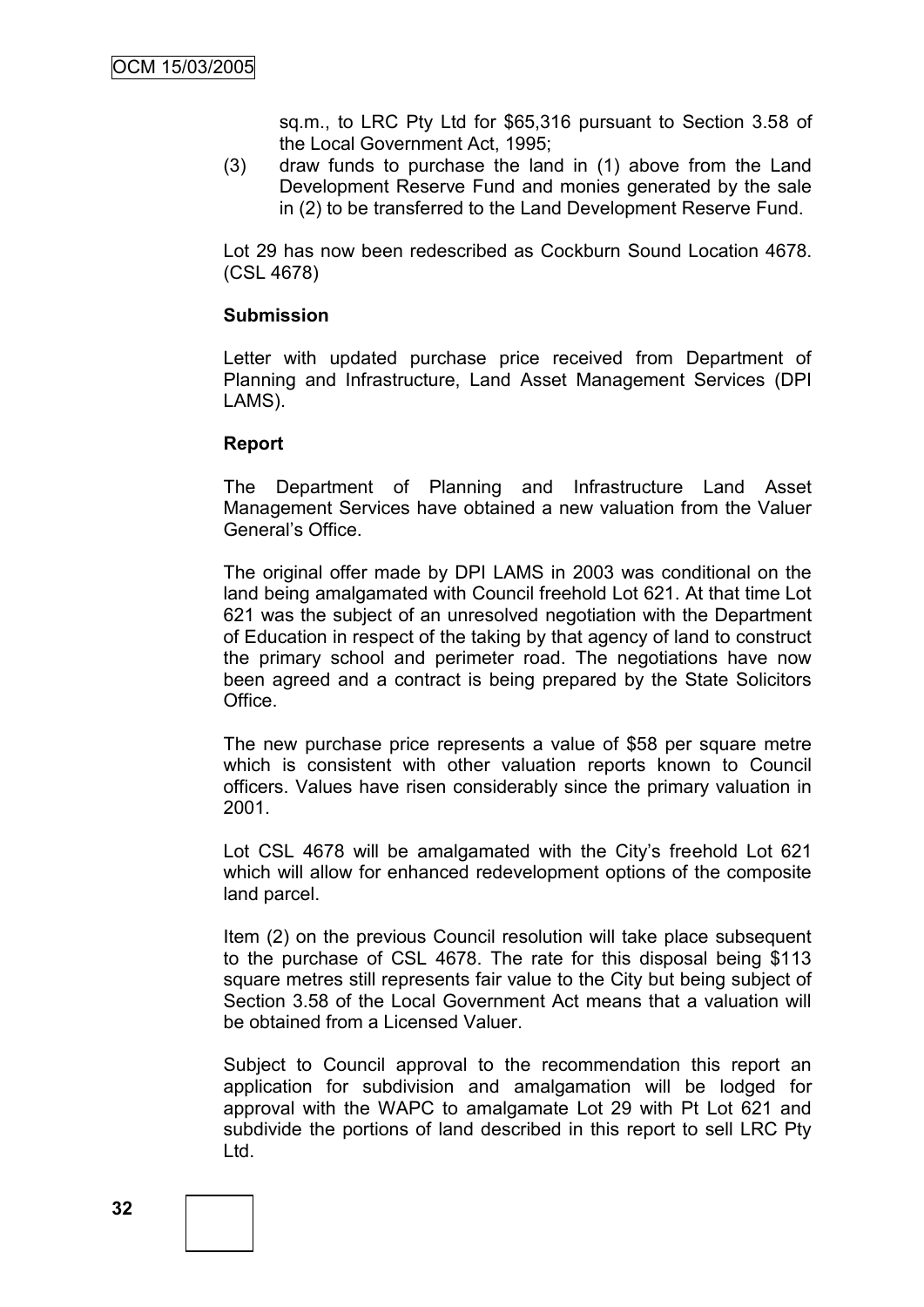# **Strategic Plan/Policy Implications**

The Corporate Strategic Plan Key Result Areas which apply to this item are:-

- 1. Managing Your City
	- *"To deliver services and to manage resources in a way that is cost effective without compromising quality."*
	- *"To conduct Council business in open public forums and to manage Council affairs by employing publicly accountable practices."*
- 2. Planning Your City
	- *"To ensure that the planning of the City is based on an approach which has the potential to achieve high levels of convenience for its citizens."*

# **Budget/Financial Implications**

The Budget be amended by transferring \$220,000 from the Land Development Reserve Fund.

# **Legal Implications**

N/A

# **Community Consultation**

N/A

# **Attachment(s)**

Location Plan

# **Advice to Proponent(s)/Applicant**

N/A

# **Implications of Section 3.18(3) Local Government Act, 1995**

Nil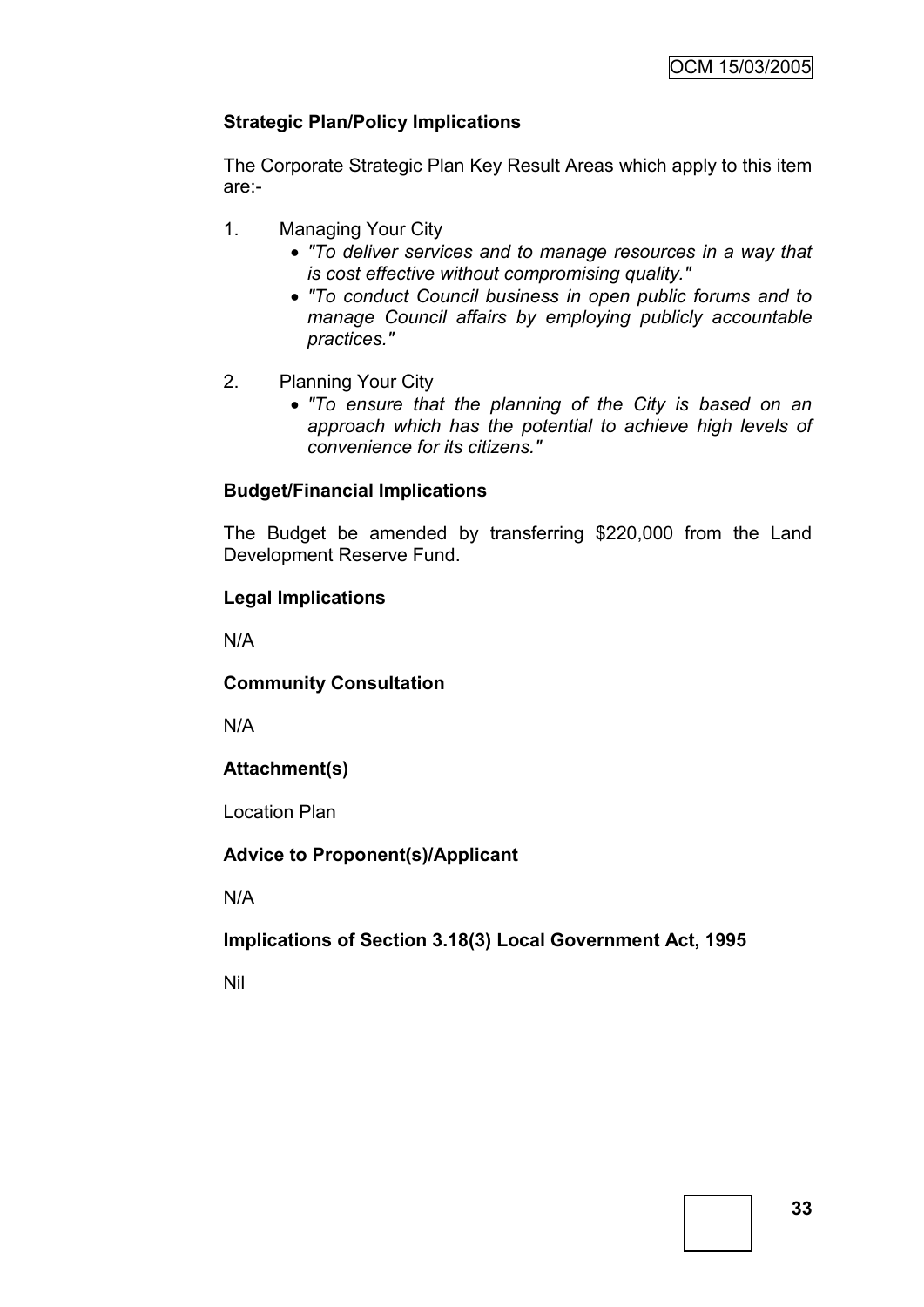# **14.3 (MINUTE NO 2738) (OCM 15/03/2005) - ACQUISITION LOTS 22 & 24 IMLAH COURT, JANDAKOT - MAIN ROADS WA (5515183; 5515185) (KJS) (ATTACH)**

# **RECOMMENDATION**

That Council:

- (1) purchase Lot 22 Imlah Court, Jandakot from Main Roads for \$240,000 (GST inclusive);
- (2) purchase Lot 24 Imlah Court, Jandakot from Main Roads for \$150,000 (GST inclusive); and
- (3) transfer \$390,000 from the Land Development Reserve Fund and that the budget be amended accordingly.

# **TO BE CARRIED BY ABSOLUTE MAJORITY OF COUNCIL**

# **COUNCIL DECISION**

MOVED Clr S Limbert SECONDED Clr M Reeve-Fowkes that the recommendation be adopted.

# **CARRIED BY ABSOLUTE MAJORITY OF COUNCIL 8/0**

# **Background**

Council at its meeting held on 20 January 2004 resolved to:

- (1) subject to the sale of Lots 95, 101 and CT1306/642 Howson Way, Bibra Lake, a Business Plan be prepared for the purchase of:
	- 1. Lot 22 Imlah Court, Jandakot from Main Roads WA for \$240,000; and
	- 2. Lot 24 Imlah Court, Jandakot from Main Roads for \$150,000
- (2) following the purchase of the above land, initiate structure planning for the area bounded by Imlah Court, Prinsep Road and Kwinana Freeway, Jandakot.

# **Submission**

The purchase of Lots 22 and 24 Imlah Court, facilitates the coordination and orderly development of the land. These lots adjoin Council"s land and left in their lot configuration would pose a difficulty for future development. Purchase of these lots enables the consolidation of these lots into Council"s land asset.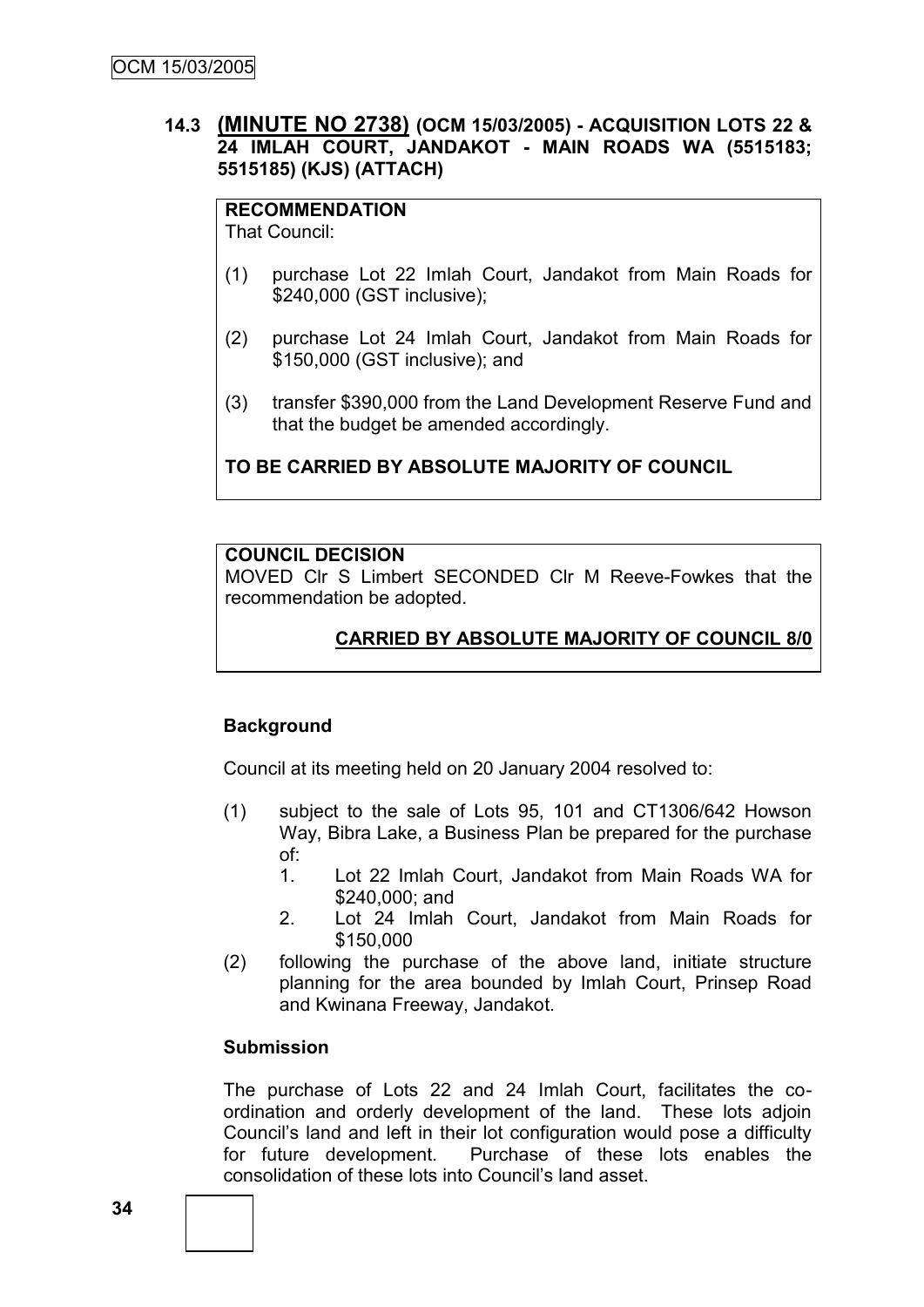# **Report**

The resolution of January 2004 required the sale of Lots 95, 101 and CT 1306/642 Howson Way prior to the acquisition of Lots 22 and 24 Imlah Court.

The interested party in the Howson Way acquisition withdrew their interest at a very late stage in negotiations and the sale did not proceed.

Main Roads are now anxious for the sale of its land to proceed and have held their purchase price as determined in October 2003. A Scheme Amendment for the area is well advanced and a structure plan has been developed in conjunction with other owners in the area bounded by Imlah, Prinsep and the Freeway.

The Business Plan as required by the January 2004 Council resolution was prepared and advertised. At the conclusion of the statutory public comment period no responses were received. The detail contained in the Business Plan is still current.

# **Strategic Plan/Policy Implications**

The Corporate Strategic Plan Key Result Areas which apply to this item are:-

- 1. Managing Your City
	- *"To deliver services and to manage resources in a way that is cost effective without compromising quality."*
	- *"To conduct Council business in open public forums and to manage Council affairs by employing publicly accountable practices."*
- 2. Planning Your City
	- *"To ensure that the planning of the City is based on an approach which has the potential to achieve high levels of convenience for its citizens."*

# **Budget/Financial Implications**

Sufficient funds are available from Council's Land Development Reserve Fund.

# **Legal Implications**

N/A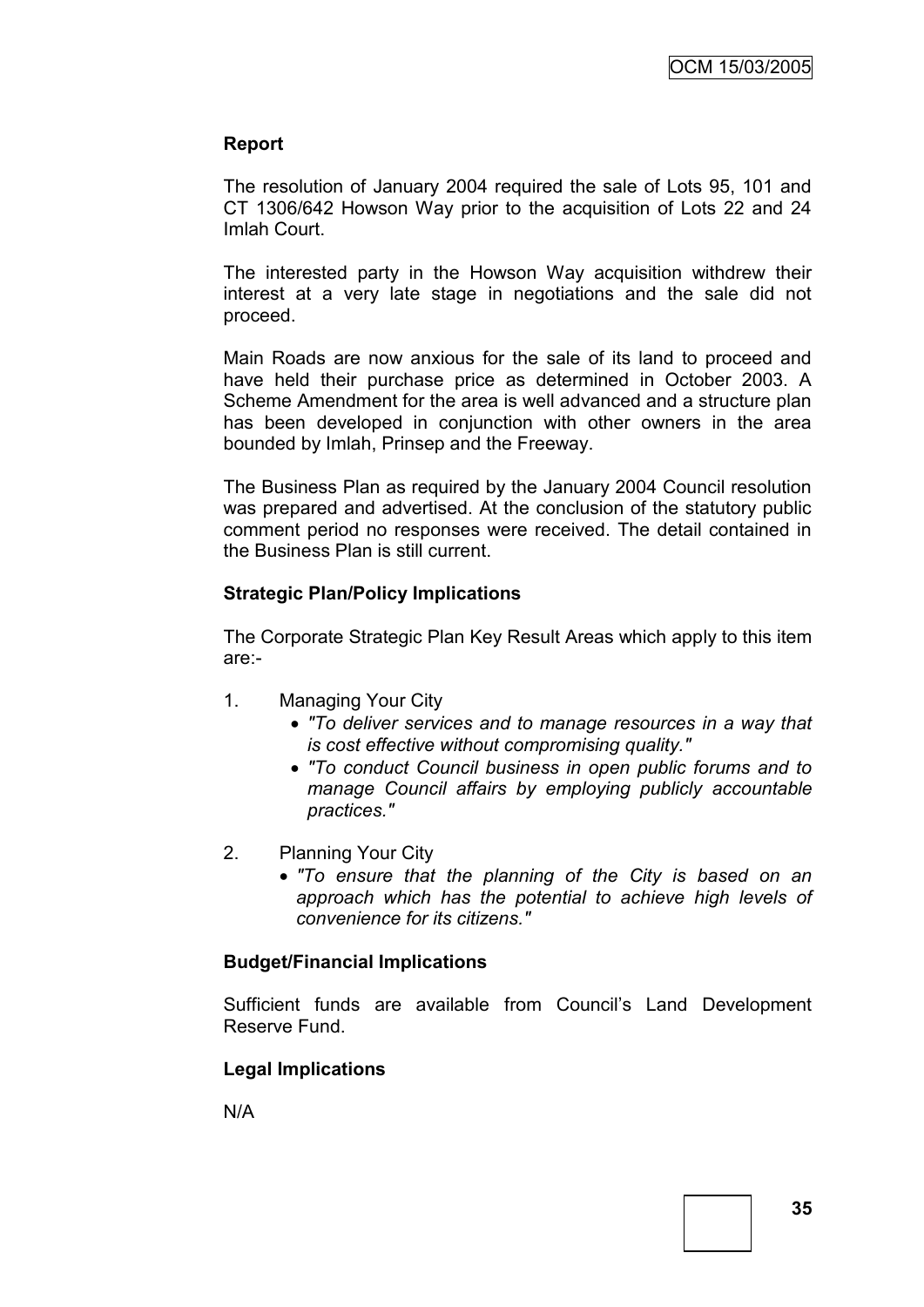# **Community Consultation**

N/A

# **Attachment(s)**

Location Plan

# **Advice to Proponent(s)/Applicant**

N/A

# **Implications of Section 3.18(3) Local Government Act, 1995**

Nil

# **DECLARATION OF CONFLICT OF INTEREST**

Deputy Mayor Graham declared a Conflict of Interest in Item 14.4. The nature of the interest being that legal services had previously been provided to the applicant regarding issues relating to the subject land.

DEPUTY MAYOR GRAHAM LEFT THE MEETING AT THIS STAGE THE TIME BEING 8.26 PM

# **14.4 (MINUTE NO 2739) (OCM 15/03/2005) - PROPOSED (INITIATION) REZONING AMENDMENT TO TOWN PLANNING SCHEME NO.3 - LOT 8001 COCOS DRIVE, BIBRA LAKE - OWNER/APPLICANT: WHITE RIVER PTY LTD (4412800) (JB) (ATTACH)**

# **RECOMMENDATION**

That Council:

(1) adopt the following amendment:

TOWN PLANNING AND DEVELOPMENT ACT 1928 (AS AMENDED) RESOLUTION DECIDING TO AMEND CITY OF COCKBURN TOWN PLANNING SCHEME NO. 3

AMENDMENT NO. 23

Resolved that Council, in pursuance of Section 7 of the Town Planning and Development Act 1928, amend the above Town Planning Scheme by:

1. rezoning Lot 8001, from Light and Service Industry to Industry, subject to the preparation of formal documentation and scheme amendment maps.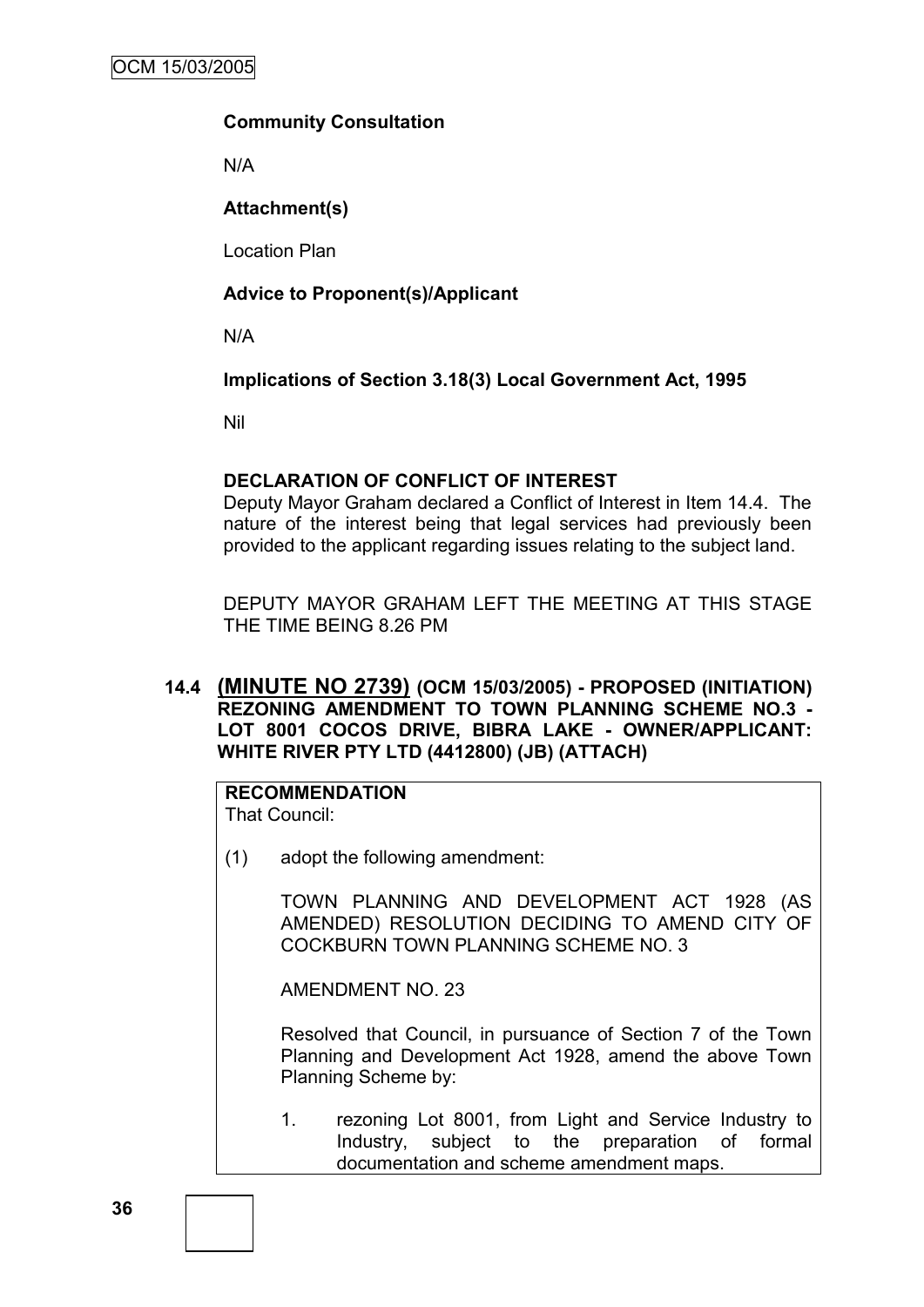2. amending the Scheme Map accordingly.

Dated this……………….. day of ………..……. 2005

Chief Executive Officer

- (2) following the receipt of formal advice from the Environmental Protection Authority that the Scheme Amendment should not be assessed under Section 48A of the Environmental Protection Act, advertise the Amendment under Town Planning Regulation 25 without reference to the Western Australian Planning Commission;
- (3) notwithstanding (2) above, the Director of Planning and Development may refer a Scheme or Scheme Amendment to the Council for its consideration following formal advice from the Environmental Protection Authority that the Scheme Amendment should be assessed under Section 48A of the Environmental Protection Act, as to whether the Council should proceed or not proceed with the Amendment;
- (4) should formal advice be received from the Environmental Protection Authority that the Scheme Amendment should be assessed or is incapable of being environmentally acceptable under Section 48(A) of the Environmental Protection Act, the Amendment be referred to the Council for its determination as to whether to proceed or not proceed with the Amendment; and
- (5) advise the applicant of Council"s decision.

# **COUNCIL DECISION**

MOVED Clr M Reeve-Fowkes SECONDED Mayor S Lee that Council:

- (1) receive the report;
- (2) not support the proposal to initiate an amendment to Town Planning Scheme No.3 to rezone Lot 8001 Cocos Drive from Light and Services Industry to Industry, and
- (3) the applicant be advised accordingly.

**CARRIED 7/0**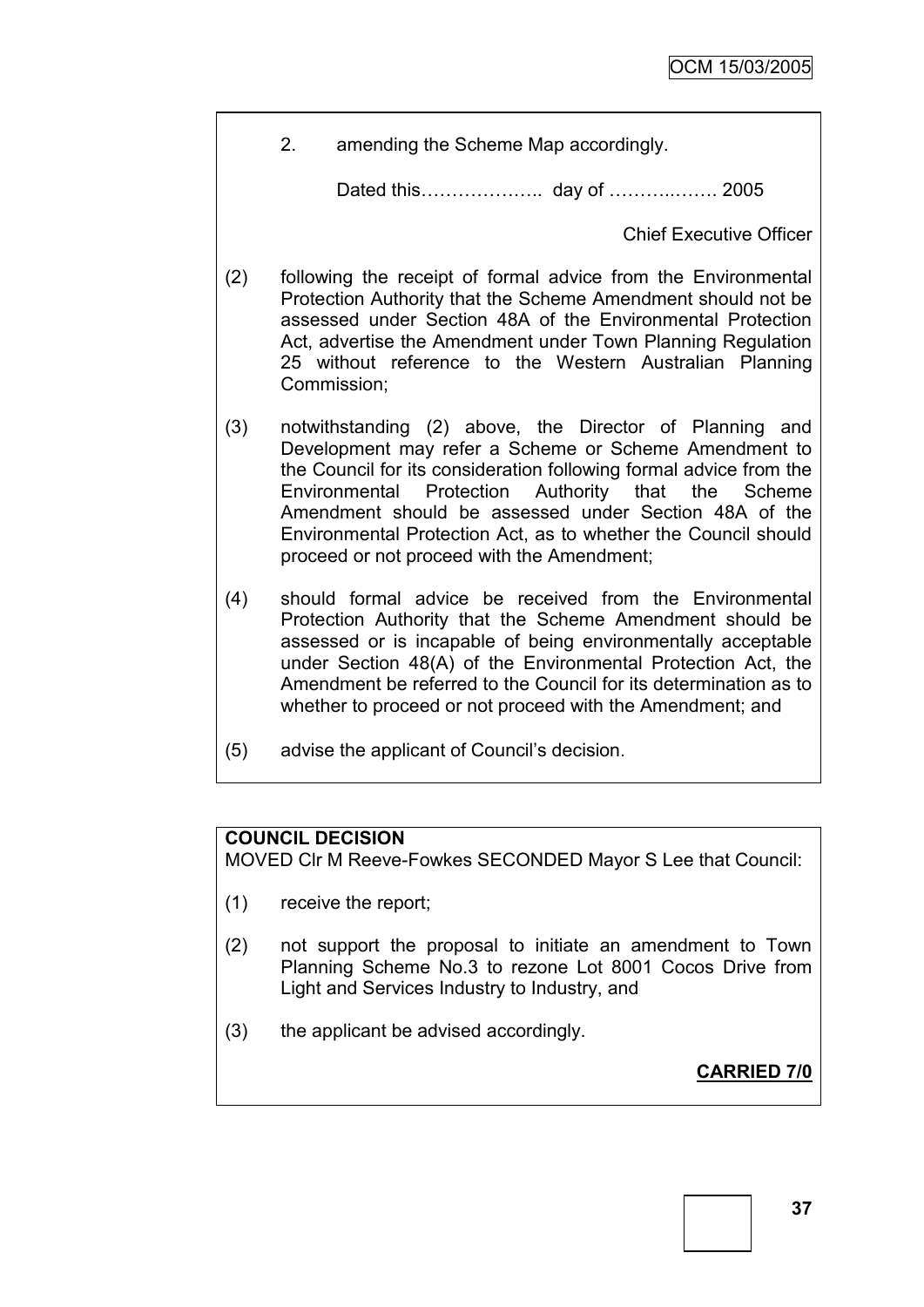# **Explanation**

The Light Industry and Service Zoning applying to Lot 8001 provides a suitable transition of industrial development adjacent to the residential area of Yangebup.

The Yangebup Progress Association asked for this item to be deferred in order for further consultation with the Proponent and Elected Members.

The proponent presented his proposal to a specially convened meeting attended by 30 local residents. The outcome of this meeting was a unanimous vote against any rezoning of any part of Cocos Industrial Park.

The residents of Yangebup have endured years of noxious odour from plants such as the asphalt plant and noise from lintel manufacturers and metalworks plants and are unwilling to see any further rezoning of the Light Industrial buffer.

It must be remembered that this Council did not want any industry other than Light and Service Industry in Cocos Park and the Minister of the day imposed the original General Industry Zone with a Light and Service Industry buffer.

# **Background**

| ZONING:   | MRS:        | l Industrial                     |
|-----------|-------------|----------------------------------|
|           |             | TPS3: Light and Service Industry |
| LAND USE: | Vacant Land |                                  |
| LOT SIZE: | 4.2083 Ha   |                                  |

White River Pty Ltd previously applied in January 2001 to rezone the eastern portion of Cocos Park from Light Industry to General Industry. Council resolved to not support the proposed amendment because:-

- The rezoning of the Cocos Park to General Industry cannot be justified as it is too close to Yangebup residents;
- Council had originally intended that the whole of the Cocos Park to be Light Industry but the Minister of the time had only permitted Light Industry as an interface buffer;
- To remove any portion of the existing Light Industry buffer was unfair on both the Yangebup and Bibra Lake residents; and
- It was felt that the potential uses allowed in the General Industrial Zone were too diverse and as such Council could not justify allowing General Industrial uses so close to residents.

It is noted that this report has previously been to Council for determination on the 18 January 2005 and was deferred until Councils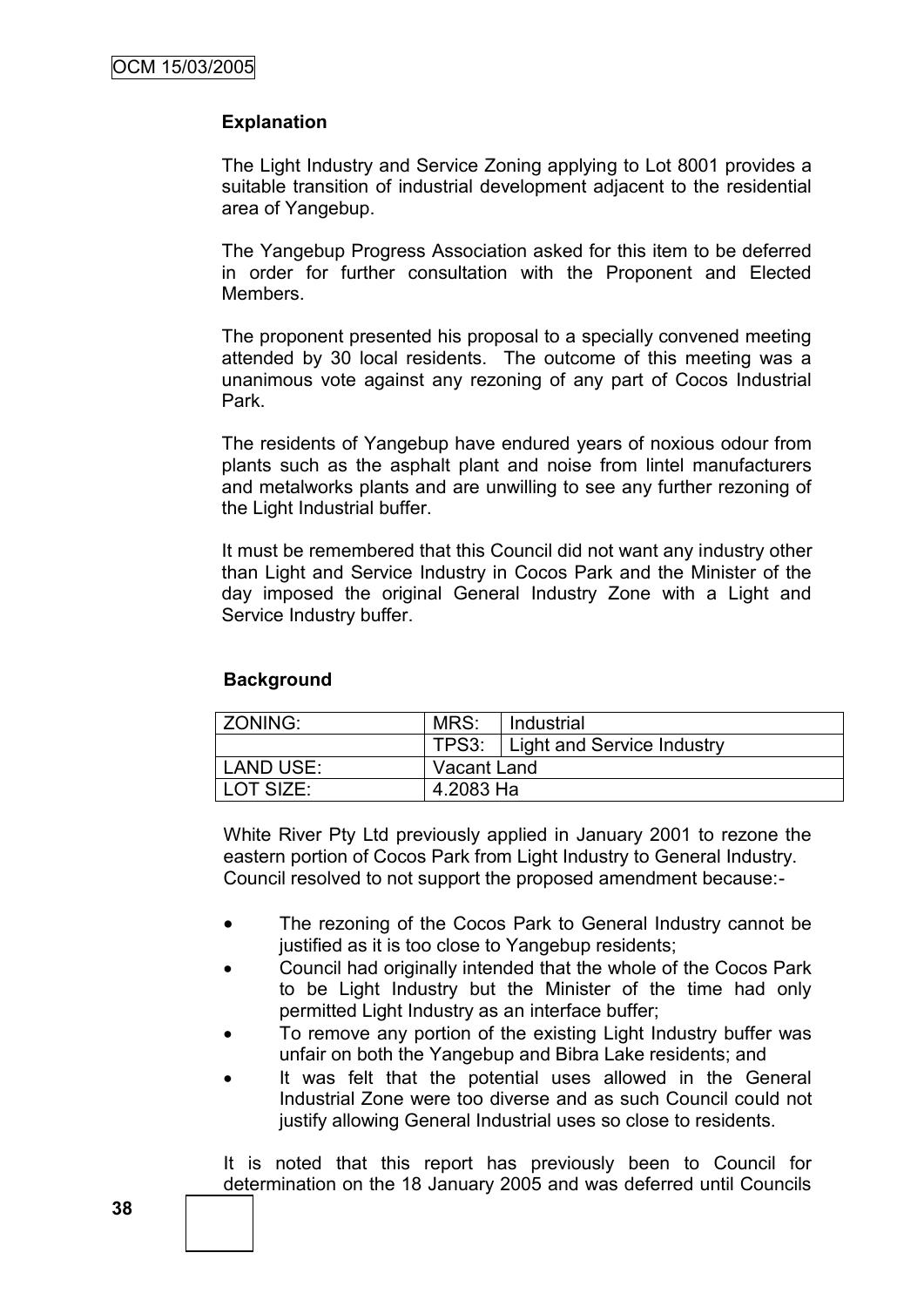next meeting on the 15 February 2005. Council at its February 2005 meeting resolved as follows:

*"……that the matter be deferred, pending further discussion between the proponent, Yangebup Progress Association and Council representatives."*

During this period the Yangebup Progress Association have provided letters of advice on two occasions (see attachments):

- $\circ$  The first letter received on the 27 January 2005 supported in principle the proposed rezoning subject to lots 228 – 236 plus lots 243 – 245 and part of lot 246 being rezoned to Industry, whilst the remainder of the site would remain as Light Industry;
- o The second letter received on 25 February 2005 indicates that the Yangebup Progress Association is now unanimously against the proposed rezoning of lot 8001 Cocos Drive, and that all future applications of this nature should be rejected.

In the latest advice received from the Yangebup Progress Association it is noted that no justification has been provided to indicate why it now opposes the proposal to rezone any portion of lot 8001 Cocos Drive from Light and Service Industry to Industry.

Council is advised that the applicant is only seeking approval for the initiation of a proposed scheme amendment, which if adopted would be referred to the EPA and require formal advertising, which would include referral to all relevant agencies and the Yangebup Progress Association.

# **Submission**

The submission from White River Pty Ltd is attached.

In essence White River Pty Ltd indicated that:

- the Light Industrial area fronting Yangebup maintains an average separation distance of 170m with Lot 8001 being located outside this area;
- any potential external impacts from the site need to comply with the existing regulations (Environmental Protection "Noise" Regulations 1997);
- potential purchasers of future lots within Lot 8001, prefer the flexibility of the Industry Zone.

# **Report**

White River Pty Ltd proposes to rezone Lot 8001 from "Light and Service Industry" to "Industry", whilst still allowing the average buffer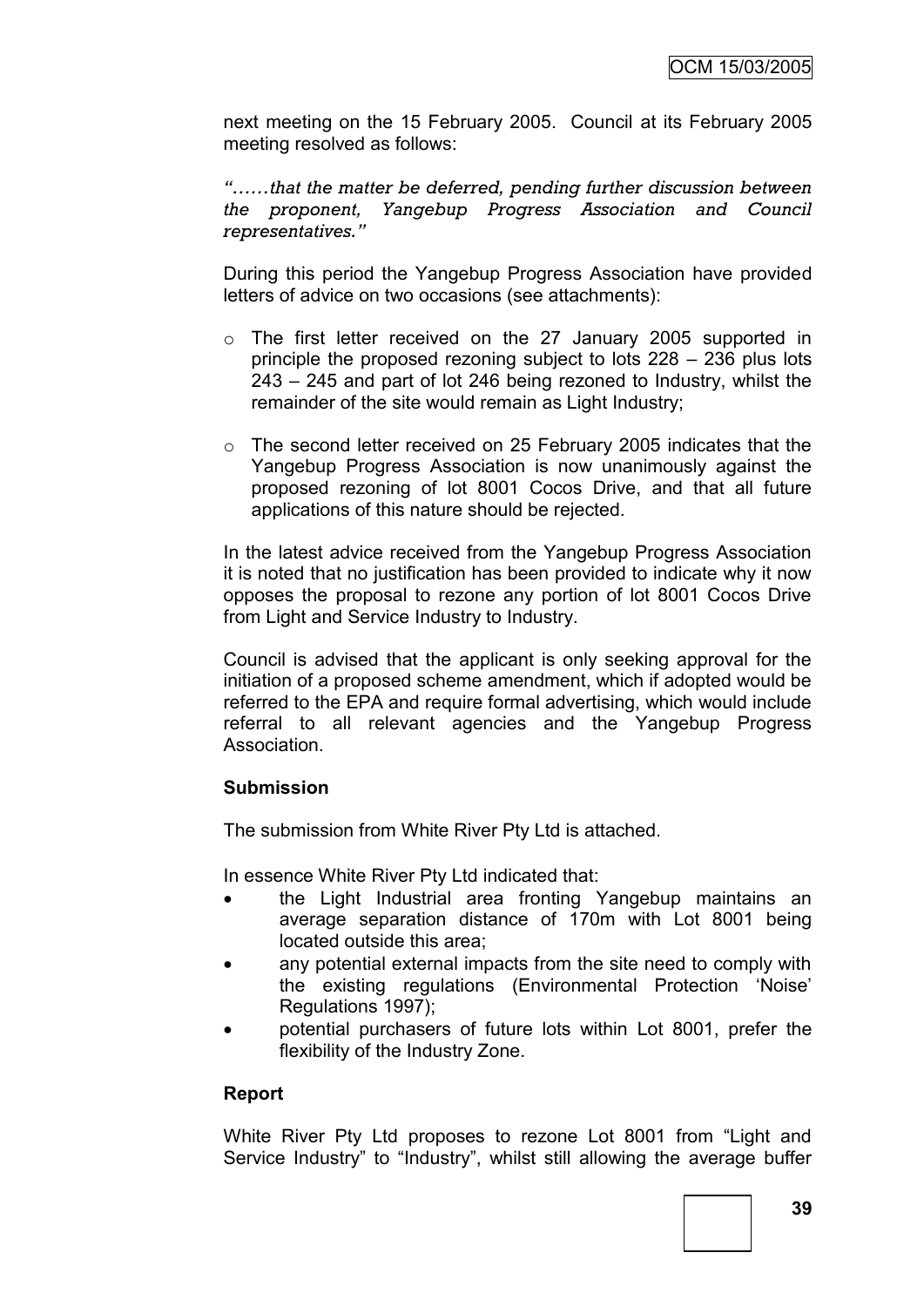separation distance to be maintained between the Cocos Park Industry Zone and Yangebup residents.

Council has previously raised concerns over the range of permitted uses allowed in the General Industry Zone. It is noted that these concerns were raised when DZS No.2 was in operation. With the adoption of TPS No.3 Council has greater control over industrial development and the use of land in the Industry Zone by the inclusion of General Industry and General (licensed) Industry uses. If Council was to support the rezoning of this one Lot from Light and Service Industry to Industry the General (licensed) Industry provisions of TPS No.3 allows for Council to apply its discretion to uses that require licensing by the DEP and reduce any potential impacts on surrounding properties.

Reasons for support of rezoning:

- 1. The proposal is consistent and compatible with the surrounding landuses which are light and general industrial developments .
- 2. The closest residential property is approximately 188m away in Yangebup, which is comparable with existing industrial uses in Cocos Park.
- 3. The proposal represents a rationalisation of industrial boundaries and does not adversely affect the transitional development from Industry to Light and Service Industry as a buffer to the residential area of Yangebup.
- 4. The land is sufficient in size for subdivision into smaller industrial Lots (see attached).
- 5. The Light and Service Industry zoning limits the range of industrial uses which has contributed to the slow take-up of Lots for development in the area.
- 6. Council now has greater control over General (licensed) Industry uses in the Industry zone than under the former DZS No.2. Council can refuse industry uses if they require licensing by the DEP or are deemed to be incompatible.

Given this, the proposal to extend the Industry Zone into the eastern portion of Cocos Park (lot 8001) as per the attached plans, is supported.

#### **Strategic Plan/Policy Implications**

The Corporate Strategic Plan Key Result Areas which apply to this item are: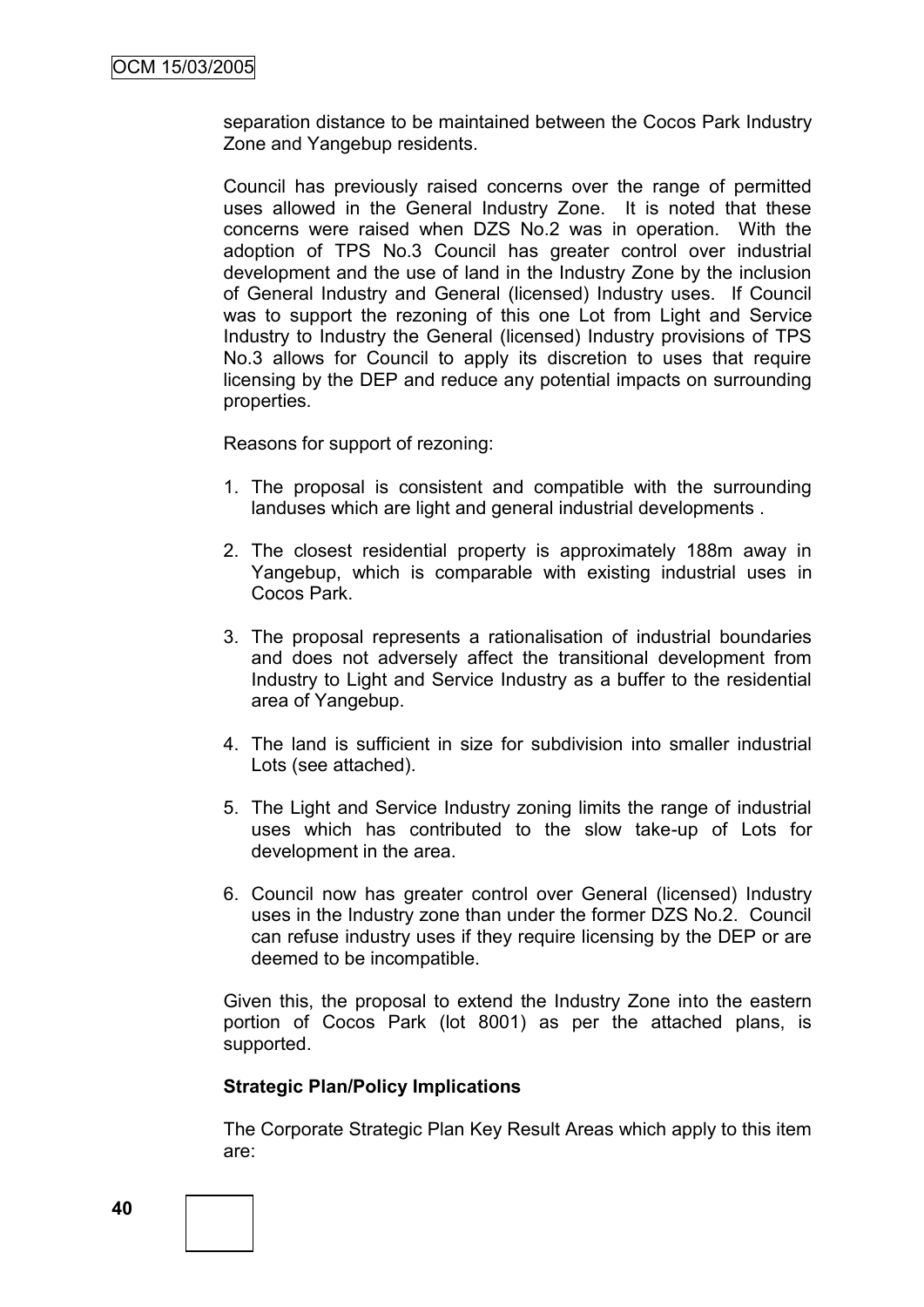- 2. Planning Your City
	- *"To ensure that the planning of the City is based on an approach which has the potential to achieve high levels of convenience for its citizens."*
	- *"To ensure that the development will enhance the levels of amenity currently enjoyed by the community."*
- 3. Conserving and Improving Your Environment
	- *"To ensure that the development of the district is undertaken in such a way that the balance between the natural and human environment is maintained."*

# **Budget/Financial Implications**

N/A

#### **Legal Implications**

Town Planning Regulations. No review (appeal rights) of Council"s decision exists under Town Planning and Development Act.

#### **Community Consultation**

This matter was deferred for further consultation with the community. If Council initiates the Scheme Amendment following EPA advice that the proposal is not formally assessed, the proposal will be advertised for public comment in accordance with the Regulations.

# **Attachment(s)**

- (1) Submission from White River Pty Ltd
- (2) Email from White River Pty Ltd
- (3) Letter 26 January 2005 from Yangebup Progress Association.
- (4) Letter 23 February 2005 from Yangebup Progress Association.

#### **Advice to Proponent(s)/Applicant**

Applicant has been advised that the application will be considered by Council at the March Meeting.

# **Implications of Section 3.18(3) Local Government Act, 1995**

Nil

DEPUTY MAYOR RETURNED TO THE MEETING THE TIME BEING 8.28 PM.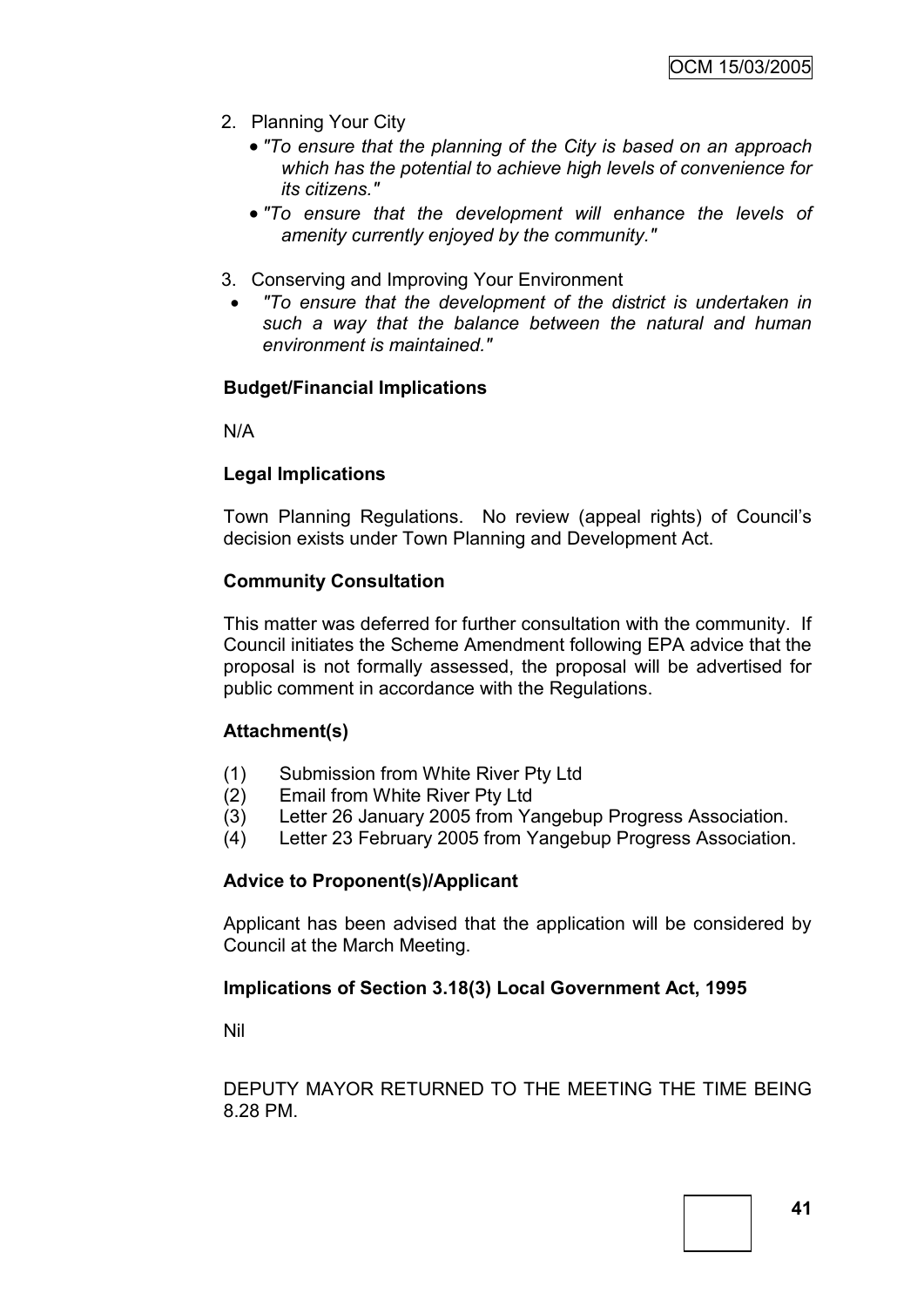THE PRESIDING MEMBER ADVISED DEPUTY MAYOR GRAHAM OF THE DECISION OF COUNCIL

**14.5 (MINUTE NO 2740) (OCM 15/03/2005) - PROPOSED EXPENDITURE OF PUBLIC OPEN SPACE CASH-IN-LIEU IN WOODMAN VILLAGE ESTATE (WAPC REF: 122857) - LOT 13 & 9001 ROCKINGHAM ROAD, MUNSTER - OWNER: COBERG NOMINEES (122857; 9477) (JU) (ATTACH)**

#### **RECOMMENDATION** That Council:

- (1) receive the report;
- (2) allocate \$81,000.00 for the installation of a bore, grass and reticulation in the Woodman Village Estate as proposed on the plan contained in the attachments;
- (3) forward the proposal to the Western Australian Planning Commission for consideration and recommendation to the Minister for Planning and Infrastructure;
- (4) subject to the approval of the Minister, proceed with the implementation of the proposed expenditure on the Woodman Village Estate as proposed on the plan contained in the attachments;
- (5) transfer \$81,000 from the Public Open Space Cash–in–Lieu Reserve Fund and amend the budget accordingly; and
- (6) advise Urban Focus of Council"s decision accordingly;

# **TO BE CARRIED BY AN ABSOLUTE MAJORITY OF COUNCIL**

#### **COUNCIL DECISION**

MOVED Clr A Tilbury SECONDED Clr I Whitfield that the recommendation be adopted.

# **CARRIED BY ABSOLUTE MAJORITY OF COUNCIL 8/0**

# **Background**

| <b>ZONING:</b> | MRS:  | ' Urban                            |
|----------------|-------|------------------------------------|
|                | TPS3: | Development (DA 5) and Development |
|                |       | Contribution Area No. 6            |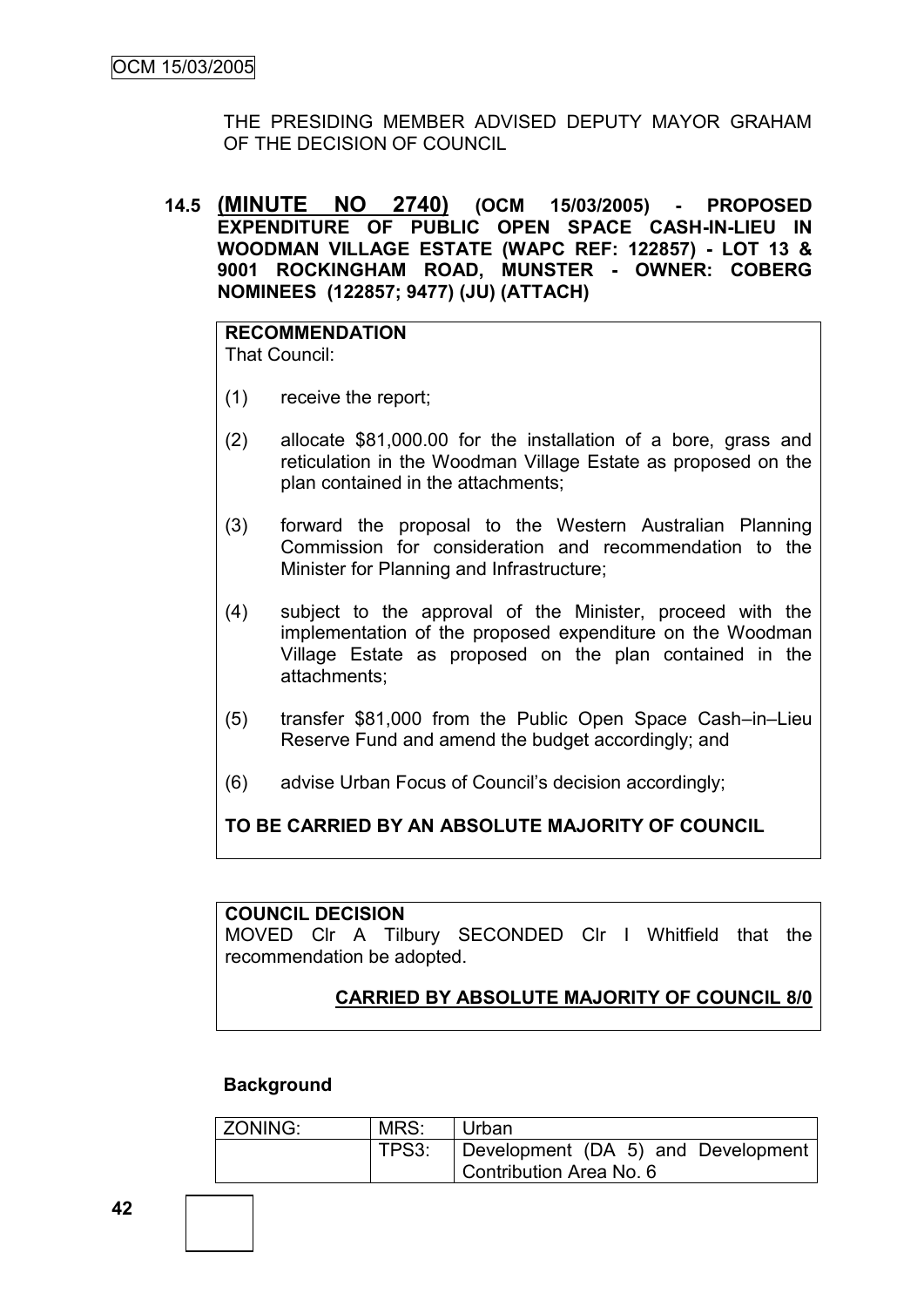| LAND USE:  | Residential |
|------------|-------------|
| LOT SIZE:  | 4.4251ha    |
| AREA:      | N/A         |
| USE CLASS: | N/A         |

On the 11 May 2004 the Western Australian Planning Commission granted subdivision approval for the development of Lots 13 and 9001 Rockingham Road, Munster. Condition No. 22 and Footnote No. 7 provided for cash-in-lieu to be paid for an equivalent of 1208 $m<sup>2</sup>$  of land within the development. This was as a result of the applicant applying for a 100% credit towards the buffer to Market Garden Swamp No. 3 through the subdivision process and receiving only a 50% credit. Rather than relocating the road abutting the POS and increasing the POS area it was resolved that cash-in-lieu be provided instead.

# **Submission**

Urban Focus have requested the City consider the expenditure of the cash-in-lieu paid under Condition No. 22, be spent on the provision of a bore, reticulation and grassing of the western area of public open space (see agenda attachments for expenditure proposal).

# **Report**

In order to preserve the amenity and contribute towards the quality of urban areas, the Western Australian Planning Commission has adopted a Policy on the provision of Public Open Space (DC 2.3 – Public Open Space in Residential Areas) within all residential subdivisions.

Section 3.1.1 of the Policy states that where practicable, 10% of the gross subdivisable area of land being developed for residential purposes is to be set aside free of cost as a Reserve for Recreation. Section 4.3 of the Policy provides that under certain circumstances where the Commission, Council and the subdivider agree, the POS requirement can be satisfied by a cash-in-lieu payment being made by the subdivider to Council.

A cash-in-lieu payment of \$81,124 was agreed between the City and Urban Focus in lieu of  $1208m^2$  of land. Section  $4.3.5(c)$  provides the opportunity, with the approval of the Minister for Planning, for the improvement or development of public open space areas generally in the locality.

Section 4.3.9 of the Policy goes on to further state that acceptable expenditure of the cash-in-lieu funds may include the installation of a bore, reticulation and grass planting as proposed.

The bore, reticulation and the grassing will serve a greater area of approximately  $2472m^2$ . This proposed works will be carried out with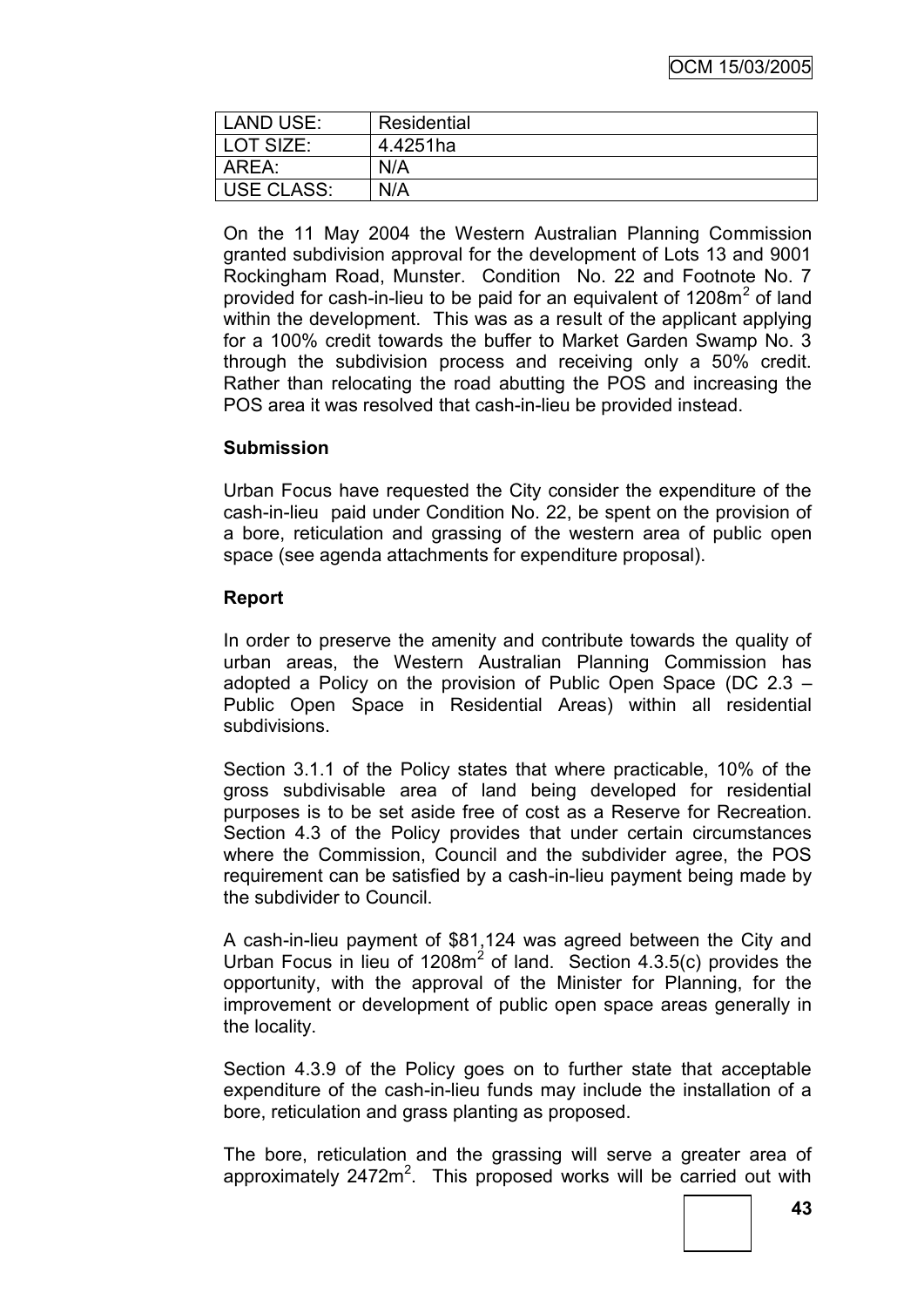the funds that have been collected and is proposed to commence at the beginning of June 2005, subject to the acceptance of the Minister.

As the proposed works comply with DC 2.3 – Public Open Space in Residential Areas it is recommended that the proposal be supported by Council and forward to the Western Australian Planning Commission for consideration and recommendation to the Minister for Planning.

#### **Strategic Plan/Policy Implications**

The Corporate Strategic Plan Key Result Areas which apply to this item are:-

- 1. Managing Your City
	- *"To provide effective monitoring and regulatory services that administer relevant legislation and local laws in a fair and impartial way."*
- 2. Planning Your City
	- *"To ensure that the planning of the City is based on an approach which has the potential to achieve high levels of convenience for its citizens."*
	- *"To ensure that the development will enhance the levels of amenity currently enjoyed by the community."*
- 3. Conserving and Improving Your Environment
	- *"To conserve the quality, extent and uniqueness of the natural environment that exists within the district."*
	- *"To ensure that the development of the district is undertaken in such a way that the balance between the natural and human environment is maintained."*
- 4. Facilitating the needs of Your Community
	- *"To facilitate and provide an optimum range of community services."*
- 5. Maintaining Your Community Facilities
	- *"To construct and maintain parks which are owned or vested in the Council, in accordance with recognised standards and convenient and safe for public use."*

The Council Policies which apply to this item are:-

APD4 PUBLIC OPEN SPACE

#### **Budget/Financial Implications**

Expenditure of \$81,000.00 from the Public Open Space Cash-In-Lieu Reserve Fund will be required based on the advice of the Parks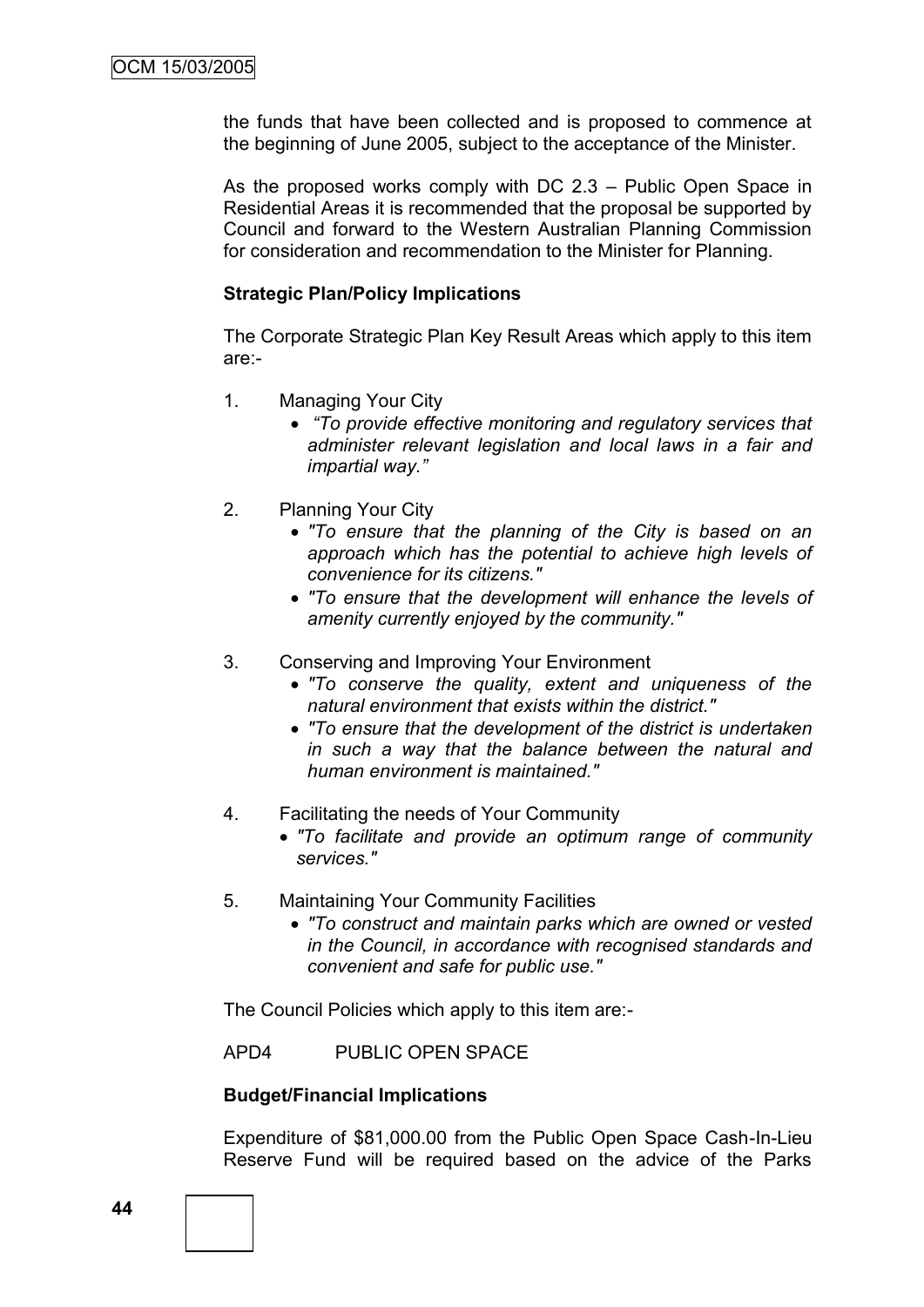Service Unit. Sufficient funds are available as the subdivider paid \$81,124.00 into the Reserve Fund as a condition of subdivision.

# **Legal Implications**

Town Planning and Development Act.

# **Community Consultation**

N/A

# **Attachment(s)**

- $(1)$  Proposal for the expenditure of cash in lieu funds within Woodman Village Estate
- (2) Detailed plan of proposed works

# **Advice to Proponent(s)/Applicant**

N/A

**Implications of Section 3.18(3) Local Government Act, 1995**

Nil.

**14.6 (MINUTE NO 2741) (OCM 15/03/2005) - DEDICATION OF LAND AS ROAD PURSUANT TO SECTION 56 OF THE LAND ADMINISTRATION ACT 1997 - PORTION LOT 258 BEING RESERVE 2054 (5514362) (KJS) (ATTACH)**

# **RECOMMENDATION**

That Council:

- (1) request that the Minister for Planning and Infrastructure dedicate a portion of Lot 258 being Reserve 2054 Road Reserve pursuant to Section 56(1) of the Land Administration Act; and
- (2) indemnify the Minister for Planning and Infrastructure against reasonable costs incurred in considering and granting this request.

# **COUNCIL DECISION**

MOVED Clr M Reeve-Fowkes SECONDED Clr A Tilbury that the recommendation be adopted.

# **CARRIED 8/0**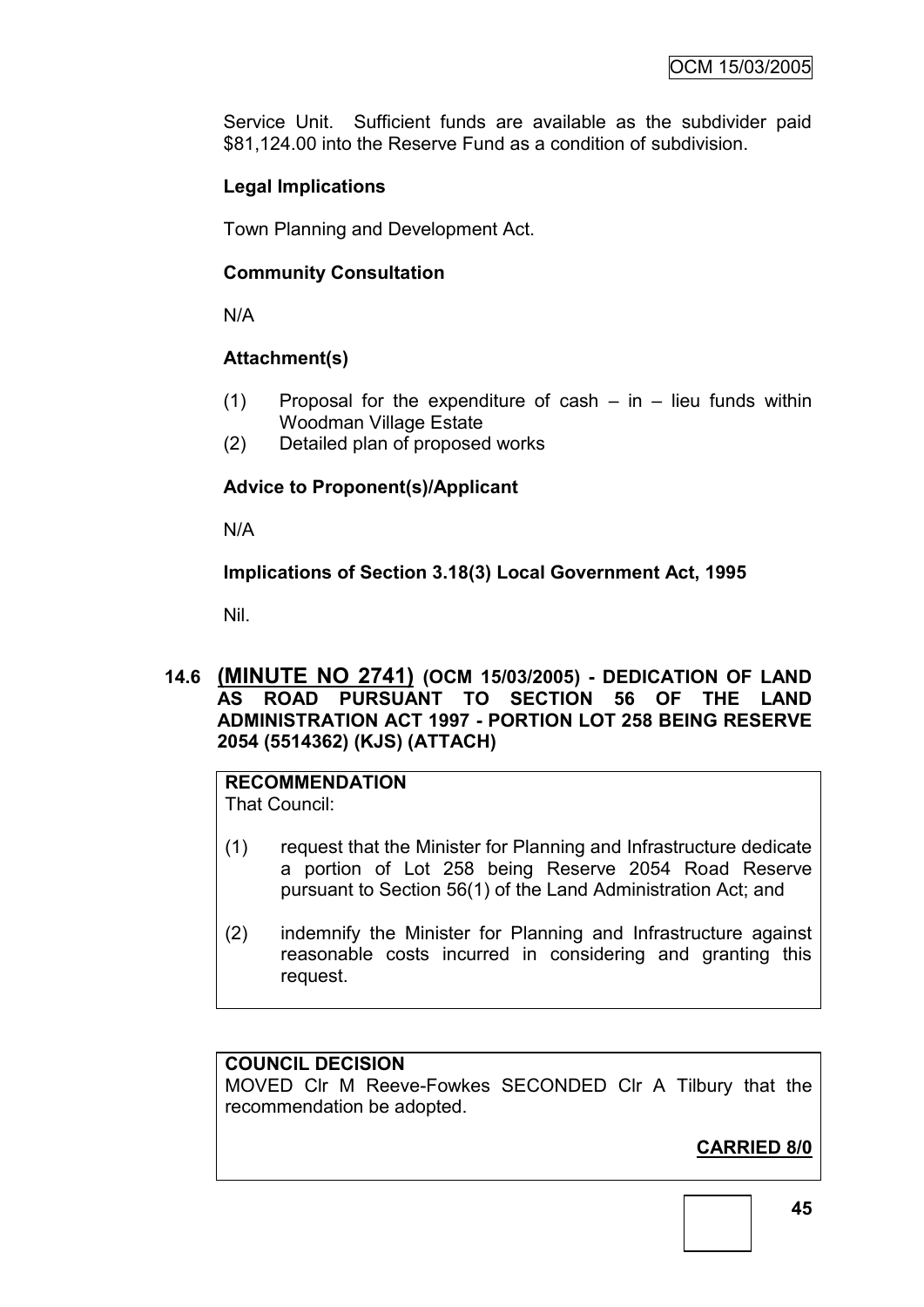# **Background**

Reserve 2054 is managed by the City for the purpose of recreation. It was formerly designated as a Drainage Reserve.

# **Submission**

N/A

# **Report**

The Reserve purpose was changed from Drainage to Recreation in June 2004. Hammond Road has been deviated from a point north of Russell Road to connect with Frankland Avenue at the intersection of Russell Road. This deviation is shown on the MRS as an Other Regional Road.

Portion of Reserve 2054 lies within the designated MRS road reservation. Following Council"s request to the Minister, the Department of Planning and Infrastructure will issue a survey instruction and the road land requirement identified on a survey plan.

Road construction is programmed to commence in the 2005-2006 budget.

# **Strategic Plan/Policy Implications**

The Corporate Strategic Plan Key Result Areas which apply to this item are:-

- 2. Planning Your City
	- *"To ensure that the planning of the City is based on an approach which has the potential to achieve high levels of convenience for its citizens."*
	- *"To ensure that the development will enhance the levels of amenity currently enjoyed by the community."*
	- *"To foster a sense of community within the district generally and neighbourhoods in particular."*

# **Budget/Financial Implications**

Nil

**Legal Implications**

N/A

**Community Consultation**

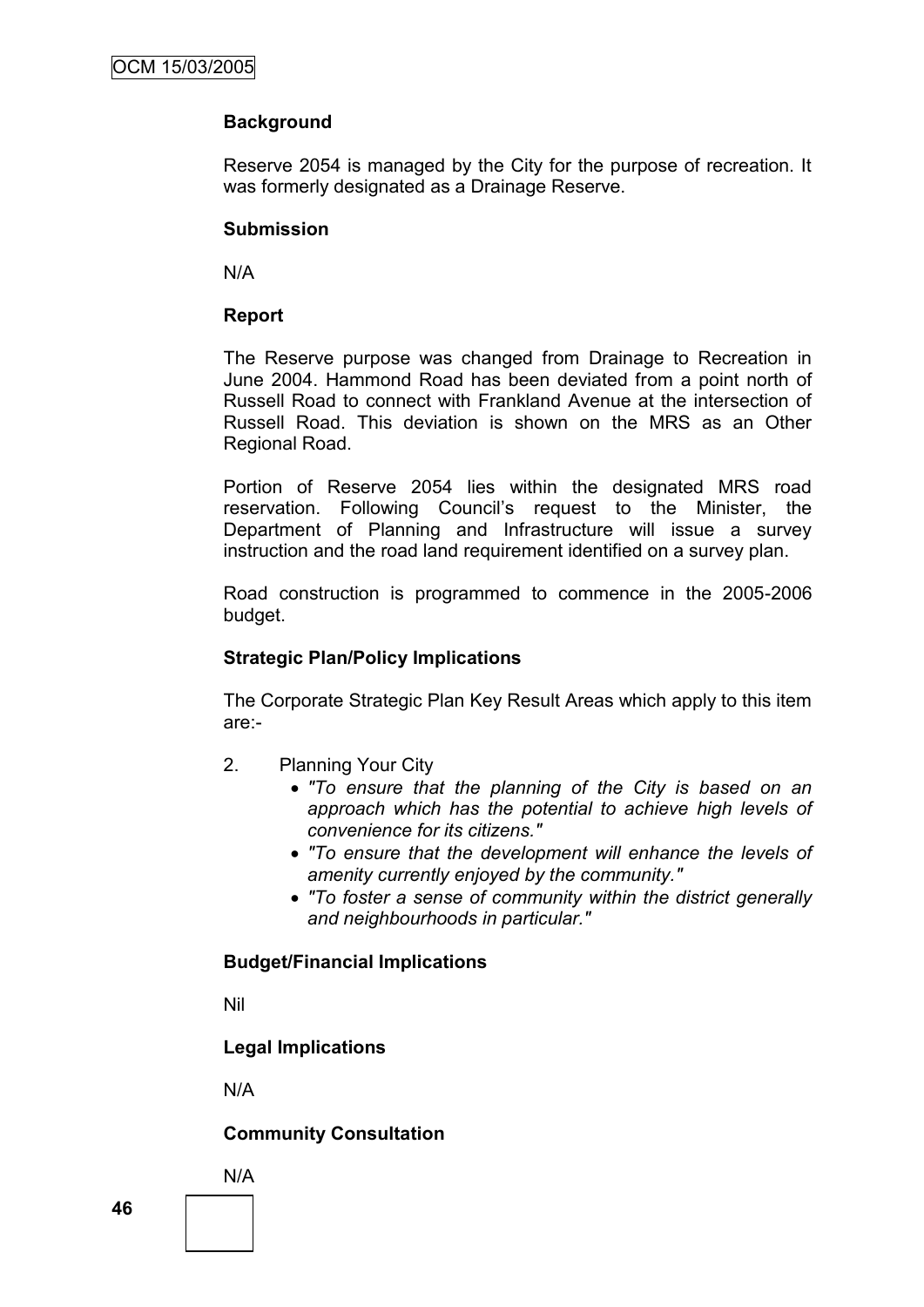# **Attachment(s)**

Location Plan

# **Advice to Proponent(s)/Applicant**

N/A

# **Implications of Section 3.18(3) Local Government Act, 1995**

Nil

# **14.7 (MINUTE NO 2742) (OCM 15/03/2005) - GROUPED (R-CODE) DWELLING - 3A CLAYGATE ROAD, HAMILTON HILL - OWNER: T PETRIDIS & D A ROWE - APPLICANT: JANE WETHERALL & GEOFF WARN ARCHITECTS (6001838) (ACB) (ATTACH)**

#### **RECOMMENDATION** That Council:

(1) grant its approval to a Grouped (R-Code) Dwelling on Lot 2 under Strata Plan 44201 being (3A) Claygate Road, Hamilton Hill in accordance with the approved plan subject to the following conditions:-

# Standard Conditions

- 1. Development may be carried out only in accordance with the terms of the application as approved herein and any approved plan.
- 2. Nothing in the approval or these conditions shall excuse compliance with all relevant written laws in the commencement and carrying out of the development.
- 3. No wall, fence or landscaping greater than 0.75 metres in height measured from the natural ground level at the boundary, shall be constructed within 1.5 metres of a vehicular accessway unless such wall or fence is constructed with a 2 metre truncation.
- 4. All stormwater being contained and disposed of on-site to the satisfaction of the Council.
- 5. No activities causing noise and/or inconvenience to neighbours being carried out after 7.00pm or before 7.00am, Monday to Saturday, and not at all on Sunday or Public Holidays.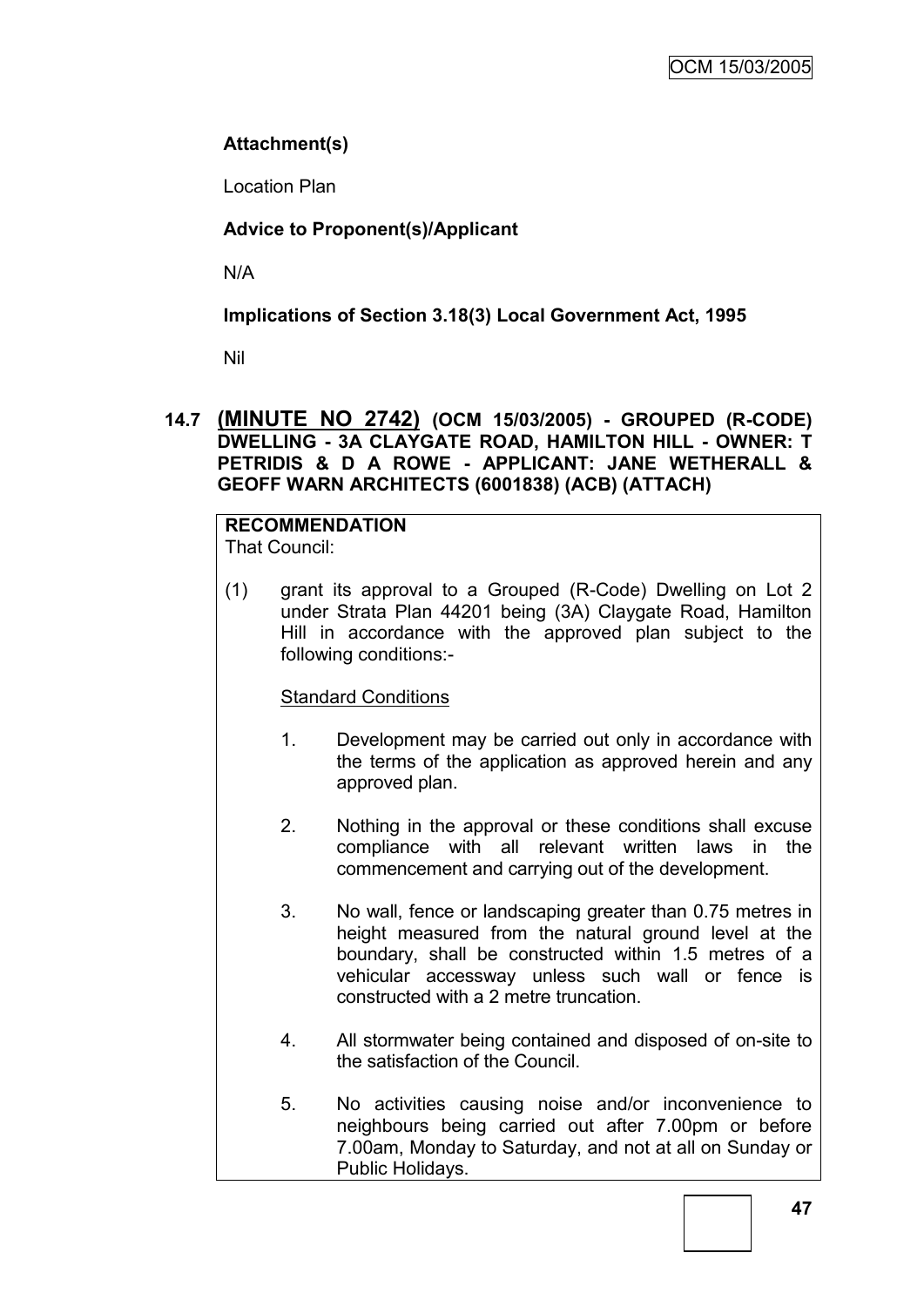6. Retaining walls being constructed in accordance with a qualified Structural Engineer"s design and a building licence being obtained prior to construction.

# Special Conditions

- 7. The owner to extend the 1.6 metre high permanent screen along the entire length of the deck as marked red on the approved plan to restrict views from the deck into Lot 216 (1) Claygate Road, Hamilton Hill.
- 8. The walls of the proposed development shall be clad or coloured to complement the surroundings in which it is located, and shall comprise of Colourbond, other nonreflective materials, or these zincalume be treated to minimise any reflection.
- 9. An enclosed, lockable storage area, constructed in a design and material matching the dwelling, accessible from outside the dwelling, with a minimum dimension of 1.5m with an internal area of at least 4sqm.

# Footnote

- 1. Any development is to comply with the requirements of the Building Code of Australia.
- (2) issue a Schedule 9 Notice of Determination on Application for Planning Approval (inclusive of MRS Form 2 Notice of Approval).

# **COUNCIL DECISION**

MOVED Clr M Reeve-Fowkes SECONDED Clr A Tilbury that the recommendation be adopted.

# **CARRIED 8/0**

# **Background**

| ZONING:           | MRS:            | Urban                               |  |
|-------------------|-----------------|-------------------------------------|--|
|                   | TPS3:           | <b>Residential R20</b>              |  |
| <b>LAND USE:</b>  | Residential     |                                     |  |
| LOT SIZE:         | 483sqm          |                                     |  |
| AREA:             | Approx 106.5sqm |                                     |  |
| <b>USE CLASS:</b> |                 | Grouped R-Code Dwelling - Permitted |  |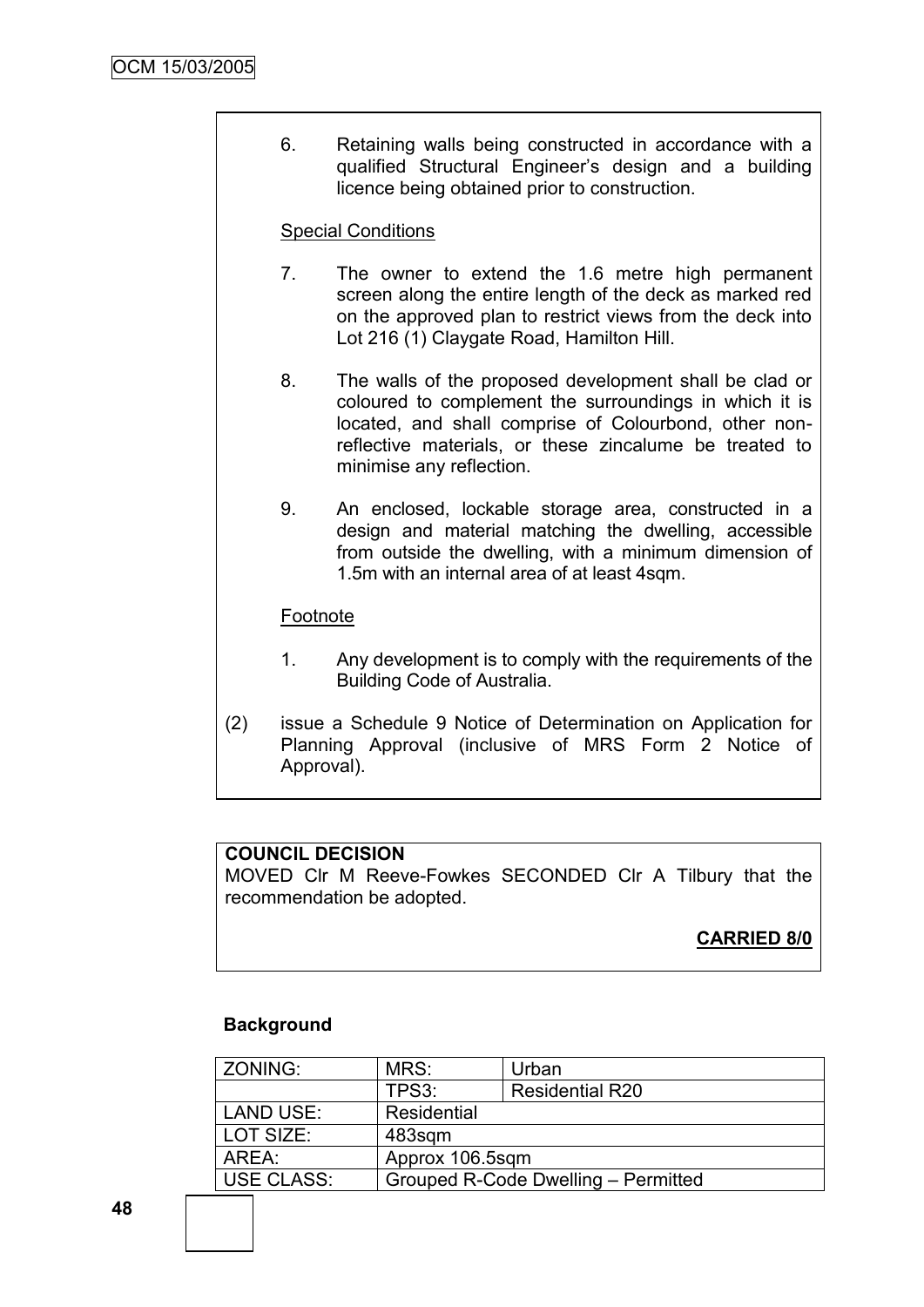The Western Australian Planning Commission granted subdivision approval of 3 Claygate Road, Hamilton Hill on the 21 February 2003. This subdivision created two strata lots that included a rear lot (483sqm) the subject of this application. The subject site has a steep slope comprising of terraces and stone walls. In addition the site contains an existing swimming pool, which was retained as part of the subdivision process under Condition 3 (as modified 24 March 2003) of the Commission's approval.

# **Submission**

The applicant proposes to construct a new dwelling on the rear strata lot.

The lot has a steep slope to the rear, with a crossfall of approximately 5 metres (RL35 in the front to RL 40 in the rear). The land was terraced by the previous owners and comprises stone walls and a large below ground swimming pool. The new owners wish to minimise extensive earthworks by creating a pole home above the existing topography.

The proposed dwelling does not comply with the Acceptable Development requirements of the Residential Design Codes. The following list provides an indication of areas of non-compliance and comments from the applicant.

# Surveillance of the Street

- No windows of the dwelling from a habitable room have a view of the street and the approach to the dwelling.
- Applicant Comments: No justification provided.

# Boundary Setbacks

- The boundary setback along the western boundary proposes a 1 metre setback in lieu of a 2.5 metre requirement.
- Applicant Comments: *"The west boundary adjoins a Regional Reserve."*

# Access and Car parking

- The driveway exceeds 15 metres in length and is not designed for vehicles to enter the street in forward gear.
- Applicant Comments: *"The prior subdivision of this lot has resulted in an undersized lot with retention of the swimming pool at the end of the driveway. The physical nature of the site does not accommodate construction of a vehicle turning circle without extensive and costly excavation."*

# Site Works

- The proposed retaining wall is not setback in accordance with the setback provisions of Table 1, Table 2 and Figure 3.
- Applicant Comments: No justification provided.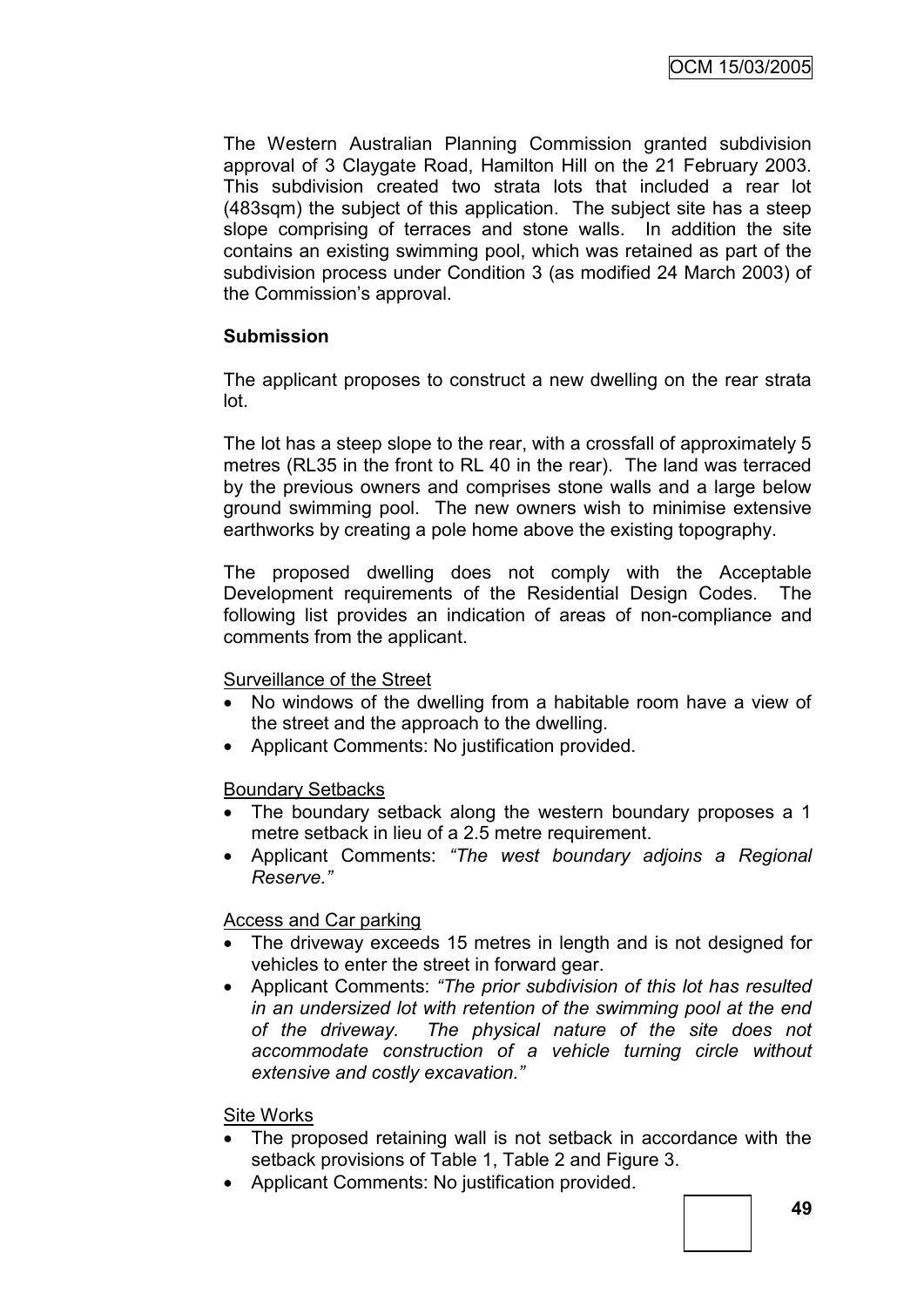# **Privacy**

- Direct overlooking from major openings of habitable rooms (Windows 11, 13 & 14).
- Applicant Comments: *"W11 overlooks a Regional Reserve and a small area of Lot 214 situated behind an existing shed. W13 has minimal overlooking into a Regional Reserve. W14 overlooks a Regional Reserve."*
- Direct overlooking from an outdoor active habitable space (Deck).
- Applicant Comments: *"1.6 metre screening is provided to majority of Deck. To achieve overlooking into Lot 215 a person would have to purposely stand in the very tip of the deck. The overlooking into Lot 216 is not into their outdoor living area but into the drying area with Hills Hoist."*

Incidental Development

- An enclosed lockable storage area, constructed in a design and material matching the dwelling with a minimum dimension of 1.5 metres with an internal area of at least 4sqm is required.
- Applicant Comments: No justification is provided.

A copy of the site plans, floor plans and elevations of the proposal are included in the Agenda attachments.

#### **Report**

The subject lot is situated abutting the Beeliar Regional Park. The locality itself is characterised by older houses of both single and twostorey construction on large blocks. A number of properties in the locality are being subdivided into battleaxe lots.

Creation of a battleaxe lot in this instance has resulted in a very steep block. The proposal seems to take advantage of the steep topography by building with poles at different levels.

As part of the assessment process, three adjoining neighbours were notified and given the opportunity to comment on the development. Letters were sent to the owners of 1, 3 & 5 Claygate Road, Hamilton Hill. The owner of Lot 216 (1) Claygate Road has objected to the proposal on the grounds of reduced privacy and also that the dwelling is proposed to be finished in "pink". This misconception stems from the fact that the existing house at No. 3 Claygate Road has been painted pink. The proposal will not result in a pink dwelling. The proposed finish is zincalume cladding with painted external grade ply decorative panels fixed to trimdek sheeting below.

This zincalume finish may result in glare to neighbouring properties which is of concern to the City. It is acknowledged there are properties within the locality with zincalume roofs, however the height and angle of this material has less of an impact than a zincalume facia. The City,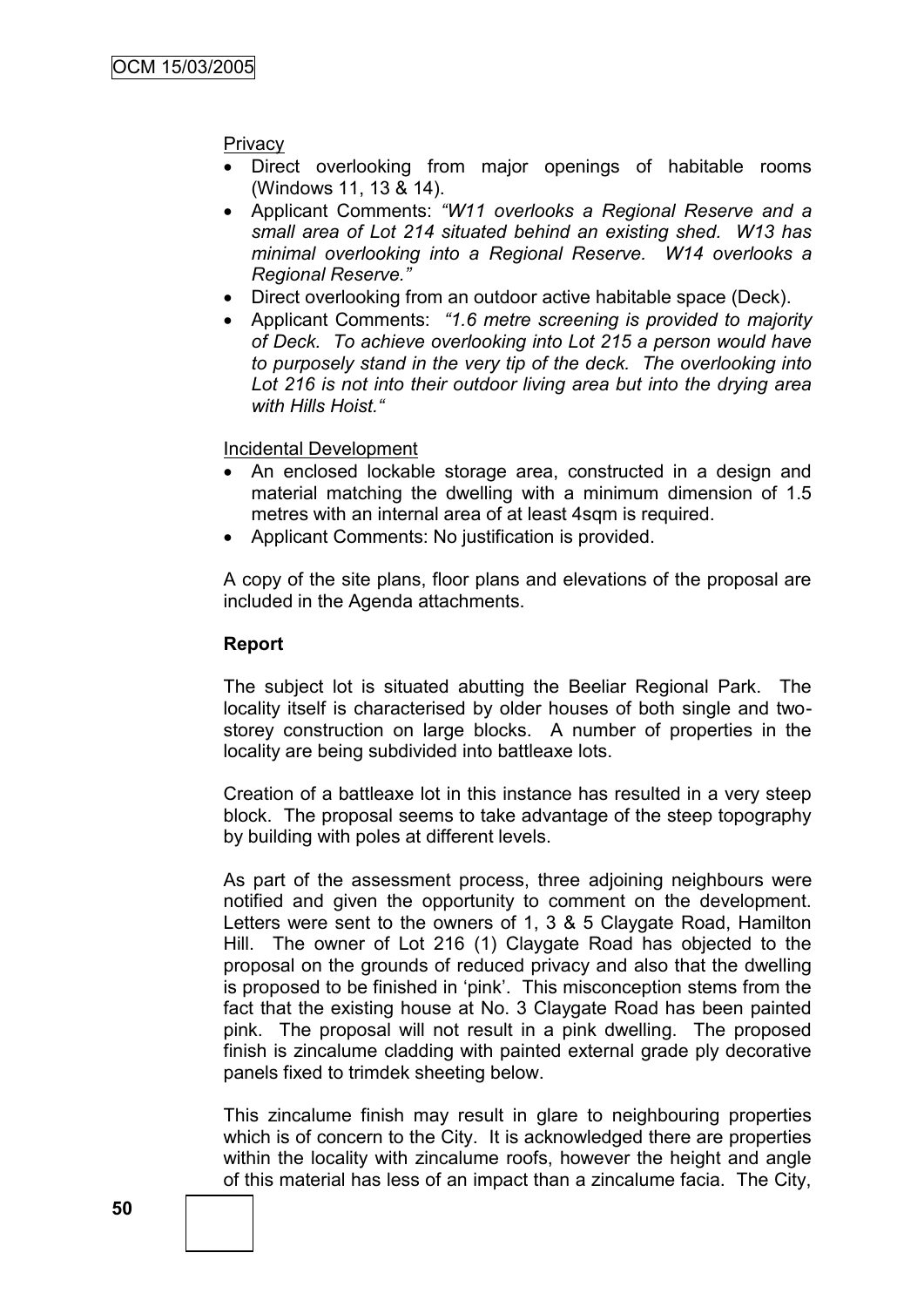however has no objection to zincalume being used on the roof provided that the walls are of Colourbond construction or other non-reflective finish. The zincalume could be treated to minimise reflection.

Partial screening of the deck is proposed which results in overlooking. Although the cone of vision arc (7.5m from the edge of the deck) extends into the drying area only, the outdoor living area is located within the same direction and therefore the neighbour's privacy is impacted upon. The applicant has agreed to extend the 1.6 metre high screen along its entire length thereby addressing any overlooking from the deck.

The overlooking onto the Regional Reserve and boundary setback variations together with surveillance of the street and access from the site are minor issues as these will result in no adverse impacts and therefore is supported.

# **Strategic Plan/Policy Implications**

The Corporate Strategic Plan Key Result Areas, which apply to this item are:-

- 2. Planning Your City
	- *"To ensure that the planning of the City is based on an approach which has the potential to achieve high levels of convenience for its citizens."*
	- *"To ensure that the development will enhance the levels of amenity currently enjoyed by the community."*
	- *"To foster a sense of community within the district generally and neighbourhoods in particular."*
- 3. Conserving and Improving Your Environment
	- *"To ensure that the development of the district is undertaken in such a way that the balance between the natural and human environment is maintained."*

The Planning Policies, which apply to this item are:-

| APD8              | <b>Strata Titles</b>                                 |
|-------------------|------------------------------------------------------|
| APD <sub>17</sub> | <b>Standard Development Conditions and Footnotes</b> |
| APD32             | <b>Residential Design Codes</b>                      |
| APD33             | Town Planning Scheme No. 3 Provisions                |

# **Budget/Financial Implications**

N/A

# **Legal Implications**

Town Planning Scheme No. 3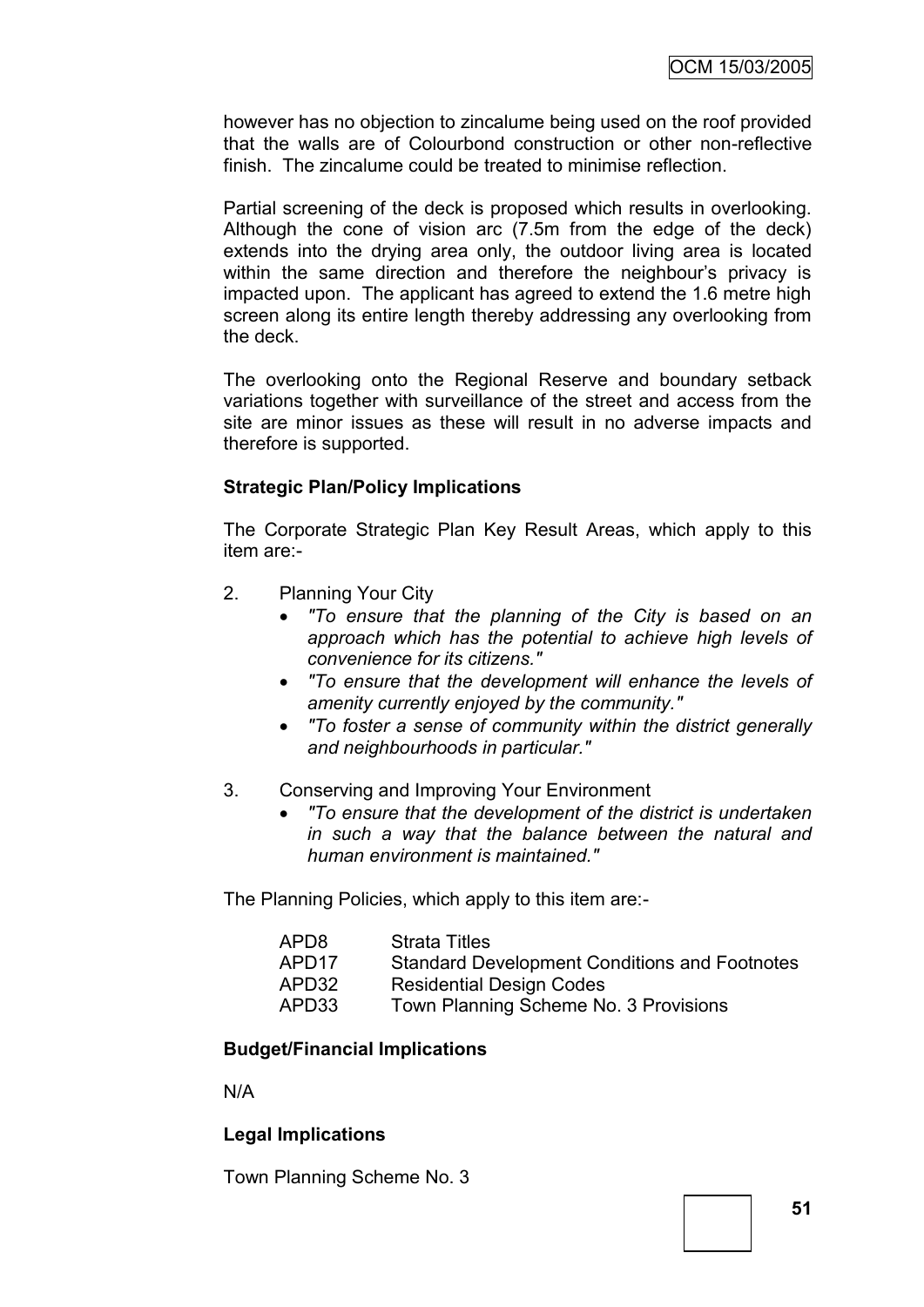# **Community Consultation**

The City notified the adjoining owners of the proposal under cover of letter dated 14 January 2005.

#### **Attachment(s)**

- (1) Site Plan (PA01)
- (2) Photos of Existing Site (PA02)
- (3) Ground Floor Plan (PA03)
- (4) Mezzanine Plan (PA04)
- (5) Elevations (PA05 PA08)
- (6) Overshadowing Diagram (PA09)

#### **Advice to Proponent(s)/Applicant**

Applicant advised that item is to be considered at March 2005 Meeting of Council.

#### **Implications of Section 3.18(3) Local Government Act, 1995**

Nil.

# **14.8 (MINUTE NO 2743) (OCM 15/03/2005) - PROPOSED AMENDMENT TO TOWN PLANNING SCHEME NO. 3 - COMPULSORY RAINWATER TANKS (6605) (MR)**

**RECOMMENDATION** That Council:

(1) adopt the following Amendment No. 30

TOWN PLANNING AND DEVELOPMENT ACT 1928 (AS AMENDED) RESOLUTION DECIDING TO AMEND CITY OF COCKBURN TOWN PLANNING SCHEME NO. 3.

AMENDMENT NO. 30

Resolved that Council, in pursuance of section 7 of the Town Planning and Development Act 1928 (as amended) to amend the above Town Planning Scheme as follows:-

Amending the Scheme Text by inserting new Clause 5.8.7 as follows:-

*"5.8.7. All new single house and grouped dwellings must install rainwater tanks with a minimum capacity of 5,000 litres for single houses, and 2,500 litres for grouped dwellings, as a*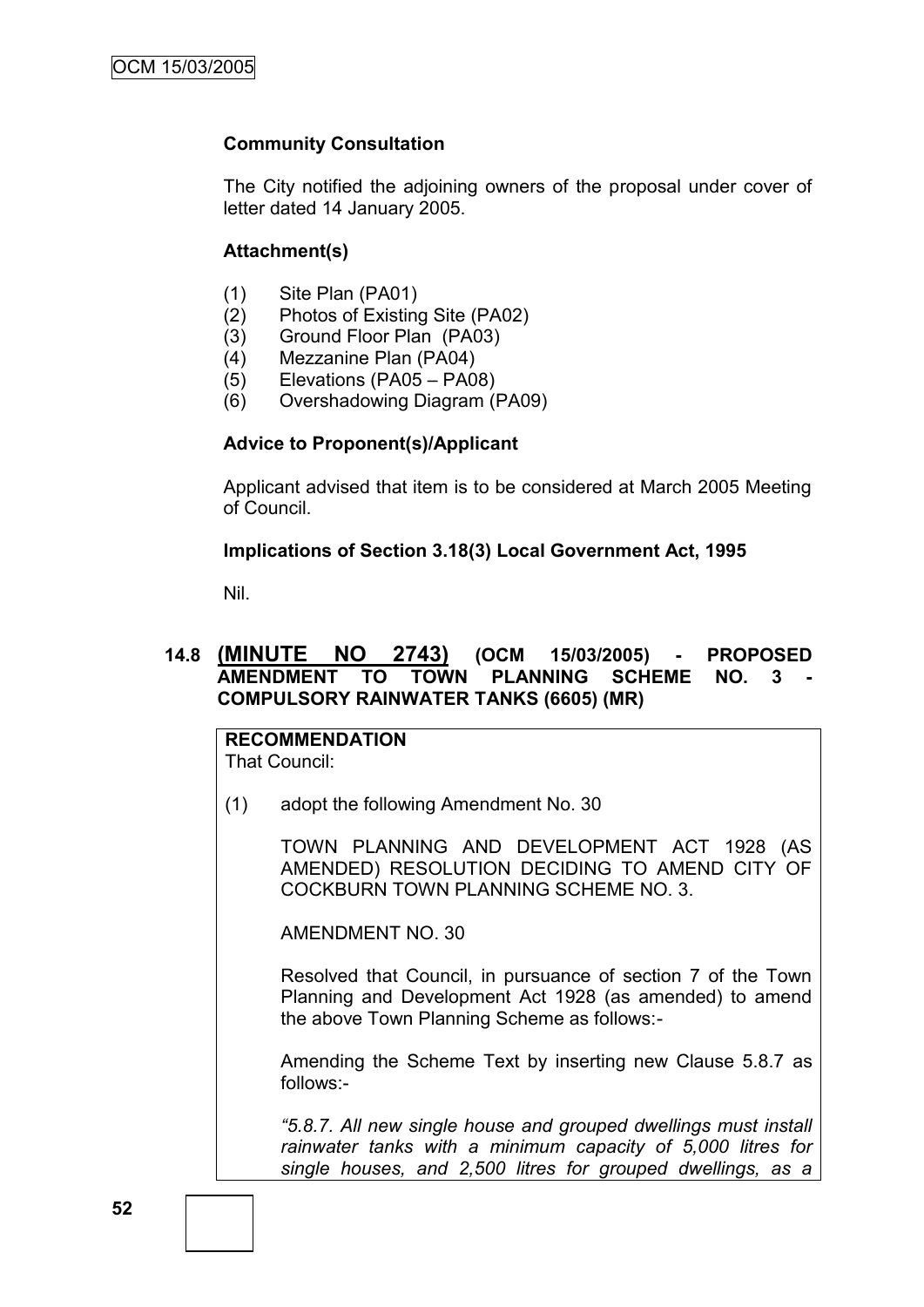*secondary water supply."*

- (2) sign the amendment documents, and advise the WAPC of Council"s decision;
- (3) following the receipt of formal advice from the Environmental Protection Authority that the Scheme Amendment should not be assessed under Section 48A of the Environmental Protection Act, advertise the amendment under Town Planning Regulation 25 without reference to the Western Australian Planning Commission;
- (4) notwithstanding (3) above, the Director of Planning and Development may refer a Scheme or Scheme Amendment to the Council for its consideration following formal advice from the Environmental Protection Authority that the Scheme Amendment should not be assessed under Section 48A of the Environmental Protection Act, as to whether the Council should proceed or not with the Amendment; and
- (5) following formal advice from the Environmental Protection Authority that the Scheme Amendment should be assessed or is incapable of being environmentally acceptable under section 48(A) of the Environmental Protection Act, the Amendment be referred to the Council for its determination as to whether to proceed with the Amendment.

# **COUNCIL DECISION**

MOVED Clr K Allen SECONDED Clr S Limbert that Council:

- (1) receive the report;
- (2) adopt the recommendation to amend Town Planning Scheme No.3, Amendment No.30, with the exception that proposed Clause 5.8.7 be modified to read as follows:
	- *5.8.7 Each new single house shall install a rainwater tank, as a secondary water supply, with a minimum capacity of 4,000 litres and each new grouped dwelling shall install a rainwater tank with a minimum capacity of 2,000 litres.*
- (3) instruct the Director, Planning and Development to prepare a draft Rainwater Tank Policy for consideration at the next Delegated Authroity, Policies and Position Statements Committee Meeting.

# **CARRIED 5/3**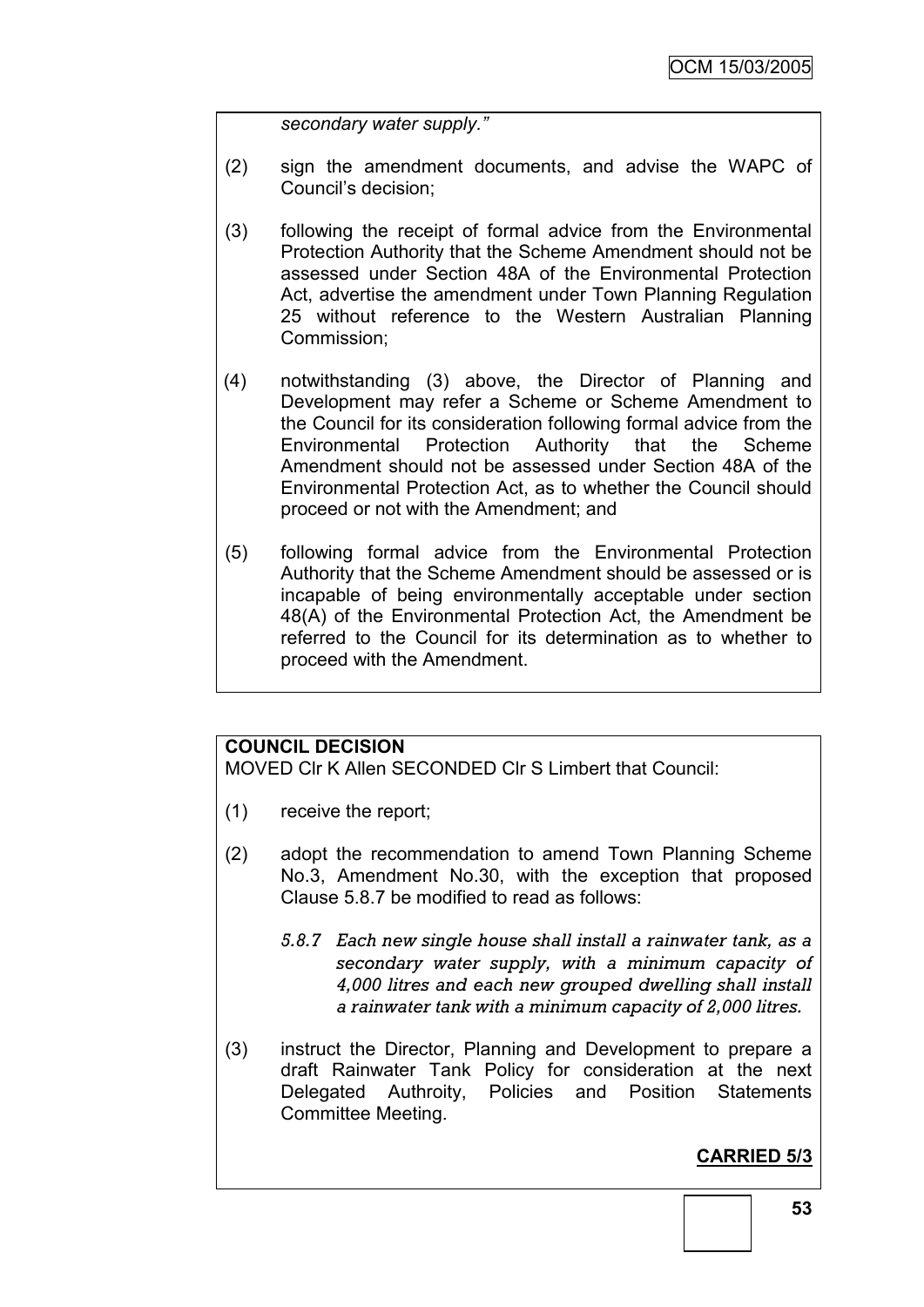# **Explanation**

On a recent tour of display homes in the east, it was noted that the average suitable above ground size was 4,000 and 2,000 litre capacities. It is felt that as a minimum these sizes should be recommended. A Policy should also be prepared in addition to the Scheme Amendment.

#### **Background**

A report was presented to the Council meeting held on 15 February 2005, and the Council resolved to:-

- *"(1) initiate an amendment to Town Planning Scheme No.3 to make it compulsory for all new single houses and grouped dwellings to install rainwater tanks with a minimum capacity of 5,000 litres, or 2,500 for group dwellings, for secondary use, effective from the date of gazettal of the amendment.*
- *(2) instruct the Director Planning and Development to prepare the scheme amendment for the consideration of Council at the next Council meeting and prepare a draft policy for consideration at the next meeting of the Delegated Authority and Policy and Position Statement Committee.*
- *(3) investigate the potential for a preferential supply arrangement with a local supplier that affords ratepayers the ability to purchase rainwater tanks of either 2,500 or 5,000 litres or more at lower costs than currently exist."*

#### **Submission**

The explanation given by the Council in support of its resolution was that the City's population is likely to double over the next 15 years and this will exert continuing pressure on scarce water supplies.

It's felt that Cockburn Council should take a lead in developing a sustainable culture to water resource by endeavouring to make all new homes be fitted with rain water tanks.

This proposal is not intending to direct existing householders to install rainwater tanks.

#### **Report**

The proposed Scheme Amendment is consistent with the Council"s resolution at its Ordinary Meeting on 15/2/05.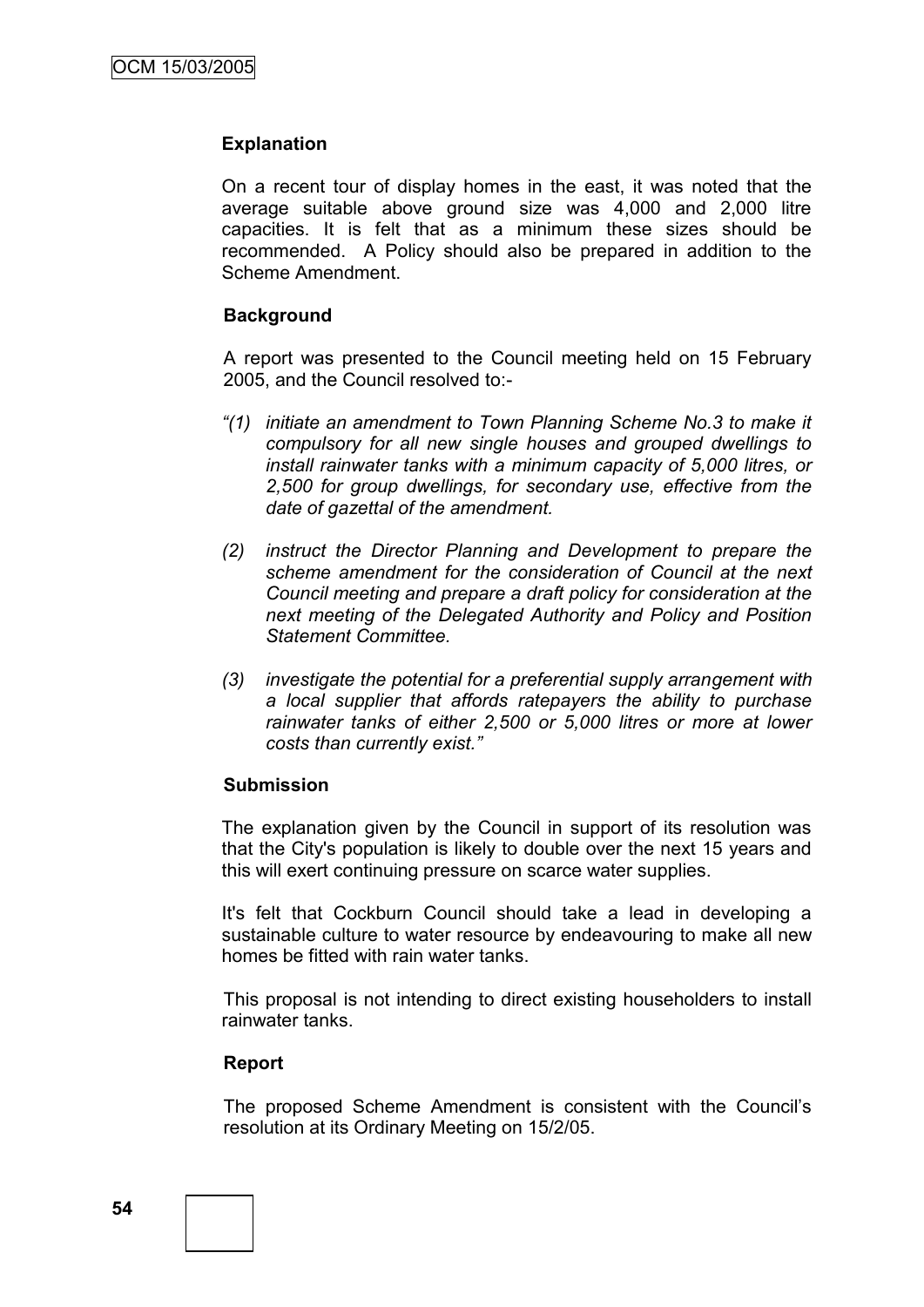The scheme amendment must be referred to the Department of Environment to determine if the amendment should not be assessed under Section 48A of the Environmental Protection Act. If the amendment is not assessed Council can proceed to advertise the proposal in accordance with statutory requirements.

The identification of the preferential supplier of rainwater tanks will be delayed until such time as the amendment has been finally adopted by the Council.

# **Strategic Plan/Policy Implications**

N/A

# **Budget/Financial Implications**

The financial implications of the proposal were outlined in detail within Item 19.2 OCM15/2/05.

# **Legal Implications**

If the Council is to make the installation of rainwater tanks compulsory and they are used as an alternative source of drinking water, then legal advice should be sought, to ensure that the Council is protected against any claims for compensation arising from an illness or diseases contracted from drinking rainwater from a compulsorily installed tank.

In addition, the Development Services Department currently does not apply the R-Code setback to rainwater tanks associated with the construction of a dwelling. This allows, therefore, for tanks to be located in small spaces such as a side setback.

# **Community Consultation**

If the Council resolved to proceed with a scheme amendment to make the installation of rainwater tanks compulsory, then public comment would need to be sought.

# **Attachment(s)**

N/A

# **Advice to Proponent(s)/Applicant**

N/A

# **Implications of Section 3.18(3) Local Government Act, 1995**

Nil.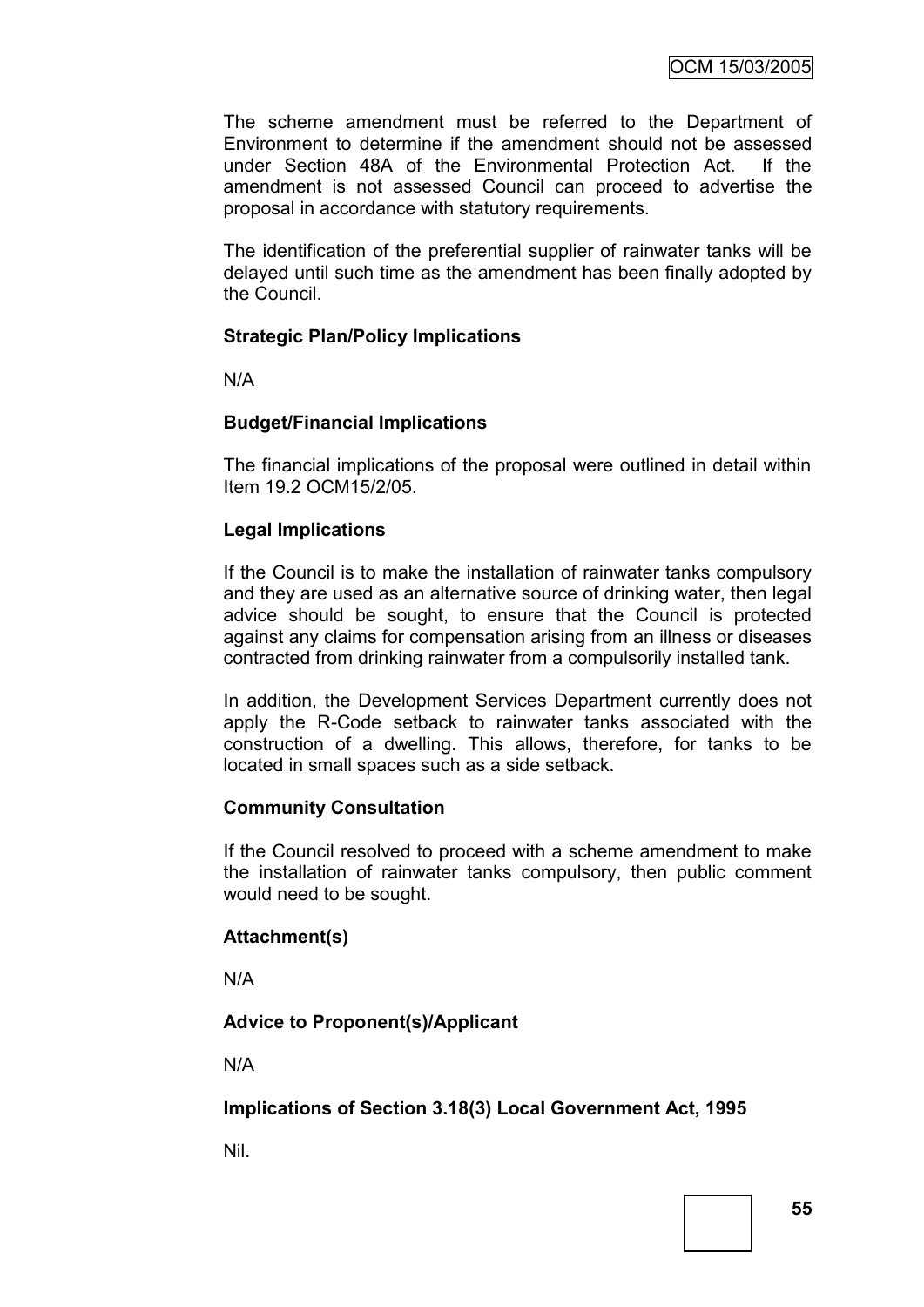# **14.9 (MINUTE NO 2744) (OCM 15/03/2005) - REGISTER OF HERITAGE PLACES - PERMANENT ENTRY - SOUTH FREMANTLE POWER STATION (1048) (MR) (ATTACH)**

#### **RECOMMENDATION** That Council:

- (1) advise the Heritage Council of WA that it has no objection to the permanent registration on the Register of Heritage Places, of the South Fremantle Power Station, provided that the Heritage Council keep all options for the suitable redevelopment of the site open for future investigation; and
- (2) request Western Power and the State Government continue to investigate redevelopment options for the South Fremantle Power Station as a priority, in an endeavour to restore public access to the coast and to revitalise this large derelict landmark building.

# **COUNCIL DECISION**

MOVED Clr I Whitfield SECONDED Clr K Allen that Council:

- (1) advise the Heritage Council that Cockburn Council objects to the placing of the South Fremantle Power Station on the permanent Registry of Heritage Places; and
- (2) request Western Power and the State Government continue to investigate redevelopment options for the South Fremantle Power Station as a priority, in an endeavour to restore public access to the coast and to revitalise this large derelict landmark building.

**CARRIED 8/0**

# **Explanation**

The South Fremantle Power Station has lain waste for over 20 years without development only degradation. It has become an eye sore, haven for vandals and enough time has passed for its development. As proposed in the 1985 Coogee Master Plan, one of the Power Station's future options should be demolition. Allowing it to be considered on the Permanent Registry of Heritage Places stops this. Not placing it on this permanent list allows the government and developers more options to allow this 6 hectare site to be opened up for future recreational use.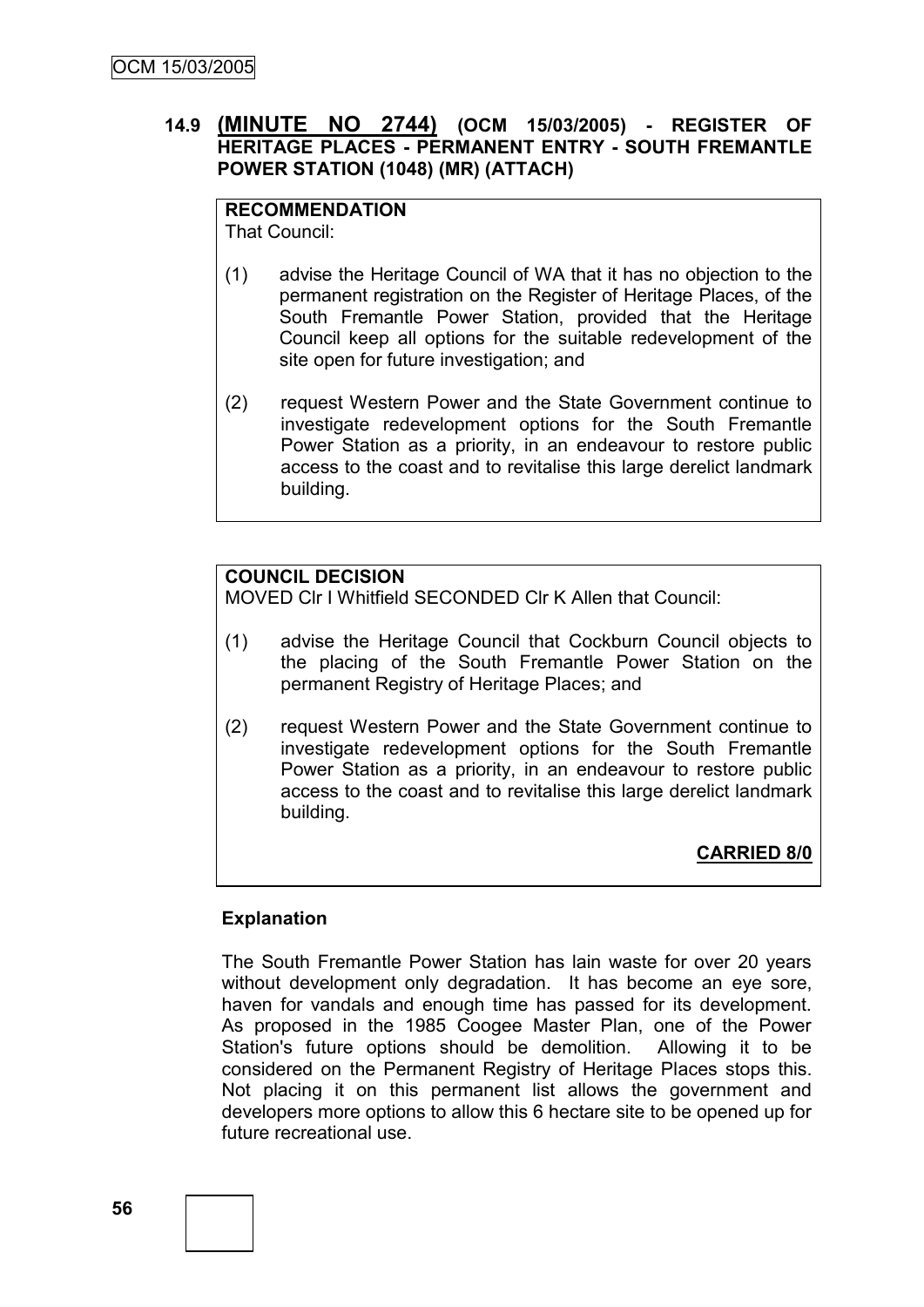# **Background**

In 1985, it was proposed that the power station be demolished, as part of the Coogee Master Plan.

In 1986, a private company expressed an interest in purchasing the power station site, which has an area of 12.7213 ha. It is not clear what the intention of the company was. Also in the same year the City of Cockburn offered \$100,000 to purchase the land, as the Council believed it had great recreational potential or could be re-used for industrial purposes.

In 1987, the State Government pursued the sale of the power station through the WA Development Authority.

In 1988, a proposal was made to use the land as a new Marine College operated by TAFE.

In 1990, work commenced by the State Government to dismantle the power station. The station had been idle since being decommissioned in 1985.

In 1994, the Council commissioned BSD Consultants to undertake a study of the possible re-use of the power station land. The BSD report identified opportunities for re-use such as:

- High rise housing/unit development;
- Hotel/Convention Centre;
- Major Theme Park Public Recreation Facility:
- Major Indoor Recreation Centre;
- Industrial Activity;

The preferred option was for the Theme Park concept incorporating a mix of commercial activities.

In 1995, Woodward-Clyde were engaged by Western Power to examine the rehabilitation of the power station building.

Also in 1995, the Council adopted a concept plan to create a landscaped park with recreational facilities as the preferred end use of the land. This required the power station to be demolished.

In 1996, the Department of Commerce and Trade provided a cost estimate to implement the Council's concept plan.

In 1996, the Department of Commerce and Trade expressed concern about the delay in demolishing the power station as it was compromising the implementation of the Coogee Master Plan.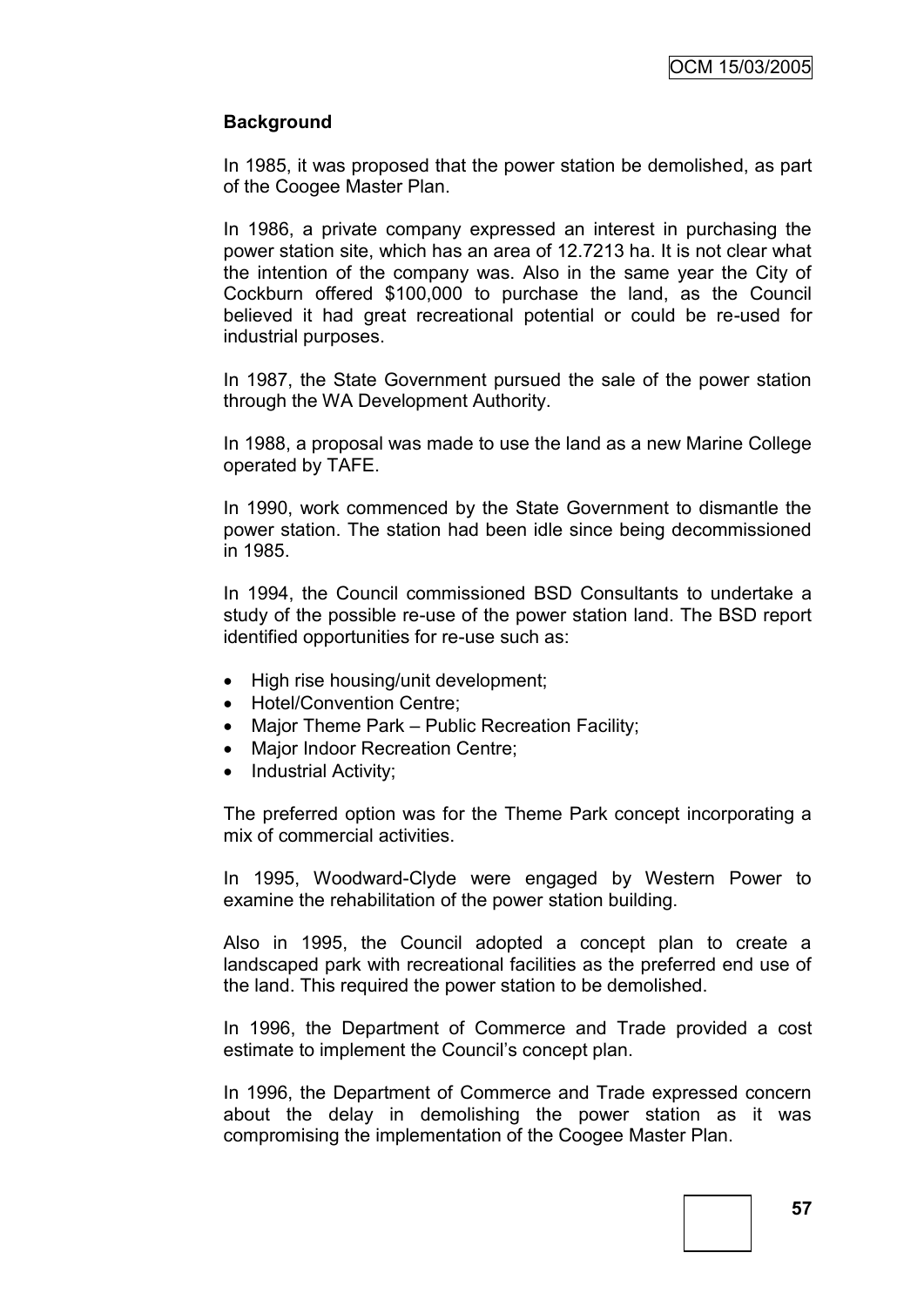In 1997, the Fremantle Society called for the power station building to be saved from demolition.

Also in 1997, the Deputy Premier, Hendy Cowan, supported the Council for the early demolition of the power station and for the land to be used for community and recreation purposes.

On the 1 July 1997, the Heritage Council advised that it had received a report to include the building on the Register of Heritage Places. An assessment was undertaken, and on the 28 October, it was gazetted on the Register on an interim basis. The Council supported the retention of the building on the basis that a viable use could be found for it.

In 1998 Dee Seed Real Estate proposed to purchase the site on behalf of a client to create cafes and retail premises. The Council could lease back areas for community purposes. The surrounding land would be used for recreation. This approach was not pursued.

Again in 1998, the CEO, of the City of Cockburn wrote to the Premier, Richard Court, promoting the idea of re-using the power station as a Convention and Exhibition Centre. A hotel/motel could be included to take advantage of the unique location. The site could have rail access to Fremantle and ferry connections to Rottnest, Carnac and Garden Islands. This idea was not seriously entertained.

In May 2001, Dr Les Pyke, and a group of graduates from the South East Metropolitan College undertook comprehensive research of the power station. The report examined the feasibility of the power station being used for:-

- Convention and Exhibition Centre.
- Hotel Accommodation and Apartments.
- Museum displays.
- Community co-ordination.
- Maritime exhibits.
- Research and Development Technology Centre.
- Seabird aviary.
- Opera House.
- Entertainment Centre/Cinemas/Studios.
- Theme Park.
- Shrine, Cathedral, Temple, Mosque.
- Zoological Gardens.
- Shipping trade facility.
- Amphitheatre, open air interactive cinema, speedway, turf club, stadium, trotting facility and similar ventures.
- Technology education facility.
- Transport.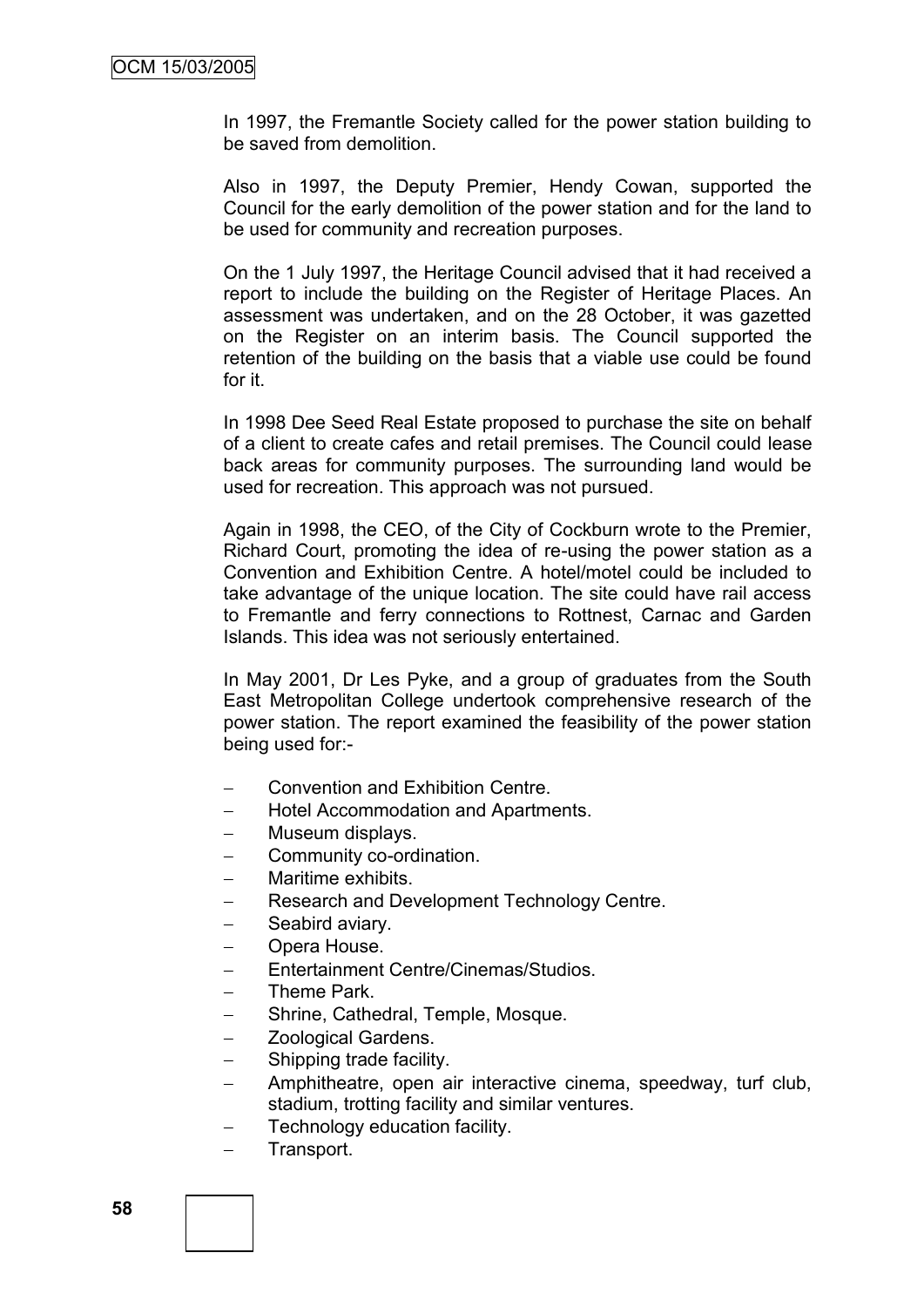In June 2001, Western Power advise that it intended to dispose of the power station site. Later in July, the Council supported a request to rezone the land under the MRS from Parks and Recreation Reserve to Urban. The WAPC did not support this.

In September 2001, Dr Les Pyke, wrote to the Mayor, advising of a group interested in developing the property into a landmark location of international standing. The group was the Magic Koala Foundation, which is a charity foundation to help underprivileged, homeless and destitute children and youths.

In April 2004 Council included the South Fremantle Power Station onto its Municipal Heritage Inventory of Heritage Places. The following management category applies:-

*"Highest level of protection appropriate: recommended for entry into the State Register of Heritage Places; provide maximum encouragement to the owner under the City of Cockburn Planning Scheme to conserve the significance of the place. Incentives to promote conservation should be encouraged."*

#### Vision for Cockburn Coast July 2004

A vision for developing the Cockburn coastal strip between South Fremantle and Woodman Point has been prepared by the State Government. It will bring together the different planning and development initiatives in the area in an overall integrated framework

The vision will stimulate dialogue between stakeholders to progress the planning of North Coogee for urban development in the context of the overall planning of the area.

The proposed urban development is premised on high density residential and mixed use development, provision of an efficient public transport system and good access to the beach and Regional Park.

The Cockburn coast will become a vibrant coastal village forming a natural extension of Fremantle to the north and integration with Coogee Beach and Woodman Point Coastal Regional Park. It is a place that combines and celebrates the best of ocean-side and urban living with easy access to the cultural amenity of Fremantle and natural environment of Woodman Point Regional Park.

Within walking distance there is the natural amenity such as beaches and regional parkland, and urban amenities such as convenient public transport, commercial and boating activities.

The first step in realising the vision is to develop a structure plan, through appropriate consultation, to unify the coastal developments from South Fremantle to Port Coogee with strong connections to Coogee Beach and Woodman Point Regional Park.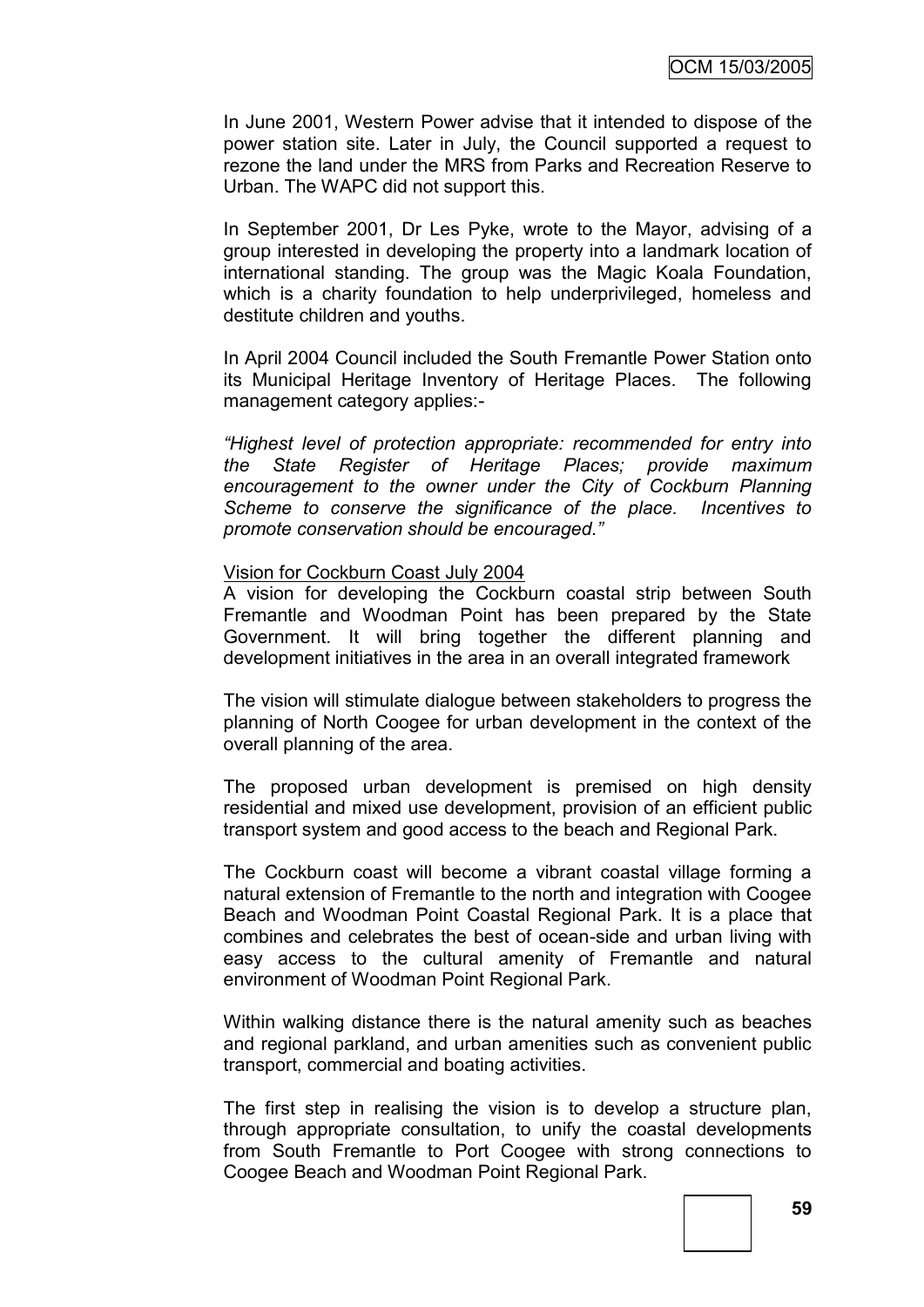One of the 16 key elements of the vision is the investigation of redevelopment options for the South Fremantle Power Station.

#### **Submission**

The Heritage Council of Western Australia has identified that the timeframe for undertaking the "Vision for Cockburn Coast" planning blueprint has become longer than anticipated. The Heritage Council do not believe that the outcomes of the report will affect the cultural heritage significance of South Fremantle Power Station. It has therefore been decided that consideration of the place for permanent registration should be progressed. The Heritage Council is now seeking a written indication of whether Council supports registration.

The Heritage Council has invited Council to nominate a person to attend the meeting at which the proposed registration of the place within the Council area will be considered. Alternatively a written response by 8 April will enable Council"s views to be incorporated in the agenda papers.

#### **Report**

The South Fremantle Power Station was included on the Register of Heritage Places on an interim level on 28 October 1997. Entry onto the State Register of Heritage Places on a permanent basis as proposed should usually occur within a 12-month period of the initial interim registration notice. Any submissions, supporting or objecting to permanent registration, are considered by the Register Committee before a recommendation on permanent entry in the State Register is made. Where objections are received to permanent registration, the Minister for Heritage then determines whether the place will be registered on a permanent basis.

The Heritage Council advised that the provisions of the Heritage Act related to development and incentives apply to a place from the date of the interim registration entry. The reason why the Heritage Council is considering the permanent registration is because Western Power are pursuing the disposal of the property and the heritage protection must be "in place" prior to sale.

On further consideration, it is recommended that Council support the permanent heritage listing of the South Fremantle Power Station on the Register of Heritage Places, provided that the Heritage Council keep all options for the suitable redevelopment of the site left open for investigation from a heritage viewpoint balanced against the feasibility and practicality of adapting the building to suit new uses.

Western Power and the State Government should be requested to investigate redevelopment options for the South Fremantle Power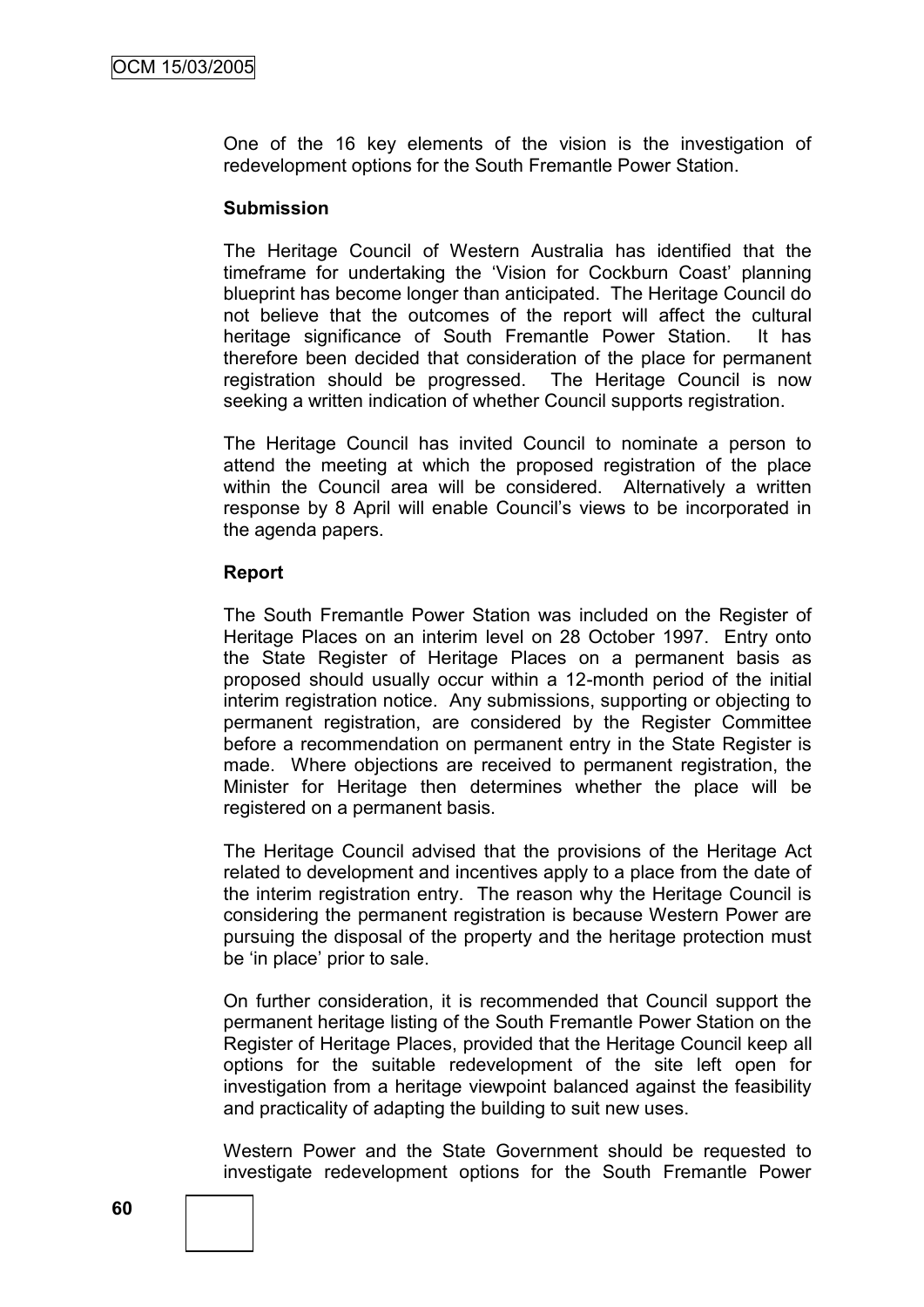Station as a priority in an attempt to restore public access to the coast and revitalise the building.

# **Strategic Plan/Policy Implications**

The Corporate Strategic Plan Key Result Areas which apply to this item are:-

- 2. Planning Your City
	- *"To ensure that the planning of the City is based on an approach which has the potential to achieve high levels of convenience for its citizens."*

# **Budget/Financial Implications**

N/A

**Legal Implications**

N/A

# **Community Consultation**

N/A

# **Attachment(s)**

Location Plan

# **Advice to Proponent(s)/Applicant**

The applicant has been advised that the matter will be considered at the March Meeting of Council.

# **Implications of Section 3.18(3) Local Government Act, 1995**

Nil.

# **14.10 (MINUTE NO 2745) (OCM 15/03/2005) - REVISION TO THE STRUCTURE PLAN - SOUTH BEACH STRUCTURE PLAN - VARIOUS LOTS ON ROLLINSON ROAD, O'CONNOR CLOSE AND SOUTH TERRACE, HAMILTON HILL (9653) (VM) (ATTACH)**

#### **RECOMMENDATION** That Council:

(1) re-adopt the Revised South Beach Structure Plan – South Beach Village, December 2003, pursuant to clause 6.2.14 of the City of Cockburn Town Planning Scheme No. 3, as contained in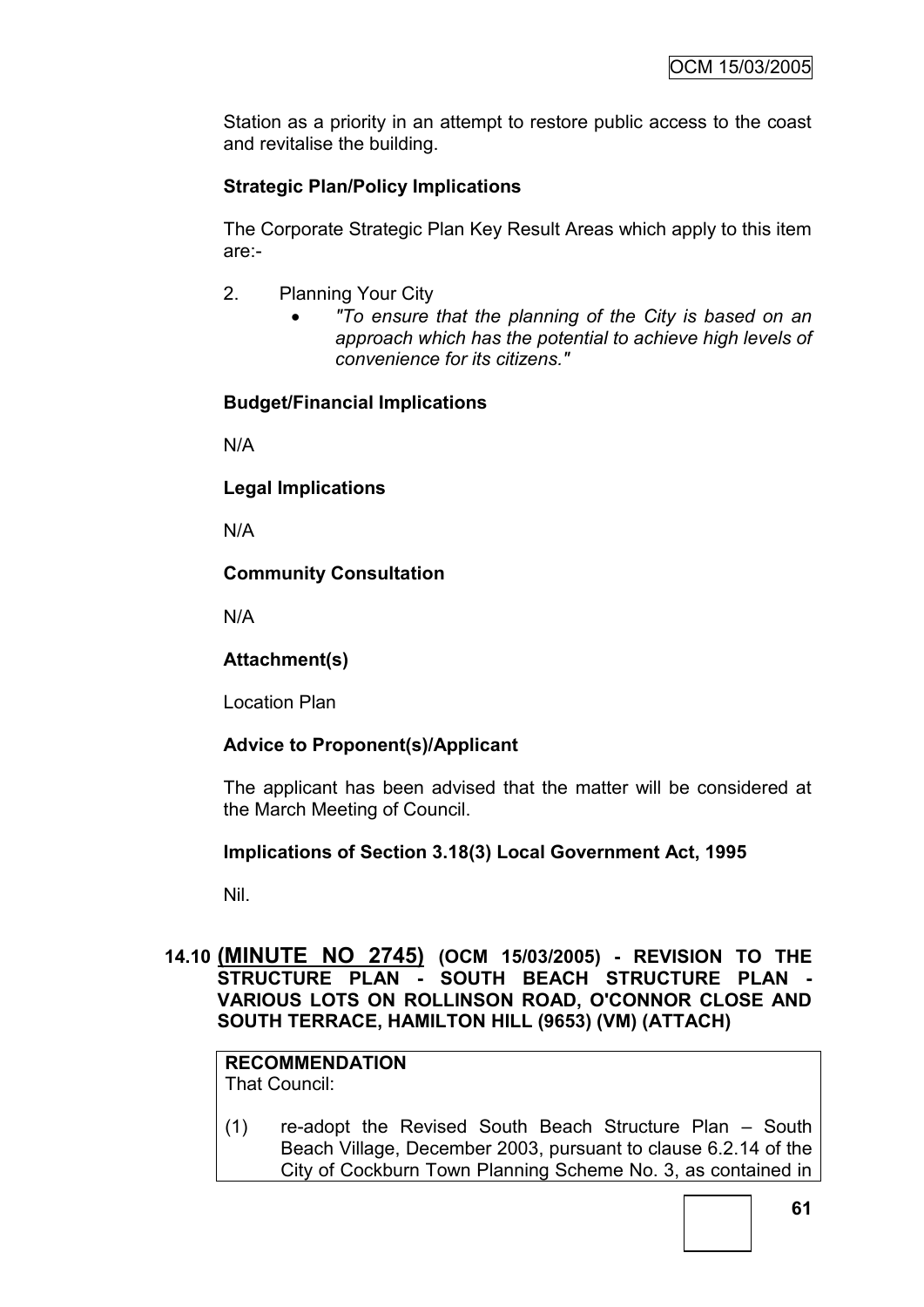the attachment to the Agenda;

- (2) refer a copy of the Revised Structure Plan to the Western Australian Planning Commission seeking the endorsement of the modifications pursuant to clause 6.2.14.4 of Town Planning Scheme No. 3; and
- (3) advise Stockland of the Council"s decision accordingly.

#### **COUNCIL DECISION**

MOVED Clr S Limbert SECONDED Clr L Goncalves that the recommendation be adopted.

**CARRIED 8/0**

#### **Background**

The Council adopted South Beach Structure Plan ("Structure Plan") and it was forwarded to the Western Australian Planning Commission ("Commission") for endorsement following its Ordinary Meeting in July 2002. The Commission reviewed the Structure Plan and expressed concern in relation to various matters particularly the resolution to adopt the Structure Plan be under District Zoning Scheme No 2 rather than proposed Town Planning Scheme No. 3. The Council complied with this direction.

Further background to this matter is outlined in Item 14.3 OCM16/07/02 and OCM 19/09/02.

The land the subject of the Structure Plan is zoned Development in TPS3 and is zoned Urban in the Metropolitan Region Scheme ("MRS"). Subsequently the Structure Plan was referred to the January 2003 Ordinary Meeting of Council where it was adopted pursuant to Town Planning Scheme No 3, following its gazettal in December 2002.

A subdivision plan was lodged by planning consultants acting on behalf of South Beach Pty Ltd in April 2003. The City recommended that the application be supported subject to several conditions. The subdivisional plan is generally in accordance with the adopted structure plan pursuant to Clause 6.2.3.2 of TPS3. Clause 6.2.14 of TPS3 however, allows Council to adopt variations to structure plans. A precautionary view is that the Council should consider the changes to the road layout as a variation to the adopted structure plan.

As a result of the consideration of the subdivision application it was determined that the Structure Plan did not include specified R-Codes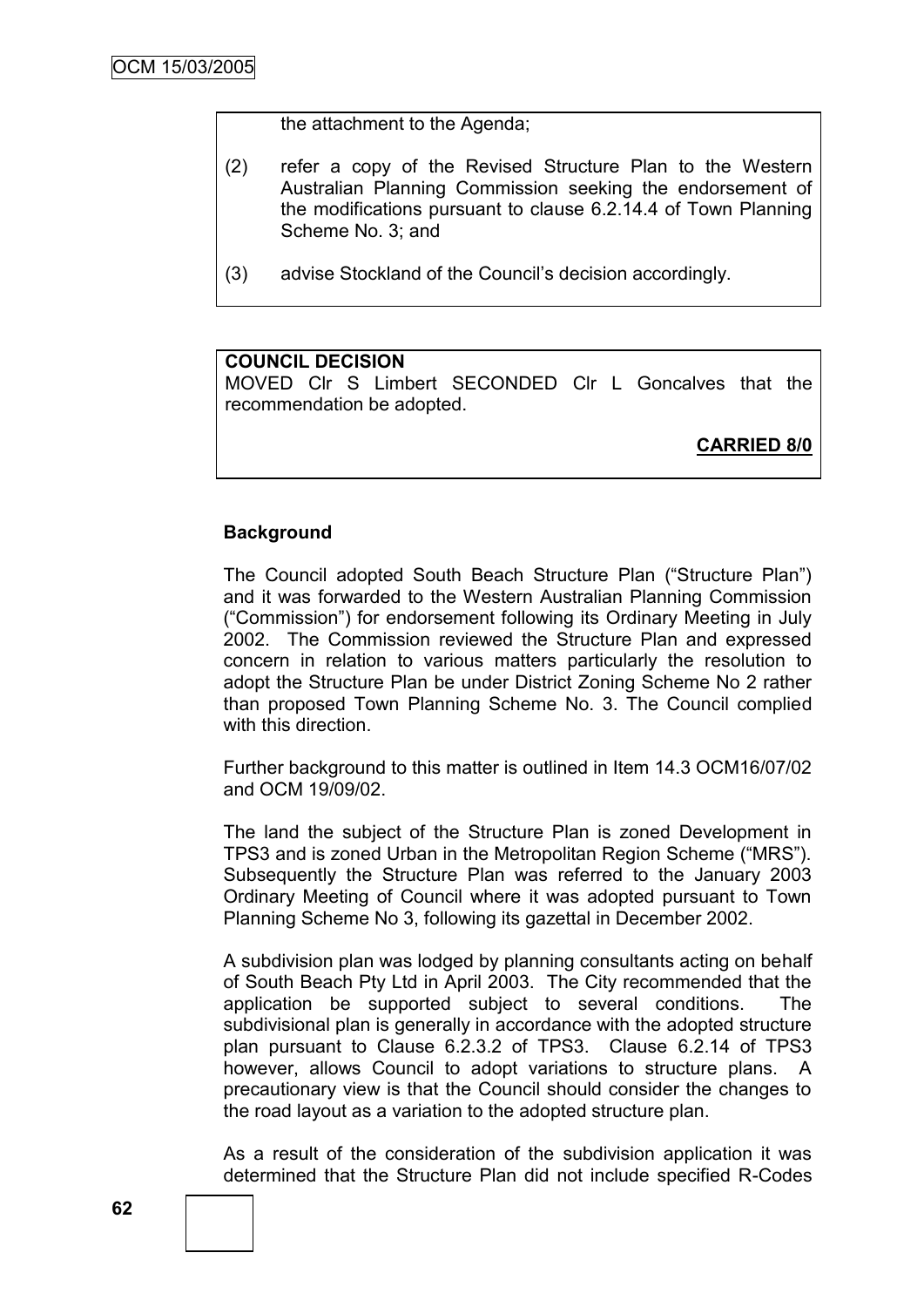for the residential areas. As a result of the minor inconsistencies it was considered to include landuse areas and R-Code densities on a Revised Structure Plan. The Structure Plan is attached to the Agenda.

#### **Submission**

The City prepared the attached Structure Plan specifying designated R-Codes for the residential areas and land use areas for consistency with the Structure Plan adopted by Council on 16 December 2003.

# **Report**

Revisions to the South Beach Structure Plan evolved as a result of considering the subdivision application for the site. It was acknowledged by Council that R-Codes were not needed and therefore a revision was required to ensure that Structure Plan land uses conform with the approved subdivision plan lot sizes.

The Structure Plan Residential zone allocated a range of R-Codes to each Lot (ie. R20 – R40). The purpose of the range is to allow the applicant to provide appropriate designs to comply with the Codes and to respond to the market.

The applicant can choose a higher range allocated to the lot (ie. R20 – R40), provided the proposed design complies with all aspects of the Acceptable Development for R40 as stated on the Residential Design Codes and furthermore, the proposal exhibits higher quality urban design aspects, together with high levels of amenity. The proposed Mixed Business/Residential zone allows for a Residential R60 – R80 density, provided the above aspects have been considered.

Pursuant to clause 6.2.14.1 of the Scheme, Council can vary the Structure Plan by resolution if it considers the variation does not materially alter the intent of the Structure Plan. The modified Structure Plan satisfies this requirement and therefore advertising is not required.

The Commission's advice on the changes to the Structure Plan remain outstanding.

# **Strategic Plan/Policy Implications**

The Corporate Strategic Plan Key Result Areas which apply to this item are:-

- 2. Planning Your City
	- *"To ensure that the planning of the City is based on an approach which has the potential to achieve high levels of convenience for its citizens."*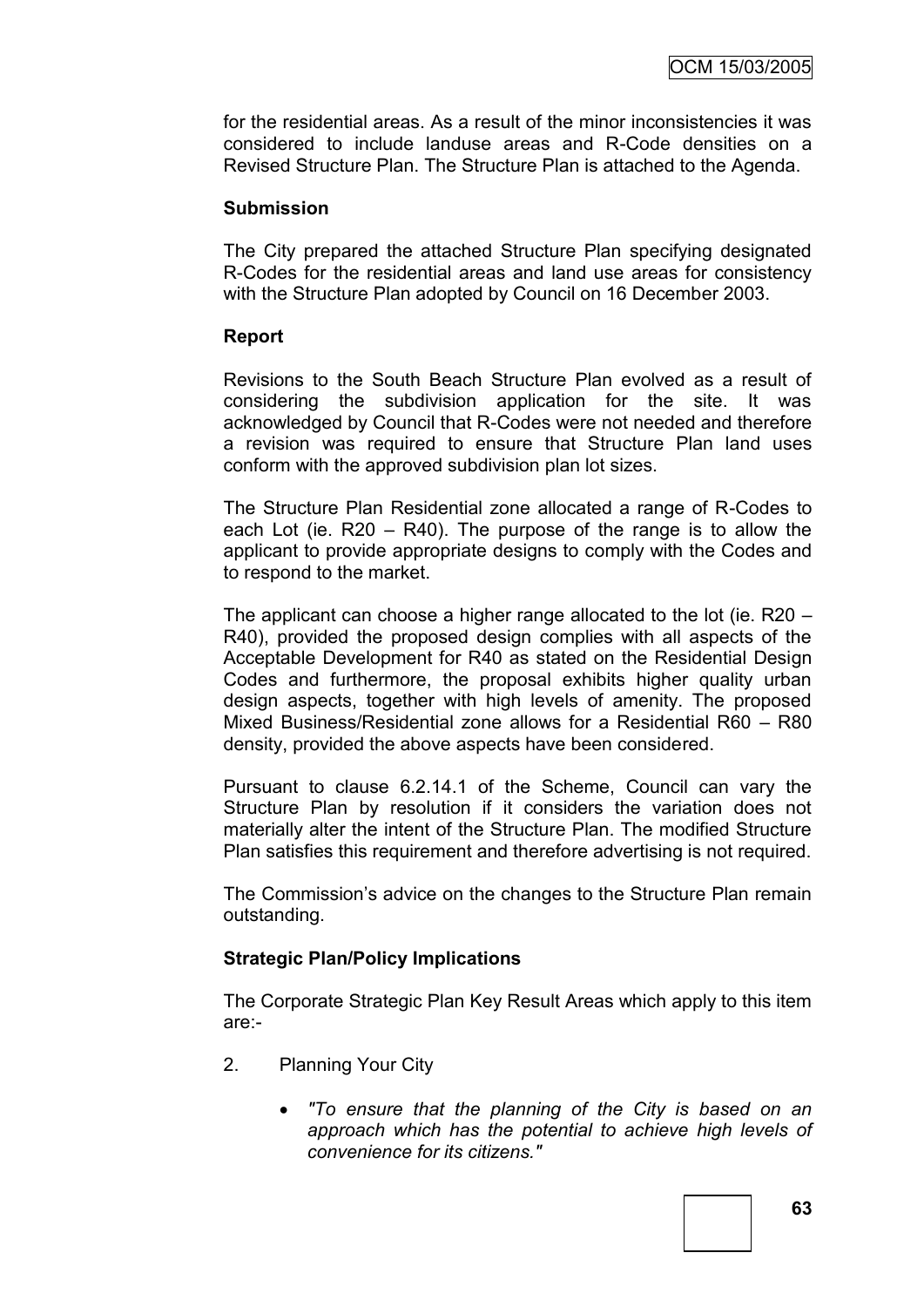- *"To ensure that the development will enhance the levels of amenity currently enjoyed by the community."*
- *"To foster a sense of community within the district generally and neighbourhoods in particular."*
- 3. Conserving and Improving Your Environment
	- *"To conserve the quality, extent and uniqueness of the natural environment that exists within the district."*

Council Policies that apply are:-

SPD4 Liveable Neighbourhoods

# **Budget/Financial Implications**

N/A

# **Legal Implications**

The applicant has the right of appeal if aggrieved by the decision of Council pursuant to Part V of the Town Planning and Development Act.

# **Community Consultation**

The South Beach Structure Plan has already been through a comprehensive public consultation program, which included workshops. The proposed allocated residential densities do not materially alter the intent of the Structure Plan and therefore no further public consultation is required.

# **Attachment(s)**

Revised South Beach Structure Plan.

# **Advice to Proponent(s)/Applicant**

N/A.

# **Implications of Section 3.18(3) Local Government Act, 1995**

Nil.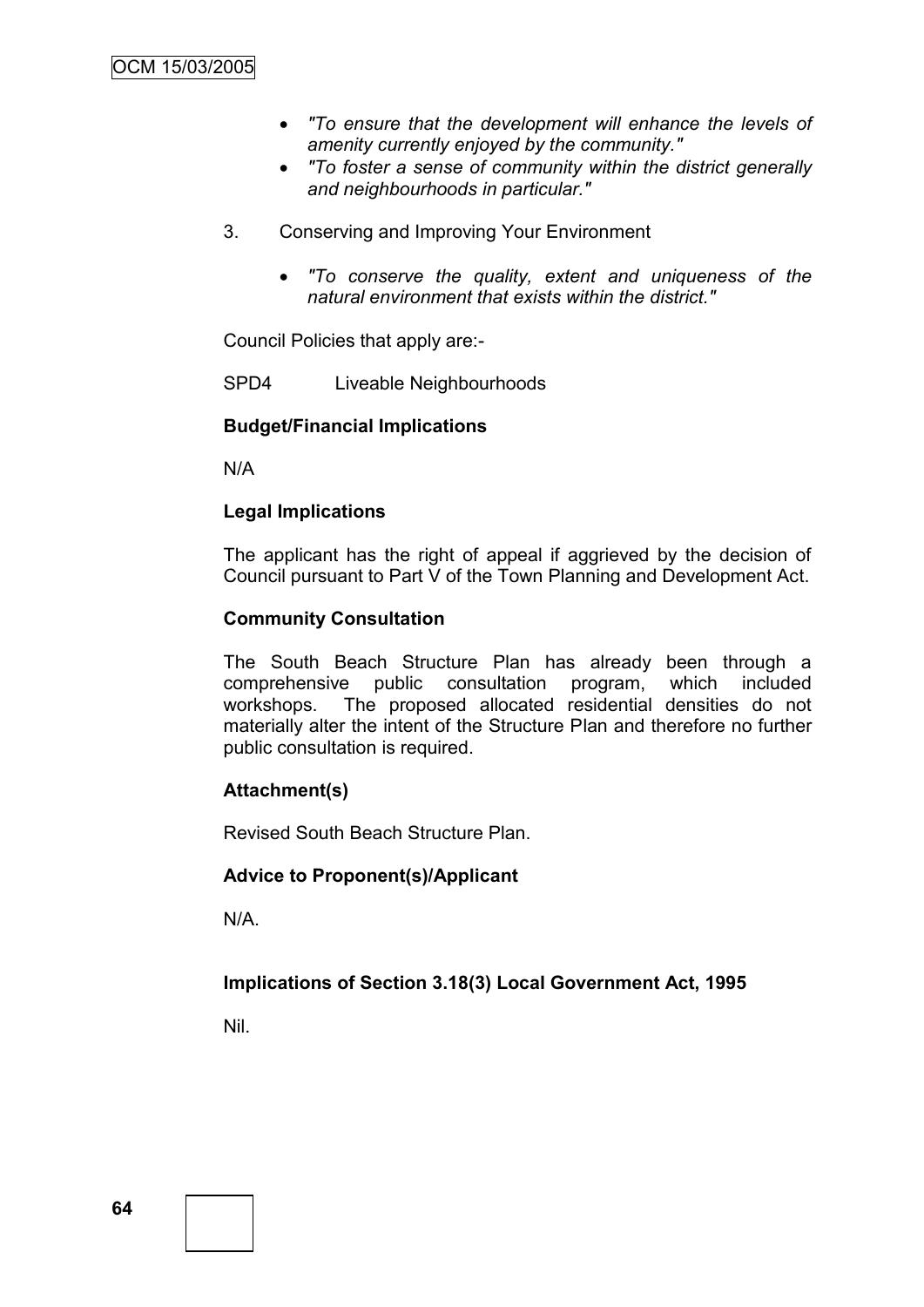# **14.11 (MINUTE NO 2746) (OCM 15/03/2005) - FARRINGTON ROAD, LEEMING - TRAFFIC MANAGEMENT CONCEPT PLAN - CITY OF MELVILLE (450501) (SMH) (ATTACH)**

# **RECOMMENDATION**

That Council:

- (1) receive the report;
- (2) advise the City of Melville that it does not support the proposed traffic management Concept Plan proposed for Farrington Road between the Kwinana Freeway and Karel Avenue, Leeming and provides the following response to the survey questionnaire:-
	- 1. The Council does not support Farrington Road being reduced to single traffic lanes in each direction;
	- 2. The Council does not support the free-flow left-turn lane from the Kwinana Freeway into Farrington Road being replaced with Give-Way control;
	- 3. The Council does not support buses stopping in the single traffic lane to set down and collect passengers;
- (3) provide the City of Melville with a copy of the officer"s report in support of its response to the survey questionnaire;
- (4) thank the City of Melville for notifying Council of the proposal and for the opportunity to comment; and
- (5) invite City of Melville representatives to met with City of Cockburn representatives to discuss the long term planning of Farrington Road both east and west of the Kwinana Freeway, prior to proceeding with further planning proposals.

# **COUNCIL DECISION**

MOVED Clr M Reeve-Fowkes SECONDED Clr K Allen that the recommendation be adopted subject to the deletion of Sub-Clause (5).

# **AMENDMENT TO MOTION**

MOVED Clr I Whitfield SECONDED Deputy Mayor R Graham that Council adopt the recommendation with the addition of new Sub-Clause (5) to read as follows:

(5) write to the Commissioner of Main Roads WA requesting that a southern access be provided from the Kwinana Freeway onto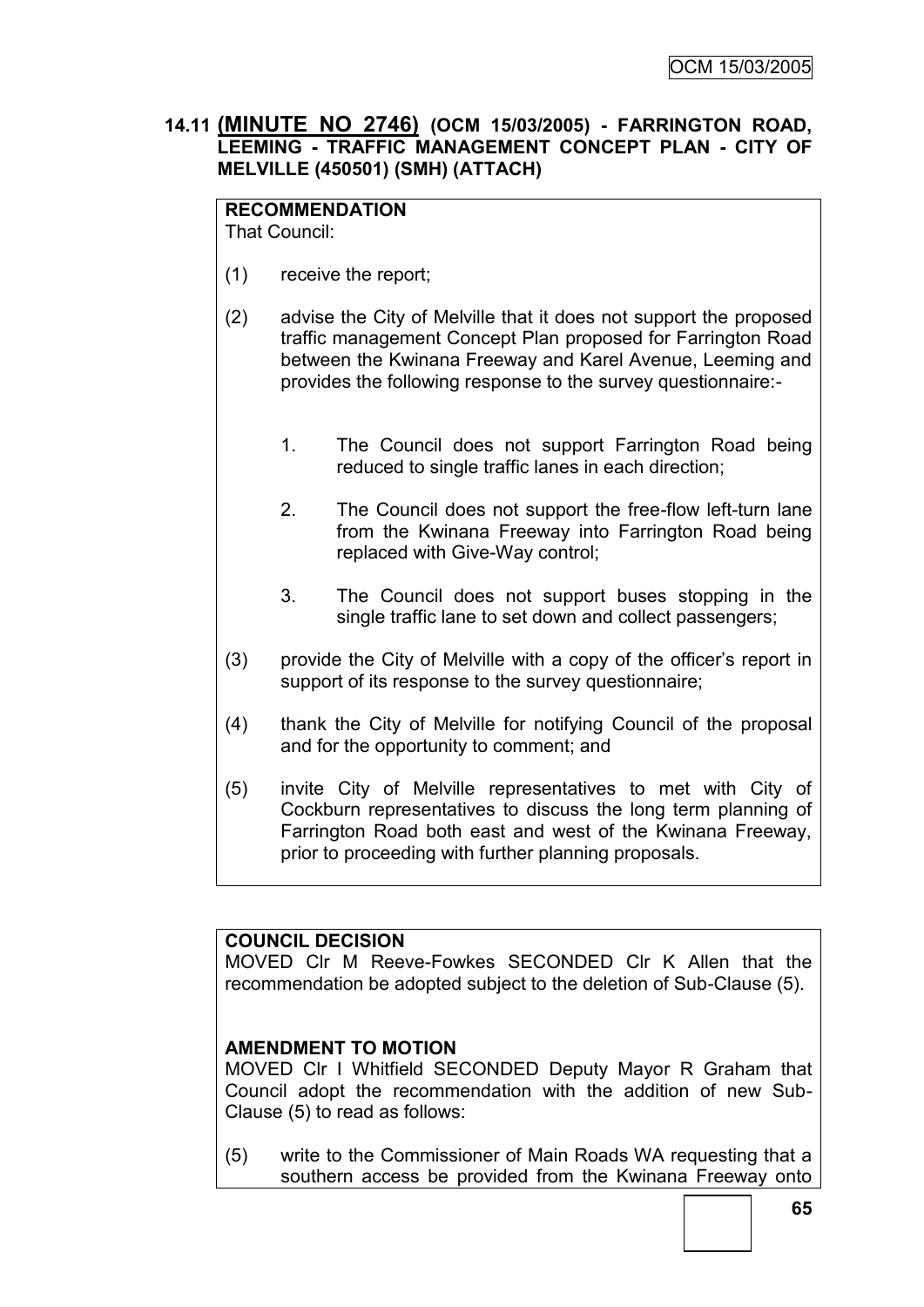Farrington Road.

**MOTION LOST ON PRESIDING MEMBER"S CASTING VOTE 4/4**

# **ORIGINAL MOTION PUT AND CARRIED 8/0**

#### **Explanation**

It is premature for the City of Melville and Council representatives to meet and discuss Melville's proposed long term planning at this stage. Council has a safety audit report on Farrington Road already in progress and needs to understand and adopt a position prior to any discussion with Melville.

#### **Background**

The future of Farrington Road has been an on-going issue for a number of years and has been the subject of numerous Council reports. Currently, the City is undertaking a safety audit of Farrington Road between Bibra Drive and North Lake Road to provide information for the Council when reviewing the role of Farrington Road as a District Distributor "A" Road and whether or not it should be widened to a 4 lane divided road.

Farrington Road is the only major east-west road that crosses the central wetland chain between South Street and Beeliar Drive. It currently carries between 18,000 to 24,000 vehicles per day (vpd).

#### **Submission**

On 16 February 2005, the City of Melville wrote to the City inviting it to "*have your say"* about some major changes that Melville is proposing to Farrington Road, Leeming, between the Kwinana Freeway east to Karel Avenue.

A copy of the letter and the survey questionnaire is attached, together with a plan of the proposal.

The letter required submissions to be lodged by 4 March, but provided for survey forms to also be lodged at a public display to be held on Saturday 19 March.

Given this, the Director Planning and Development wrote to the City of Melville requesting that the City be granted time to have the matter considered by the Council and the Council decision conveyed to Melville by 19 March.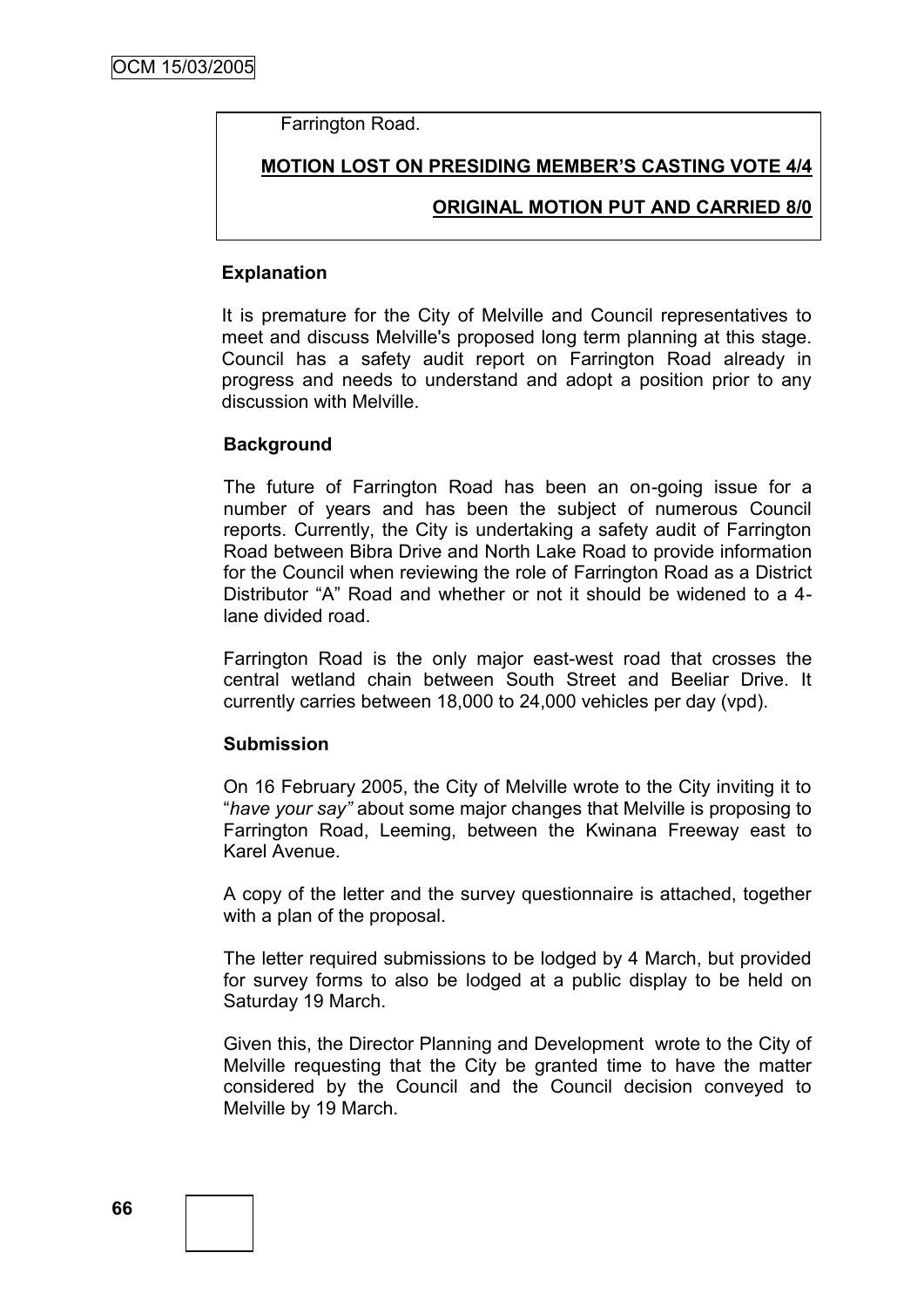#### **Report**

Farrington Road is an important district distributor that carries traffic between North Lake Road and the Kwinana Freeway and between the Freeway and Karel Avenue.

Farrington Road west of the Freeway is categorised by Main Roads WA (MRWA) as a District Distributor "A" and east of the Freeway as a District Distributor "B". This means that it is an important district road in the road hierarchy serving the Cockburn/Melville area.

Between Bibra Drive and Karel Avenue, Farrington Road is already constructed as a divided dual carriageway.

Based on MRWA traffic data it is clear that the annual average weekday traffic (AAWT) is increasing. The most recent MRWA counts (1998/99)for Farrington Road east of the Freeway is up to 17,900 (AAWT), which should be accommodated on a dual carriageway, based on commonly agreed standards.

The Melville proposal is to restrict the District Distributor "B" function of Farrington Road east of the Freeway by installing round-abouts and to reduce the carriageway to one lane in each direction.

In part the Melville "Farrington Road Traffic Review – October 2004" states:-

*"The connection of Karel Avenue to Roe Highway Stage 7 via an interchange that provides for all movements could see some traffic attracted to use Farrington Road in order to cross the Kwinana Freeway as the Farrington Road / Karel Avenue intersection is located only 750 metres to the north. As a recent City of Cockburn report acknowledged, without the continuation of Roe Highway west of the Kwinana Freeway it is obvious that Farrington Road is going to be used as part of a defacto Roe Highway Stage 8 (Roe 8) route.*

*Unfortunately, the future construction of that road is uncertain because whilst the current Labor State Government opposes the construction of Roe Highway Stage 8, both the State and Federal Liberal Parties support its construction. Given this political uncertainty, in order for the City of Melville to prevent Farrington Road being used as a defacto Roe 8 the City could request changes to the existing turning movements at the Farrington Road/Kwinana Freeway interchange and modifications to the planned Roe Highway/Karel Avenue interchange that physically prevent certain through movements.*

*Specifically, this could be achieved by implementing the following:*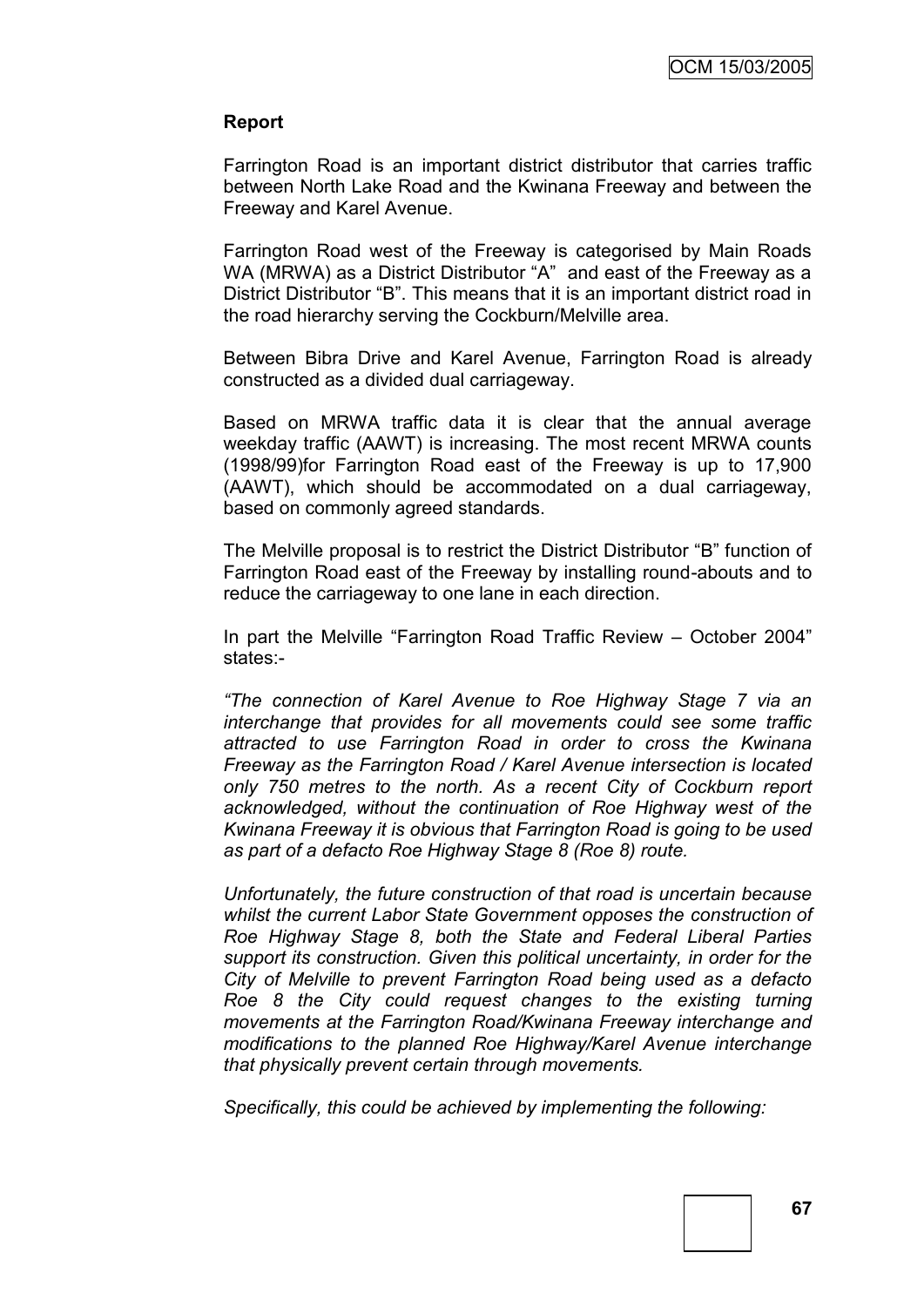- *• Close the continuing eastbound lane on Farrington Road, at the Kwinana Freeway, so that all eastbound traffic must turn north onto the freeway,*
- *• Close the continuing westbound lanes on Farrington Road, at the Kwinana Freeway, so that all westbound traffic must turn north onto the freeway. This would also mean that the right-turn to the west for traffic coming off the freeway would need to be removed as traffic would be forced back onto the freeway,*
- *• Do not allow vehicles to turn right off Roe Highway to travel north along Karel Avenue,*
- *• Do not allow vehicles to turn left off Karel Avenue to travel east along Roe Highway.*

*Unfortunately, this could only be implemented at the Kwinana Freeway interchange with the support of Main Roads WA as they are responsible for that interchange. This could be a method to protect Farrington Road from traffic diverting from South Street as traffic congestion on that increases.*

*Whilst this might be considered a radical proposal and contradictory to the function of the road as a District Distributor (B), it is an option that should be seriously considered to prevent Farrington Road being used as an extension of Roe Highway, as happened to William, Street in Beckenham, until the opening of Roe Highway Stage 5 (Welshpool Road to Nicholson Road). It is an option that would force through traffic to use more appropriate routes such as South Street and could be easily reversed if Roe Highway is continued west beyond the Kwinana Freeway at some time in the future.*

*Such actions could also emphasise the need for the completion of Roe Highway as a Primary Distributor road servicing this region because the transfer of thousands of vehicles per day that use Farrington Road as a through route to South Street would contribute to a further increase in traffic congestion and reduction in Level of Service on South Street.*

*Murdoch University is developing a Masterplan to guide future development of the campus facilities and functions. Whilst the predominant access for the additional traffic to be generated is intended to access the University via South Street and Murdoch Drive as the level of congestion on South Street increases it is reasonable to expect some students would use Farrington Road as an alternate route to and from the University. However, it is not expected that this would have a significant impact on the traffic usage of Farrington Road."*

In conclusion the report states:-

*"It is clear that additional congestion is likely to occur in the future on South Street as a result of additional traffic from Roe Highway, the construction of the South Street bus - rail interchange and associated*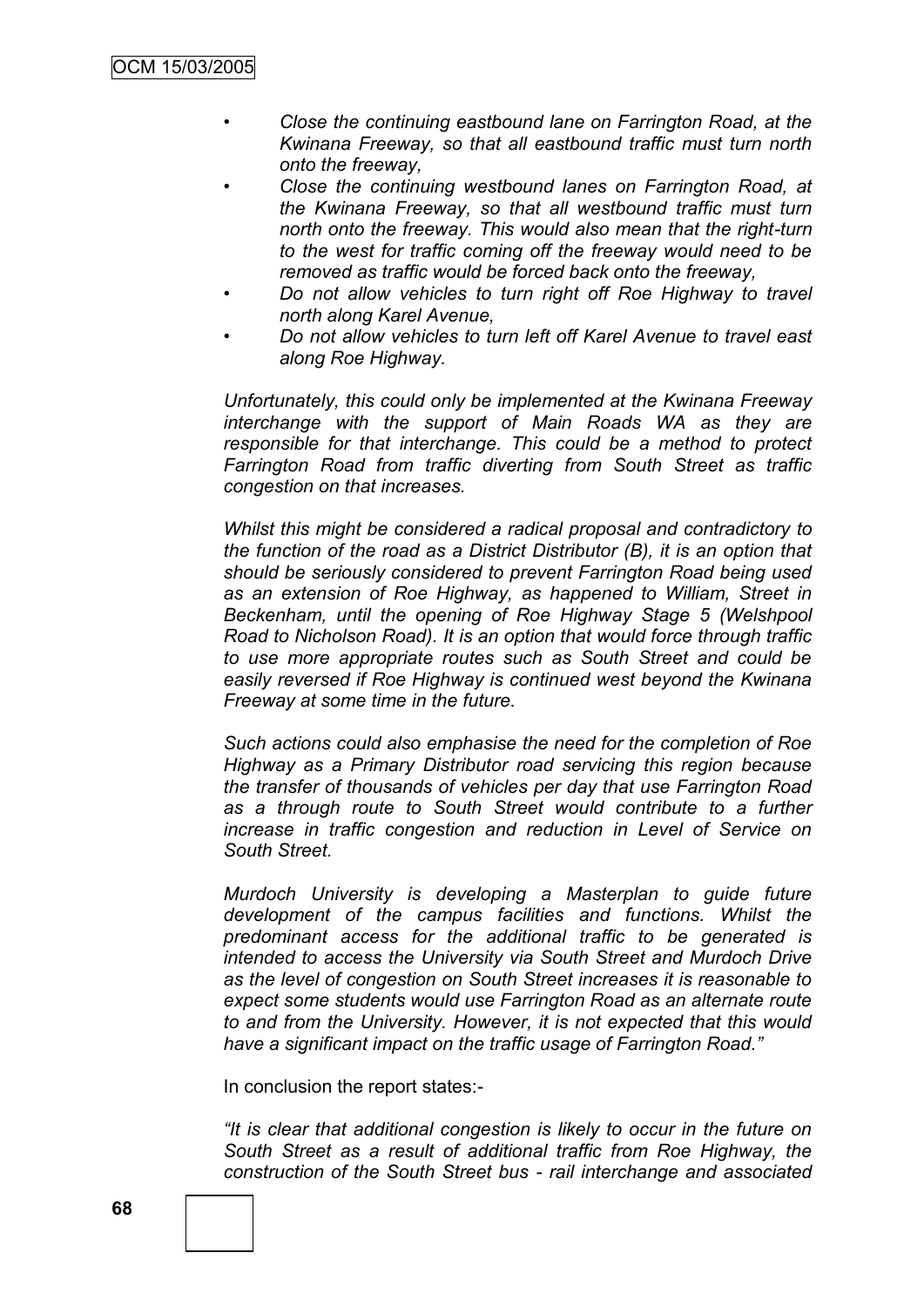*car parks with their specific access requirements, the implementation Of two bus transit lanes on South Street and the general increase in commercial vehicles on South Street. This will encourage additional traffic onto Farrington Road in order to reduce people's journey time. Also the closeness of the Roe Highway / Karel Avenue interchange could encourage some vehicles to use Farrington Road to continue their journey further westwards across the Kwinana Freeway, in the absence of Roe Highway Stage 8.*

*Therefore it is essential to take steps now to manage the speed, number and type of vehicles that use and will want to use Farrington Road to a level that is commensurate with the requirements Of the City and the functional classification of Farrington Road.*

*To this end the installation of roundabouts at the intersections of Casserley Drive east and west and at Aulberry Parade and the reduction of Farrington Road from four through lanes to two through lanes between Karel Avenue and Kwinana Freeway are recommended as a complete package."*

As a result of Melville deciding to proceed with the preparation of a Traffic Management Concept Plan, it is seeking public response to 3 questions, namely:-

#### *"Question 1. I/we support Farrington Rd being reduced to single traffic lanes in each direction?"*

This proposal is contrary to the purpose and function of a designated District Distributor "B". This is acknowledged in the Melville Technical Report (pp9).

In addition, MRWA figures (AAWT – 1998/99) clearly show that traffic using Farrington Road is increasing. The fundamental reason for this is that with the exception of South Street, there is no other major eastwest road serving the Leeming locality to take traffic to the primary road system. Farrington Road is an essential part of the Leeming road hierarchy that has been specifically designed to serve as a distributor road for this residential area.

Based on figures used by the Local Impacts Committee (LIC), it appears even with the completion of Roe Highway Stage 7, traffic on Farrington Road is expected to increase over time.

The restriction of Farrington Road east of the Freeway as proposed by Melville, will severely reduce the convenient access of Cockburn residents to Roe 7, from residential areas located in the western suburbs. This is because the Karel Avenue / Roe 7 intersection is the only way on and off Roe 7 from the west.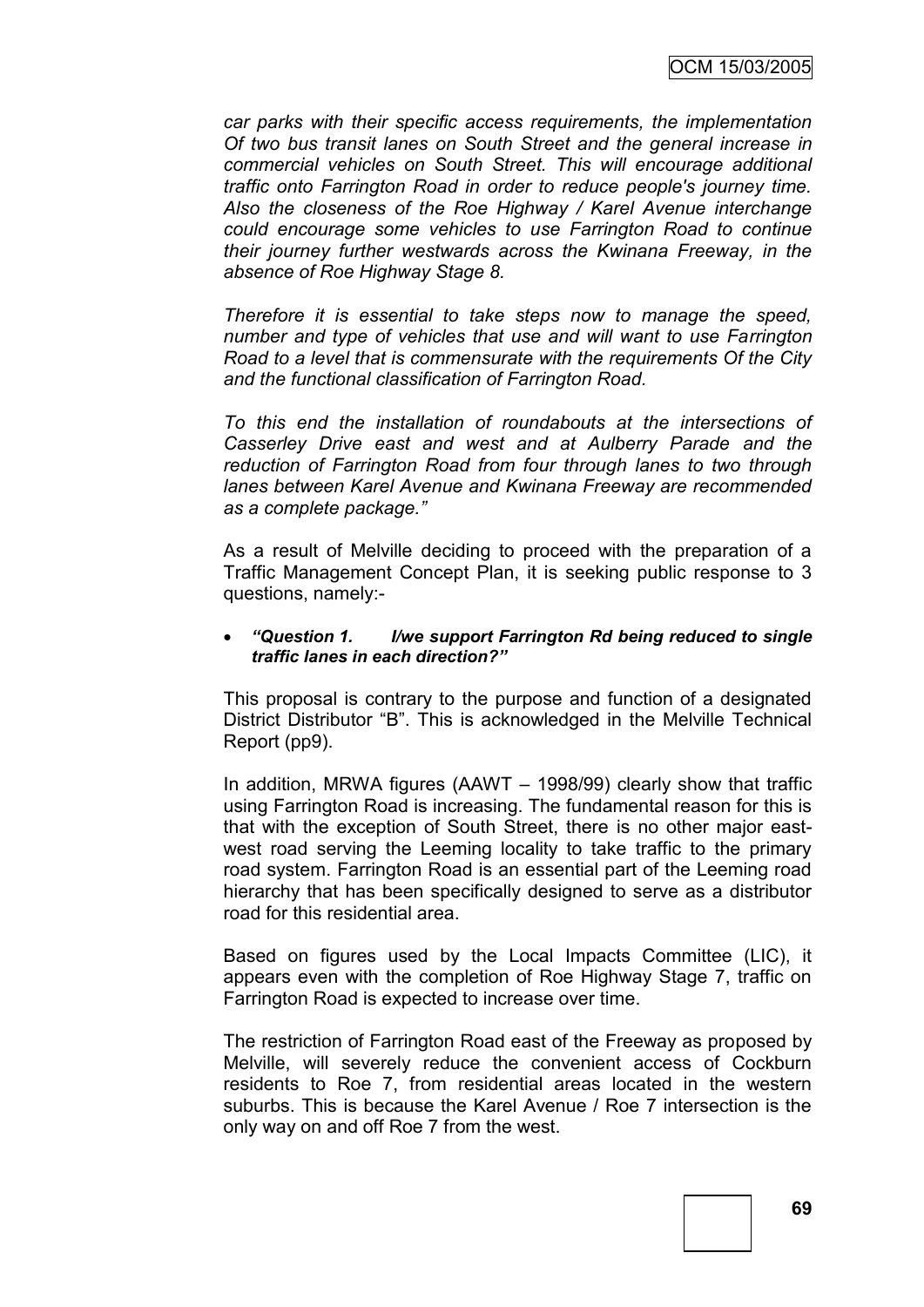According to advice received from the Department for Planning and Infrastructure, the volumes used by LIC for the section of Farrington Road east of the Freeway were 14,700 (AAWT) in 2001 increasing to 21,400 vehicles per day (AAWT) by 2031. These figures have been adjusted to take into account of the operation of the new passenger rail, an increased number of sea containers onto rail and the outer harbour being operational by 2017. The LIC assumed that Farrington Road east of the Freeway would continue to operate as it currently does.

Farrington Road is the only convenient access to Roe 7 from the suburbs of North Lake, Coolbellup, Hamilton Hill and Spearwood. These suburbs alone have a combined existing population of 26,800 people which is expected to grow to 33,000 by 2026.

If access to Roe 7 is not convenient via Farrington Road, those residents living in the north-western section of the district will be required to either travel north to South Street or south to Berrigan Drive. This is unacceptable and is contrary to sustainable transportation principles.

The reason why residents in North lake, Coolbellup, Hamilton Hill and Spearwood are forced to travel across the Freeway to Karel Avenue to access Roe 7 is because Farrington Road has no Freeway access ramps to the south.

In addition it is expected that the planned reduction of Farrington Road - East from 2 lanes to 1 one in each direction could affect the patronage of the Leeming Shopping Forum, which was located on the corner of Farrington and Findlay Roads to maximise exposure to passing trade. By discouraging traffic away from Farrington Road and encouraging traffic to use South Street, the Forum"s shopping catchment could be encouraged to use the Bull Creek Shopping Centre instead.

Of interest is the reliance on the current recommended design guidelines for District Distributor "B" Roads contained in Liveable Neighbourhoods in the technical report (pp6) as part of the argument for reducing the number of lanes from 4 to 2. If this is a valid approach then it would be expected that the same approach could be applied to the other District Distributor "B" roads in the City of Melville. Based on the "Perth Metropolitan Area Functional Road Hierarchy" produced by MRWA, these include Riseley Street, Marmion Street (east of Davey), Murdoch Drive and Karel Avenue, where they are currently constructed as 4-lane roads. Although Liveable Neighbourhoods provides for District Distributor "B" roads to be either 4 or 2 lanes, the Codes cannot be used selectively to justify a particular approach to achieve a preferred outcome. In addition it is unlikely that the Codes contemplated being used to justify reducing the function of distributor roads.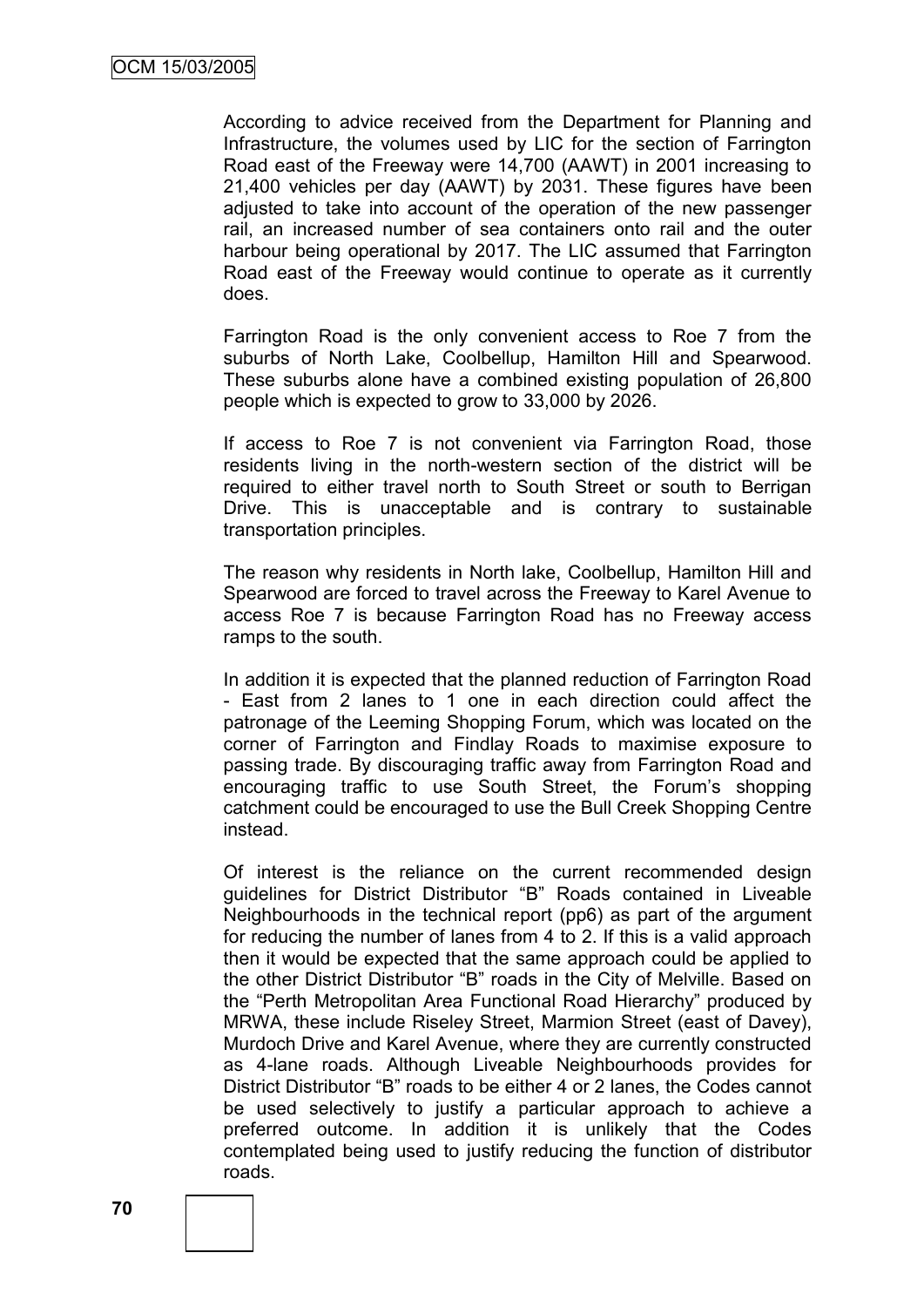The proposed new Codes re-classify the road system and adopt a different approach. Roads over 15,000 (vpd) and up to 35,000 (vpd) are defined as Integrator  $A - B$ oulevards to be designed as 4-lane divided roads with a speed limit of 60 kph. Based on the current characteristics of Farrington Road - East described in the technical report (pp6) the road carries 15,371 (vpd) is 32m wide, contains 2 x 7.4m lanes with bike lanes in each direction. The road complies with the recommendations contained in Liveable Neighbourhoods – Edition 2, which has been advertised for public comment.

In the interests of the residents of the City of Cockburn, it is essential that Farrington Road be retained as a 4-lane divided road east of the Freeway and continue to perform its function as a District Distributor "B" in the road hierarchy serving the locality.

Therefore the proposal contained in question 1 is not supported.

#### *"Question 2. I/we support the free-flow left-turn lane from the Kwinana Freeway into Farrington Road being replaced with Give-Way control"*

Farrington Road is connected to the Freeway. The connection provides for traffic seeking to access Leeming, to the east and North Lake, Coolbellup, Hamilton Hill and Spearwood in the west, from regional and district origins north of Farrington Road.

The proposal to close the "free-flow" left turn lane from the Kwinana Freeway into Farrington Road – East, which serves Leeming could cause traffic flow problems, less convenience for Leeming residents and the potential for an increased number of traffic accidents. It could also cause vehicles to bank up into the turn right lane controlled by the traffic lights.

Other than to add to the discouragement of using this off ramp to gain access to Leeming, there appears to be little or no traffic benefit in preventing traffic from freely flowing into Farrington Road – East. By discouraging traffic using this off ramp from the Freeway it is likely that vehicles using this route will be encouraged to use the South Street off ramp and utilise Findlay Road instead to access Leeming. It is preferred to encourage traffic to be distributed across the Freeway ramps. The technical report acknowledges (pp79) that South Street will become more congested due to the development of the railway station (pp7) and the redevelopment of the Murdoch Campus (pp10).

Based on the black spot figures contained in the Melville technical report (pp4) there have only been 7 crashes on the Freeway south off ramp onto Farrington Road between January 1999 and December 2003, a period of 5 years. This does not justify the treatment proposed.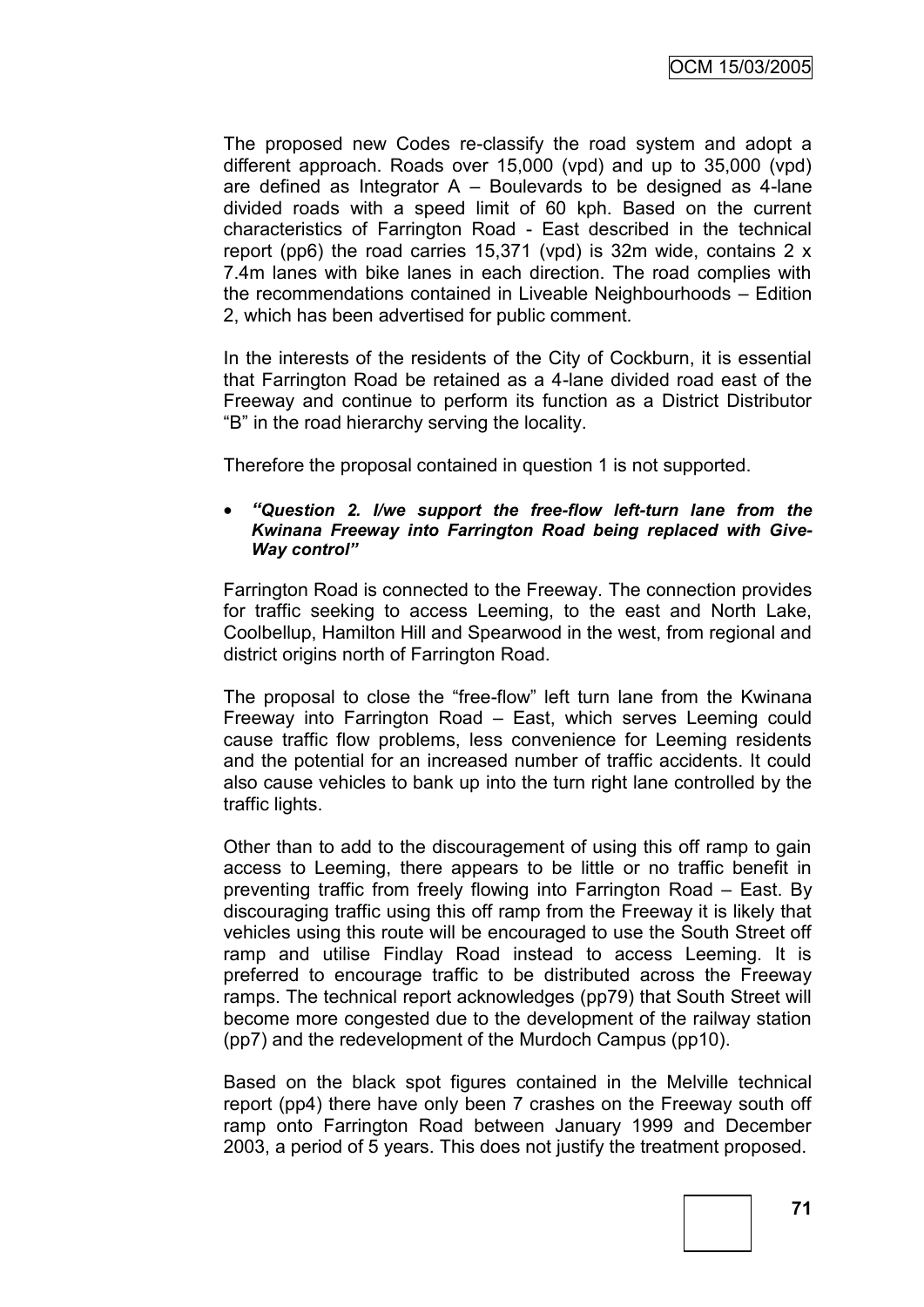In the interests of best traffic practice, the deletion of the "free flow" lane onto Farrington Road – East as proposed in Question 2 is not supported.

#### *Question 3. I/we support buses stopping in the single traffic lane to set down and collect passengers?"*

According to the Melville technical report (pp5) there are 4 bus services using Farrington Road – East, all of which serve the Leeming Shopping Centre and travel between Karel Avenue and Casserly Drive.

If Farrington Road – East is reduced from a 4-lane divided road to a 2 lane divided road then this means that the through traffic, buses and rubbish collection trucks, and residents attempting to access their residences will be confined to sharing a single lane. This could potentially be problematic, because of the demands on one lane with traffic volumes likely to increase from around 15,400 vpd (technical report pp6) to say 21,000 vpd by 2031 (LIC projection), because of the lack of gaps in the traffic stream to allow for this requirement to occur on a District Distributor "B" road.

The technical report states (pp8):-

*"By requiring all traffic to be in one lane in each direction in Farrington Road would increase the travel time along Farrington Road due to the level of resulting traffic congestion and also vehicles would not be able to pass a slower moving vehicle. Transport modelling of Farrington Road would be required to assess the likely impact on travel time.*

*An example of where this has happened is James Street in Guildford between Johnson Street and Market Street and the average weekday daily traffic volumes here are 30019 (Aug 2004 - Main Roads WA).*

*By concentrating all traffic into one lane in each direction it reduces the number of available gaps in the traffic steam at peak times for pedestrians and cyclists to use in order to cross Farrington Road and also for motorists to enter and leave driveways and minor side streets. Therefore this results in the traffic stream forming a barrier for people living on either side of Farrington Road unless specific pedestrian crossing facilities were provided. As there are no traffic signals between Karel Avenue and the Kwinana Freeway there is not the opportunity to easily provide any signalised pedestrian crossing facilities without the installation of new mid block pedestrian crossings.*

*These issues have been experienced in the James Street, Guildford, project as has the difficulty people have in entering or leaving the parallel on street parking bays.*

*Changing Farrington Road to a single lane will also have an effect on vehicle speeds as speeds will then be controlled by the vehicle at the head of any stream of traffic and overtaking opportunities will be*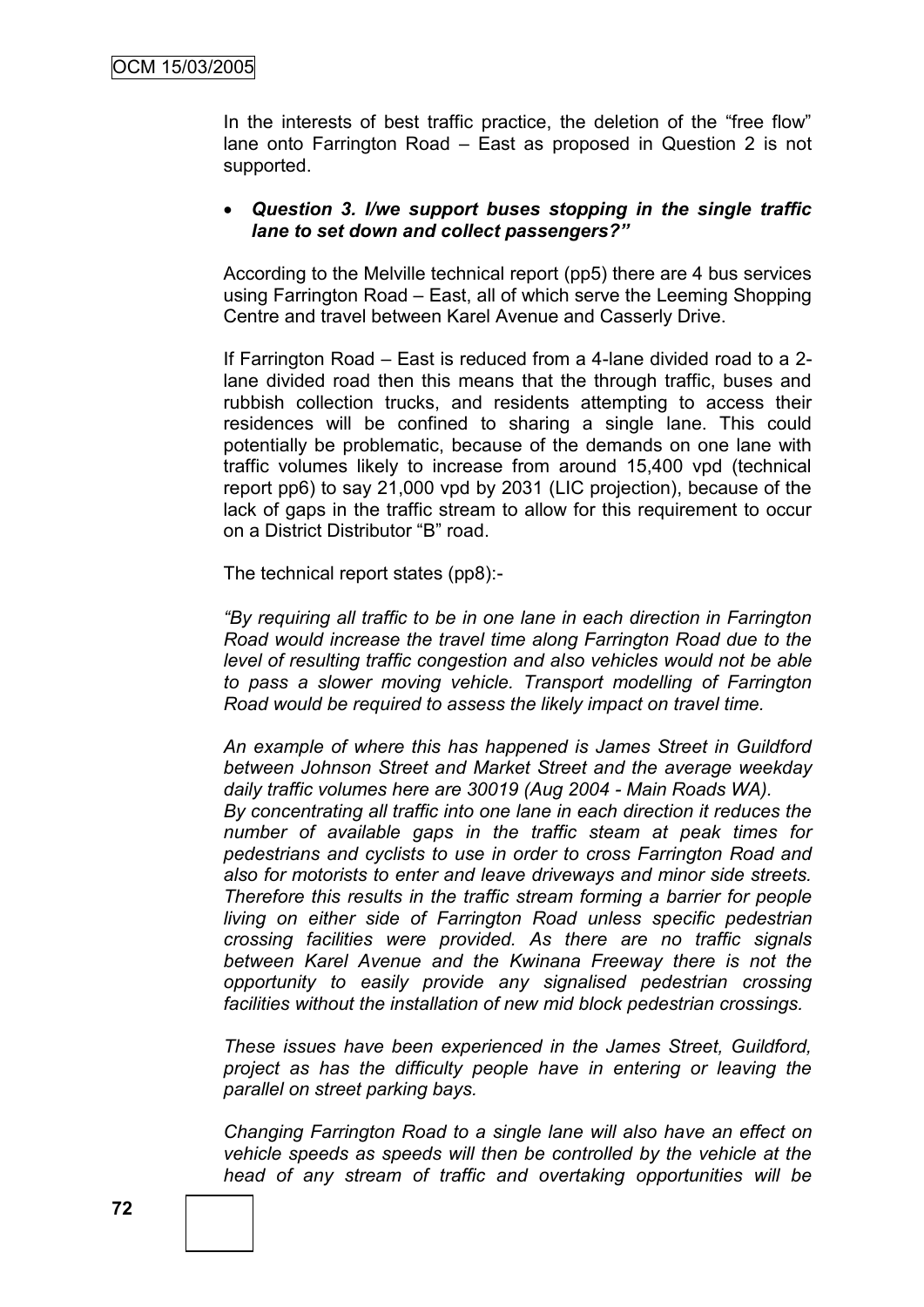*removed. Consideration could also be given to changing the current free flow off-ramp from the Kwinana Freeway to Farrington Road eastwards to require motorists to Give Way at Farrington Road. As a result their entry speeds will be significantly reduced but as this has implications for queue lengths on the off-ramp this would need to be assessed by a SIDRA analysis.*

*The issue of the need to cross Farrington Road by pedestrians and cyclists is important as the shopping, recreation and schooling facilities are all located on the north side of Farrington Road and hence anyone living to the south of Farrington Road has to cross it.*

*It is the City's and the State Governments' desire to encourage more local trips by walking and cycling and reduce the level of car use, Therefore connectivity across Farrington Road is a significant issue that will be impacted- upon by reducing Farrington Road to one lane in each direction unless additional dedicated crossing facilities were installed as part of the project."*

This confirms the potential problem.

Moreover, there appears to be around 24 residents with driveways on the northern side of Farrington Road – East and another 41 on the southern side, based on an aerial photograph. These residents have the following potential problems associated with:-

- getting in and out of their property
- the need to do 'U' turns or 'roundabout' turns to gain access to their property around the median strip barrier
- the placement and collection of rubbish bins.

The combination of cars, commercial vehicles (proposal excludes semi-trailers), buses, cyclists, pedestrians and rubbish collection trucks within a divided single lane road carrying in excess of 15,000 vpd does not reflect best practice.

Therefore, the proposal contained in Question 3 is not supported.

In conclusion, it must be remembered that roads are an integral part of land use patterns and must be designed and managed to perform a pre-determined function within the road and land use hierarchy.

In this case Farrington Road – East provides the only convenient access for Cockburn residents living in its north-west sector to gain access to Leeming, the Leeming Recreation Centre, Leeming Shopping Forum, the Melville Glades Golf Course, John Connell Reserve and Jandakot Airport. But more importantly is the only convenient route for the residents of North Lake, Coolbellup, Hamilton Hill and Spearwood to gain access to Roe 7.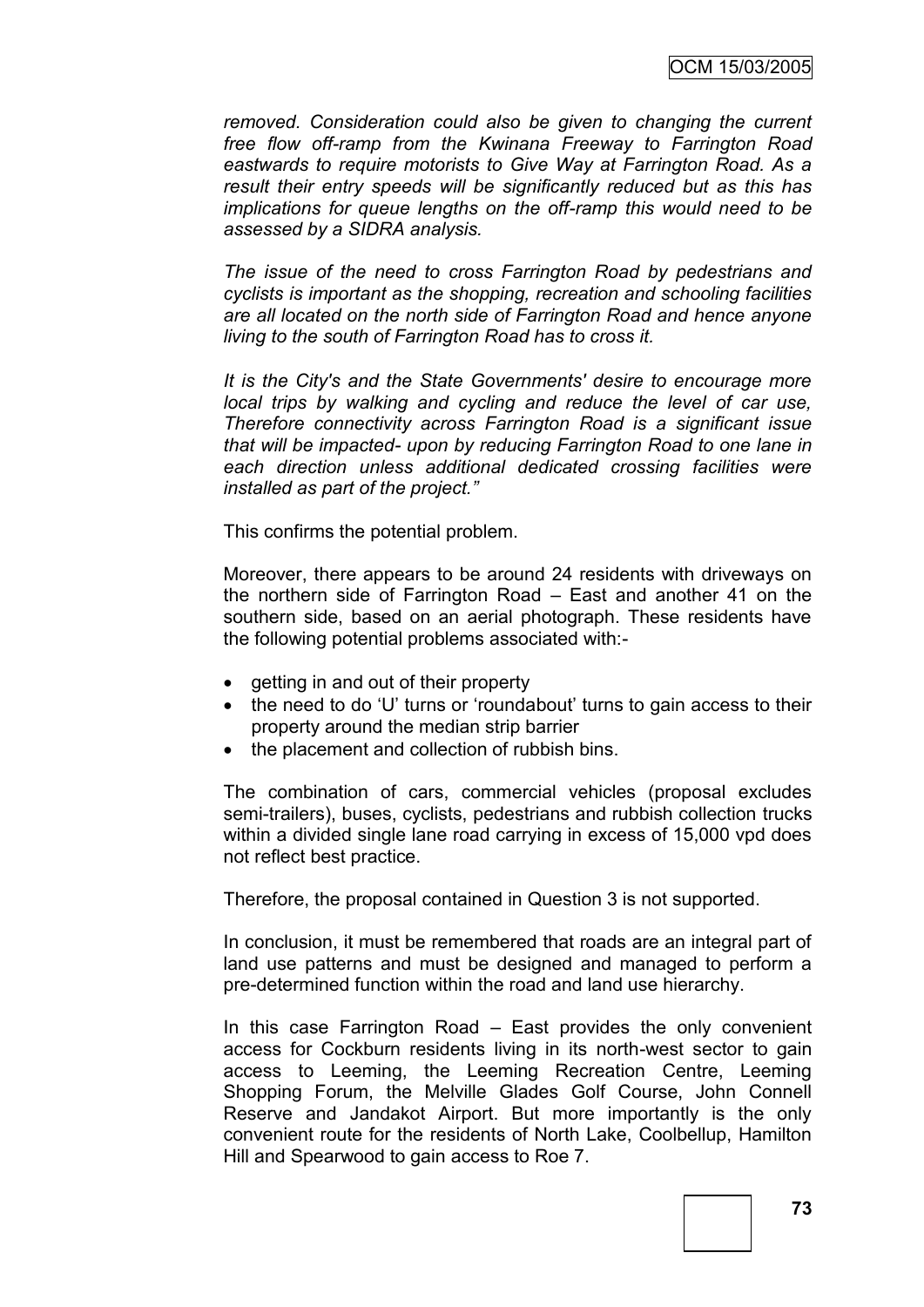Roads must be planned as part of a network. Changes to the network create a "chain-reaction". For example, if Roe 8 is not built, it will put pressure on Farrington Road. If this likelihood is unacceptable and measures taken to discourage this, then it will only serve to shift the traffic somewhere else, such as South Street. If South Street becomes more congested due to the new rail station, a new teaching hospital, the commercial development of the Murdoch Campus, together with the reduction of lanes on South Street to create dedicated lanes for public transport, then this may cause parts of the network to become dysfunctional, and this puts renewed pressure on the system and to move the problem somewhere else.

The future of Farrington Road should be examined in total, between the two Cities, before final decisions are made about the future of Farrington Road between North Lake Road and Karel Avenue. To date reports prepared for the City of Cockburn on Farrington Road – West have been based on the assumption that Farrington Road – East would continue to operate as it currently does. Never-the-less, from the City of Cockburn point of view, even if Farrington Road – East is downgraded as a district road, traffic from the western suburbs of Cockburn will continue to need access to the Kwinana Freeway from North Lake Road, and therefore can be dealt with separately.

## **Strategic Plan/Policy Implications**

The Corporate Strategic Plan Key Result Areas which apply to this item are:-

- 2. Planning Your City
	- *"To ensure that the planning of the City is based on an approach which has the potential to achieve high levels of convenience for its citizens."*
- 4. Facilitating the needs of Your Community
	- *"To facilitate and provide an optimum range of community services."*

## **Budget/Financial Implications**

N/A

# **Legal Implications**

N/A

## **Community Consultation**

This report has been prepared in response to an invitation from the City of Melville to comment on its Traffic Management Concept Plan for Farrington Road, Leeming.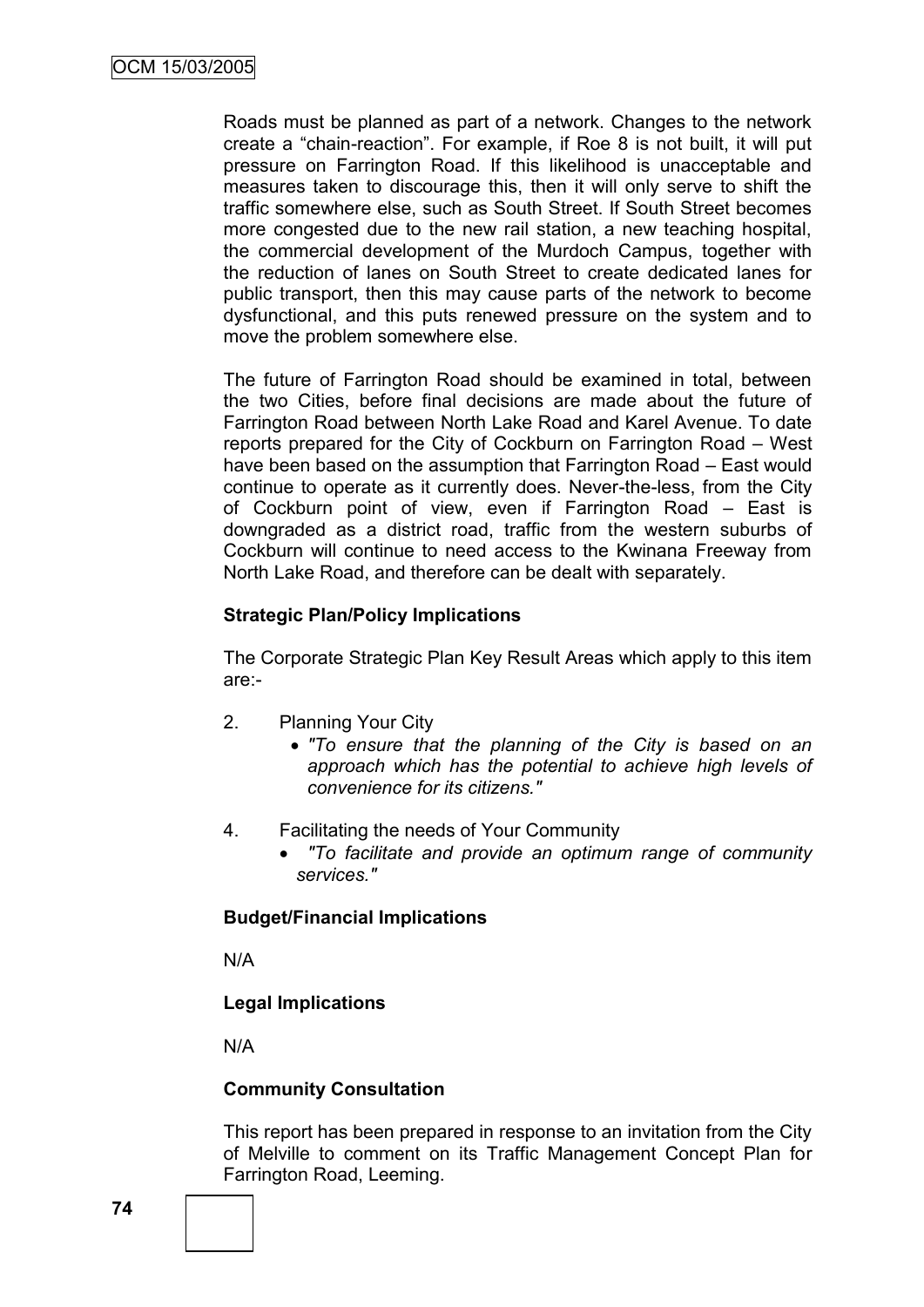# **Attachment(s)**

- (1) A copy of the letter from the City of Melville dated 16 February 2005.
- (2) Concept Plan.
- (3) Survey Form.

## **Advice to Proponent(s)/Applicant**

The City of Melville has been advised that the matter will be considered by Council at its March meeting.

## **Implications of Section 3.18(3) Local Government Act, 1995**

Nil.

**14.12 (MINUTE NO 2747) (OCM 15/03/2005) - PROPOSED TOWN PLANNING SCHEME AMENDMENT NO. 24 - ADDITIONAL USE - LOCKUP STORAGE - LOT 5 LYON ROAD, AUBIN GROVE - OWNER: CARMEL PTY LTD - APPLICANT: CARDNO BSD PTY LTD (93025; 5513285) (CP) (ATTACH)**

**RECOMMENDATION** That Council:

(1) adopt the following amendment:-

TOWN PLANNING AND DEVELOPMENT ACT 1928 (AS AMENDED) RESOLUTION DECIDING TO AMEND CITY OF COCKBURN TOWN PLANNING SCHEME NO. 3

AMENDMENT NO. 24

Resolved that Council, in pursuance of Section 7 of the Town Planning and Development Act 1928, amend the above Town Planning Scheme by:

- 1. Amending Schedule 2 by including part Lot 5 Lyon Road, Aubin Grove with an Additional Use of lockup storage (Additional Use No. 18) and special provisions;
- 2. Amending the Scheme Map accordingly.

Dated this …………………… day of …………… 2005.

Chief Executive Officer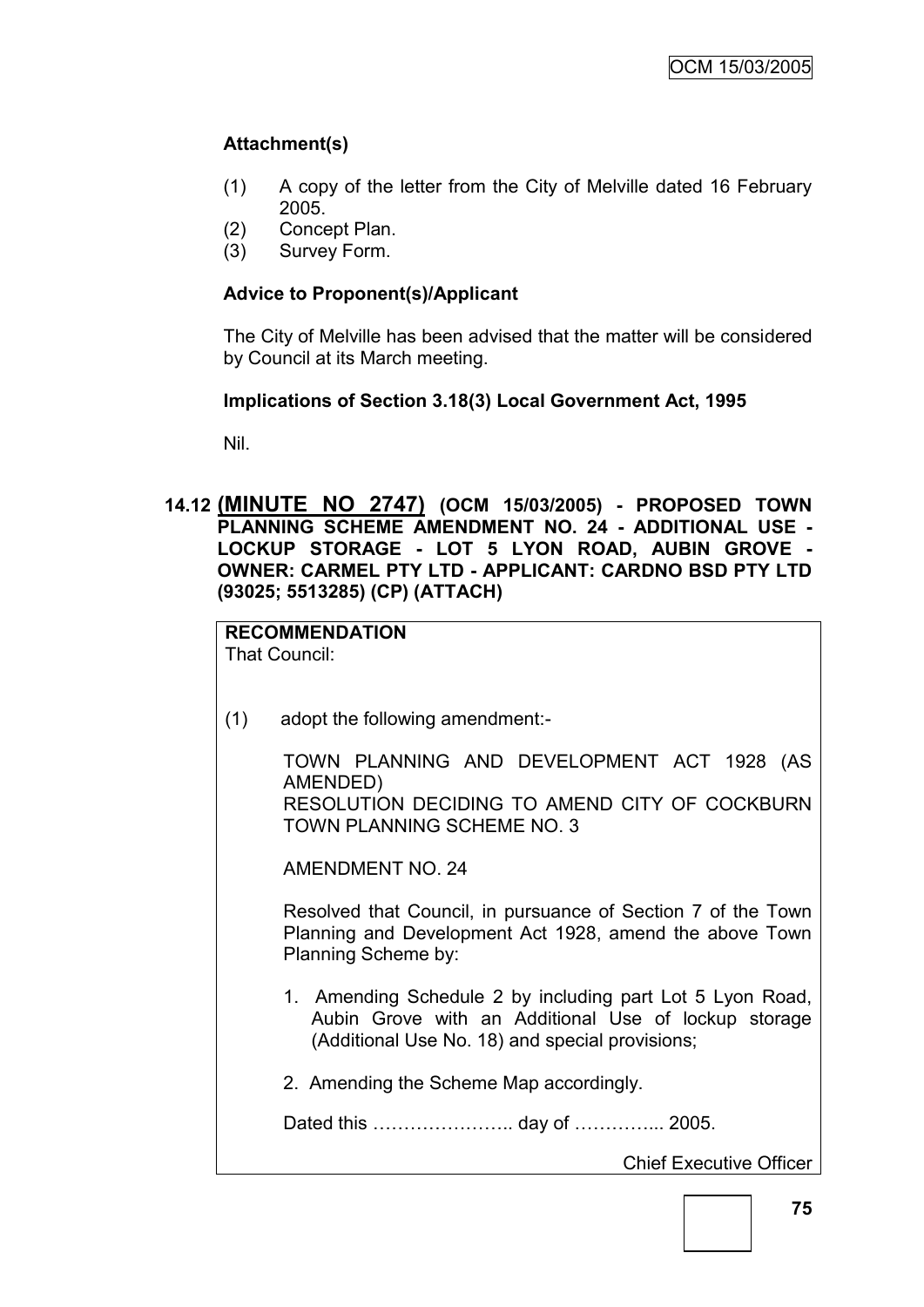- (2) sign the amending documents, and advise the WAPC of Council"s decision;
- (3) forward a copy of the signed documents to the Environmental Protection Authority in accordance with Section 7(A)(1) of the Town Planning and Development Act;
- (4) following receipt of formal advice from the Environmental Protection Authority that the Scheme Amendment should not be assessed under Section 48A of the Environmental Protection Act, advertise the Amendment under Town Planning Regulation 25 without reference to the WAPC;
- (5) notwithstanding (4) above, the Director of Planning and Development may refer a Scheme or Scheme Amendment to the Council for its consideration following formal advice from the Environmental Protection Authority that the Scheme Amendment should not be assessed under Section 48A of the Environmental Protection Act, as to whether the Council should proceed or not proceed with the Amendment;
- (6) following formal advice from the Environmental Protection Authority that the Scheme Amendment should be assessed or is incapable of being environmentally acceptable under Section 48(A) of the Environmental Protection Act, the Amendment be referred to the Council for its determination as to whether to proceed or not to proceed with the Amendment; and
- (7) advise the landowners of Council"s decision.

## **COUNCIL DECISION**

MOVED Clr S Limbert SECONDED Clr I Whitfield that the recommendation be adopted.

**CARRIED 8/0**

#### **Background**

| l ZONING: | MRS: Urban               |                          |
|-----------|--------------------------|--------------------------|
|           |                          | TPS3: Development (DA11) |
| LAND USE: | <b>Rural residential</b> |                          |
| LOT SIZE: | 4.3706ha                 |                          |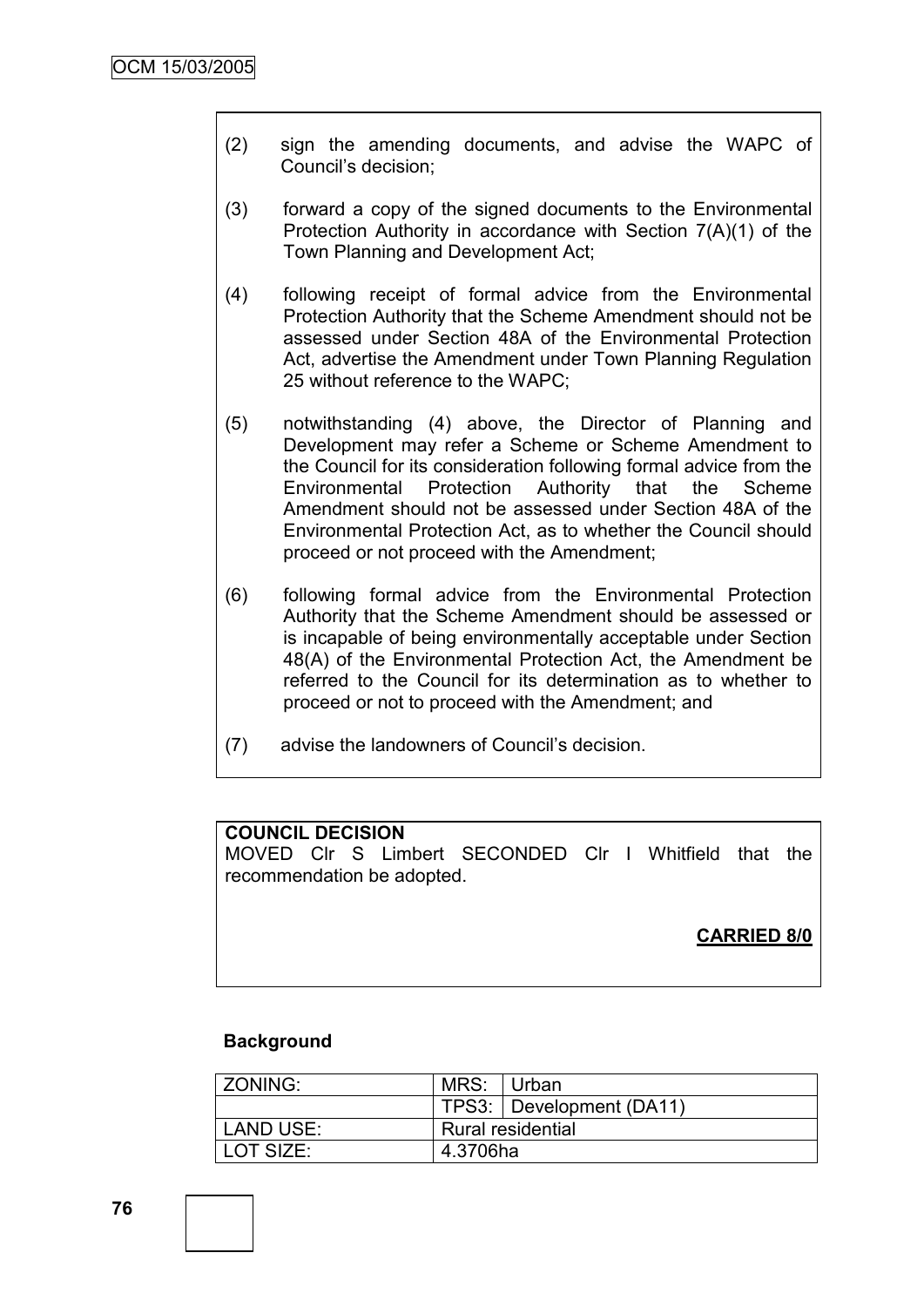At the Ordinary Meeting of Council held on 17 August 2004, the following was resolved:

- "(*1) advise BSD Consultants that Council is prepared to adopt the proposed Structure Plan for Lot 5 Lyon Road, Banjup subject to the following changes being made to the Plan and Report to the satisfaction of the Director, Planning and Development;*
	- *1. Modification of the Plan to indicate the road reserves to comply with Council Policy APD – Access Street – Road Reserve and Pavements Standards.*
	- *2. Modification of the Plan to change the zoning of the proposed Lockup Storage from Residential – Special Use to Residential - Additional Use.*
	- *3. Modification of the Plan to indicate that proposed pipe outlet to freeway swale channel catchment currently shown in Lot 4 Lyon Road be relocated within Lot 5 Lyon Road.*
	- *4. Modification of the Report to address the following:*
		- *a) Further information, including a POS Schedule, being provided detailing the location, area, vesting arrangements for the proposed Public Open Space (POS) provision and justification of the credit being sought for proposed Drainage Swale.*
		- *b) Further information being provided for the proposed drainage and nutrient management strategy including the proposed drainage system, location of the pipeline, nutrient stripping capacity and gross pollutant traps and other relevant information, in compliance with the Southern Suburbs District Structure Plan Area: Russell Road Arterial Drain Scheme.*
		- *c) Further justification being provided regarding the location of the proposed entry point to the Lockup Storage site in terms of the safety and efficiency of the local road system.*
	- *5. Amending Town Planning Scheme No.3 by adding a new provision AU 18 – Lockup Storage in Schedule 2 – Additional Uses to formalise the proposed lockup storage use and provide development guidelines. "*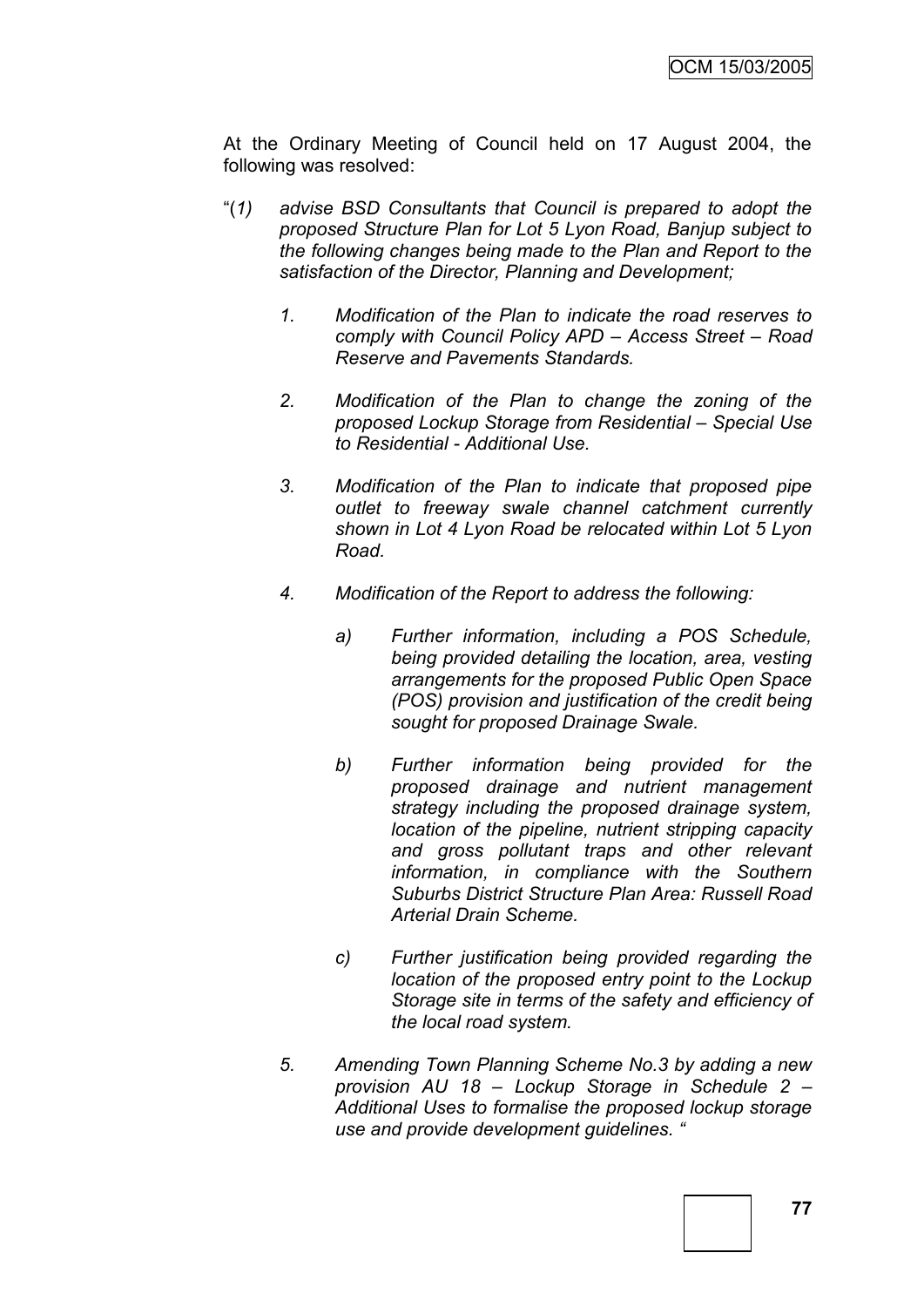An amended Structure Plan reflecting the modifications required in points (1) 1 to (1) 4 above was adopted under delegated authority by staff on 6 January 2005. The Local Structure Plan provides for the creation of 39 residential lots, the lockup storage use and 10% Public Open Space.

This report relates to the proposed Town Planning Scheme Amendment referred in point 5, of the Council decision of 17 August 2004.

## **Submission**

It is proposed to include part Lot 5 Lyon Road, Aubin Grove in Schedule 2 of the City of Cockburn Town Planning Scheme No. 3 – Additional Use provisions for the purpose of lockup storage together with a number of development guidelines, requiring:

- the Lockup Storage site shall be surrounded by high quality masonry walling;
- building scale and character shall be consistent with that of the surrounding buildings, being of a residential nature;
- the use of the site is restricted to storage purposes only, including provision for a caretaker"s dwelling and associated carparking. The landuse shall revert to residential in the event of the Lockup Storage use ceasing; and
- building up to the lot boundaries is permitted, subject to compliance with the requirements of the Building Code of Australia.

The Scheme Map will also be modified to reflect the additional use over the site.

## **Report**

The purpose of the amendment is to facilitate the development of a lockup storage facility over the western portion (i.e. 1.16ha) of Lot 5 Lyon Road, Aubin Grove.

It has been argued that there is a high demand for lockup storage facilities in newly developing residential areas and as such the proposed facility would help to satisfy this demand. The amendment would create an opportunity for an innovative lockup storage facility to be established at a scale that will be sympathetic to the future surrounding residential area.

The principle of incorporating the development of lockup storage on Lot 5 Lyon Road was established in the adoption of the Southern Suburbs District Structure Plan Stage 2 ("SSDSP2").

In particular, the SSDSP2 required the following elements to be included in the design plans for the lockup storage facility: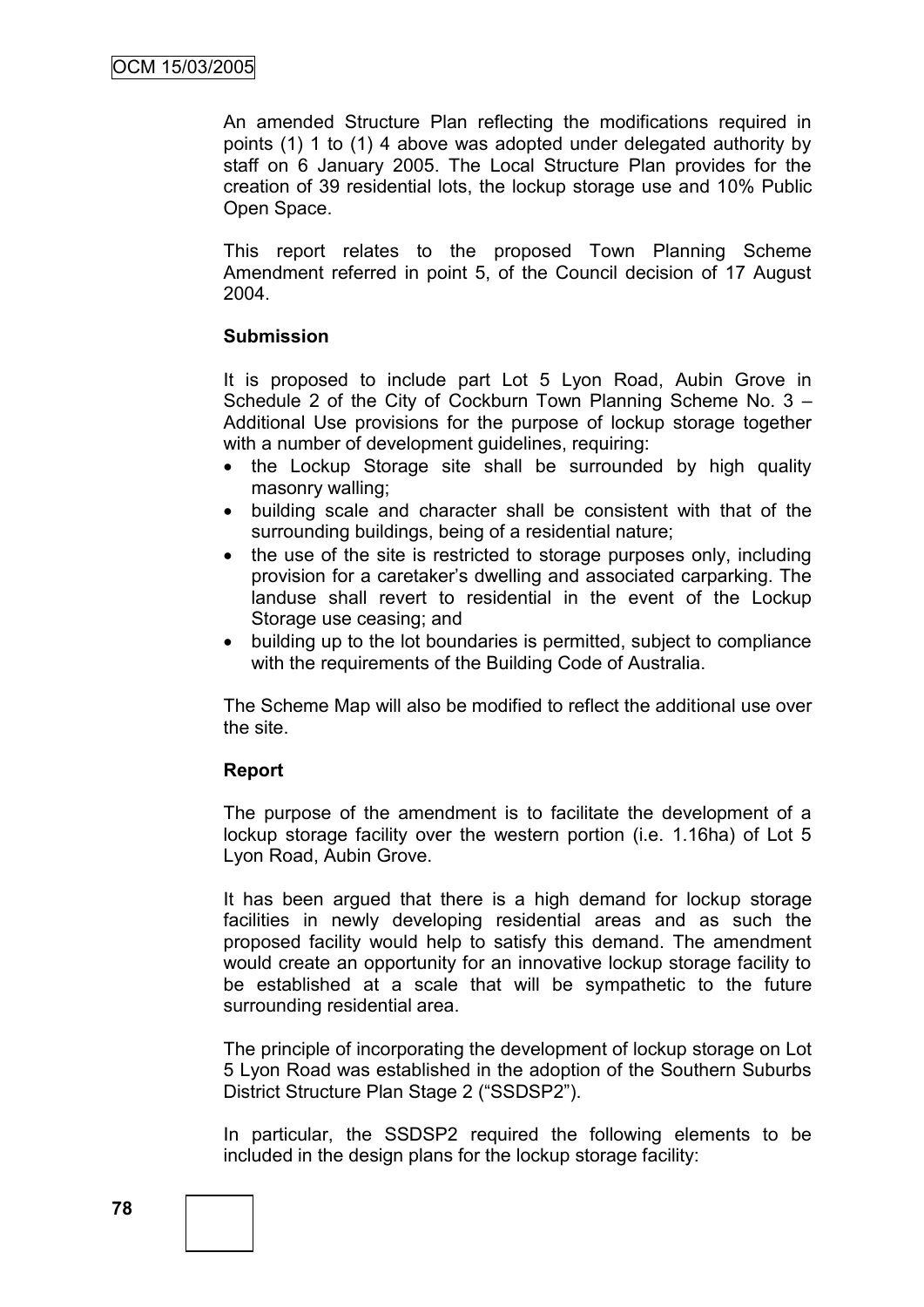- Residential development will back onto the lockup storage facility with the facility only being visible from one entry/exit point with a width similar to the frontage of a residential lot;
- A caretaker"s cottage will mark the entry to the facility with car bays opposite;
- Only a small portion of the facility will be viewed from the street;
- The facility will be visible from the Freeway and it is proposed that Council compliant signage will be visible to passing traffic;
- There will be minimal disruption to the community from traffic and noise due to the nature of the facility, such as long term storage of household items.

It is concluded that the Amendment complies with the design principles outlined in the SSDSP2 in the following respects:

- The lockup storage site backs onto future residential lots with a single access point incorporated in the lot frontage of 24m, which will also allow for parking and a caretaker"s dwelling. This provision has been complied with through adoption of the Local Structure Plan for Lot 5.
- The lockup storage facility will only be viewed from the single access point within the estate.
- The facility will be visible from the Freeway and the owner will need to obtain all necessary signage approvals from the City at the development application stage. The majority of signage will be focussed on the Freeway.
- There will be minimal impact on surrounding residential development due to the nature of the use, which will be restricted to a benign storage function only with no other activities being carried out on the site

Issues relating to parking, manoeuvring, loading and unloading, landscaping, screening, building bulk and form and signage would all be considered in detail at the development application stage.

It is considered there is sufficient justification for the proposed Scheme Amendment to include part Lot 5 Lyon Road, Aubin Grove in Schedule 2 of TPS3 as an Additional Use for the purpose of lockup storage for the following reasons:

- 1. The use will provide a buffer between the Kwinana Freeway and proposed residential lots.
- 2. The proposed scale, character and design of the lockup storage facility will be sympathetic to surrounding residential development.
- 3. The Additional Use notation provides certainty that the use of the land will revert to residential in the event of the lockup storage use ceasing.
- 4. The proposal is consistent with the provisions of the Southern Suburbs District Structure Plan Stage 2.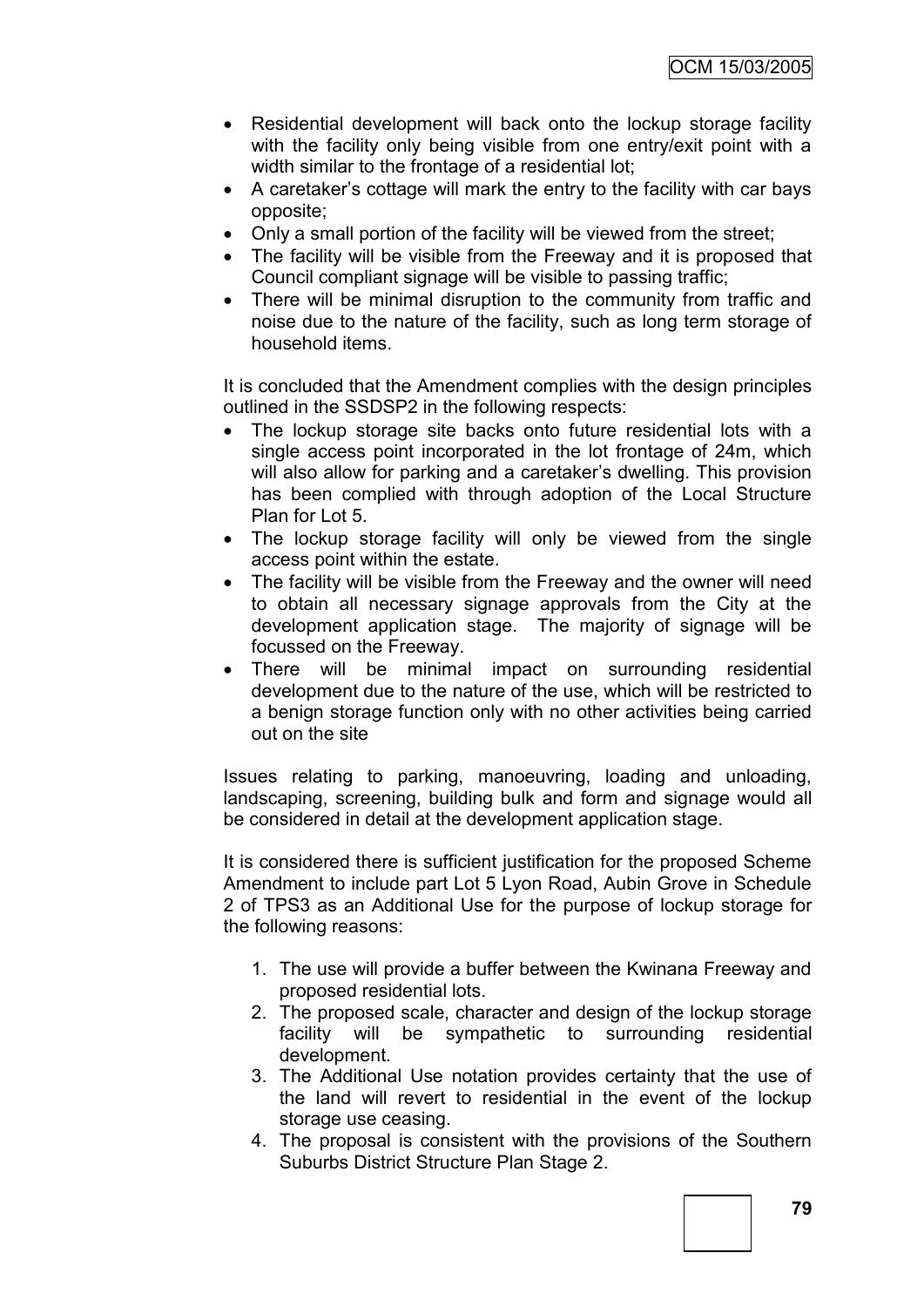# **Strategic Plan/Policy Implications**

The Corporate Strategic Plan Key Result Areas which apply to this item are:-

- 1. Managing Your City
	- *"To conduct Council business in open public forums and to manage Council affairs by employing publicly accountable practices."*
- 2. Planning Your City
	- *"To ensure that the planning of the City is based on an approach which has the potential to achieve high levels of convenience for its citizens."*
	- *"To ensure that the development will enhance the levels of amenity currently enjoyed by the community."*

#### **Budget/Financial Implications**

N/A

#### **Legal Implications**

N/A

## **Community Consultation**

The proposed Scheme Amendment will be advertised for public submissions in accordance with statutory requirements.

#### **Attachment(s)**

- (1) Scheme Amendment report submitted by Cardno BSD Pty Ltd.
- (2) Locality map.

## **Advice to Proponent(s)/Applicant**

The applicant has been advised that the matter will be considered by Council at its March Meeting**.**

## **Implications of Section 3.18(3) Local Government Act, 1995**

Nil.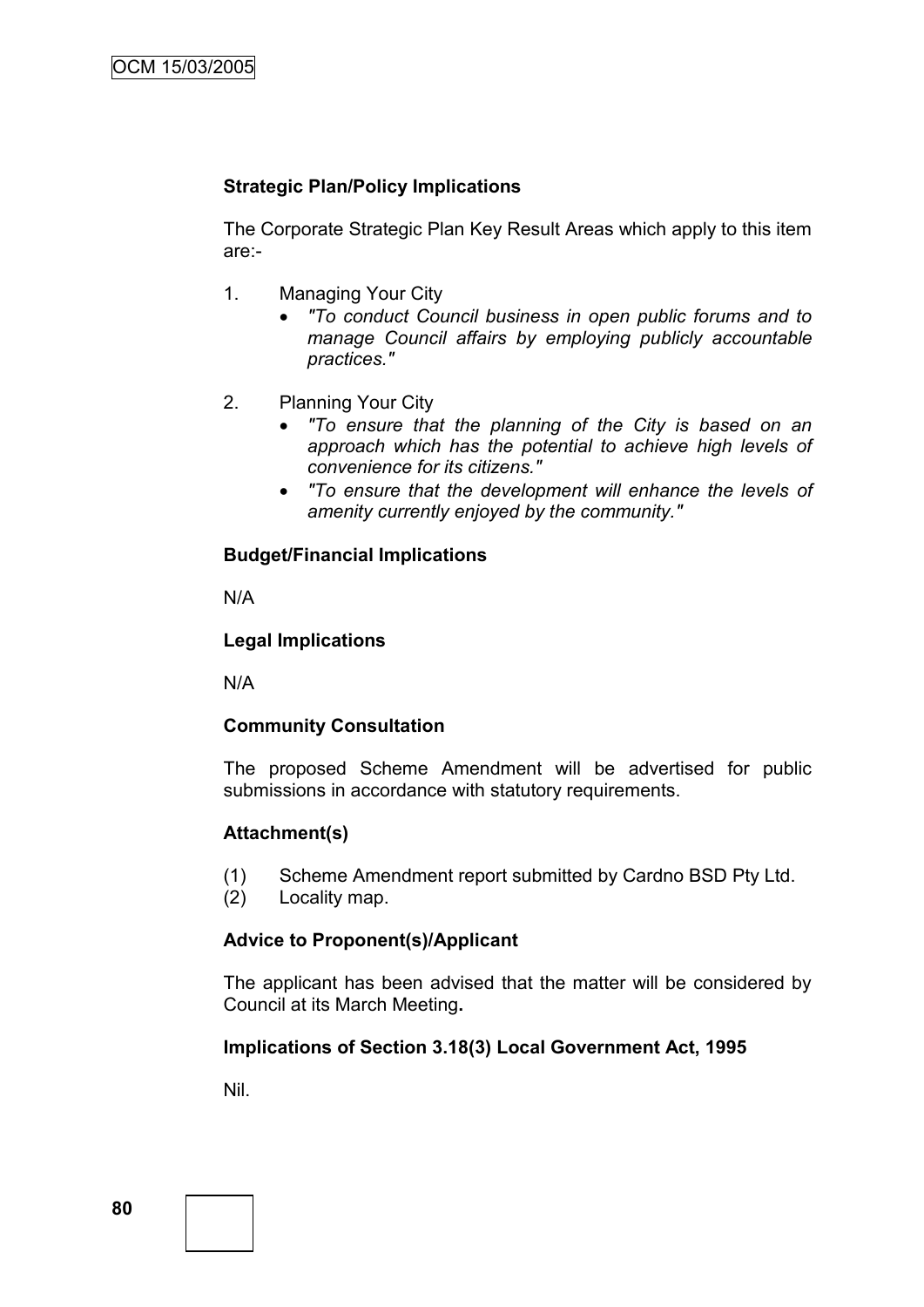## **14.13 (MINUTE NO 2748) (OCM 15/03/2005) - SCHEME AMENDMENT RE-CODING FROM R30 TO R20 PACKHAM DEVELOPMENT - DEVELOPMENT AREA 1 (93031) (MR) (ATTACH)**

#### **RECOMMENDATION** That Council:

(1) adopt the following Amendment No.31:-

TOWN PLANNING AND DEVELOPMENT ACT 1928 (AS AMENDED) RESOLUTION DECIDING TO AMEND CITY OF COCKBURN TOWN PLANNING SCHEME NO. 3.

AMENDMENT NO.31

Resolved that Council, in pursuance of section 7 of the Town Planning and Development Act 1928 (as amended) to amend the above Town Planning Scheme as follows:-

Amending the Scheme Maps as depicted on the Amendment Map by:-

(a) Recoding all residential lots within DA1 from R30 to R20.

Amending the Scheme Text by:-

(a) Deleting clause 3 under DA1 which states as follows:-

*"Not less than seventy-five percent (75%) of all land within the Residential Zone shall be developed for the purpose of single houses."*

Renumber clause 4 to clause 3 accordingly."

(b) insert the following new clause 5.4.4 as follows:-

*"Where a dwelling is accidentally destroyed on land zoned residential and the R-Coding applying to the lot reduces the development potential for residential development than that which applied at the time the planning approval was granted for the dwelling, the local government may consider redevelopment of the land in accordance with the R-Coding that applied at the time the dwelling was approved."*

(2) sign the scheme amendment documents, and advise the WAPC of Council"s decision;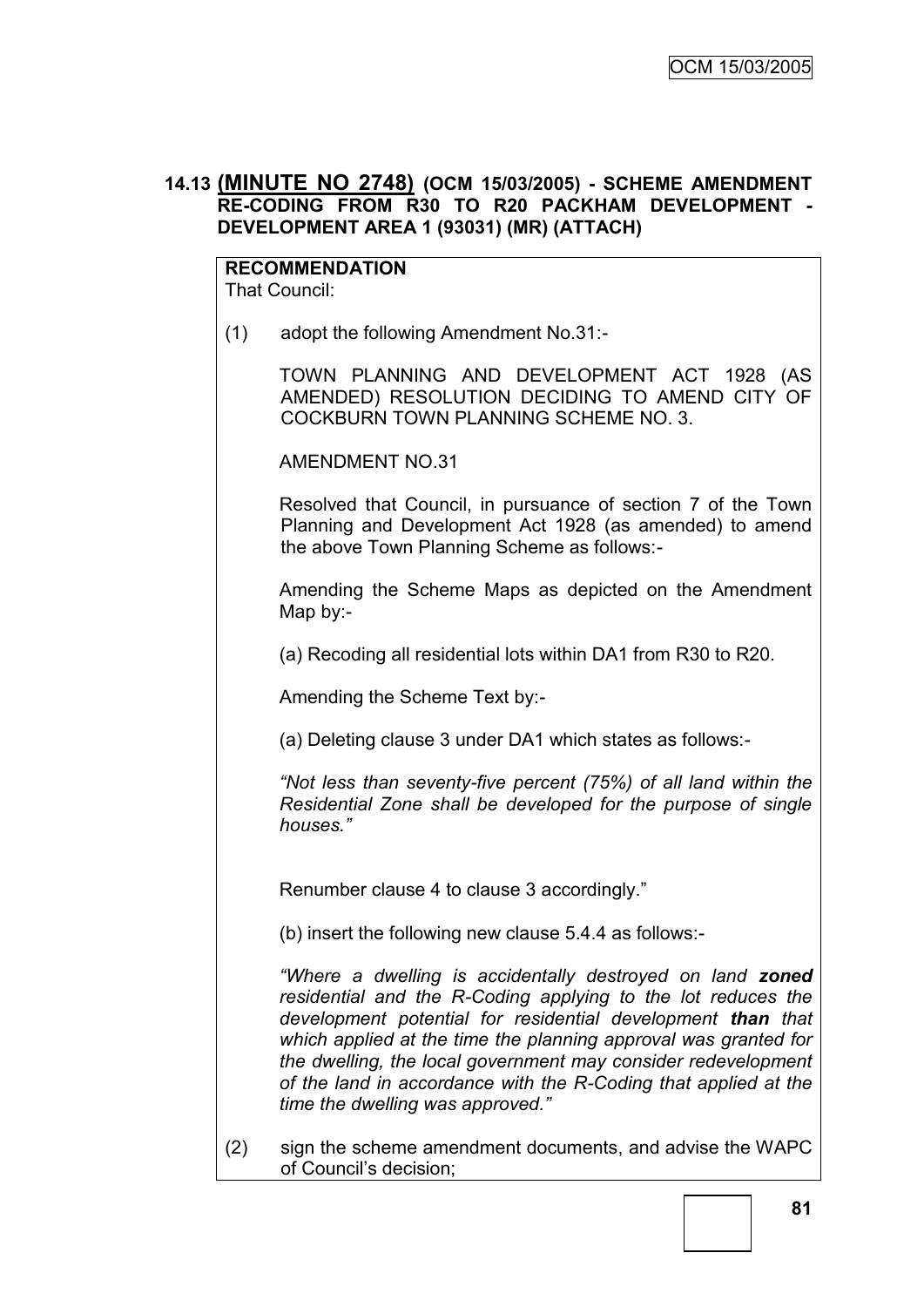- (3) following the receipt of formal advice from the Environmental Protection Authority that the Scheme Amendment should not be assessed under Section 48A of the Environmental Protection Act, advertise the amendment under Town Planning Regulation 25 without reference to the Western Australian Planning Commission;
- (4) notwithstanding (**3**) above, the Director of Planning and Development may refer a Scheme or Scheme Amendment to the Council for its consideration following formal advice from the Environmental Protection Authority that the Scheme Amendment should not be assessed under Section 48A of the Environmental Protection Act, as to whether the Council should proceed or not with the Amendment; and
- (5) following formal advice from the Environmental Protection Authority that the Scheme Amendment should be assessed or is incapable of being environmentally acceptable under section 48(A) of the Environmental Protection Act, the Amendment be referred to the Council for its determination as to whether to proceed with the Amendment.

## **COUNCIL DECISION**

MOVED Clr S Limbert SECONDED Clr I Whitfield that the recommendation be adopted.

**CARRIED 8/0**

#### **Background**

Urban Focus has progressively subdivided the Packham Development Area since 1989, through a private landowners development arrangement. The original landholdings included over 120 rural lots that were previously occupied by market gardens and other rural purposes. Council agreed to apply an R30 Coding to the Packham Development Area to off-set the additional land requirements associated with the provision of public open space and drainage that is understood to be on average around 16% of land requirements, with some landowners providing more than this requirement where necessary. The R30 Code was agreed too by Council on the basis that 75% of the lots created were to be developed only as single house lots, with the balance 25% developed based on the R30 Code. This is a mandatory requirement that applies in TPS3.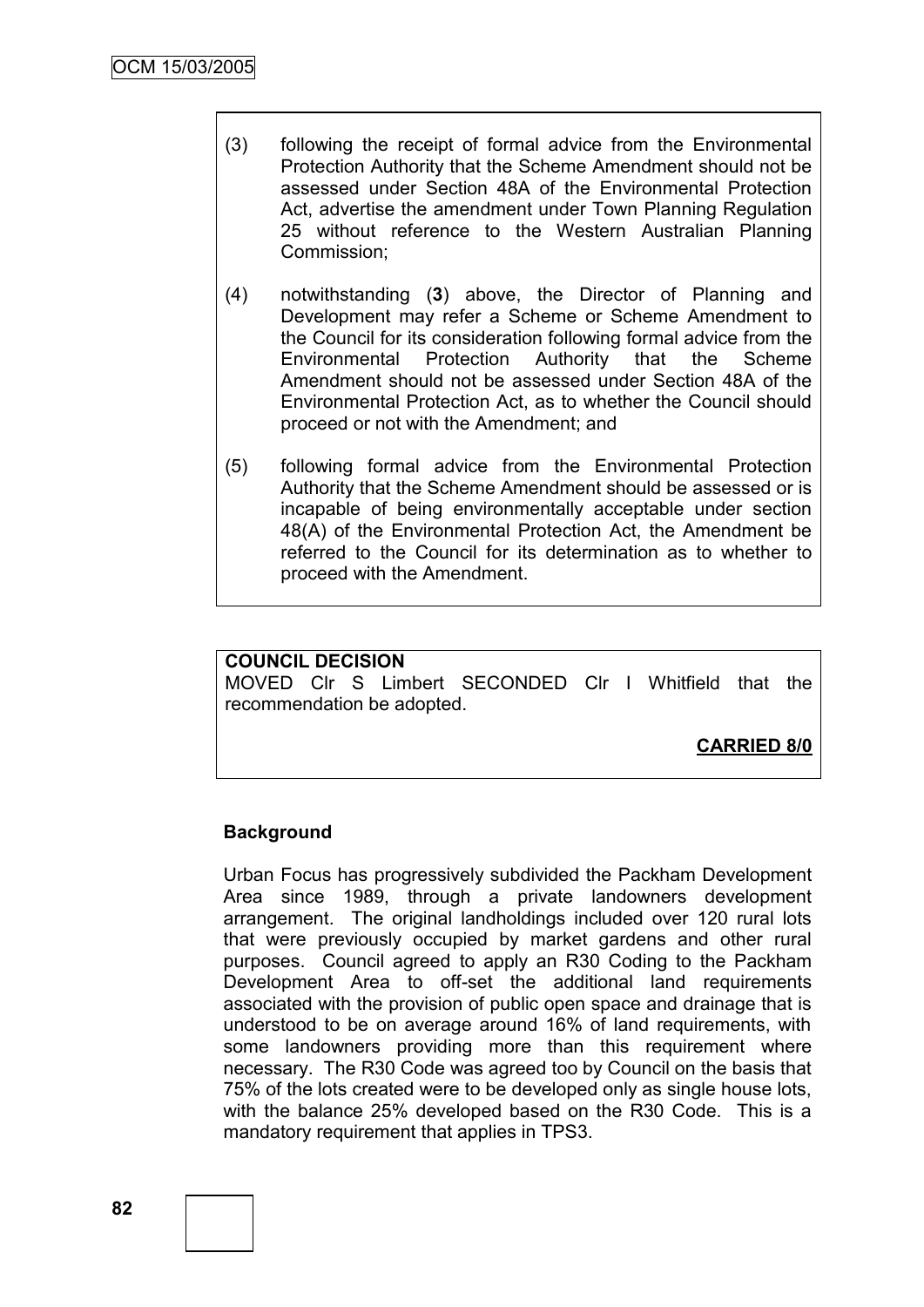There are a few different ways Council controls the development potential of land to achieve single house development on most lots in Packham. Without these controls explained below the R30 Coding in many cases would have otherwise permitted two or more grouped dwellings. The Council assessed each subdivision diagram in the subdivision stage independently and ensured that 75% of lots created were single residential using the following methods:-

- 1. Restriction based on lot size lot was too small in land area to be developed based on the R30 Code (1991 Codes);
- 2. Restrictive Covenant registered on title upon creation of new lot where the lot size would have enabled 2 or more grouped dwellings;
- 3. Existing Development where the lot contained an existing improvement such as a house and sheds.
- 4. Original Homesteads established prior to subdivision of Packham usually have no development restriction applying and could be developed to an R30 Code in most cases.

Council prepared and maintained a Packham Development Potential Data Base ("Packham Data Base") on the development potential of all lots and used this to give information to Real Estate Agents and Settlement Agents and Prospective Purchasers making enquiries on properties. The Packham Data Base has been difficult to apply because the Residential Design Codes were gazetted in October 2002 with minimum lot area per dwelling requirements that became smaller than the lot size requirements applied under the 1991 Codes. This has created an inconsistency in the Packham Data Base, whereby some lots now have development potential for two or more grouped dwellings based on changes to the threshold minimum lot area. This is of concern because these lots were supposed to be retained as part of the 75% of lots in Packham designated as a single house lot. The sustainability of this requirement of the Scheme could be diminished over time if actions are not taken to resolve this inconsistency.

Some lots are still vacant in Packham because landowners are waiting until restrictive covenants expire. Many restrictive covenants have sunset clauses that within a period of 10 years from registration the covenant and the restriction will be lifted. Development can then proceed based on the R30 Coding. Various landowners are aware of this and may seek to develop grouped dwellings accordingly. Some landowners have built their house in positions on lots that enable the construction of a second dwelling despite the existence of restrictive covenants and that their lot was identified as single residential only.

City Officers have also experienced disagreement with landowners about the development potential of their land, where landowners have made their own assumptions about development that conflicts with Council"s Packham Data Base. Other situations have arisen where no record of the property can be found on the Packham Data Base and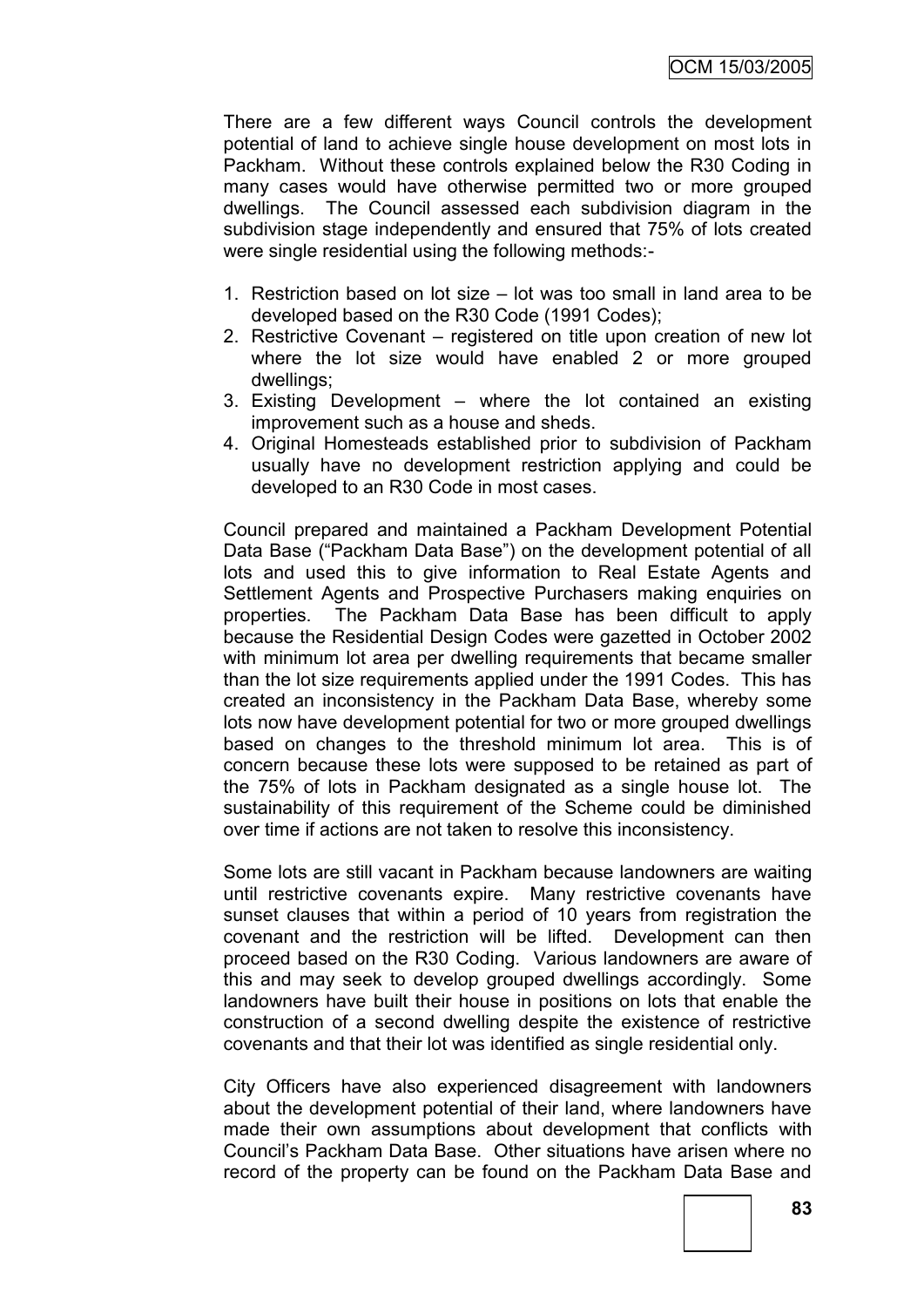where no restrictive covenant applied, the City had no other option but to recognise the development potential applying under the R30 Code.

It is now over 14 years since the first stage was subdivided in Packham and most of the development area has been developed. Urban Focus is proceeding with their final stages south of Mayor Road.

## **Submission**

N/A

## **Report**

The proposed down coding of Development Area 1 known as Packham on the Scheme Maps applies to over 1200 residential lots. While the proposed scheme amendment includes over 1200 residential lots the development potential for approximately 75% lots will not change. The balance of lots may have potential for two or more grouped dwellings. This doesn"t account for lots that have already been development for two or more grouped dwellings.

The proposed down coding from R30 to R20 has the following implications:-

- The R20 Code in the Scheme Maps resolves the inconsistency and confusion between the Scheme Map R30 Coding and the Packham Development Potential Data Base. The Scheme Maps clearly prevail without reference to another Data Base;
- Most (75%) of the lots within the Packham Development Area don't have any development potential beyond a single house. The down coding proposal will not reduce the development potential of most lots and therefore the "status quo" remains largely unchanged for most landowners;
- Some landowners of vacant residential lots with no restriction on development potential based on R30 could have their development potential reduced by changing the R-Code from R30 to R20. These landowners would still be able to obtain development approval to realise the full potential of their land under the R30 Code while the R20 scheme amendment is being processed. They would however not be able to develop grouped dwellings after the scheme amendment is gazetted;
- Some residential lots which didn't have development potential may have their development potential increased because their land area is over 900m². This, however, is consistent with every other residential lot in the district;
- The proposed scheme amendment seeks to delete the requirement for 75% of lots within DA1 to be single residential. This would mean that any lot 900m² or greater would permit two grouped dwellings notwithstanding the minimum lot size requirements applying to the R20 Code pursuant to Clause 5.4.1 of TPS3;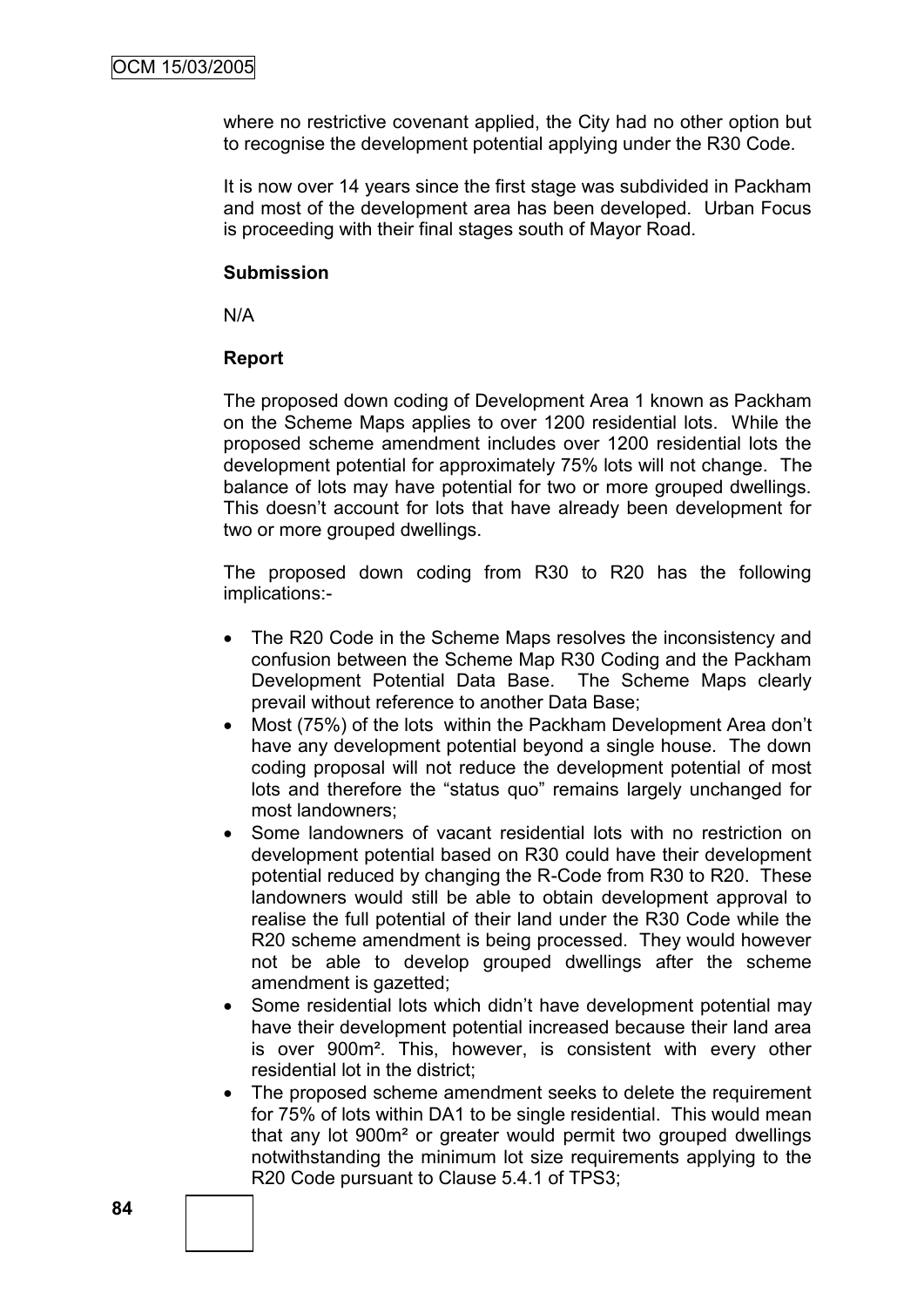A new variation clause to TPS3 is also needed that enables reinstatement of any dwelling in the district that is accidentally destroyed notwithstanding that the development doesn"t comply with the Residential Design Codes. The former development provisions that applied when the development was approved will prevail; and

The proposed scheme amendment is intended to give greater certainty and consistency in providing Zoning Statements and granting development approval within Development Area 1 – Packham. The current system of determining development potential is not workable and has lead to arguments with landowners. The expiry of restrictive covenants is also of genuine concern, which may regrettably lead to landowners demolishing existing improvements perhaps even a house to achieve two or more grouped dwellings. The R20 Coding is the most practical option to achieve a unified and consistent Coding. The R20 Code also follows the "Blanket R20 Coding" approach in the district, adopted as the basis to Town Planning Scheme No. 3.

## **Strategic Plan/Policy Implications**

The Corporate Strategic Plan Key Result Areas which apply to this item are:-

- 2. Planning Your City
	- *"To ensure that the planning of the City is based on an approach which has the potential to achieve high levels of convenience for its citizens."*
	- *"To foster a sense of community within the district generally and neighbourhoods in particular."*
- 3. Conserving and Improving Your Environment
	- *"To conserve the character and historic value of the human and built environment."*

## **Budget/Financial Implications**

Costs of preparing the scheme amendment.

## **Legal Implications**

Town Planning Regulations.

#### **Community Consultation**

To occur following initiation of the Scheme Amendment in accordance with the Planning Regulations.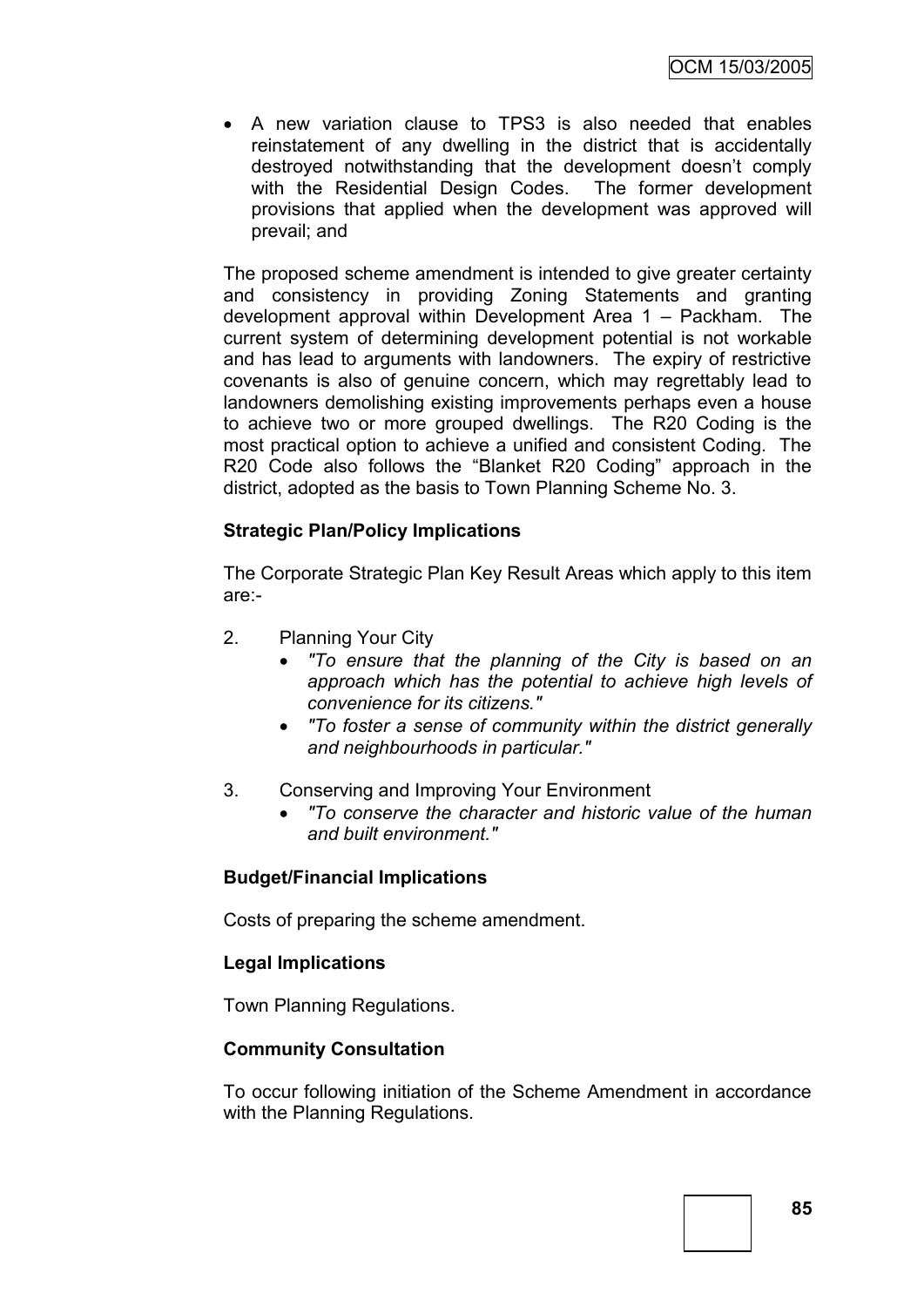# **Attachment(s)**

Packham Lot Sizes Plan

## **Advice to Proponent(s)/Applicant**

N/A

## **Implications of Section 3.18(3) Local Government Act, 1995**

Nil.

## **14.14 (MINUTE NO 2749) (OCM 15/03/2005) - CLEARING OF VEGETATION - LOT 301 KNOCK PLACE, JANDAKOT - OWNER: SOLTOGGIO HOLDINGS PTY LTD (6002846; 6000744) (GB) (ATTACH)**

# **RECOMMENDATION**

That Council:

- (1) withdraw legal proceedings against Wedgepoint Pty Ltd and Soltoggio Holdings Pty Ltd for the clearing of vegetation, based on the advice received from Council"s Solicitors, acting on this matter; and
- (2) advise Wedgepoint Pty Ltd, Soltoggio Holdings Pty Ltd and Council"s Solicitors accordingly.

# **COUNCIL DECISION**

MOVED Clr I Whitfield SECONDED Clr A Tilbury that Council:

- (1) withdraw legal proceedings against Wedgepoint Pty Ltd and Soltoggio Holdings Pty Ltd for the clearing of vegetation, provided that they pay Council's legal costs incurred to date: and
- (2) proceed with legal action against Wedgepoint Pty Ltd and Soltoggio Holdings Pty Ltd if Council's legal costs are not paid within 14 days of receiving written advice of the Council decision.

# **AMENDMENT TO MOTION**

MOVED Clr K Allen SECONDED Deputy Mayor R Graham that Council:

(1) withdraw legal proceedings against Wedgepoint Pty Ltd and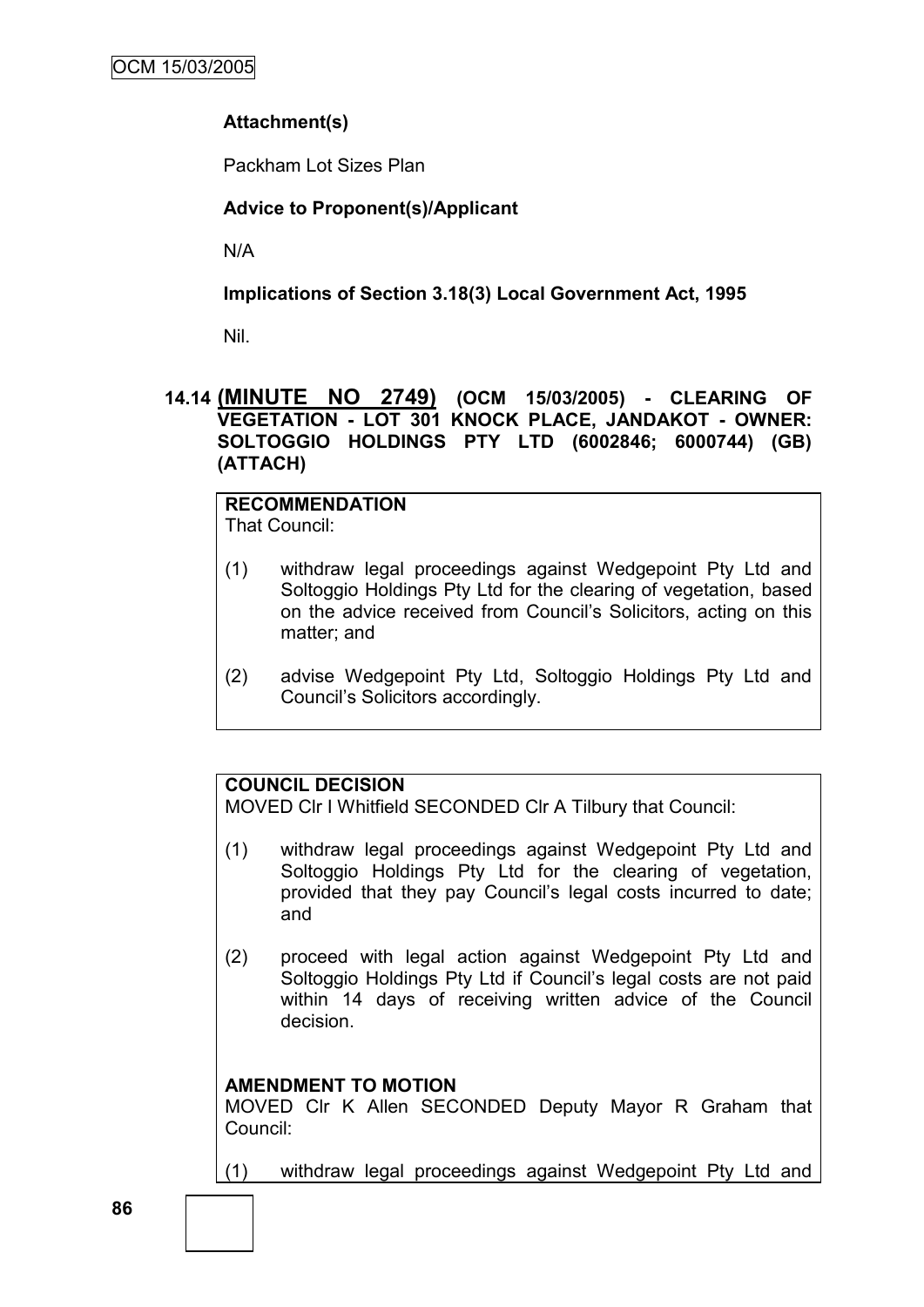Soltoggio Holdings Pty Ltd for the clearing of vegetation, provided that they pay Council"s legal costs incurred to date; and

(2) reassess its position to proceed with legal action against Wedgepoint Pty Ltd and Soltoggio Holdings Pty Ltd if Council"s legal costs are not paid within 14 days of receiving written advice of the Council decision.

# **CARRIED 6/2**

## **AMENDED MOTION PUT AND CARRIED 8/0**

#### **Explanation**

The site was illegally cleared and Wedgepoint Pty Ltd and Soltoggio Holdings should be held accountable for the payment of Council's legal costs.

## **Background**

Council, at its Ordinary Meeting on 16th December 2003, resolved to instruct its Solicitors to commence legal proceedings against Wedgepoint Pty Ltd (ACN 105 461 309) and Soltoggio Holdings Pty Ltd (ACN 008 785 055) in accordance with section 10AB(1)(a) of the *Town Planning and Development Act 1928* for a breach of the City of Cockburn Town Planning Scheme No. 3, and to seek further legal advice on the illegal burning of vegetation and add this issue to the complaint, subject to confirmation that a breach of the law administered by the Council has occurred.

The vegetation clearing had not received the prior planning approval of the Council and was therefore undertaken illegally.

The landowner, Soltoggio Holdings Pty Ltd, has advised that a prospective purchaser, Wedgepoint Pty Ltd, was responsible for the vegetation clearing. The landowner suggests that neighbourhood arsonists may have been responsible for the burning of the cleared vegetation, however this cannot be verified.

Since this matter has been pursued the former Lot 9001 has now been subdivided into two large industrial lots. Clearing now only applies to Lot 301 Solomon Road.

## **Submission**

N/A.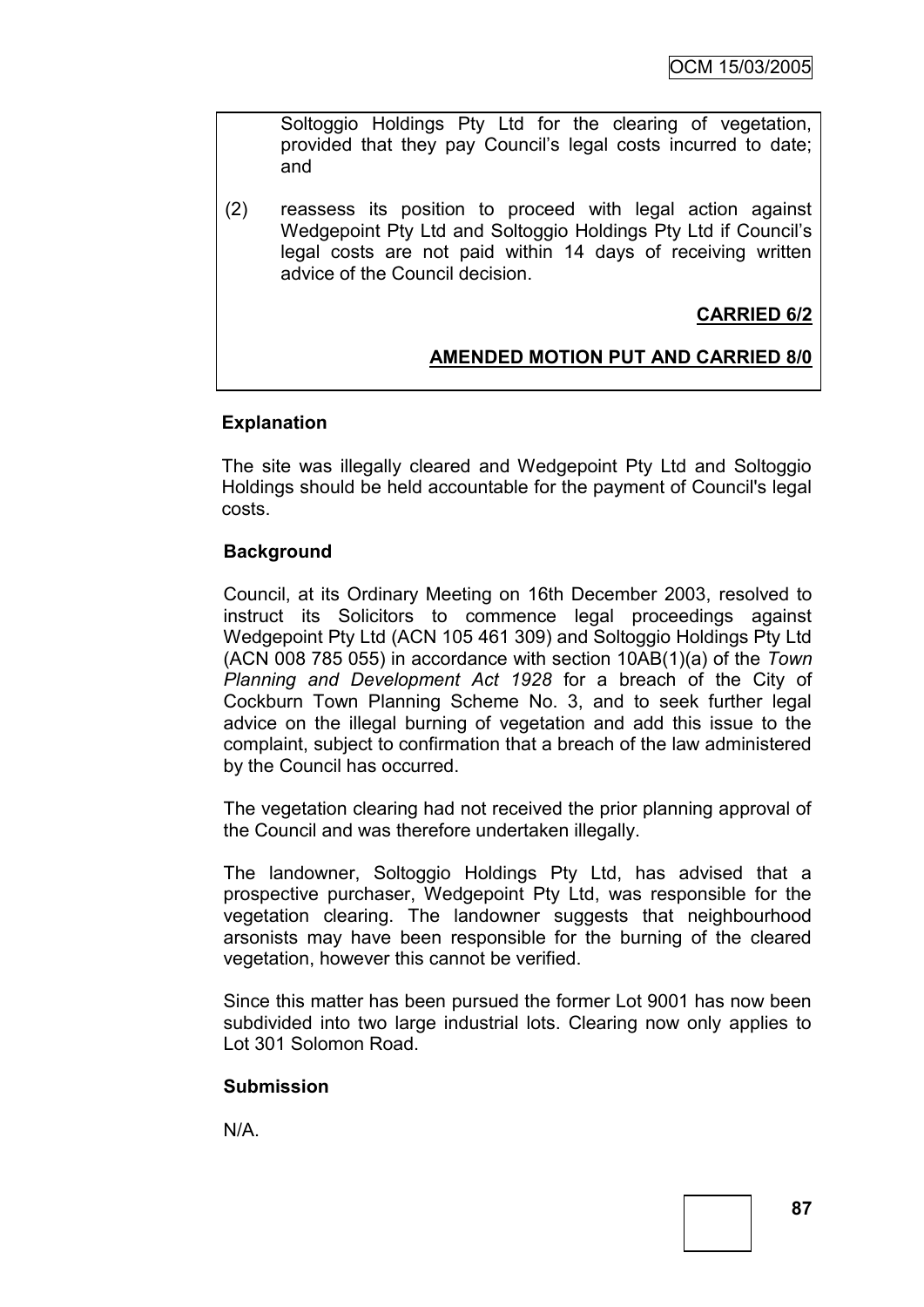## **Report**

Legal advice from Solicitors, McLeods, indicated that in the absence of evidence to identify the party responsible for conducting the clearing, prosecution in this matter may not be successful. The City has made inquiries into identifying the parties responsible for conducting the clearing and is not able to determine the identity of the contractor who conducted the works. If the Council proceeds with the prosecution and the court decision indicates insufficient evidence to substantiate the complaint, Council would then be liable for costs of both parties.

Given the lack of evidence and that the property is located in an area zoned for Light Industrial and Service development use, it is recommended that the Council discontinue the legal action.

#### **Strategic Plan/Policy Implications**

- 2. Planning Your City
	- *"To ensure that the development will enhance the levels of amenity currently enjoyed by the community. "*

#### **Budget/Financial Implications**

The City has incurred legal advice costs of \$581.90 as of the 29 April 2004 .

## **Legal Implications**

Town Planning and Development Act 1928. Town Planning Scheme No.3

## **Community Consultation**

N/A

#### **Attachment(s)**

- (1) Letter from McLeods Solicitors dated 20 January 2005.
- (2) Location Plan.

## **Advice to Proponent(s)/Applicant**

N/A.

## **Implications of Section 3.18(3) Local Government Act, 1995**

Nil.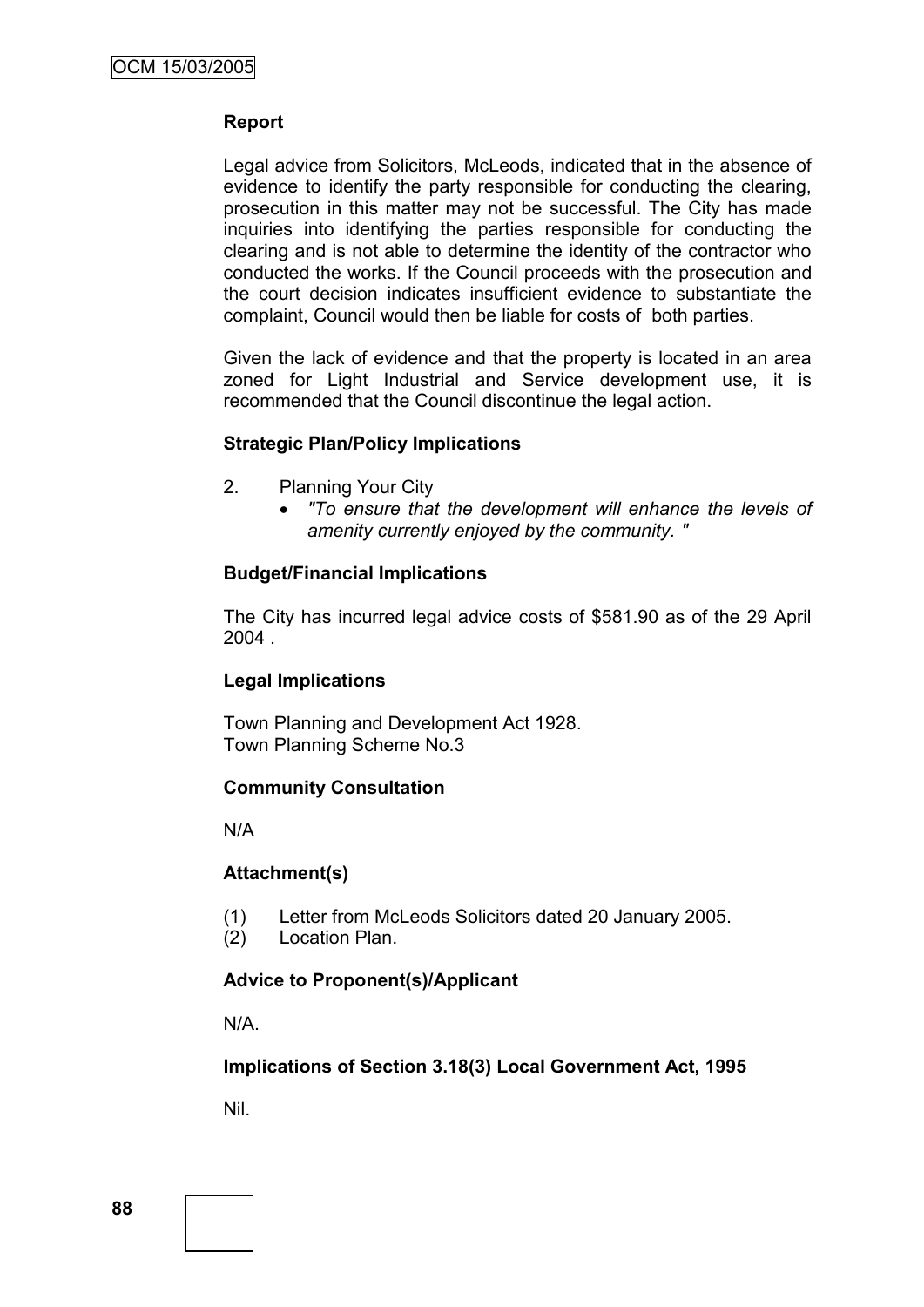# **(MINUTE NO 2750) (OCM 15/03/2005) – EXTENSION OF TIME**

## **COUNCIL DECISION**

MOVED Deputy Mayor R Graham SECONDED Clr K Allen pursuant to Clause 4.14 of Council's Standing Orders, Council grant an extension of time for one hour to enable the unresolved business of the meeting to be considered.

**CARRIED 8/0**

## **15. FINANCE AND CORPORATE SERVICES DIVISION ISSUES**

## **15.1 (MINUTE NO 2751) (OCM 15/03/2005) - LIST OF CREDITORS PAID (5605) (KL) (ATTACH)**

#### **RECOMMENDATION**

That Council receive the List of Creditors Paid for February 2005, as attached to the Agenda.

#### **COUNCIL DECISION**

MOVED Clr A Tilbury SECONDED Clr M Reeve-Fowkes that the recommendation be adopted.

**CARRIED 8/0**

## **Background**

It is a requirement of the Local Government (Financial Management) Regulations 1996, that a List of Creditors be compiled each month and provided to Council.

#### **Submission**

N/A

**Report**

N/A

## **Strategic Plan/Policy Implications**

N/A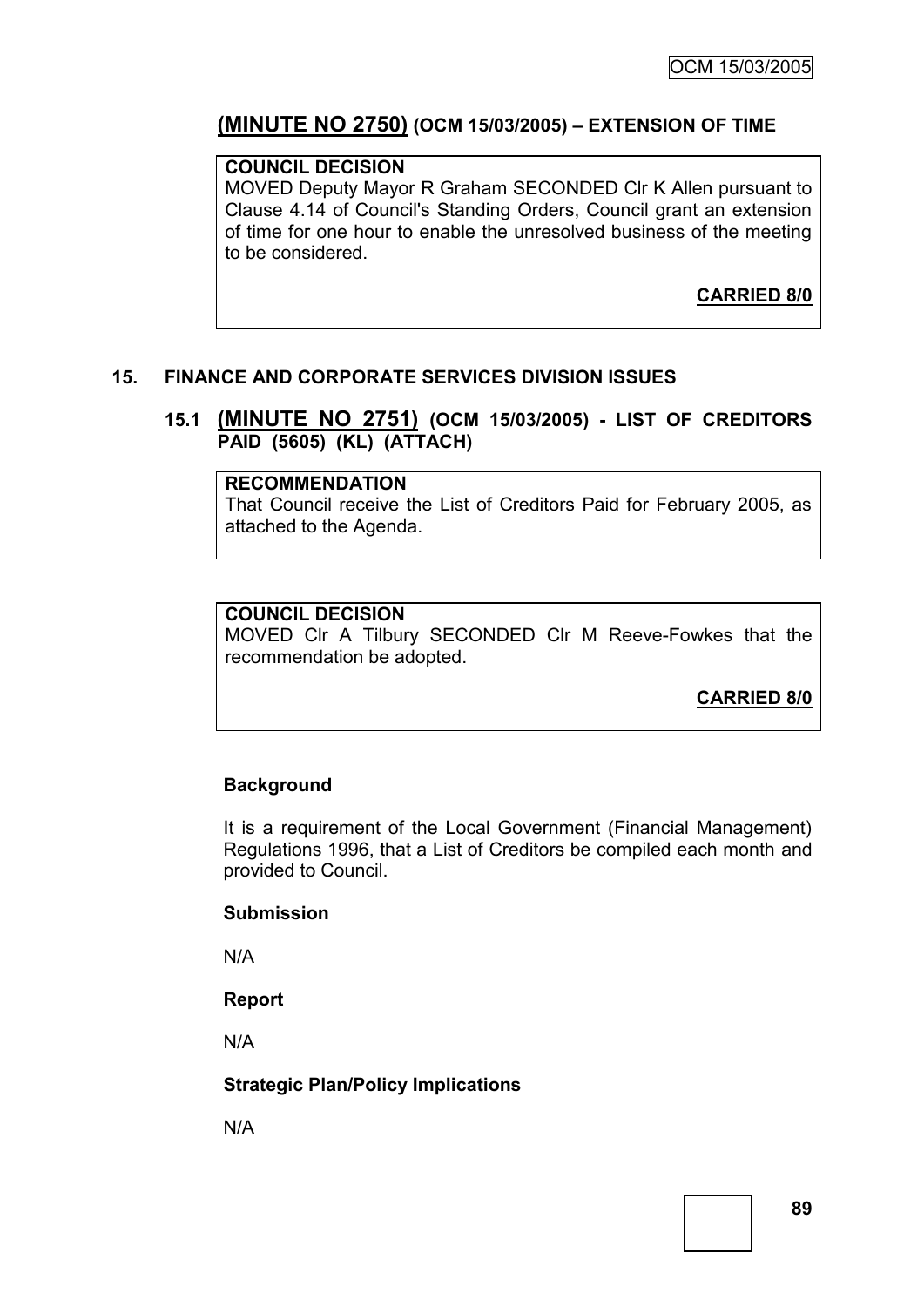# **Budget/Financial Implications**

N/A

**Legal Implications**

N/A

**Community Consultation**

N/A

# **Attachment(s)**

List of Creditors Paid.

# **Advice to Proponent(s)/Applicant**

N/A

**Implications of Section 3.18(3) Local Government Act, 1995**

Nil.

# **16. ENGINEERING AND WORKS DIVISION ISSUES**

# **16.1 (MINUTE NO 2752) (OCM 15/03/2005) - LANCASTER HOUSE CROSSOVER - REQUEST FOR FULL REFUND (450162) (JR)**

## **RECOMMENDATION**

That Council does not re-imburse or donate the cost of the crossover at the Lancaster Street roundabout to SBAS Holdings Pty Ltd.

# **COUNCIL DECISION**

MOVED Clr L Goncalves SECONDED Clr K Allen that Council:

- (1) consider paying \$4,087.65 from Account No.2075, as a donation towards the cost of the crossover at the Lancaster Street roundabout to SBAS Holdings Pty Ltd; and
- (2) the budget be amended accordingly.

**MOTION LOST DUE TO LACK OF AN ABSOLUTE MAJORITY OF COUNCIL 5/3**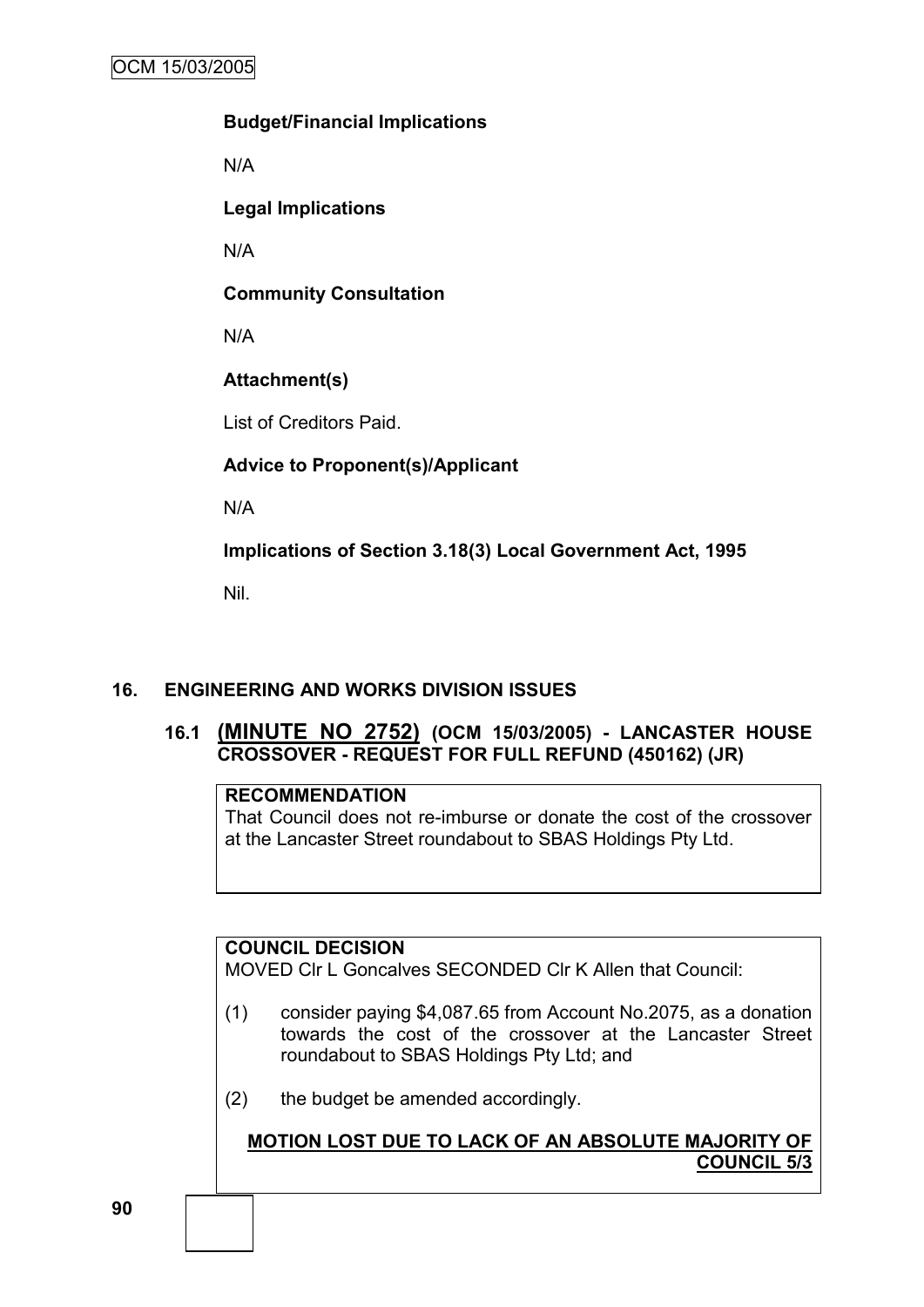MOVED Clr I Whitfield SECONDED Clr S Limbert that the recommendation be adopted.

## **CARRIED 7/1**

## **Background**

Following strong objections from SBAS Holdings to incorporate a crossover connection to the right-of-carriageway through the Lancaster House property on the north side of the intersection, Council resolved at its meeting held in July 1998 to construct the Lancaster Street/Burgundy Crescent roundabout with provision for future access to the right-of-carriageway. The roundabout was subsequently funded in the 1998/99 Budget and constructed accordingly.

In 2003, SBAS Holdings applied and paid for a crossover connection to the right-of-carriageway. This followed correspondence from the City advising that the design of the crossover connection and the cost of construction were the responsibilities of properties having access to the right-of-carriageway.

## **Submission**

SBAS Holdings has now requested that the cost of the crossover (\$8,175.30) be re-imbursed to them as:-

- Council had written to them in 1998 that the crossover would be included in the 1998/99 Budget.
- The connection then was not supported by SBAS as it was premature with most of the area to be serviced by the right-ofcarriageway having not been fully developed.
- The area is now fully developed and the crossover connection has vastly improved traffic movement to and from the development, making Lancaster Street less dangerous.
- Many businesses and other ratepayers have benefited from these works.

As their request has not been supported by staff, SBAS Holdings have requested that the matter be considered by a Council meeting.

#### **Report**

A history of events leading to the construction of the crossover to the right-of-carriageway on the north side of the Lancaster Street/Burgundy Crescent roundabout is as follows:-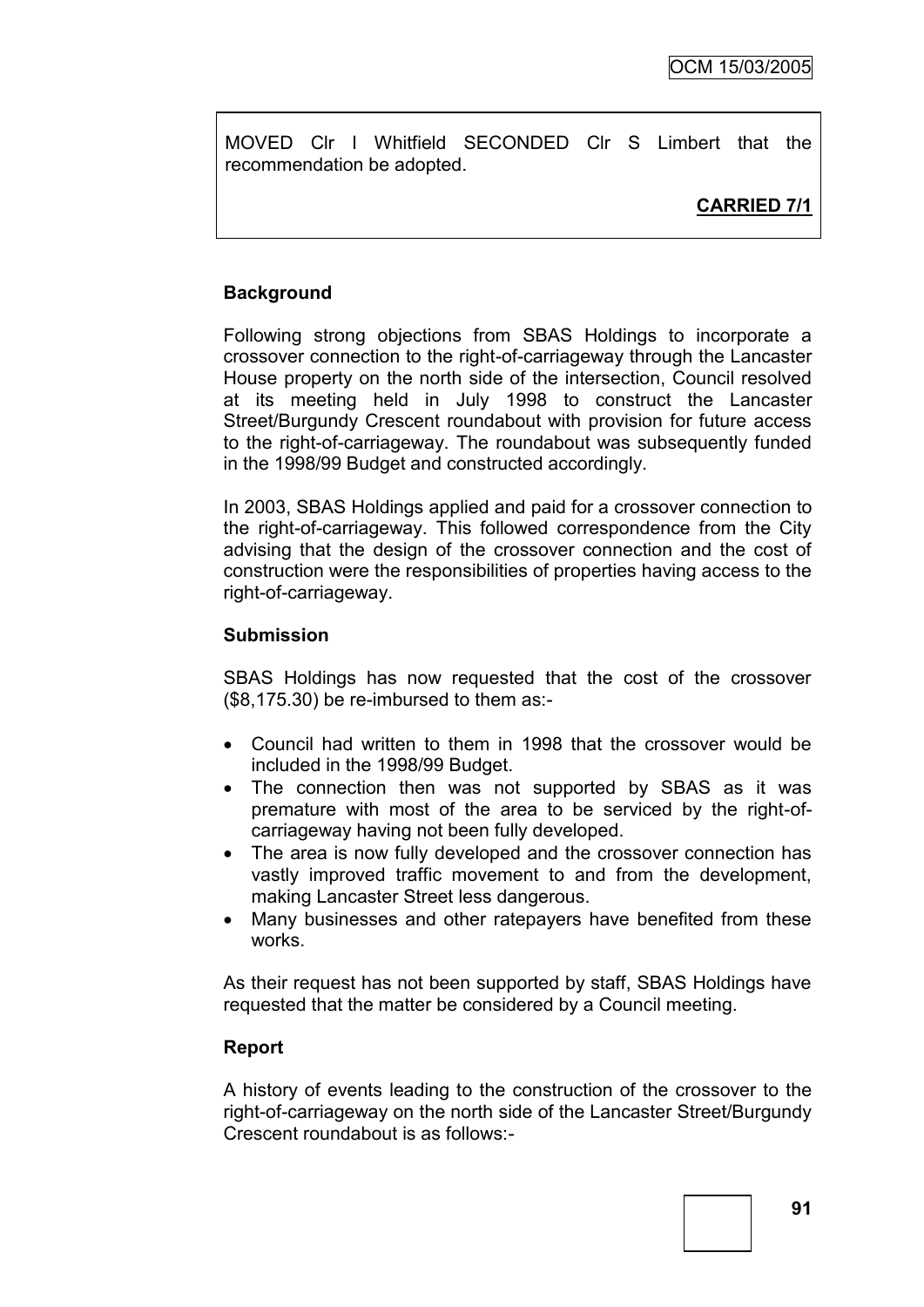- March 1998 Letter to SBAS Holdings advising of the possible inclusion of the Lancaster Street/Burgundy Crescent roundabout in the 1998/99 Budget, requiring a direct connection to the right-ofcarriageway on the east side of Lancaster House. There was no firm indication for responsibility of costs for this connection, although it would have been minimal if carried out as part of the roundabout works.
- July 1998 Council decision to proceed with the roundabout, but excluding the connection due to strong objections from SBAS Holdings. Consequently, the 1998/99 Budget subsequently adopted approved only for the roundabout works and not the crossover connection.
- July 2003 Following a query by Mr Srhoy of SBAS Holdings to now provide a connection, details of the requirements to proceed with the connection, including responsibility for costs. Apparently, SBAS Holdings then approached other abutting property owners to contribute to the crossover, but were not successful.
- August 2003 Quotations to Mr Srhoy for Council to proceed with the work. Mr Srhoy accepted Option 1 and accordingly paid for the work to be done.
- November 2003 Upon completion of the work, Mr Srhoy then wrote to Council seeking re-imbursement of costs in view of Council"s correspondence of March 1998.
- November 2003 Staff response to Mr Srhoy advising that the costs are the responsibility of the property owner. These costs are significantly more than they would have been at the time of the roundabout construction.

In view of the foregoing, and as this connection is in effect a private crossover, Council should not be responsible for the costs. There was the possibility of having the crossover built at the same time as the roundabout in 1998. This would have been at little or no extra cost to the roundabout as the northern verge area was disturbed and modified for the roundabout and had to be re-instated in any case.

## **Strategic Plan/Policy Implications**

The Corporate Strategic Plan Policy area that applies to the item states:

"*To construct and maintain roads which are the responsibility of the Council in accordance with recognised standards and are convenient and safe for use by vehicles, cyclists and pedestrians."*

## **Budget/Financial Implications**

Reimbursement or donation of the cost of the crossover to SBA Holdings Pty Ltd would require a Budget allocation of \$8,175.30.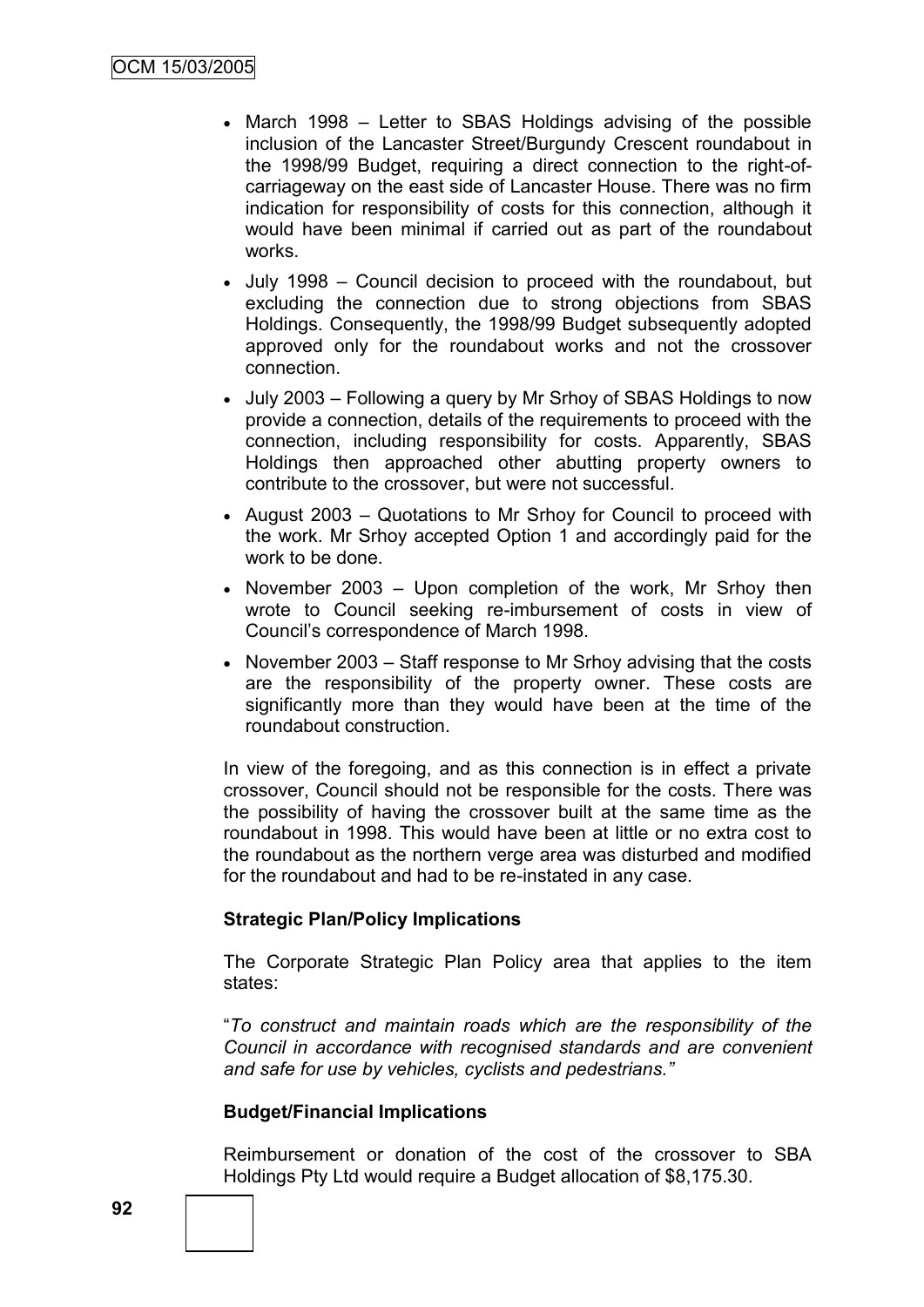## **Legal Implications**

The funding by Council of private works that are not a part of Council works would contravene the Local Government Act, unless it can be shown to provide a general community benefit. However, Council can make a donation to any particular request.

## **Community Consultation**

N/A

# **Attachment(s)**

N/A

# **Advice to Proponent(s)/Applicant**

Mr S Srhoy of SBAS Holdings has been advised that the matter will be considered at the Ordinary Council Meeting on 15 March 2005.

## **Implications of Section 3.18(3) Local Government Act, 1995**

Nil.

# **17. COMMUNITY SERVICES DIVISION ISSUES**

# **17.1 (MINUTE NO 2753) (OCM 15/03/2005) - COCKBURN INCIDENT CONTROL VEHICLE (1550) (RA)**

#### **RECOMMENDATION** That:

- (1) Council supports the local volunteer bush fire brigades through the transfer of ownership of the Cockburn Incident Control Vehicle to the Shire of Serpentine-Jarrahdale at no cost on the understanding that it would be available in accordance with the Mutual Aid and Support Agreement;
- (2) Council remove the Cockburn Incident Control Vehicle Fleet No.2841 from Council"s Asset Register; and
- (3) the Shire of Serpentine-Jarrahdale be responsible for all costs associated with the transfer of the vehicle.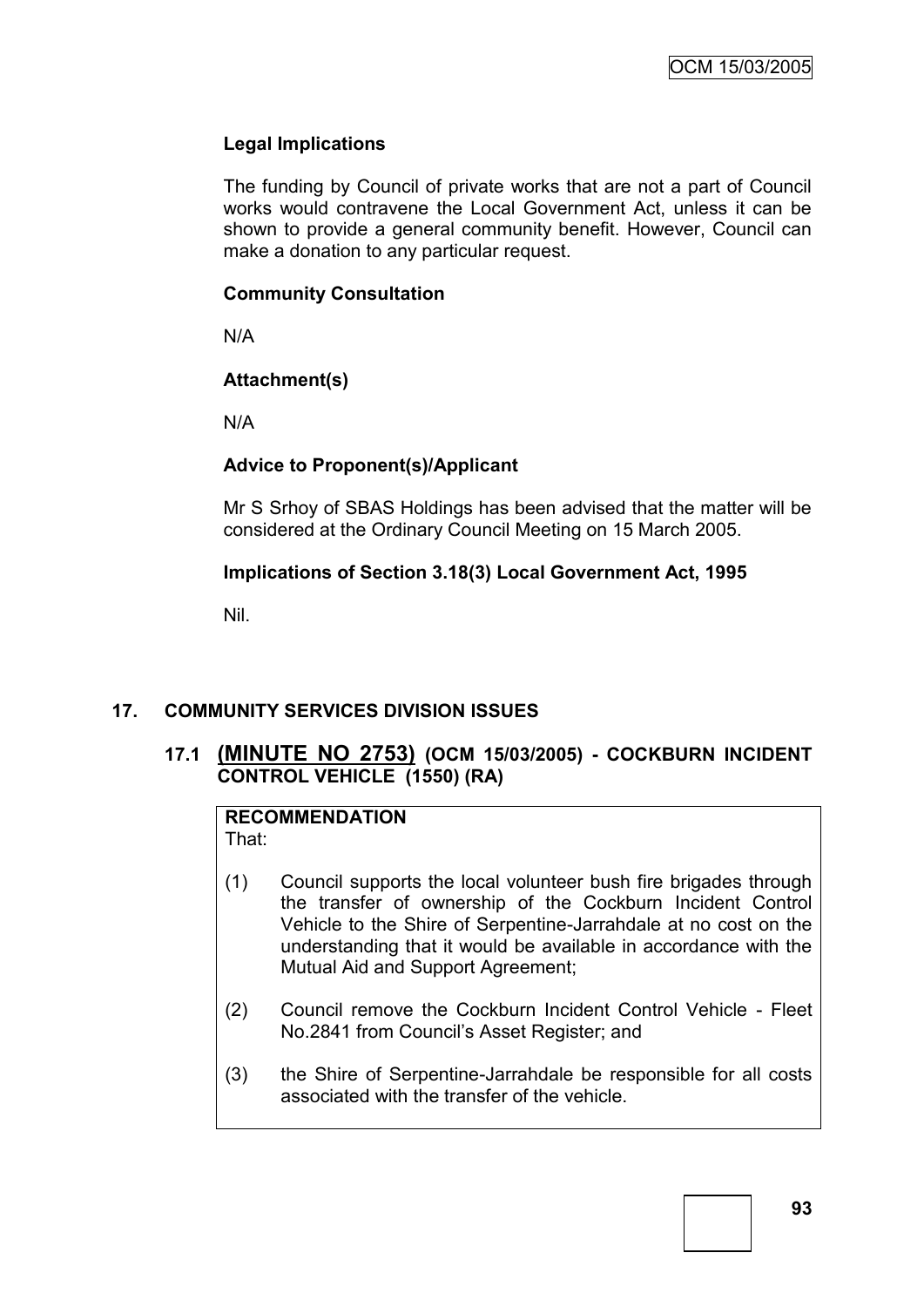#### **COUNCIL DECISION**

MOVED Clr I Whitfield SECONDED Clr S Limbert that the recommendation be adopted.

#### **Background**

At its meeting held on 18 January 2005, Council resolved as follows:

*"that is matter be deferred pending receipt of further additional information."*

Council sought information on the value of the asset and how much Council has spent on it recently in order for the matter to be given more consideration before disposing of this asset.

#### **Submission**

The Shire of Serpentine Jarrahdale is prepared to accept the donation of the Incident Control Vehicle on the understanding it would assume total responsibility for all costs associated with its operation. Should the City of Cockburn seek to sell the vehicle to the Shire of Serpentine Jarrahdale, the purchase would need to be considered and budgeted for by the Shire.

#### **Report**

The Incident Control Vehicle (ICV) has served the Volunteer Bush Fire Brigades for several years at incidents within the City of Cockburn and has also been used to support other Local Governments/Bush Fire Brigades outside of Cockburn.

This vehicle has been an asset to the brigades and has played a major role at large incidents when manned by trained people, however most people who join brigades prefer to be on the fire ground extinguishing flames rather than in a bus. This vehicle would be an asset in bush fire situations if it could be appropriately manned.

Both the Jandakot and South Coogee Brigades have indicated that they no longer have the ability to staff the vehicle as crews have other roles to fulfil but recognize that in large fire situations and other situations such as the Bushfire Games the vehicle is of great value.

Given that the brigades are not able to staff the ICV, consideration should be given as to how the resource can remain accessible to local brigades within the bush fire organization. One option would be to offer the vehicle to an adjoining Local Government that has the capacity to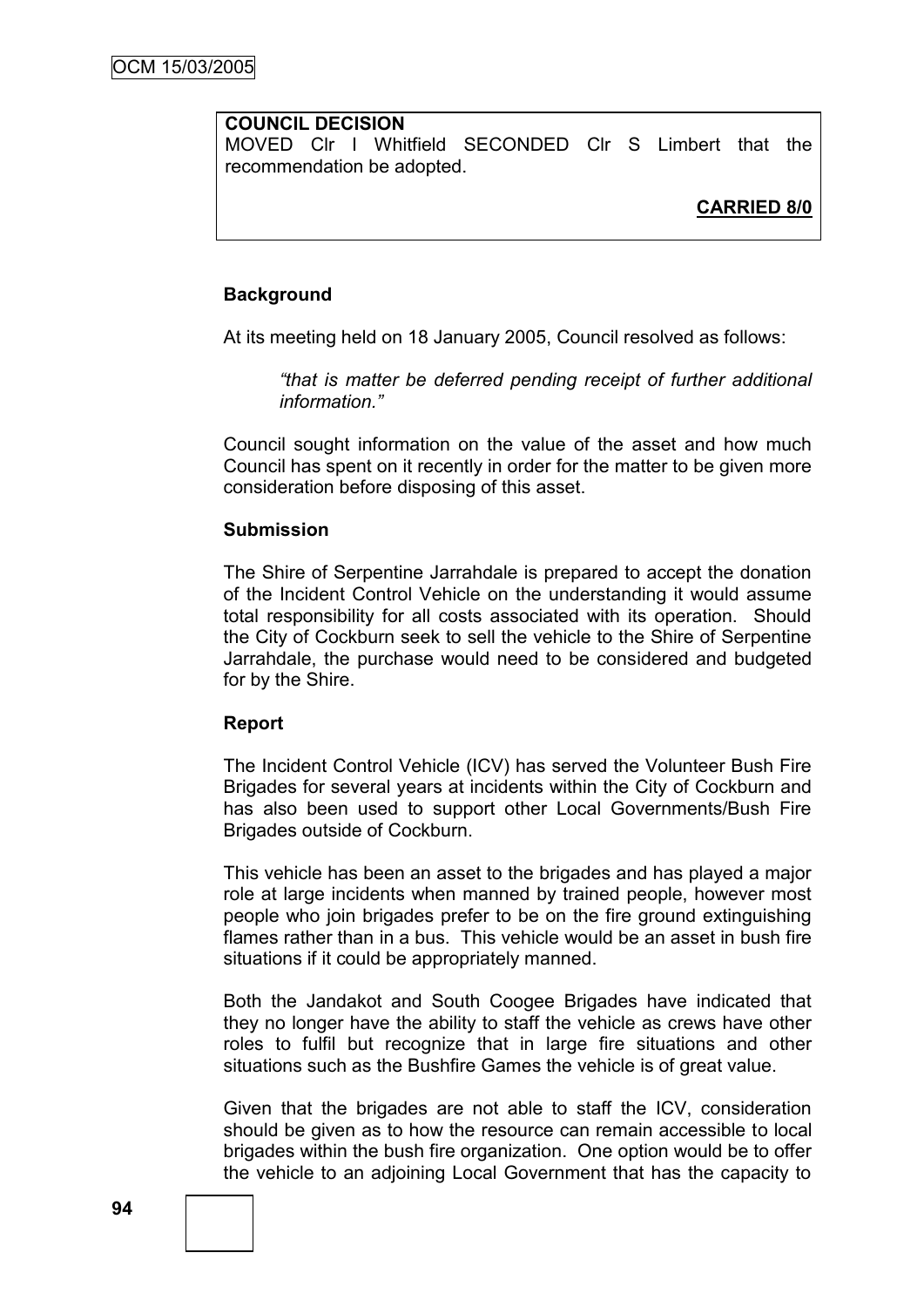operate the vehicle and is prepared to assist Cockburn brigades requiring an ICV.

As FESA has not yet made a decision on what type of ICV"s will fall under the Emergency Services Levy or how many vehicles are required, no major funding will be approved for vehicles such as the ICV. Normal repairs and running cost are covered by FESA. As a result any major costs for the upgrade of computers, printers, radios etc. in the near future would have to be funded by City of Cockburn or Brigades. The cost of major repairs to the vehicle being met by FESA remains problematic. The vehicle remains a liability to local brigades under the present circumstances.

Pickles Auctions Trucks and Machinery have valued the vehicle between \$8,000 and \$10,000. There is a further \$10,000 worth of equipment in the vehicle, such as radios, generators, and the like, which are required to make the vehicle operational for its designed purpose.

The vehicle had a second hand motor installed in 2001 at a cost of \$15,000. There has been no other major expenditure on the vehicle since this time. In the past year (2003/04) the operating expenditure was \$1,700. In the current year to 30 December 2004 the operating cost was \$400, a low figure as the vehicle is very rarely used.

There are a number of options available to the City for the ICV:

- 1. The first is to retain the vehicle. This is not recommended, as it is not being used and is a waste of resources.
- 2. The second option is to donate the vehicle to the Shire of Serpentine-Jarrahdale. This option ensures that the ICV will be available to operate within the City of Cockburn should it be required.
- 3. The third option is to sell the vehicle to the Shire of Serpentine-Jarrahdale at say 50% of its value on the understanding that it would be part of the regional vehicle pool for wild fires. This option appears to provide potentially an equitable solution, however, there is no commitment from the Shire that it would be prepared to buy the vehicle.
- 4. A final option is to sell the vehicle on the open market. Financially this is an attractive option, however it is likely that the vehicle would not be available as an ICV available to operate in the City.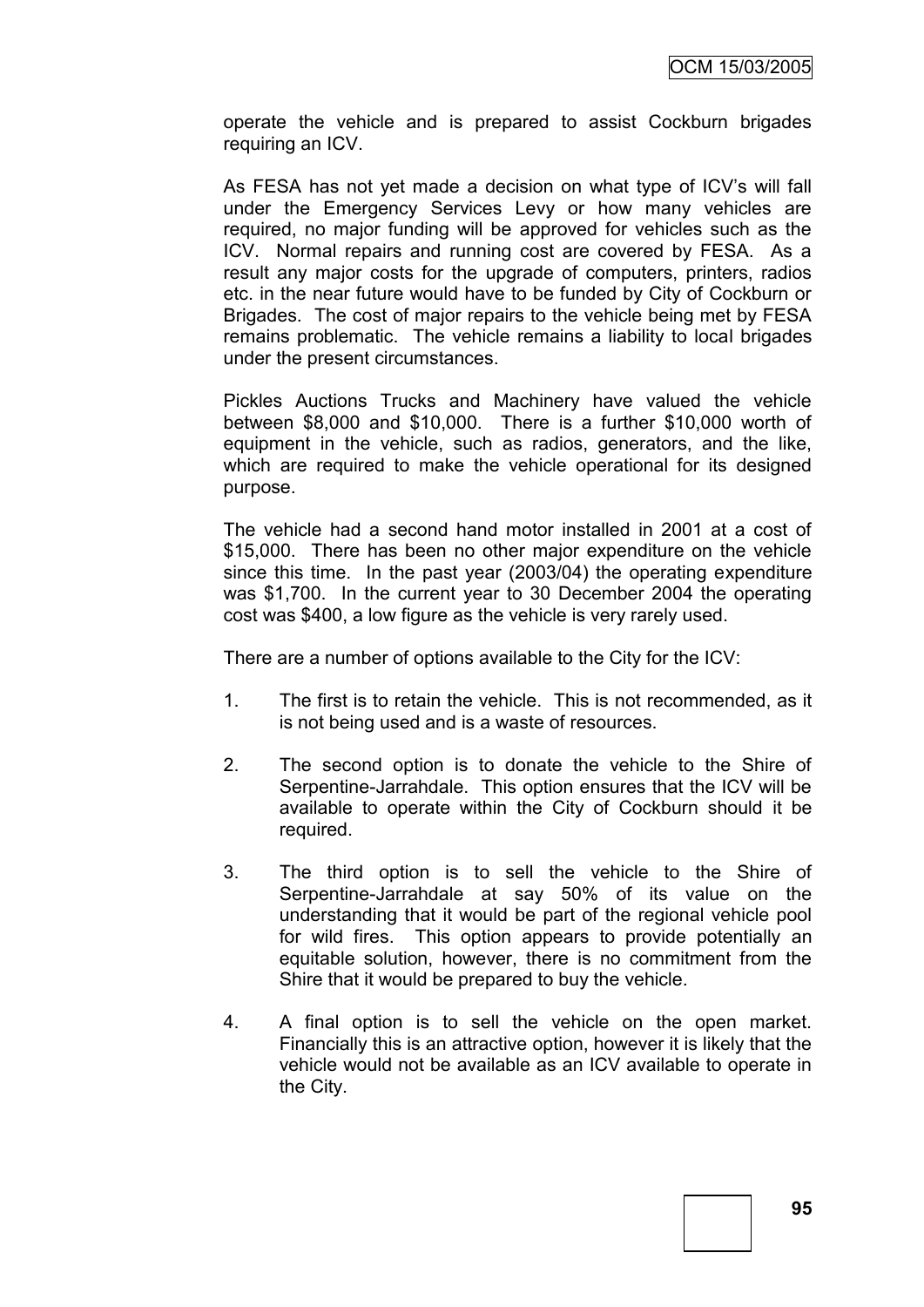A donation of the ICV to the Shire of Serpentine Jarrahdale would create a sense of goodwill and cooperation between the respective organisations in relation to the funding of vehicles used for wildfires. It would also be an expeditious means to deal with the vehicle.

## **Strategic Plan/Policy Implications**

N/A

## **Budget/Financial Implications**

The vehicle has a total estimated value of \$19,000. Balanced against this is the replacement cost of equipment and repairs to the vehicle to be borne by the Brigades as FESA will not cover costs for this item.

## **Legal Implications**

N/A

**Community Consultation**

N/A

## **Attachment(s)**

N/A

# **Advice to Proponent(s)/Applicant**

The Bush Fire Advisory Committee, which is aware that the issue of the disposal of an asset of the City needs to be considered by Council, has formally considered the matter.

## **Implications of Section 3.18(3) Local Government Act, 1995**

Nil.

# **17.2 (MINUTE NO 2754) (OCM 15/03/2005) - WETLANDS EDUCATION CENTRE PRECINCT (4617) (RA)**

# **RECOMMENDATION**

That Council:

- (1) allocate \$30,000 for the development of plans and costing for the replacement and refurbishment of buildings that comprise the Wetlands Education Centre precinct to form the basis of information required for grant applications; and
- (2) transfer \$30,000 from the Community Facilities Reserve Fund for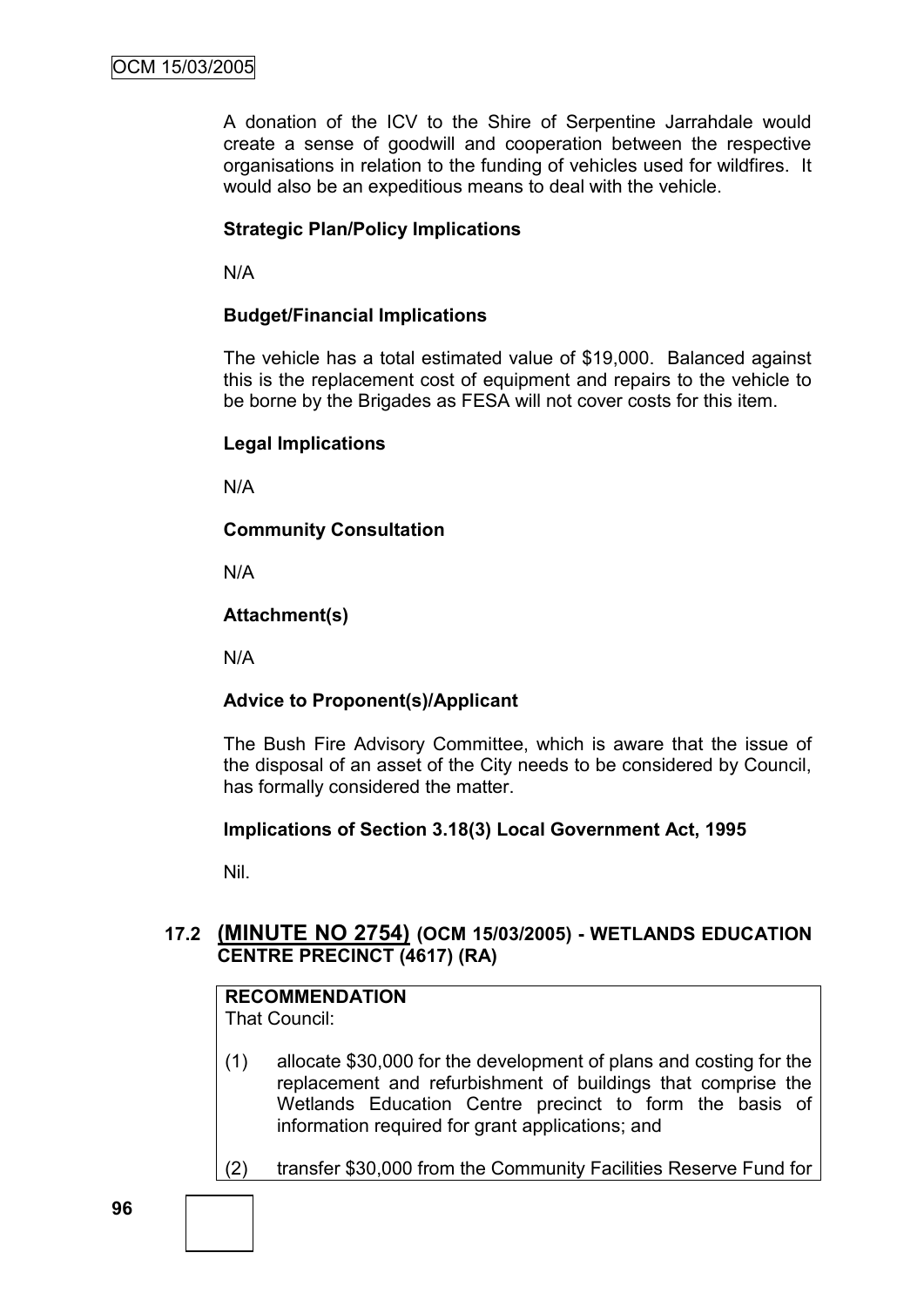the development of plans for the Wetlands Education Centre and adjust the budget accordingly.

# **TO BE CARRIED BY AN ABSOLUTE MAJORITY OF COUNCIL**

#### **COUNCIL DECISION**

MOVED Clr S Limbert SECONDED Clr M Reeve-Fowkes that the recommendation be adopted.

# **CARRIED BY ABSOLUTE MAJORITY OF COUNCIL 8/0**

## **Background**

Council in its 2004/05 budget allocated \$40,000 toward the operation of the Wetlands Education Centre and also placed on its budget \$10,000 for the development of a concept plan for the site that could assist in creating a financially viable centre, which provides environmental and educational services.

The City subsequently appointed Bernard Seeber Architects to carry out the development of a concept plan for the site.

## **Submission**

The Cockburn Wetlands Education Centre made an application for increase in its annual grant for funds to increase its size of the building it occupies in a budget submission for 2004/05. The allocation of funds for the Concept Plan was in response to a request from the Wetlands Education Centre for funds to expand its current accommodation.

## **Report**

The area for the investigation and development of the concept plan for the precinct was confined to a 1.5-hectare portion of the Bibra Lake Reserve. The Bibra Lake Reserve forms a portion of the Beeliar Regional Park west of Bibra Lake whilst the eastern portion of the lake area in which the precinct under consideration stands has high conservation values.

The buildings on the site come under the control of the City and are occupied by the Wetlands Education Centre, Scouts, Native Arc and Waalititij Aboriginal Corporation. With the exception of the Wetlands Education Centre, which is relatively new, the other buildings are old farmhouses and associated sheds. Native Arc has also constructed a number of temporary style holding pens for animals on the site.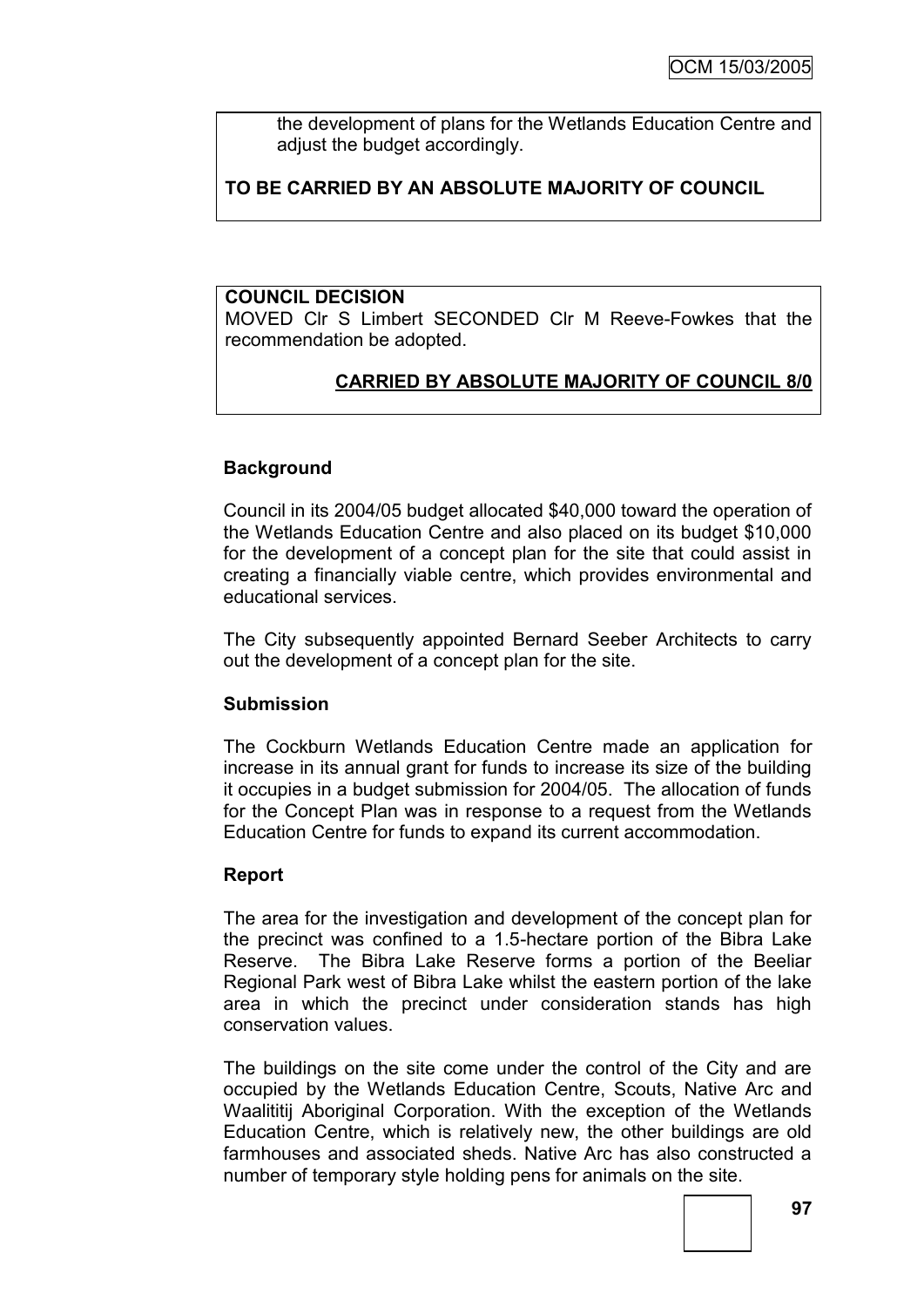A series of workshops and meetings with stakeholders were conducted by the consulting Architect to seek some common grounds and values. The Wetlands Education Centre saw a continuation of its role in restoration and enhancement of the wetlands environment and wetlands education. Scouts Australia which currently occupies a portion of the Wetlands Education Centre saw its primary focus as scouting activities with an emphasis on environmental conservation and education. Native Arc saw its role as continuing fauna conservation and related education programmes. Waalititij Aboriginal Corporation saw a continued and enhanced role in natural environment education and conservation with a particular emphasis on aboriginal heritage and knowledge of the natural environment.

The shared values evident of wetlands and native fauna and flora conservation and education provide a unique opportunity for the creation of a multifaceted precinct of services and activities. There is flowing from the range of activities offered on the site opportunities to generate income from education, tourism and sponsorship.

The concept plan proposed for the site incorporates the need to establish the existing activities in a form and location that allows for an inter-relationship between the various occupiers of the site whilst ensuring that the individual organisational requirements are met without impacting significantly on the conservation values of the site. Implicit in the values of the site is the need to have an architectural form and scale that embrace environmentally sustainable practises. The occupiers of the site were very cognisant of the need to ensure financial viability of the precinct overall and each organisation individually. There is interdependency between the individual occupiers to create a range of activities for visitors and tourists. Part of this package is the need to include infrastructure that is sympathetic to a "nature based tourism" ethos. To achieve this end a number of the present structures need to be removed from the site and replaced with appropriate new buildings.

The most pressing need to address is the condition of the buildings occupied by Native Arc and the accompanying holding pens and cages for native fauna. The old farmhouse is totally inadequate as premises to accommodate a native fauna rehabilitation centre. Council appears to have the option of assisting Native Arc to seek funds for new specifically designed premises or to order the closure of the building and cease the use of the cages by Native Arc.

The Wetlands Education Centre have argued for some time that for them to become a viable financial entity they require a premise that allows for within the building, areas to be permanently set up with displays of educational material. This would permit them greater access to school groups, tourist groups and visitors through being able to offer a quality educational experience. The Scouts currently occupy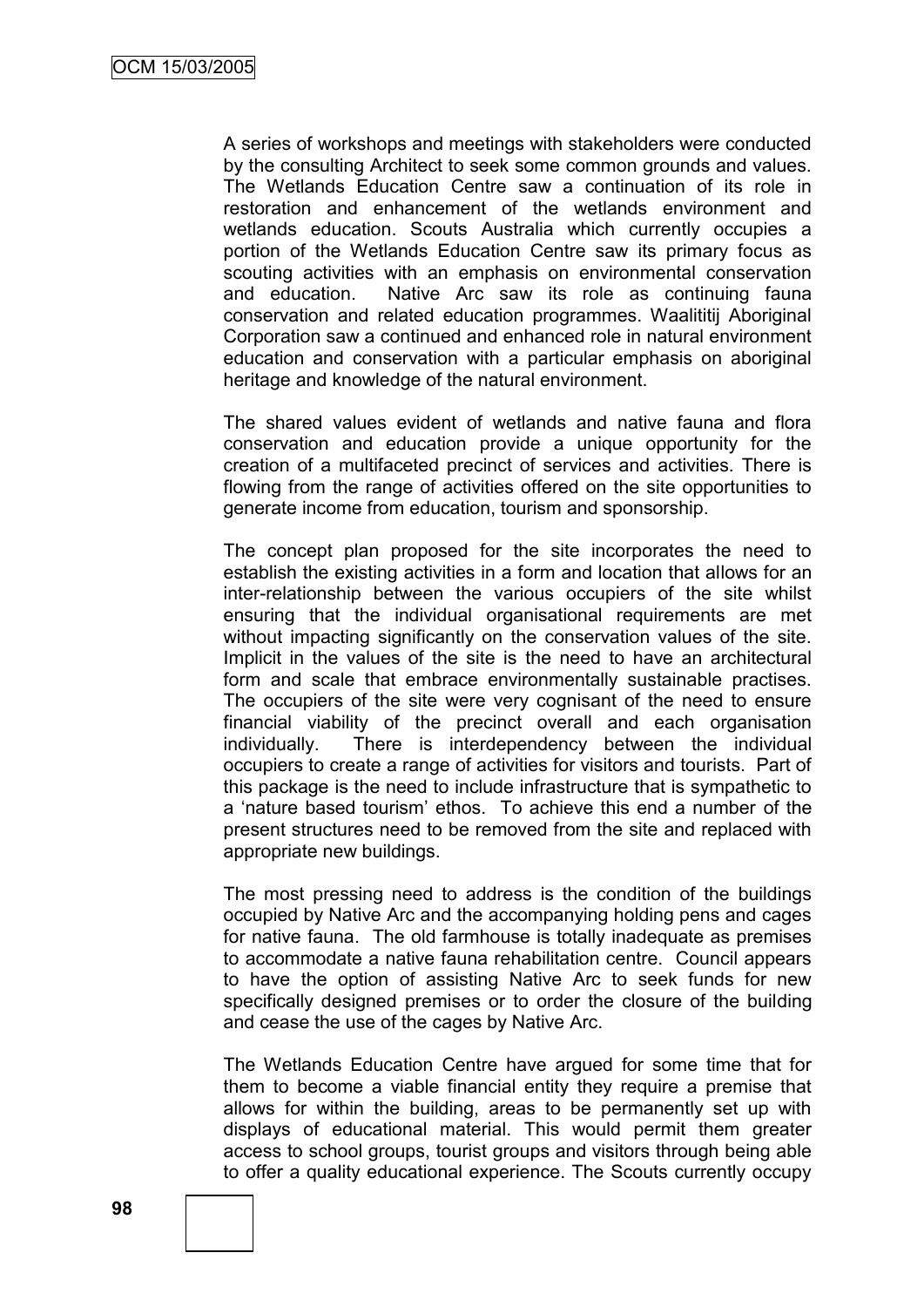a portion of the Wetlands Centre and have indicated an interest in having a substantial presence on the site with it becoming one of their regional centres. The association has a specific unit that is concerned with environmental education for the scout movement that could be relocated from their premises in Perth to this site. An option is for the Wetlands Education Centre to take over the use of the total area of the Wetlands Education Centre and for funds to be sought for a new structure to accommodate the needs of the local scout troupe and the environmental education unit of the State Association.

The Waalititij Aboriginal Corporation has significant opportunities to access funds from the State and Commonwealth with interests in the advancement of indigenous activities. The premises currently occupied could be upgraded and refurbished to meet their needs. The building currently is in a poor state of repair and will over time become further degraded unless it has substantial repair.

Broadly speaking there are two options open to Council:

- Option 1. For Native Arc to cease operations from the current premises and for the Council to have the building and the associated infrastructure removed. Under this option the other occupiers of the site would continue operations from their current premises.
- Option 2. For Council to act as the facilitator for the creation to establish an icon environmental development as contained within the report titled "Cockburn Wetlands Precinct Master Plan" prepared by Bernard Seeber Architect. This will create a wetlands and native fauna education, conservation and visitor/ tourism precinct on the site with appropriate infrastructure. Should Council resolve to act as facilitator this could be most expeditiously achieved by allocating funds for the development of more detailed building plans and costing for the development for submissions to the LotteryWest, industry and Government agencies.

## **Strategic Plan/Policy Implications**

"Facilitating a range of services response to community needs."

"Conserving and influencing a balance between development and the natural and human environment."

## **Budget/Financial Implications**

Council currently allocates \$40,000 per annum toward the operation of the Wetlands Education Centre. A further \$19,000 inclusive of depreciation is budgeted for the maintenance of the building. Native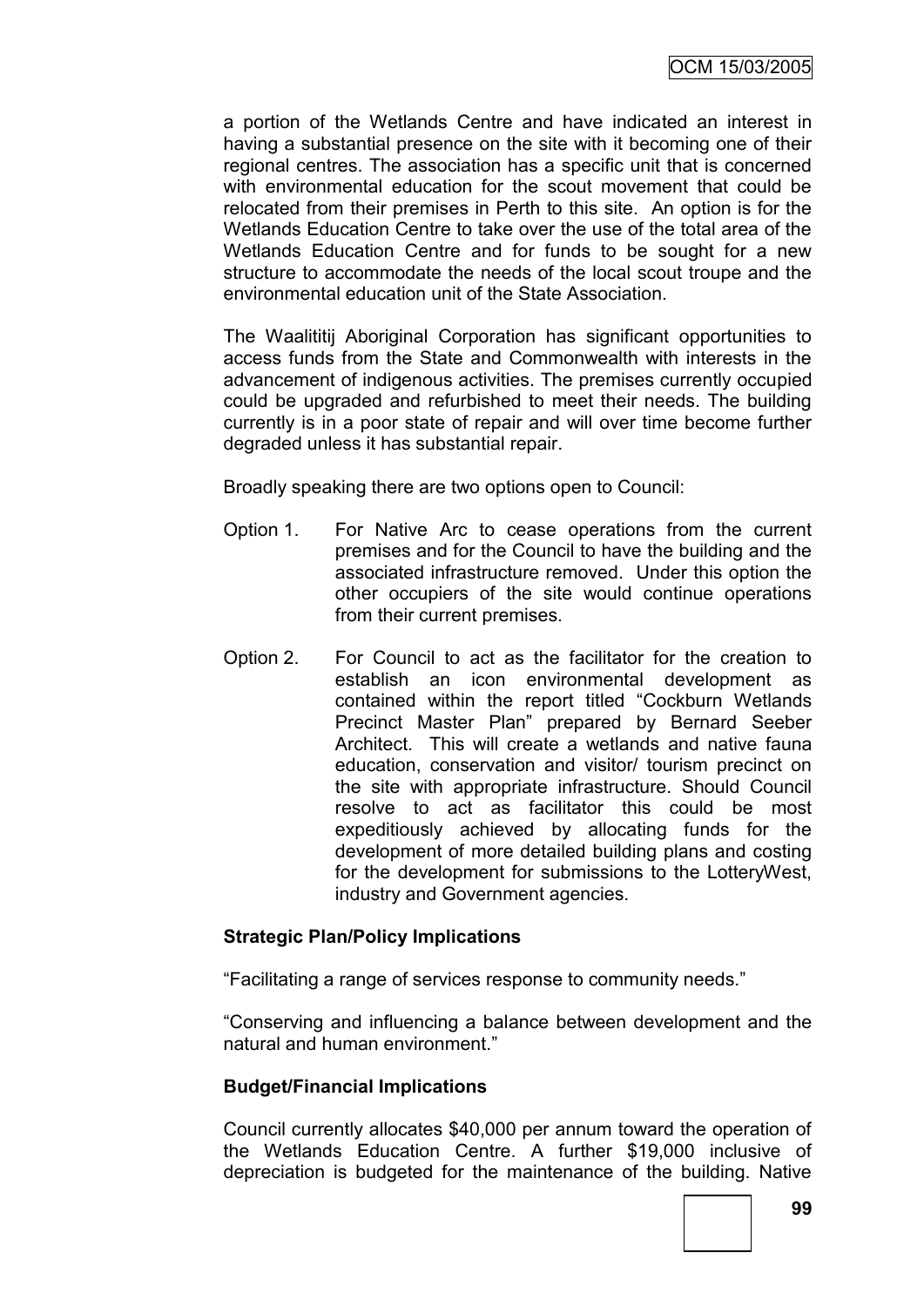Arc have free use of the house and the area they occupy which has an estimated value of \$4,800 per annum, although the house could not be considered habitable. A further \$1,500 per annum is allocated as a donation toward their operating expenses. The Waalititij Aboriginal Corporation have a lease of the building known as the Fortini house and are responsible for all maintenance. There is no rental or lease fee collected. The property has an estimated rental value of approximately \$4,000, although there would need to be a substantial amount spent on the building to make it habitable.

The contracting of an architect to prepare plans and costing for submissions for grant funds from external sources would cost in the vicinity of \$30,000.

There is no allocation of funds in the Principal Activities Plan or the Ten Year Forward Plan for a contribution for capital works in the Cockburn Education Wetlands Precinct.

## **Legal Implications**

Any proposals for development on the site wil require the approval of the owners of the property, the WAPC and the approval of the EPA.

#### **Community Consultation**

The Architects brief for the project was for workshops and meetings with the various stakeholders to be held. These occurred with their full cooperation.

## **Attachment(s)**

N/A

## **Advice to Proponent(s)/Applicant**

Occupiers of the site have been advised that Council will consider the matter at its March 2005 meeting.

## **Implications of Section 3.18(3) Local Government Act, 1995**

Nil.

# **17.3 (MINUTE NO 2755) (OCM 15/03/2005) - COMMUNITY SAFETY CRIME PREVENTION STRATEGIC PLAN (8953) (JJ) (ATTACH)**

## **RECOMMENDATION**

That Council adopt the Community Safety Crime Prevention Strategic Plan, as attached to the Agenda.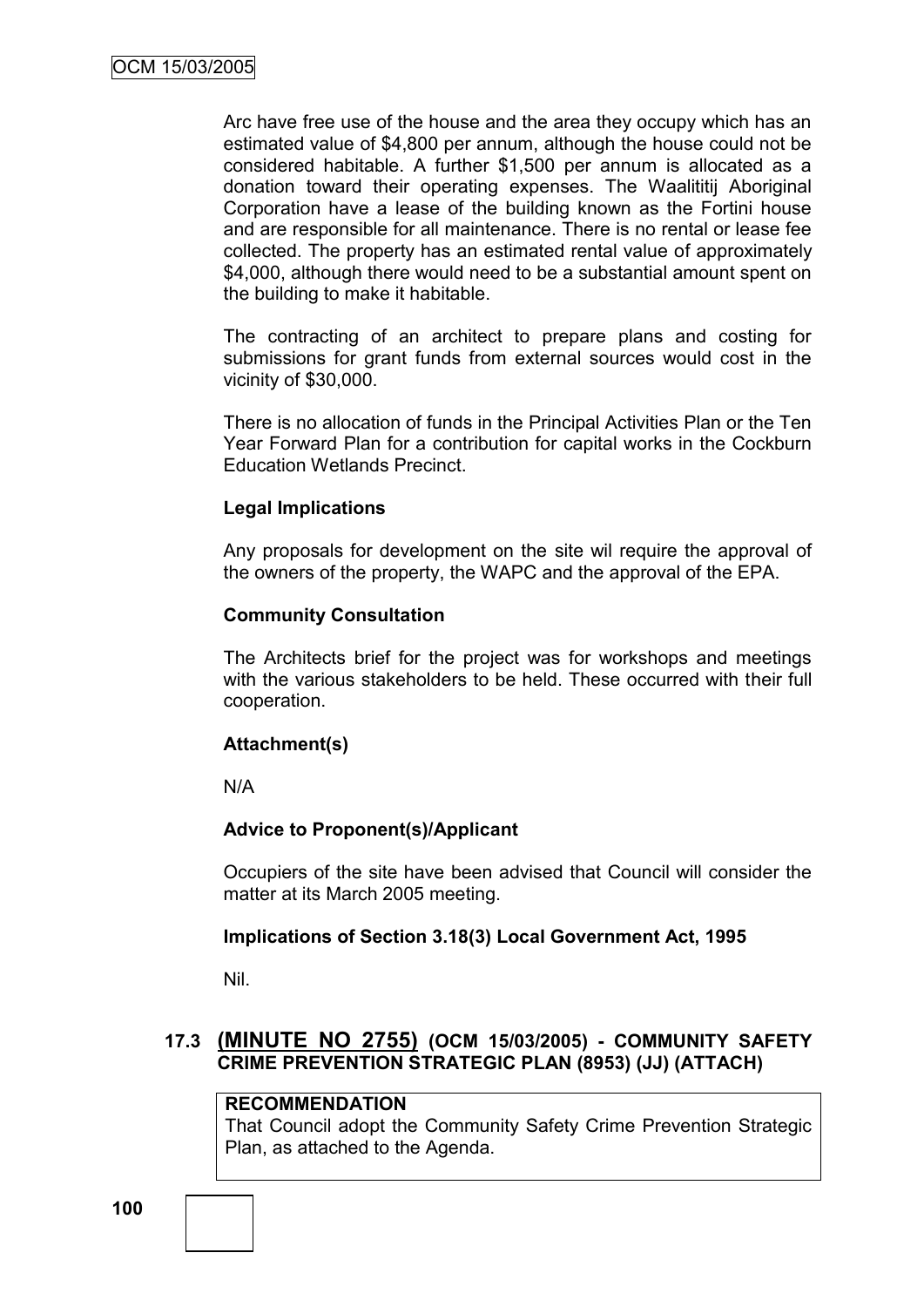#### **COUNCIL DECISION** MOVED Clr S Limbert SECONDED Clr M Reeve-Fowkes that the recommendation be adopted.

**CARRIED 8/0**

## **Background**

Council at its meeting of 20 January 2004 resolved to enter a partnership arrangement with the State Government for Crime Prevention and Community Safety. The agreement was formally signed on Wednesday 9 June 2004. The partnership with the State Government requires a Strategic Plan to be developed which reflects the needs and aspiration of the local community. A grant of \$10,000 was provided as a contribution towards the production of the Plan.

Subsequently Council at its meeting of 20 July 2004 resolved to establish a Community Safety Crime Prevention Reference Group with Terms of Reference including the development of a Strategic Plan.

## **Submission**

N/A

## **Report**

Council"s contributions to services and programs related to Community Safety Crime Prevention have been greatly enhanced by the development of this partnership not the least of all being the funding made available through the Office of Crime Prevention. This has made many programs feasible to trial without additional expenses to ratepayers.

Neighbourhood Watch members have become more involved in broader community issues and can already boast the success of the Streets Alive – Reclaim the Streets Program.

The Reference Group has held meetings and a workshop to ensure a broad consultation process was taken in the development of the Strategic Plan.

The Strategic Plan was submitted to the Office of the Premier and Cabinet"s Office of Crime Prevention and has received accreditation. Once adopted by Council the Office of Crime Prevention provides an additional \$20,000 in funding toward the implementation of the plan.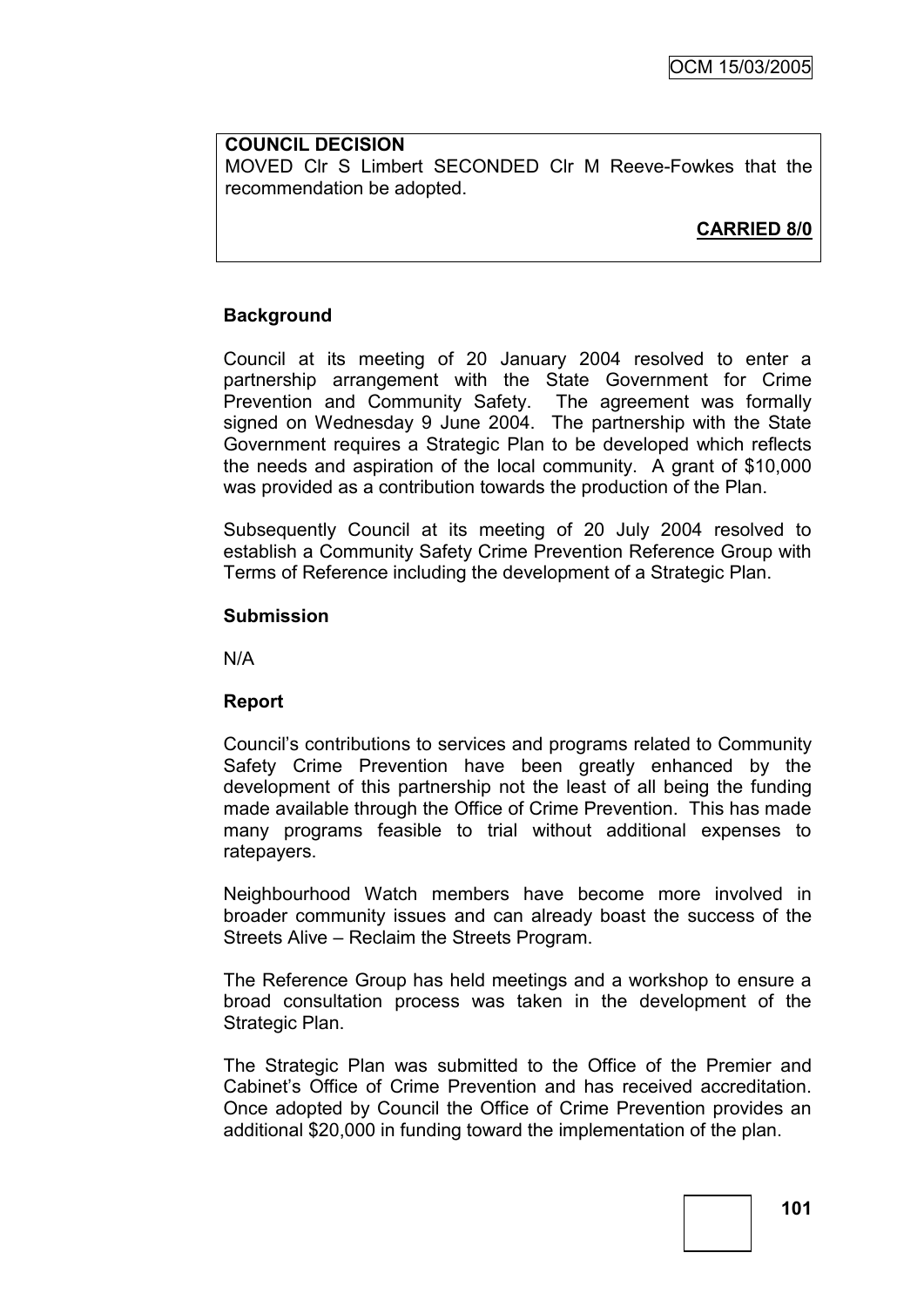In recent times, grants from this partnership have amounted to in excess of \$236,000 for various Community Safety Crime Prevention and Community Development Programs within Cockburn.

As of February 2005 an additional \$258,500 has been received for four new projects, making the grants received to date of over \$494,500 (GST included).

## **Strategic Plan/Policy Implications**

Facilitating a range of services responsive to community needs.

#### **Budget/Financial Implications**

On the adoption of the Strategic Plan by Council and the Office of Crime Prevention, an additional \$20,000 of funding will be forwarded to the City.

## **Legal Implications**

N/A

## **Community Consultation**

The structure of the Cockburn Community Safety Crime Prevention Reference Group facilitates broad community consultation.

## **Attachment(s)**

Community Safety Crime Prevention Draft Strategic Plan.

#### **Advice to Proponent(s)/Applicant**

N/A

**Implications of Section 3.18(3) Local Government Act, 1995**

Nil

## **17.4 (MINUTE NO 2756) (OCM 15/03/2005) - SOUTH LAKE LEISURE CENTRE GYMNASIUM EXPANSION (8143) (SH)**

**RECOMMENDATION** That Council:

(1) accept the tender from Dalcon Construction of \$583,775 including GST, plus an allowance of \$38,500 for the reinstatement of covered walkway; and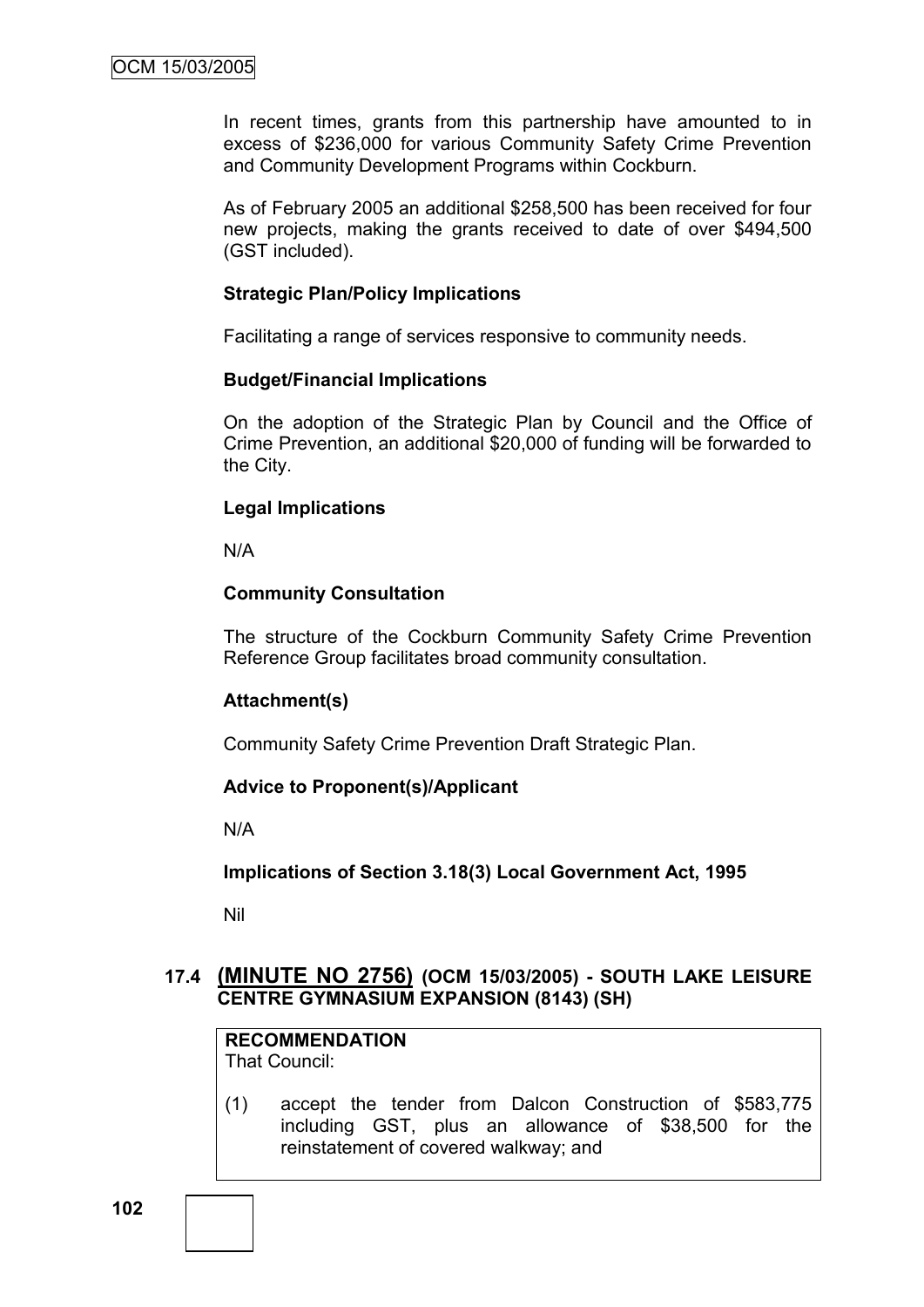(2) increase the budget for the expansion of the South Lake Leisure Centre gymnasium and replacement of the pool hall ceiling by \$155,704 to \$755,704 with the additional funds required to be drawn from the Community Facilities Reserve Fund.

# **TO BE CARRIED BY AN ABSOLUTE MAJORITY OF COUNCIL**

# **COUNCIL DECISION**

MOVED Clr L Goncalves SECONDED Clr K Allen that Council:

- (1) accept the tender from Dalcon Construction of \$583,775 inclusive of GST, plus:
	- 1. an additional allowance of \$38,500 for the reinstatement of the covered walkway;
	- 2. a provisional sum of \$100,000 (included in tender price) for the replacement of the pool hall ceiling; and
	- 3. an additional allowance of \$75,900 for the cost of upgrading the gymnasium airconditioning from an evaporative to a refrigerated system.
- (2) increase the budget for the expansion of the South Lake Leisure Centre gymnasium and replacement of the pool hall ceiling by \$224,704 to \$824,704, with the funds to be drawn from the Community Facilities Reserve Fund and the budget to be adjusted accordingly.

# **MOTION WITHDRAWN**

MOVED Clr L Goncalves SECONDED Clr K Allen that Council:

- (1) accept the tender from Dalcon Construction of \$583,775 including GST, plus an allowance of \$38,500 for the reinstatement of covered walkway;
- (2) increase the budget for the expansion of the South Lake Leisure Centre gymnasium and replacement of the pool hall ceiling by \$155,704 to \$755,704 with the additional funds required to be drawn from the Community Facilities Reserve Fund; and
- (3) an additional allowance of \$75,900 for the cost of upgrading the gymnasium airconditioning from an evaporative to a refrigerated system, be considered at the next Budget review, together with a report to be presented following an inspection of the Next Generation facility to determine the necessity for a refrigerated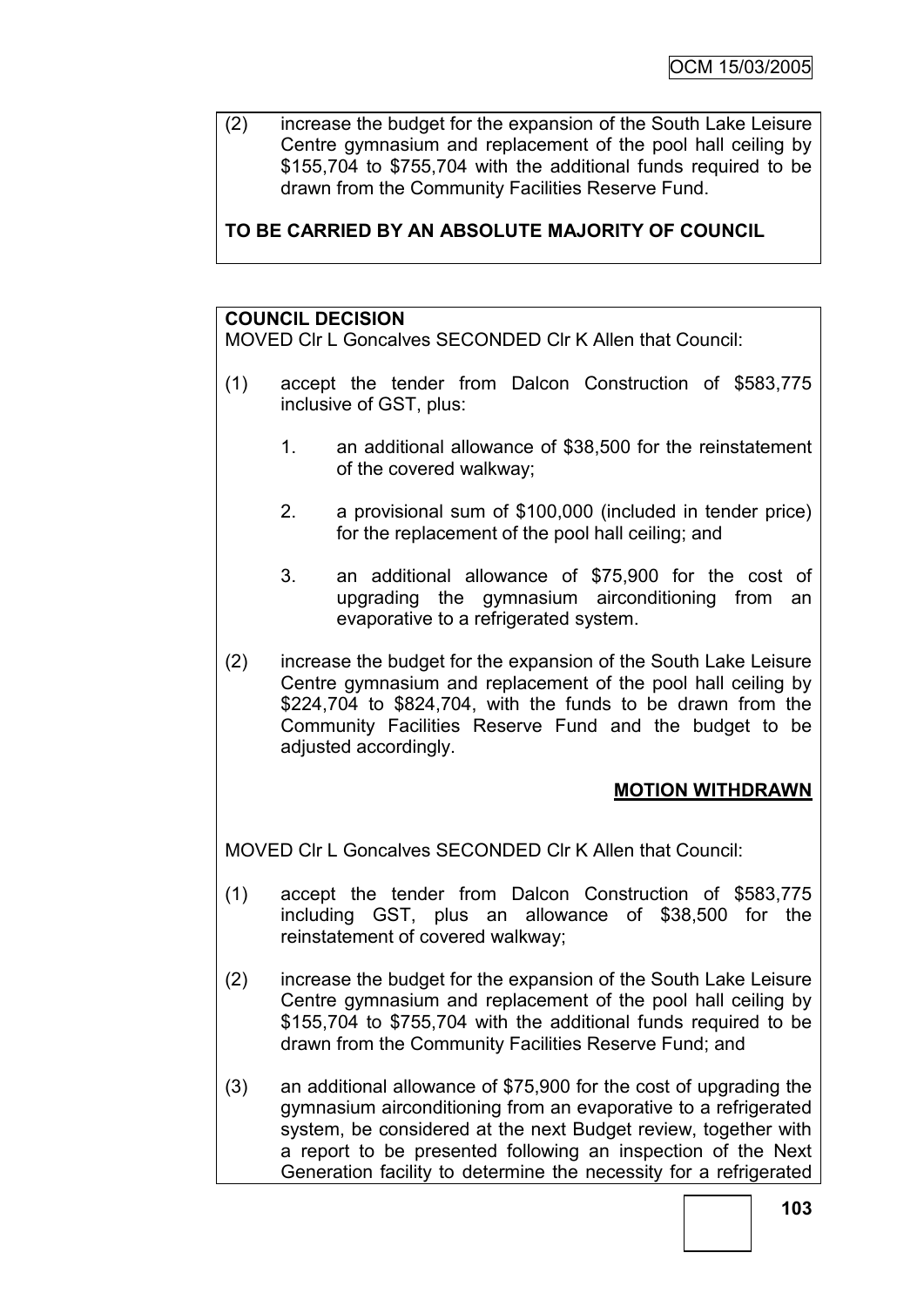system.

# **CARRIED BY ABSOLUTE MAJORITY OF COUNCIL 8/0**

#### **Explanation**

It was considered necessary that further enquiries be made at the Next Generation Recreation Facility in relation to refrigerated airconditioning as opposed to an evaporated system, in their gymnasium, prior to allocating any funds for its installation. Prior to allocating an amount of \$79,500 towards such a system, Council felt it was preferable to present it at the Budget Review next month after investigations were made, so that further consideration could be given.

## **Background**

Council, as part of the 2004/2005 Municipal Budget has committed \$600,000 excl GST for the upgrade of the Gym facilities at the South Lake Leisure Centre. These funds are to undertake the building works and provide additional equipment for the gymnasium.

Further to the March 2003 Ordinary Council Meeting, negotiations commenced with the Education Department to expand the existing gymnasium facilities. Both the Education Department and Lakelands Senior High School gave their approval for the expansion.

Bateman Grundmann and Wilson Architects were appointed to prepare a Concept Design. Following funding approval, Bateman Grundmann and Wilson prepared full design drawings for the works. The works involve expanding the current gymnasium facility by taking control of Lakelands Senior High School Health Education room and merging it with the current facility. In exchange for the Health Education room, the City of Cockburn will be constructing a multi-purpose room for the School.

#### **Submission**

A request for Tender was advertised on 15 January 2005. Three (3) companies submitted tenders for the redevelopment works.

#### **Report**

The three (3) companies who tendered submitted bids with the following base tender prices:

| $(Inc$ GST $)$ | (Ex GST)  |
|----------------|-----------|
| \$1,097243.60  | \$997,494 |
| \$827,055.00   | \$751,868 |
|                |           |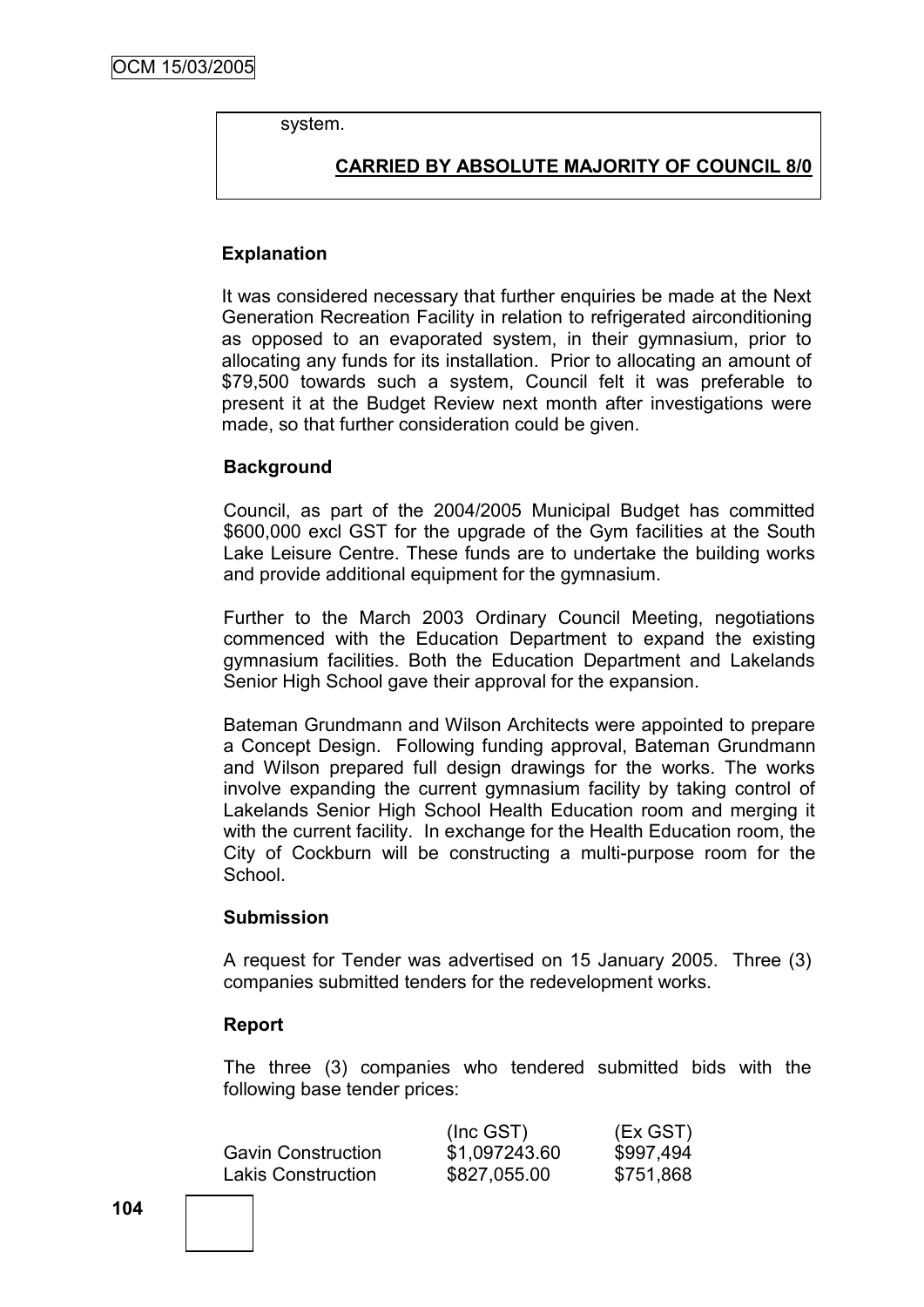Dalcon Construction \$583,775.00 \$530,704

Dalcon Construction excluded the reinstatement of the covered walkway from their price assuming it was part of a provisional sum. An additional amount of \$38,500 (incl GST) will need to be allowed for this item.

Bateman Grundmann and Wilson analysed each tender and prepared a report evaluating the tenders. The results are as follows:

#### *Tender Compliance*

|                                        | Gavin | Lakis | <b>Dalcon</b> |
|----------------------------------------|-------|-------|---------------|
| Compliance with the following:         |       |       |               |
| Specification                          | v     |       |               |
| <b>Conditions of Tendering</b>         |       |       |               |
| Licences and registration requirements |       |       |               |
| <b>Quality Assurance prerequisites</b> |       |       |               |
| <b>Provision of References</b>         |       |       |               |
| <b>Insurance Requirements</b>          | N     |       |               |
| Completion of the pricing schedule     |       |       |               |

### **Tender Evaluation**

|                                                                 | Weighting<br><b>Maximum</b> | Gavin | Lakis | <b>Dalcon</b> |
|-----------------------------------------------------------------|-----------------------------|-------|-------|---------------|
| in<br>experience<br>Demonstrated<br>completing similar projects | 25%                         | 25    | 22    | 20            |
| Skills and experience of key<br>personnel                       | 5%                          | 5     | 5     | 3             |
| <b>Tenderers resources</b>                                      | 5%                          | 5     | 5     | 3             |
| Methodology                                                     | 5%                          |       | 5     | 3             |
| <b>Tendered Price</b>                                           | 60%                         | 32    | 42    | 60            |
|                                                                 | 100%                        | 67    | 79    | 89            |

The results of the Assessment were:

|                            | Non Cost<br>Criteria | Cost<br>Criteria | Assessment<br>Score |
|----------------------------|----------------------|------------------|---------------------|
| <b>Gavin Construction</b>  | 35                   | 32               | 67                  |
| <b>Lakis Construction</b>  | 37                   | 42               | 79                  |
| <b>Dalcon Construction</b> | 29                   | 60               | 89                  |

Based on the tender evaluations, Bateman Grundmann and Wilson have recommended that the tender be awarded to Dalcon Construction for the tendered price of \$583,775.00, plus and allowance of \$38,500 for the reinstatement of covered walkway.

### Air-conditioning Alternative

On hot and humid days evaporative air-conditioning tends to be ineffective and several complaints have been received with regard to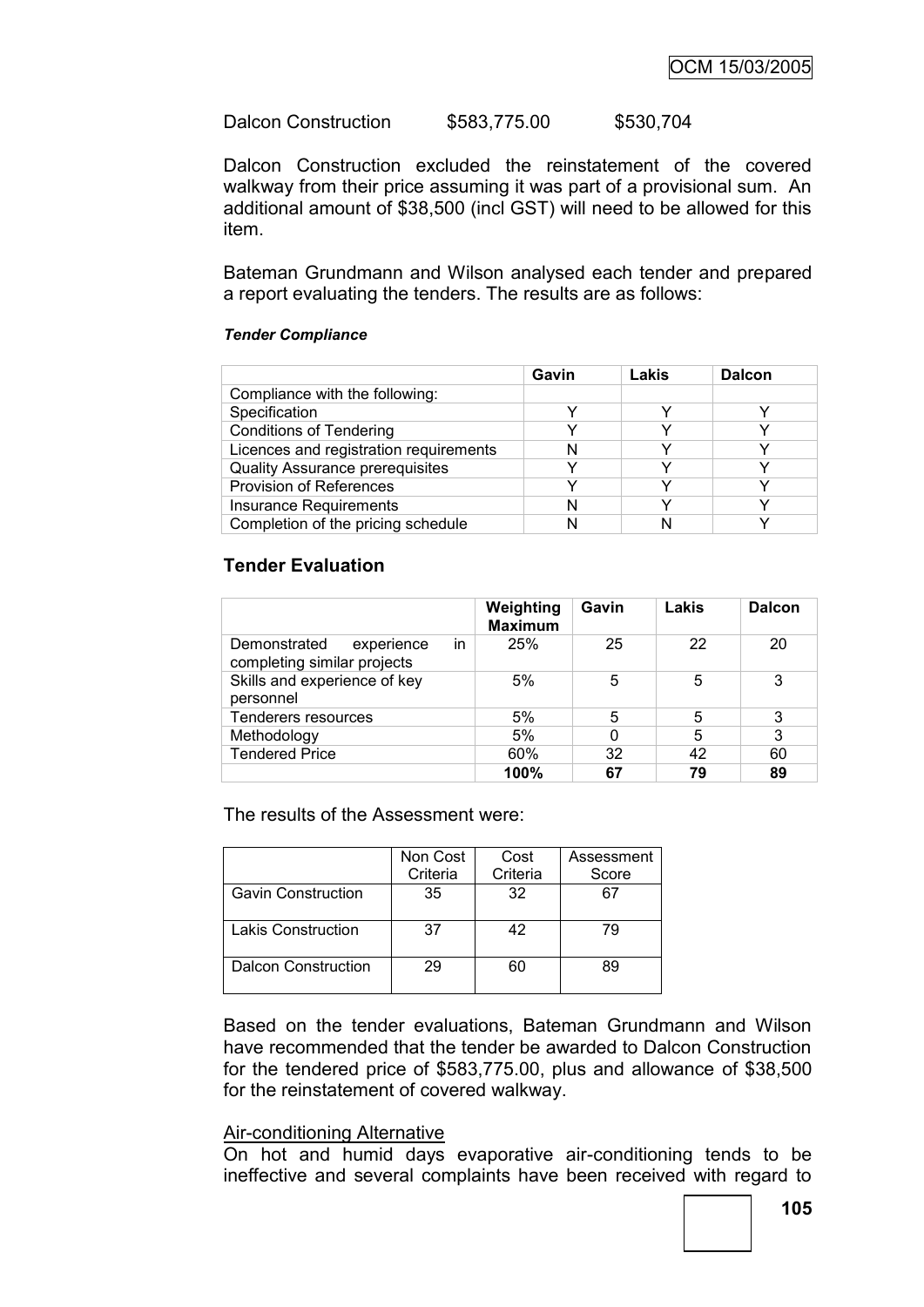the current type of air-conditioning. Suggestions were made by patrons to install refrigerated air-conditioning in the gymnasium.

As part of the design process, Bateman Grundmann and Wilson were asked to provide alternative costing for ducted refrigerated airconditioning in lieu of the specified evaporative air-conditioning. The cost difference was estimated to be an additional \$69,000 (excl GST). Coupled with this will be additional operating costs of approximately \$4,000 for a refrigerated system.

Should Council wish to include refrigerated air conditioning, an additional \$69,000 will be required to include this item in the building contract.

#### Pool Hall Ceiling

The Pool Hall Ceiling at the South Lake Leisure Centre has several points where corroded brackets have seen sections of the ceiling rail fall away from the roofline. The issue has become a significant safety concern and needs to be resolved before the next summer period.

Due to the wide spread corrosion in the supporting brackets and current age of the ceiling, the whole pool hall ceiling needs to be replaced. An addendum was issued to the original tender for this work with a provisional sum of \$100,000 (excl GST) specified

#### **Strategic Plan/Policy Implications**

N/A

### **Budget/Financial Implications**

The \$600,000 budget was broken down as follows:

| <b>Building Works</b><br><b>Gymnasium Equipment</b><br>Fees | (Ex GST)<br>\$430,000<br>\$150,000<br>\$20,000 |
|-------------------------------------------------------------|------------------------------------------------|
| Revised Budget (Ex GST):                                    |                                                |
| <b>Building Works</b>                                       | \$430,704                                      |
| <b>General Walkway</b>                                      | \$35,000                                       |
| Pool Hall Ceiling                                           | \$100,000                                      |
| <b>Architectural Fees</b>                                   | \$40,000                                       |
| <b>Gymnasium Equipment</b>                                  | \$150,000                                      |
| Total                                                       | \$755,704                                      |

As all funds are currently committed between the building upgrade and equipment purchase, additional funds will need to be allocated if refrigerated air-conditioning is approved.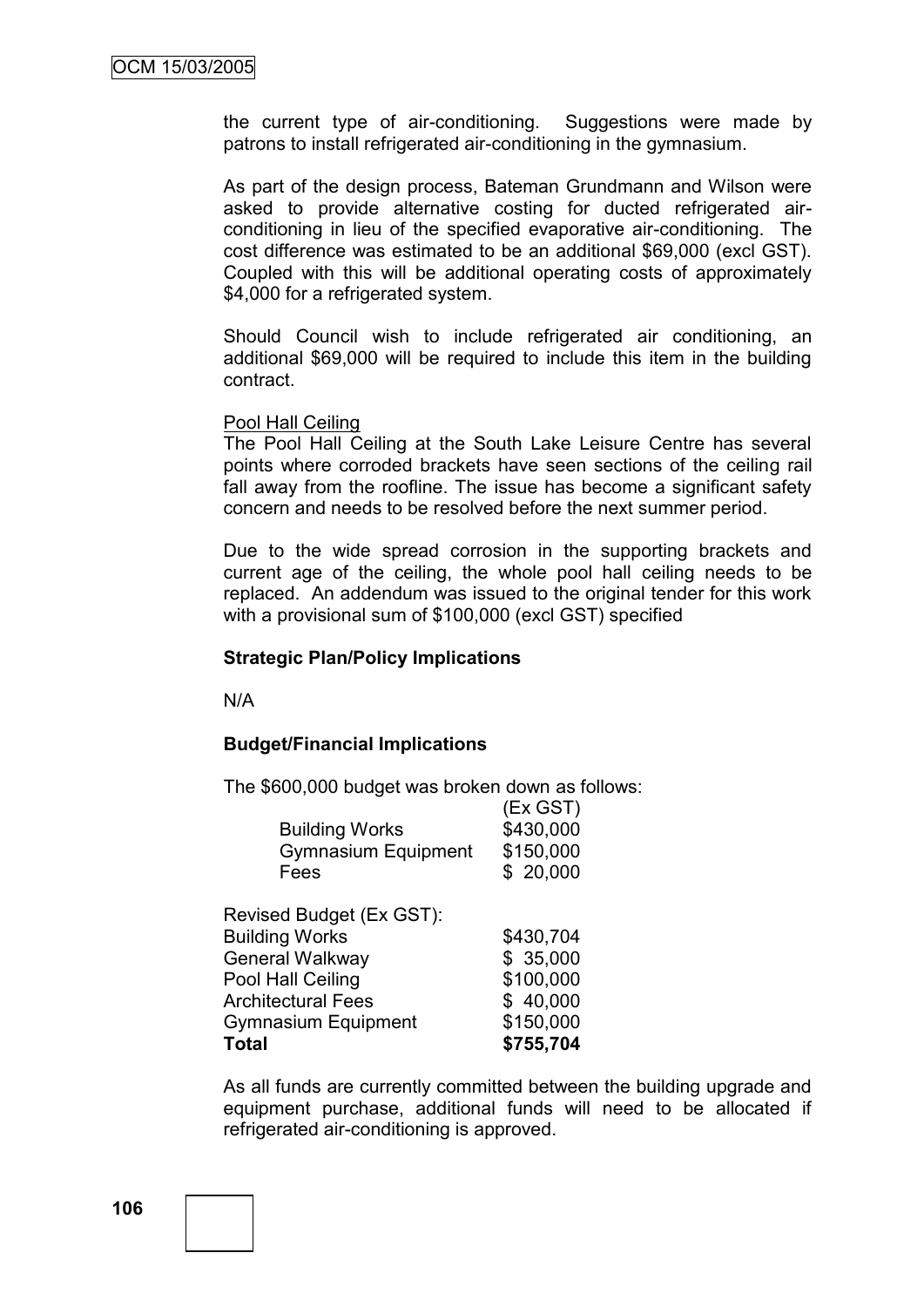# **Legal Implications**

N/A

# **Community Consultation**

Public tenders were called for the proposed works in accordance with the requirements of the Local Government Act 1995 and associated regulations.

# **Attachment(s)**

N/A

# **Advice to Proponent(s)/Applicant**

N/A

# **Implications of Section 3.18(3) Local Government Act, 1995**

Nil.

# **DECLARATION OF FINANCIAL INTEREST**

Mayor Lee advised that he had a financial interest in Item 17.5. The nature of the interest being that he was the recipient of an electoral gift from the tenderer for the December 2000 Council Elections.

MAYOR LEE LEFT THE MEETING AT THIS STAGE THE TIME BEING 9.26 PM.

DEPUTY MAYOR GRAHAM ASSUMED THE ROLE OF PRESIDING MEMBER AT THIS POINT

# **17.5 (MINUTE NO 2757) (OCM 15/03/2005) - REQUEST FOR TENDER 03/2004 RECREATION RESERVE - PORTION LOT 393 BAKER COURT, NORTH LAKE (1100097) (RA)**

### **RECOMMENDATION**

That Council defer consideration of tender RFT 03/2004 from the Cockburn Ice Arena Pty Ltd for the lease of portion of Lot 393 Baker Court until such time as a report is prepared for consideration by Council on the possible co-location of the Cockburn Ice Arena Pty Ltd on the unused portion of the land occupied by the Lakeside Recreation **Centre**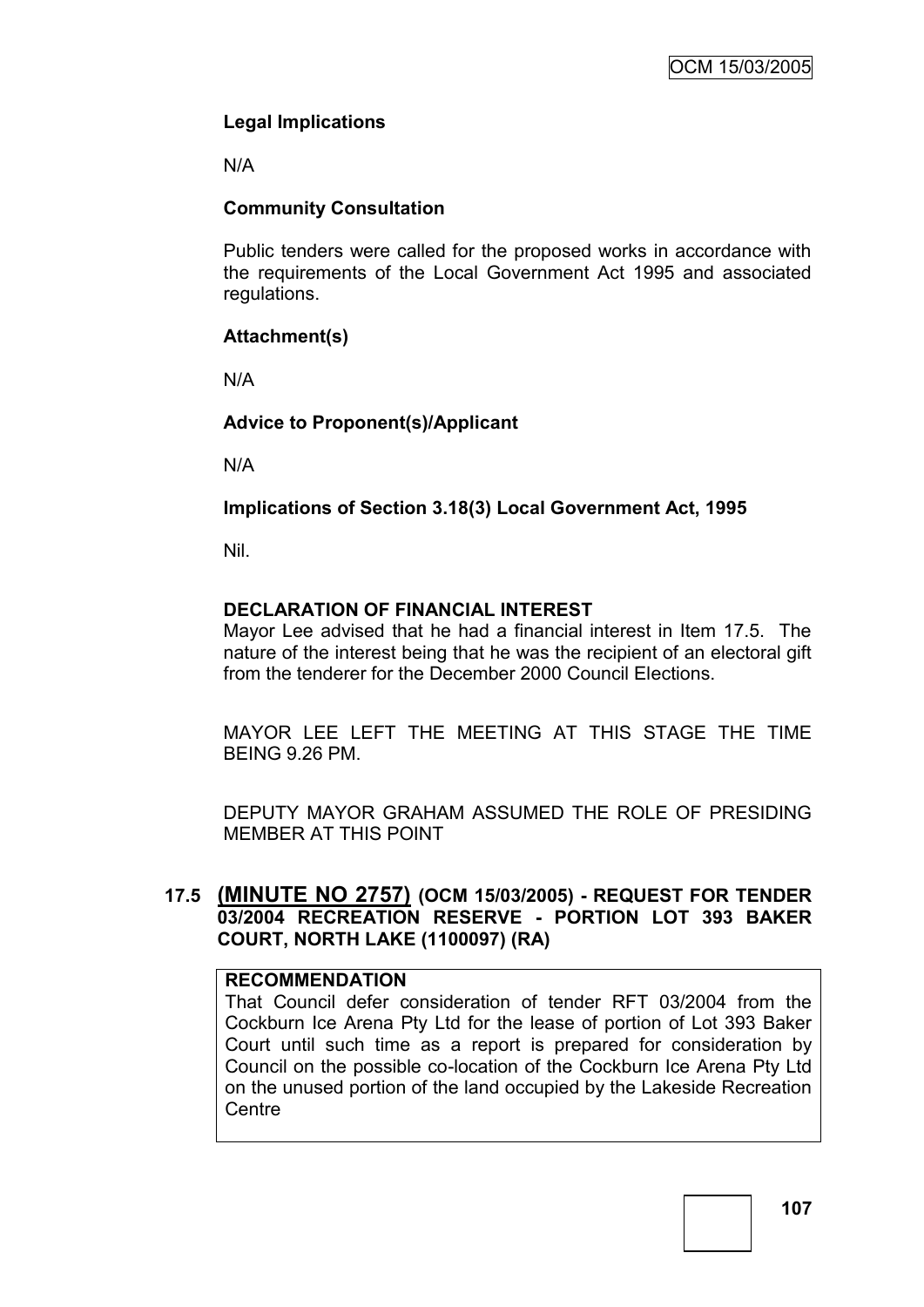## **COUNCIL DECISION**

MOVED Clr I Whitfield SECONDED Clr K Allen that the recommendation be adopted.

# **CARRIED 7/0**

### **Background**

Council at its ordinary meeting of the 15 February 2005 resolved as follows:

- 1. defer consideration of tender RFT 03/2004 from the Cockburn Ice Arena Pty Ltd for the lease of portion of Lot 393 Baker Court, North Lake to the March 2005 Ordinary Meeting of Council.
- 2. direct the CEO to:
	- (1) as an option, investigate the potential to co-locate the facilities proposed in Tender RFT 03/2004, from Cockburn Ice Arena Pty Ltd, on the unused portion of the land occupied by the adjacent Lakeside Recreation Centre; and
	- (2) discuss the proposal mentioned in (2)1 above with representatives of Cockburn Ice Arena and Lakeside Recreation Centre, and report the outcomes to the March 2005 Ordinary meeting of the Council.

### **Submission**

N/A

### **Report**

The Chief Executive Officer met with the proponent for the Cockburn Ice Arena, Mr Tom Barrett on the 17 February 2005 to discuss the option for the Cockburn Ice Arena to be co-located with the Leeming Lakeside Recreation Centre. Mr Barrett prepared a draft concept plan with two options for the site that show the co-location of the two **facilities** 

A meeting was held between the CEO and representatives of the Leeming Lakeside Baptist Church on the 21 February 2005 to discuss the co-location proposal. At this meeting draft concept plans for the colocation of facilities prepared by Mr Barrett were presented. The representatives of the Leeming Lakeside Recreation Centre were also advised that they were in breach of the terms of their sub-lease due to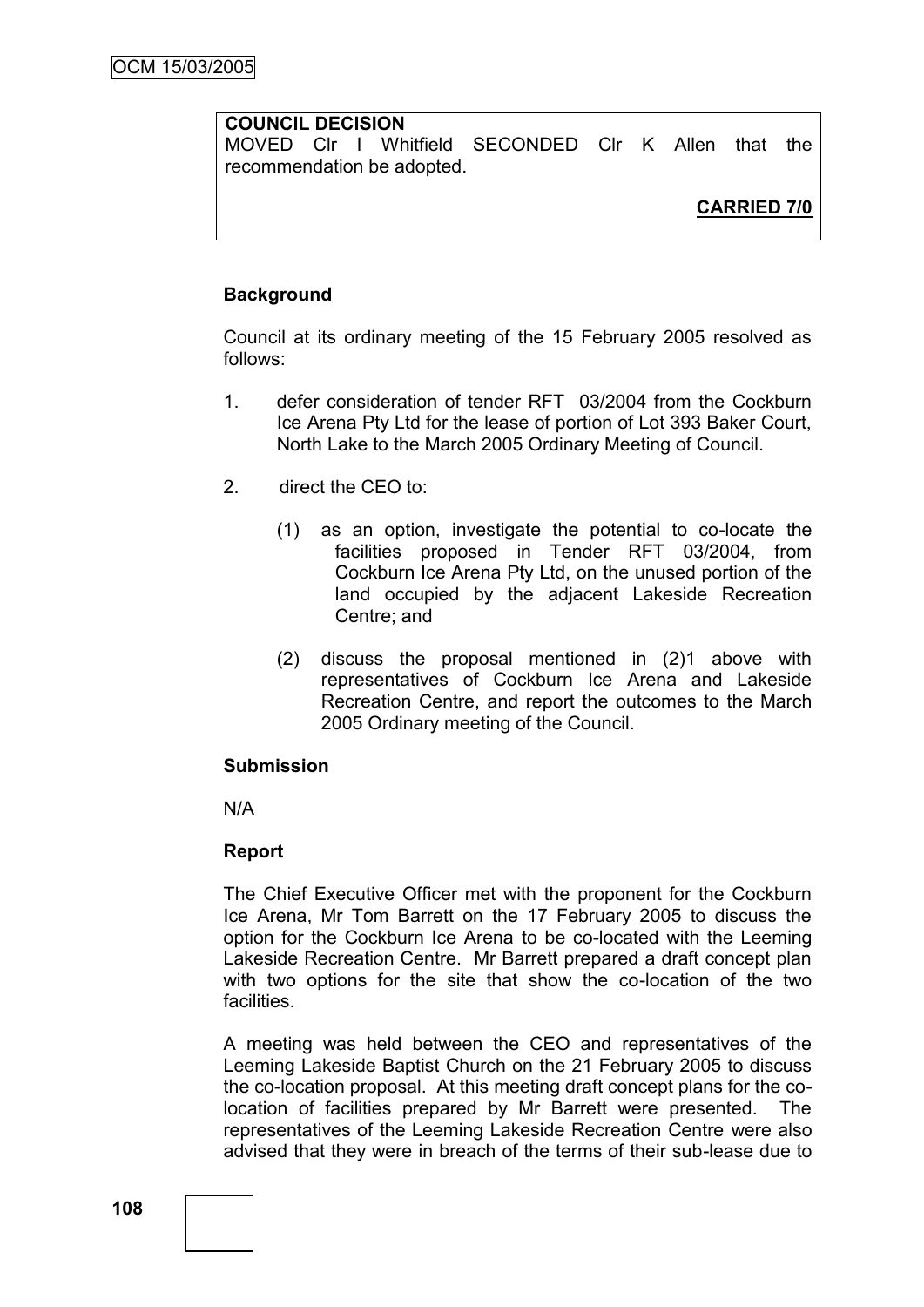their failure in not having constructed the required additional facilities on the site by the 1 January 2005.

It is understood that the representatives of the Leeming Lakeside Recreation Centre will be visiting the current Cockburn Ice Arena facilities in Bibra Lake to gain an understanding of the operational requirements of the Ice Arena.

There are a range of issues to be considered by the Cockburn Ice Arena and the Leeming Lakeside Recreation Centre for the possible co-location. There will be additional time required in seeking to resolve these issues before a report on the **co-location** option **can** be considered by Council.

### **Strategic Plan/Policy Implications**

Managing the City in a competitive open and accountable manner. Facilitating a range of services responsive to the community needs.

### **Budget/Financial Implications**

Not required to be considered at this time.

### **Legal Implications**

Requirements of the *Local Government Act 1995* in relation to the disposal of land need to be adhered to.

### **Community Consultation**

Completed at an earlier stage, through public tender.

### **Attachment(s)**

N/A

### **Advice to Proponent(s)/Applicant**

The Cockburn Ice Arena Pty Ltd and the Leeming Lakeside Baptist Church have been advised that it will be recommended that the matter of co-location will be deferred until such time as negotiations between the three (3) parties are completed.

### **Implications of Section 3.18(3) Local Government Act, 1995**

Nil.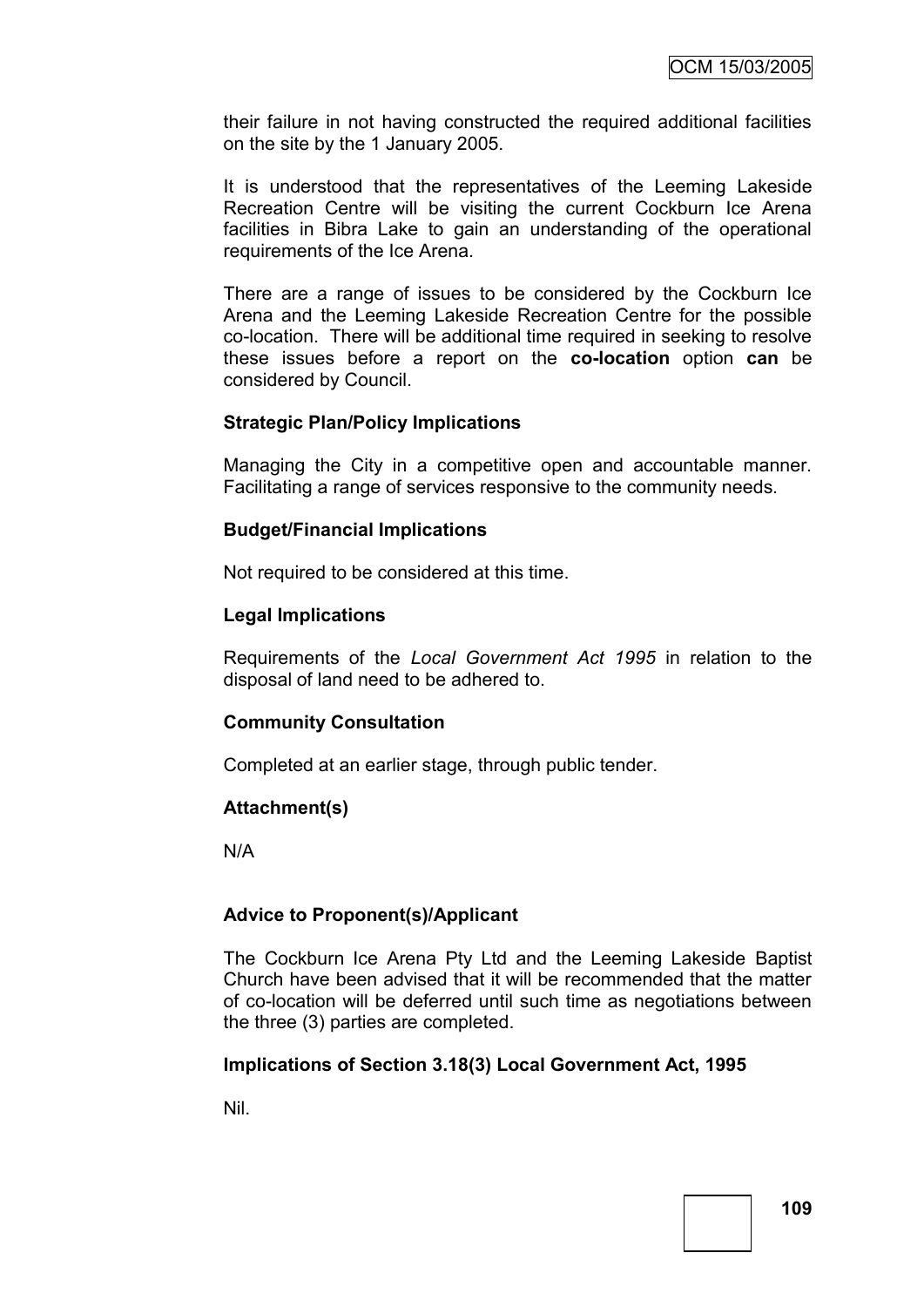CLR ALLEN LEFT THE MEETING AT THIS POINT THE TIME BEING 9.27 PM

MAYOR LEE RETURNED TO THE MEETING THE TIME BEING 9.27 PM AND RESUMED THE ROLE OF PRESIDING MEMBER

DEPUTY MAYOR GRAHAM ADVISED MAYOR LEE OF THE DECISION OF COUNCIL

### **18. EXECUTIVE DIVISION ISSUES**

Nil

**19. MOTIONS OF WHICH PREVIOUS NOTICE HAS BEEN GIVEN**

Nil

**20. NOTICES OF MOTION GIVEN AT THE MEETING FOR CONSIDERATION AT NEXT MEETING**

Nil

**21. NEW BUSINESS OF AN URGENT NATURE INTRODUCED BY COUNCILLORS OR OFFICERS**

Nil

### **22 (OCM 15/03/2005) - MATTERS TO BE NOTED FOR INVESTIGATION, WITHOUT DEBATE**

### (1) **Shopping Centre Parking**

Mayor Lee has requested that a report be prepared and presented to Council dealing with the issue of Shopping Centre personnel being able to issue infringements to people parking illegally in the Disabled Persons Parking Bays or the Mothers and Babies Parking Bays.

The report should be prepared following consultation with Shopping Centre Management who find it frustrating when they see their specific facilities, put in place for those who need them, being abused by those who do not. Usually when the Shopping Centre Managers report the matter the offenders have left the scene by the time the Ranger arrives.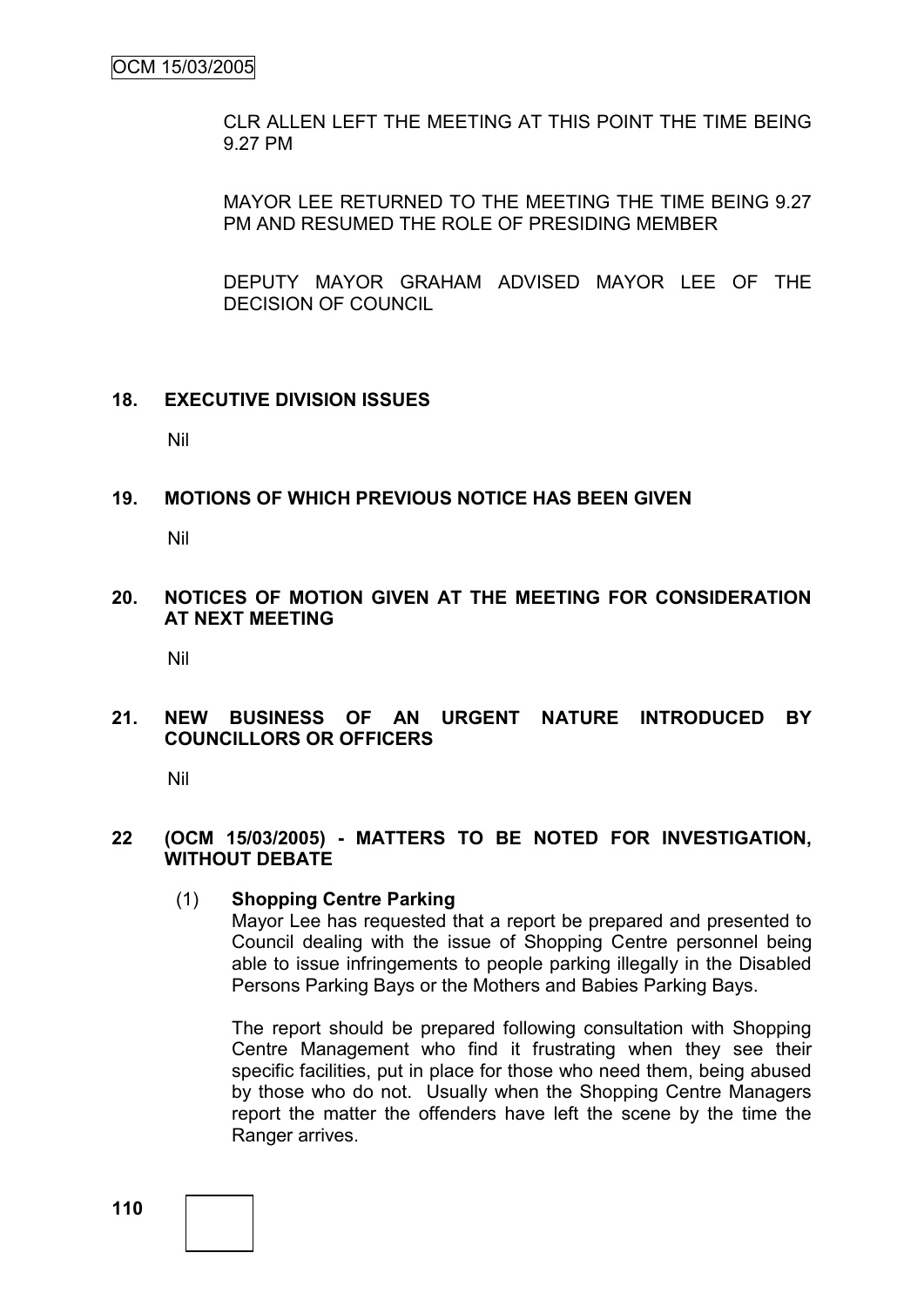The report should consider legislation for authority to be provided for the Shopping Centre Staff to police these people specific bays so they can be better utilised for their intended purpose and of course the report should be compiled with the benefit of input from Councils Disability Access Committee.

## (2) **Noise Complaint Procedure**

Deputy Mayor Graham has requested that a report be provided to a future Council Meeting, outlining options available to Council to improve the effectiveness of its noise complaints procedure.

CLR ALLEN RETURNED TO THE MEETING AT THIS POINT THE TIME BEING 9.29 PM

The report should focus on:

- (1) making it easier for residents to make complaints regarding noisy neighbours; and,
- (2) canvassing any improvements to current processes that would result in more effective resolution to a complaint.

The report should canvass the following options :

- an electronic logging system using Council's website;
- a telephone hotline;
- afterhours use of Council's security patrol officers to deal with noise complaints;
- use of Council's Rangers to deal with noise complaints;
- Council's Environmental Health Officers being on call after hours;
- amendments to Council's local laws.

The report should provide a detailed outline of the current:

- (1) legal remedies available to complainants; and,
- (2) process followed by Council when it receives a complaint.

### (3) **Report on Aircraft Crash**

Deputy Mayor Graham has requested that a report be provided to a future Council meeting regarding the aircraft crash that occurred in South Lake on 5 March 2005.

The report is to:

(1) provide a summary of the relevant investigating authority's report into the incident, including what remedial steps are intended to be taken to prevent a recurrence;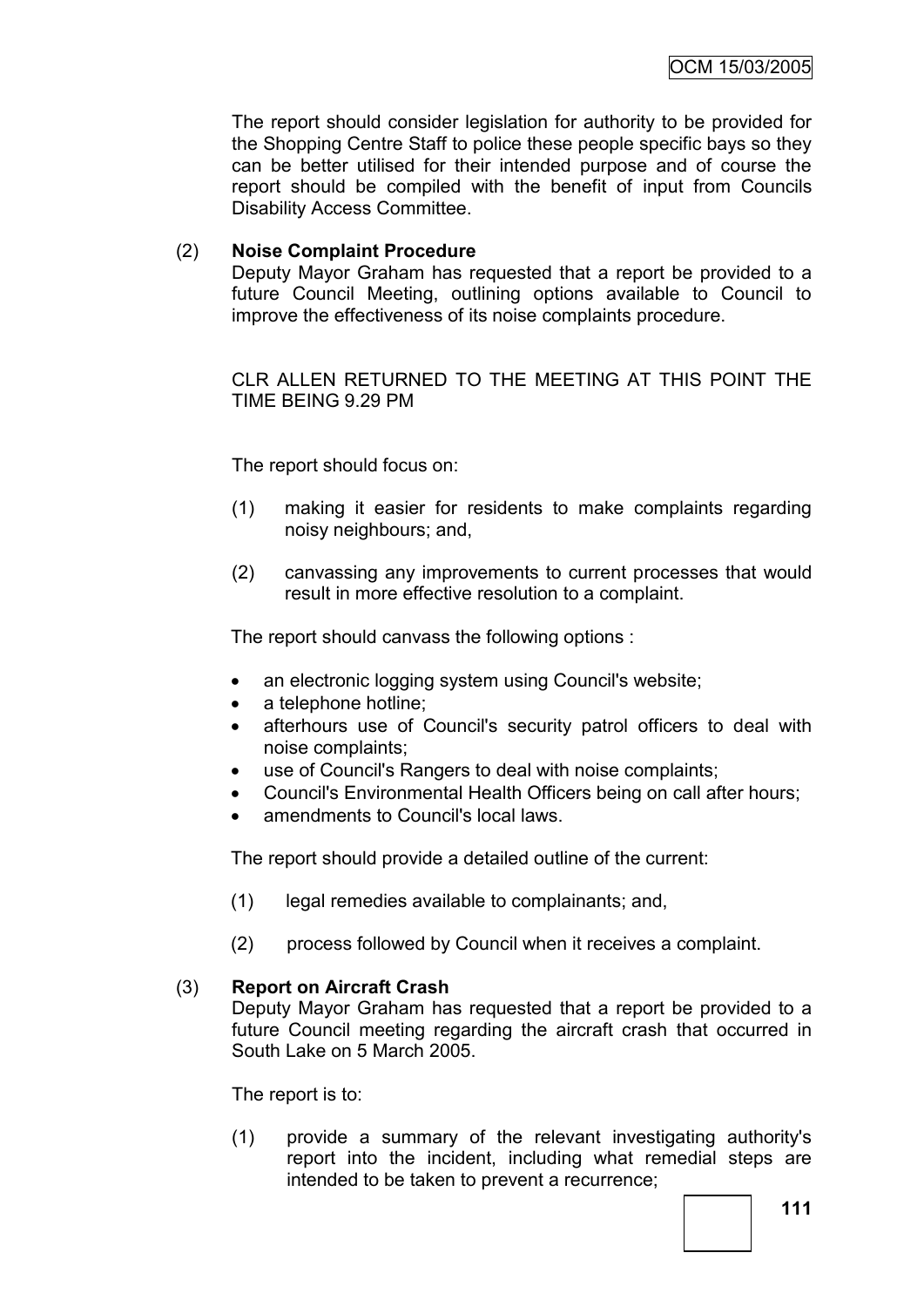(2) canvass options for lobbying relevant authorities that Council should consider, in order to reduce the risk of a recurrence.

## (4) **Adhesive "Speed Limit" Signs**

Clr Reeve-Fowkes has requested that Council prepare a report with full cost implications of providing ratepayers with adhesive 'Speed Limit 50 km' signs to be stuck on rubbish wheelie bins. This has been introduced in other Councils and has reportedly been successful in slowing traffic.

# **23. CONFIDENTIAL BUSINESS**

Nil

# **24. (MINUTE NO 2758) (OCM 15/03/2005) - RESOLUTION OF COMPLIANCE (SECTION 3.18(3), LOCAL GOVERNMENT ACT 1995)**

## **RECOMMENDATION**

That Council is satisfied that resolutions carried at this Meeting and applicable to items concerning Council provided services and facilities, are:-

- (1) integrated and co-ordinated, so far as practicable, with any provided by the Commonwealth, the State or any public body;
- (2) not duplicated, to an extent Council considers inappropriate, services or facilities as provided by the Commonwealth, the State or any other body or person, whether public or private; and
- (3) managed efficiently and effectively.

# **COUNCIL DECISION**

MOVED Clr M Reeve-Fowkes SECONDED Clr S Limbert that the recommendation be adopted.

**CARRIED 8/0**

# **25 (OCM 15/03/2005) - CLOSURE OF MEETING**

MEETING CLOSED 9.33 PM